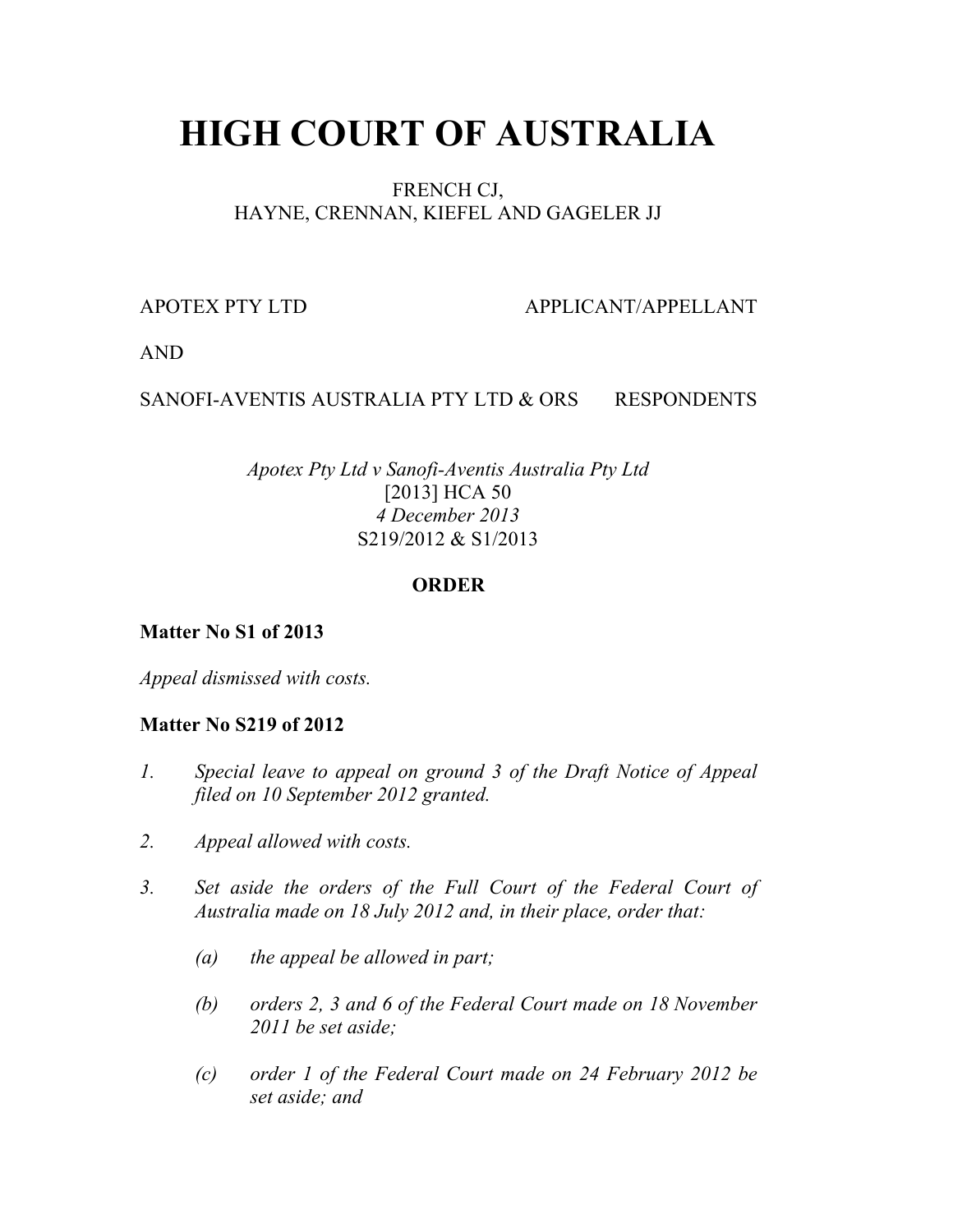- *(d) so much of the Amended Application dated 22 September 2009 as made in paragraphs 14 to 22 be dismissed.*
- *4. Remit the matter to the Full Court on the questions of the costs of the appeal to that Court and the costs of the trial (which latter question may, at the discretion of the Full Court, be remitted to the primary judge).*

On appeal from the Federal Court of Australia

#### **Representation**

D K Catterns QC with N R Murray for the applicant/appellant (instructed by Herbert Smith Freehills)

D F Jackson QC with C Dimitriadis for the respondents (instructed by Jones Day)

> Notice: This copy of the Court's Reasons for Judgment is subject to formal revision prior to publication in the Commonwealth Law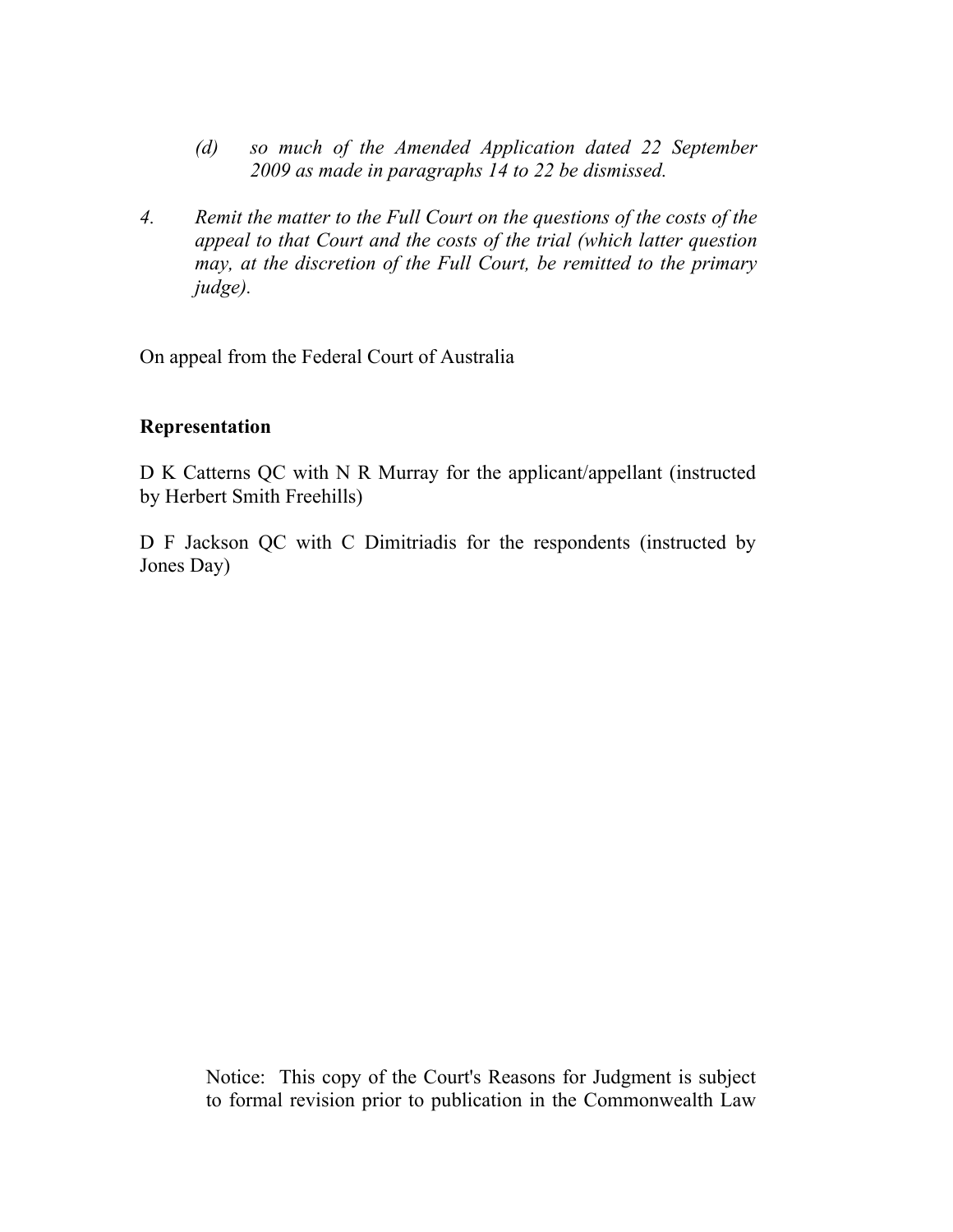Reports.

# **CATCHWORDS**

# **Apotex Pty Ltd v Sanofi-Aventis Australia Pty Ltd**

Intellectual property – Patents – Patent claimed administration of pharmaceutical substance as method of preventing or treating medical condition – Whether method of medical treatment of human body is patentable invention within meaning of s 18(1)(a) of *Patents Act* 1990 (Cth) – Whether product or process is manner of manufacture within meaning of s 6 of *Statute of Monopolies* – Whether novel therapeutic use of known substance is patentable invention.

Intellectual property – Patents – Infringement – Construction of claim – Patent claimed use of pharmaceutical substance for preventing or treating medical condition – Whether person who supplies drug and indicates use for treatment of different condition infringes patent under s 117(1) of *Patents Act* 1990 (Cth).

Words and phrases – "manner of manufacture", "patentable invention".

*Patents Act* 1990 (Cth), ss 13(1), 18(1)(a), 18(2), 117(1), 119A, 138(3)(b), Sched 1. *Statute of Monopolies* 1623 (21 Jac I c 3), s 6. *Therapeutic Goods Act* 1989 (Cth), s 16(1).

# FRENCH CJ.

#### Introduction

1. The primary question in this case is whether methods of medical treatment of human beings, including surgery and the administration of therapeutic drugs, can be the subject of patents. This Court has not had to decide the question until now. For the reasons that follow, in particular so that the law may be logically coherent, the question ought to be answered in the affirmative. The appellant, Apotex Pty Ltd ("Apotex"), which was sued by the respondents for infringement of their patent for a method of using a known drug to prevent or treat psoriasis, therefore fails in its challenge to the validity of the patent.However, for the reasons given by Crennan and Kiefel JJ, Apotex's application for special leave to appeal against the finding in the Federal Court that it infringed the patent should be granted and its appeal on that matter allowed.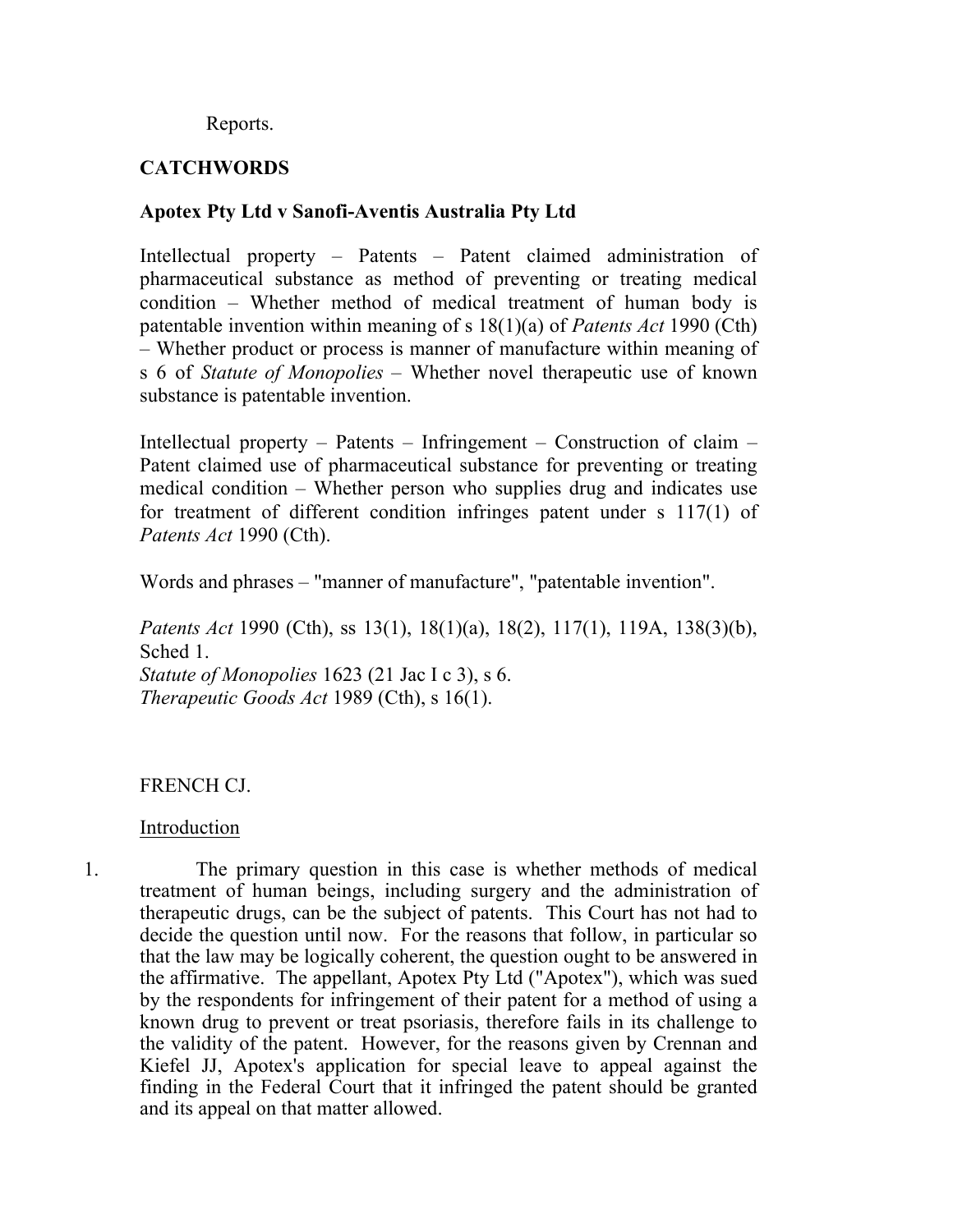#### Factual and procedural history

- 1. It is sufficient to outline briefly salient features of the factual and procedural history, which are dealt with in more detail in the judgment of Hayne J and the joint judgment of Crennan and Kiefel JJ.
- 2. The drug Leflunomide, the preparation and composition of which were the subject of an expired Australian patent, is used for the treatment of psoriatic and rheumatoid arthritis. A method of using Leflunomide is the subject of a current Australian Patent No 670491 entitled "Pharmaceutical for the treatment of skin disorders" ("the Patent"). The Patent has a priority date of 31 March 1993 and expires on 29 March 2014. It has a single claim:

"A method of preventing or treating a skin disorder, wherein the skin disorder is psoriasis, which comprises administering to a recipient an effective amount of a pharmaceutical composition containing as an active ingredient a compound of the formula I or II".

The formulae are then set out. A compound of the formula I is Leflunomide. The validity of the Patent is in issue in this appeal. Apotex contends that it relates to a method of medical treatment and cannot be a patentable invention under the *Patents Act* 1990 (Cth) ("1990 Act"). In the alternative, Apotex contends that the claim in the Patent is for a second or subsequent medical use of a previously known product involving the purpose of its use as an element and that on that ground, it does not disclose a patentable invention.

- 1. The second respondent, Sanofi-Aventis Deutschland GmbH, is the registered owner of the Patent. The first respondent, Sanofi-Aventis Australia Pty Ltd, supplies Leflunomide in Australia under the trade names "Arava" and "Arabloc". Apotex obtained registration of generic versions of Leflunomide (collectively, "Apotex Leflunomide Products") on the Australian Register of Therapeutic Goods in or about July 2008. Its intention was to supply the products and offer them for supply in Australia as treatments for psoriatic arthritis and rheumatoid arthritis. The respondents initiated proceedings against Apotex in the Federal Court of Australia on 23 October 2008. They alleged that Apotex's proposed supply of the Apotex Leflunomide Products for the treatment of psoriatic arthritis would infringe the Patent. Other causes of action not material to this appeal were also asserted.
- 2. In support of their infringement claim, the respondents alleged, inter alia:
	- Apotex intended to supply and offered to supply in Australia the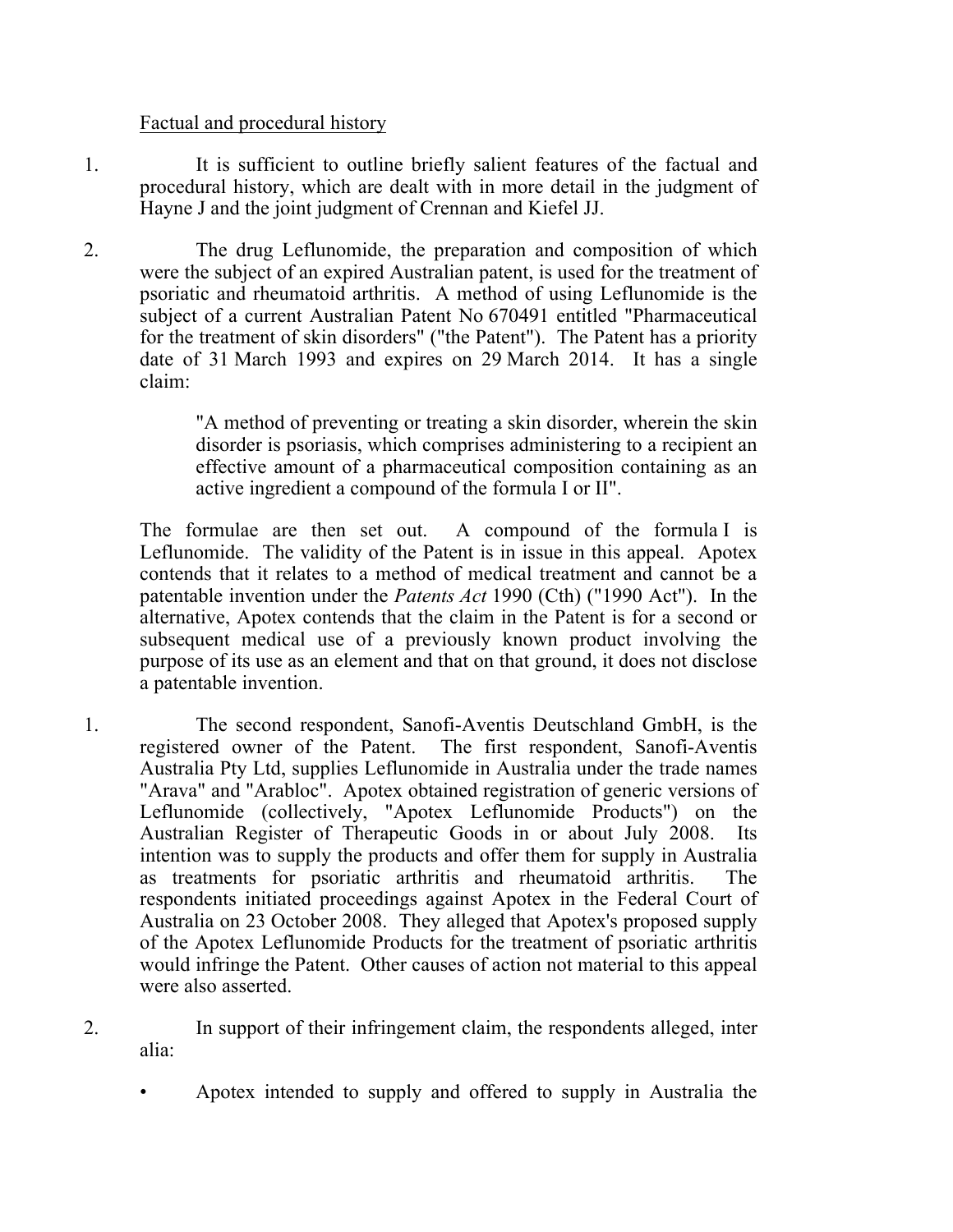Apotex Leflunomide Products for the treatment of active psoriatic arthritis.

- The use by a person of the Apotex Leflunomide Products for the treatment of active psoriatic arthritis would infringe claim 1 of the Patent.
- That use would be in accordance with instructions for the use of the products given by Apotex to such a person.
- Each supply or offer to supply made by Apotex of any of the Apotex Leflunomide Products for the treatment of active psoriatic arthritis would infringe claim 1 of the Patent pursuant to s 117 of the 1990 Act.

Apotex cross-claimed for revocation of the Patent on a variety of grounds, none of which succeeded.

- 1. On 18 November 2011, the primary judge dismissed the cross-claim and made a declaration that Apotex had threatened to infringe claim 1 of the Patent "by threatening to import, market, take orders for, sell, supply and offer to supply products containing leflunomide … in Australia for the treatment of psoriatic arthritis." Her Honour granted injunctive relief restraining Apotex from infringing claim 1 and from supplying or offering to supply products containing Leflunomide for the treatment of psoriatic arthritis. Apotex appealed to the Full Court of the Federal Court. On 18 July 2012, the Full Court (Keane CJ, Bennett and Yates JJ) dismissed the appeal and ordered that Apotex pay the respondents' costs of the appeal.
- 2. On 14 December 2012, this Court (French CJ and Kiefel J) granted special leave to Apotex to appeal from the judgment of the Full Court in relation to the validity of the Patent and referred the application for special leave in relation to infringement to an enlarged Bench for further consideration so that it could be argued as if it were on an appeal.

#### Patentability of medical treatments — A "common law" question?

- 1. The single ground upon which special leave was granted was that the Full Court erred in finding that the claim of the Patent claimed a manner of manufacture within the meaning of s 18(1) of the 1990 Act. The first question raised by Apotex in support of that ground is whether a method of medical treatment of human beings is capable of being a patentable invention. That question directs attention to the relevant statutory language and the body of case law which has informed its application.
- 2. Section 18 of the 1990 Act lists necessary conditions for an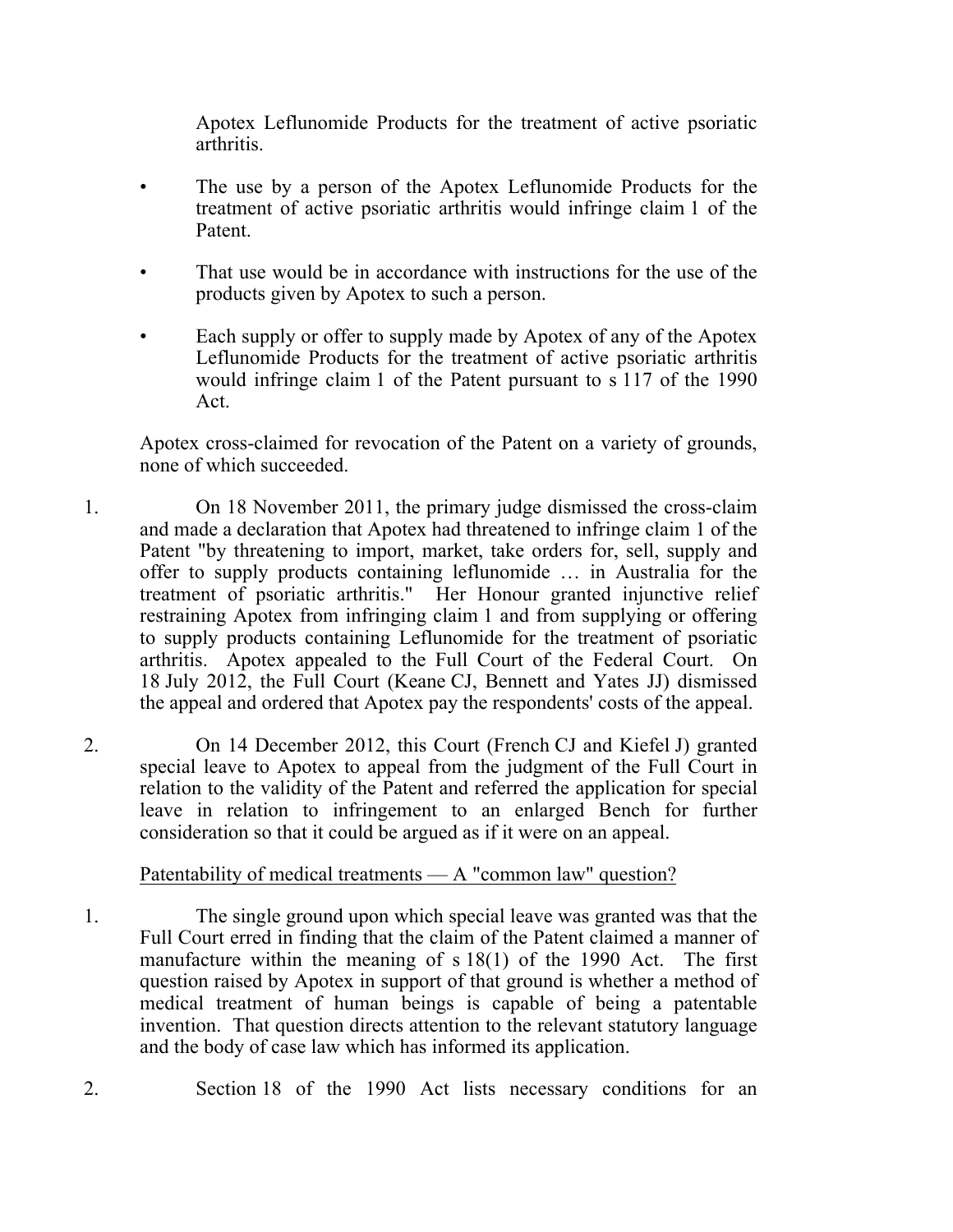invention to be a patentable invention for the purposes of a standard patent. One of those conditions, set out in s  $18(1)(a)$ , is that the invention, so far as claimed in any claim:

"is a manner of manufacture within the meaning of section 6 of the Statute of Monopolies".

Despite the classificatory character of the criterion, the question whether it is to be met in respect of a claim for an invention is not answered simply by asking whether such a claim is "a manner of manufacture". As this Court said in *National Research Development Corp v Commissioner of Patents* ("*NRDC*"):

"The right question is: 'Is this a proper subject of letters patent according to the principles which have been developed for the application of s 6 of the *Statute of Monopolies*?'"

It is relevant to that inquiry that the term "manner of manufacture" originated as part of a statute which was seen as declaratory of the common law. Its application in various statutory embodiments since the *Statute of Monopolies* 1623 ("the Statute") was enacted has evolved according to common law processes. It has always been applied:

"beyond the limits which a strict observance of its etymology would suggest, and ... a widening conception of the notion has been a characteristic of the growth of patent law."

1. The Statute was a response to the abuse of grants of monopolies in the purported exercise of the royal prerogative. It declared all monopolies void, subject to the proviso in s 6:

> "Provided also That any Declaration before mentioned shall not extend to any Letters Patents and Grant of Privilege for the term of fourteen years or under, hereafter to be made of the sole working or making of *any manner of new Manufactures* within this Realm, to the true and first Inventor and Inventors of such Manufactures, which others at the time of making such Letters Patents and Grants shall not use, so as also they be not contrary to the Law nor mischievous to the State, by raising prices of Commodities at home, or hurt of Trade, or generally inconvenient …" (emphasis added)

The Statute did not alter the common law. It did not confer rights upon inventors. Coke said of it:

"[T]his act maketh them [patents] no better, than they should have been, if this act had never been made".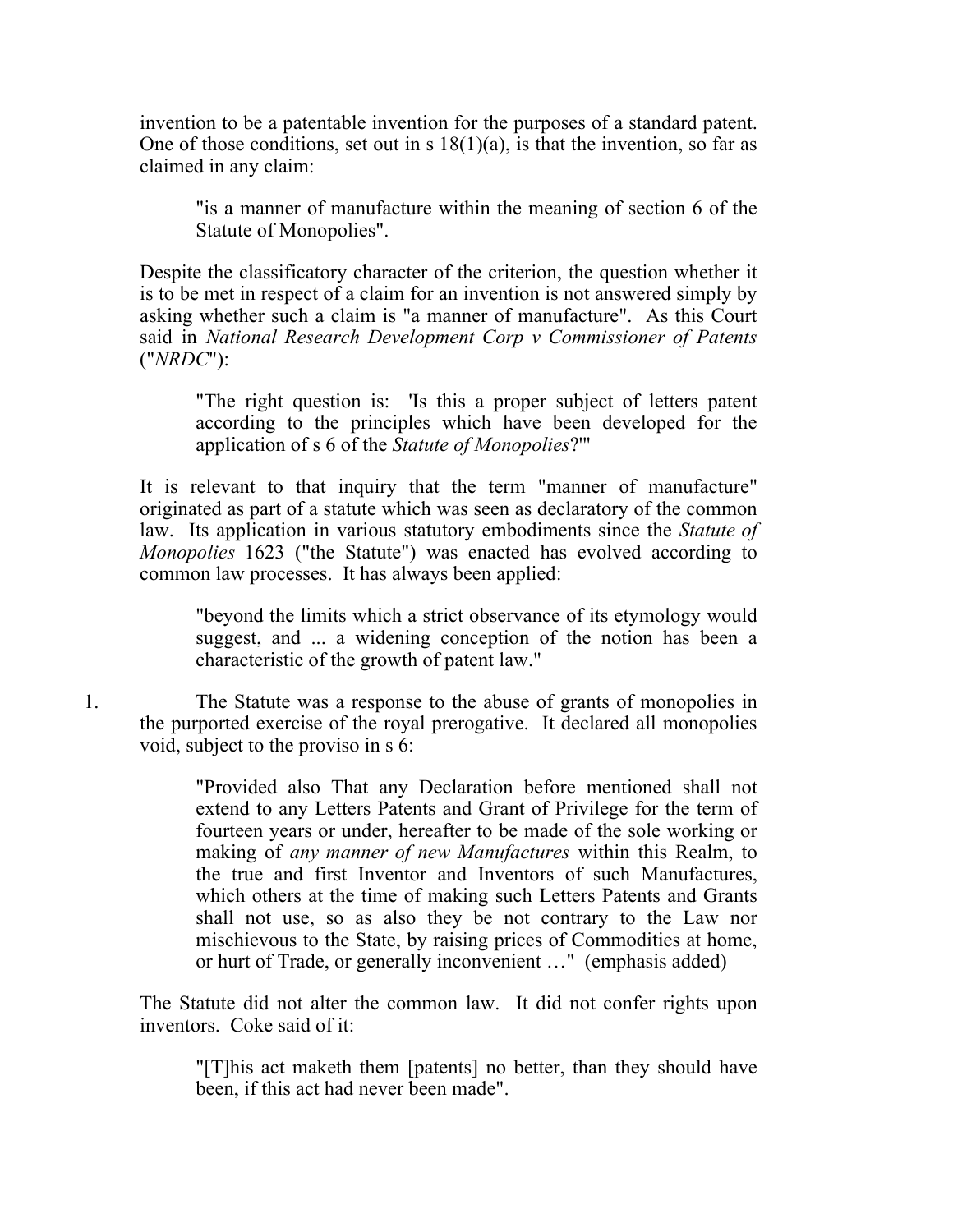The objectives of s 6, as Cornish, Llewelyn and Aplin observed in the 8th edition of their textbook on *Intellectual Property*, "were the encouragement of industry, employment and growth, rather than justice to the 'inventor' for his intellectual percipience."

- 1. Legislation enacted in the United Kingdom after the Statute provided machinery for the grant and enforcement of patents but left unaffected the central requirement for their grant in s 6. The source of power to grant patents remained the prerogative. It seems that between the enactment of the Statute and the mid-18th century the patent system was little used. The decision of the Court of Common Pleas in *Boulton v Bull* was the first case in which so-called "inherent patentability" received close consideration. That case apart, there was little accumulated authority on inherent patentability in the United Kingdom before the first consolidation of patent laws in the *Patents, Designs, and Trade Marks Act* 1883 (UK) ("1883 UK Act").
- 2. The 1883 UK Act defined "invention" as "any manner of new manufacture the subject of letters patent and grant of privilege within section six of the Statute of Monopolies". Its effect was to confer upon an inventor "the right to a patent under certain conditions". Subject to various amendments it remained in place for 24 years and provided a model for patents legislation in the Australian colonies prior to federation and for the first Commonwealth patent law, the *Patents Act* 1903 (Cth) ("1903 Act"). The 1883 UK Act was superseded by the *Patents and Designs Act* 1907 (UK) ("1907 UK Act"), which continued the definition of "invention" by reference to the Statute. Both the 1883 and 1907 UK Acts preserved the prerogative to grant letters patent. In the 6th edition of *Terrell on the Law of Patents*, published in 1921, the effect of the successive UK statutes, up to and including the 1907 statute, was described as:

"declaratory of the limits within which that [the royal] prerogative should be exercised, and of the method of procedure to be adopted in obtaining letters patent for inventions."

1. The 1907 UK Act and subsequent amending legislation was repealed by the *Patents Act* 1949 (UK) ("1949 UK Act"). That Act also defined "invention" in terms of "any manner of new manufacture" within s 6 of the Statute. Like its predecessors, it preserved the prerogative of the Crown. The 1949 UK Act was superseded by the *Patents Act* 1977 (UK) ("1977 UK Act"). The term "manner of manufacture" and reference to the Statute were replaced in the 1977 UK Act with a codification of the requirements of patentability. Those requirements were set out in ss  $1(1)$  to  $1(4)$ , which were based on and intended to have, as nearly as practicable, the same effect in the United Kingdom as Arts 52 to 57 of the European Patent Convention of 1973. Methods of treatment of the human body were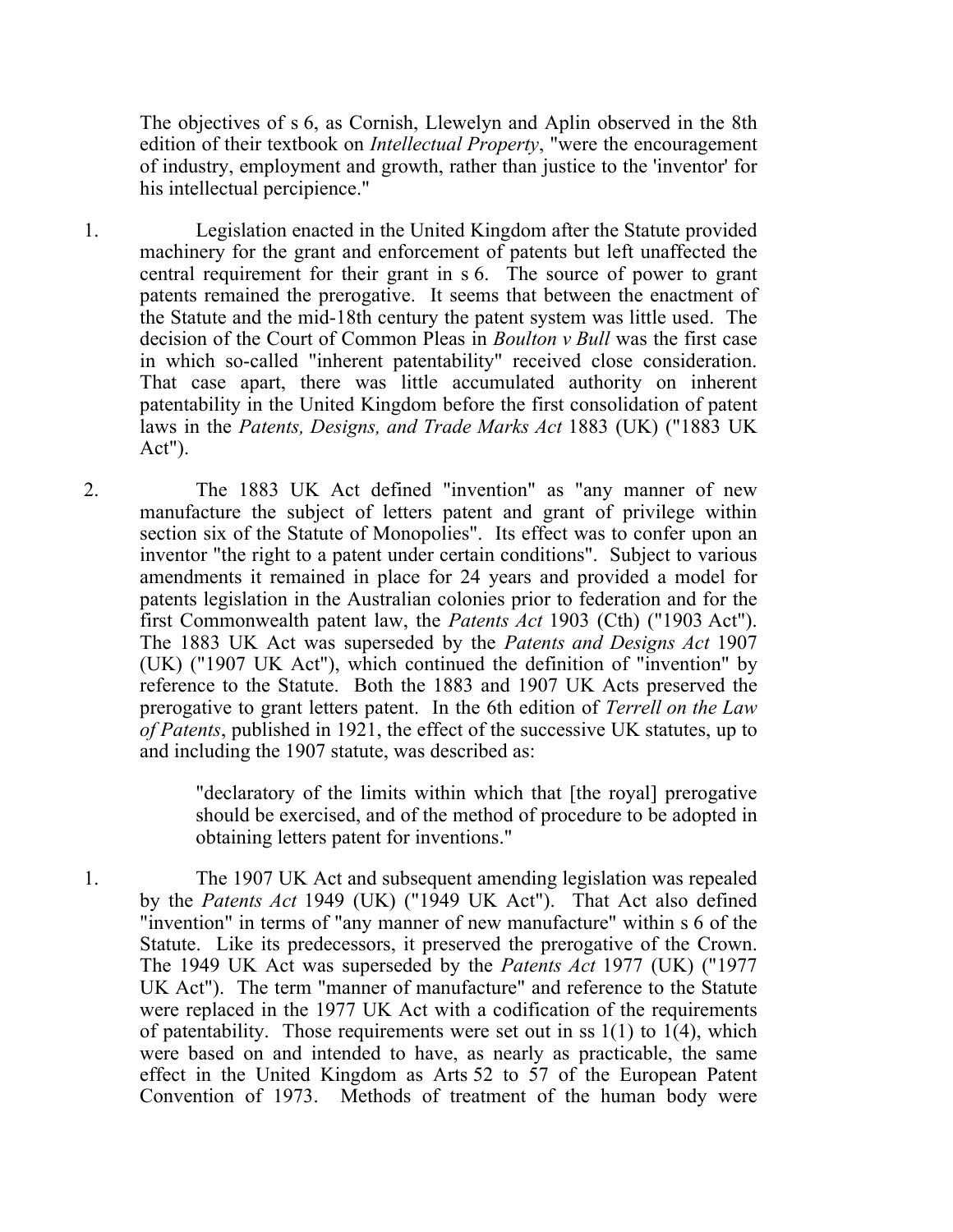excluded from patent protection by s 4(2) of the 1977 UK Act as not capable of industrial application. The patent law of the United Kingdom was thereby aligned with the exclusion derived from Art 52(4) of the European Patent Convention. The *Patents Act* 2004 (UK) repealed s 4(2) and introduced a new s 4A into the 1977 UK Act, excluding methods of treatment of the human body from patent protection without reference to industrial applicability, subject to "an invention consisting of a substance or composition for use in any such method." That amendment implemented changes brought about by the revision of the European Patent Convention in 2000. Apotex and the respondents debated in their written submissions whether the exclusion in the 1977 UK Act was based on policy grounds or reflected pre-existing United Kingdom case law relating to inherent patentability. It is unnecessary and unhelpful to explore the factors which may have influenced the introduction of a statutory exclusion in the 1977 UK Act. There is, however, no doubt about the existence of the exclusion prior to its express enactment.

- 2. In the Report of the Banks Committee, which preceded the enactment of the 1977 UK Act, examples were given of matter which had never been considered to be an "invention" as defined, including "treatment of human beings". The Committee observed that a process consisting of using a known compound for treating a human being medically had never been held to be patentable because the courts had consistently expressed the opinion that a process for medical treatment of a human being was not a proper subject for a patent monopoly. The Committee expressed doubt whether the grant of such patents would accord with the requirements of the Strasbourg Convention that protection should be granted for inventions susceptible of "industrial application".
- 3. The *Patents Act* 1952 (Cth) ("1952 Act"), which replaced the 1903 Act, was based upon the 1949 UK Act. It was enacted following the Report of the Dean Committee in 1952. A point made in the Report was that "in the matter of patents for inventions, there should be as close a correspondence as possible between the two Acts." The Committee did not recommend any change to the definition of "invention" under the 1903 Act.
- 4. Following a Report of the Industrial Property Advisory Committee in 1984, the 1952 Act was repealed and the 1990 Act was enacted. The criterion that an invention must be a "manner of manufacture within the meaning of s 6 of the Statute of Monopolies" was retained. In recommending its retention, the Committee said:

"We consider that the existing concept operates quite satisfactorily. It has the advantage of being underpinned by an extensive body of decided case law which facilitates its application in particular circumstances."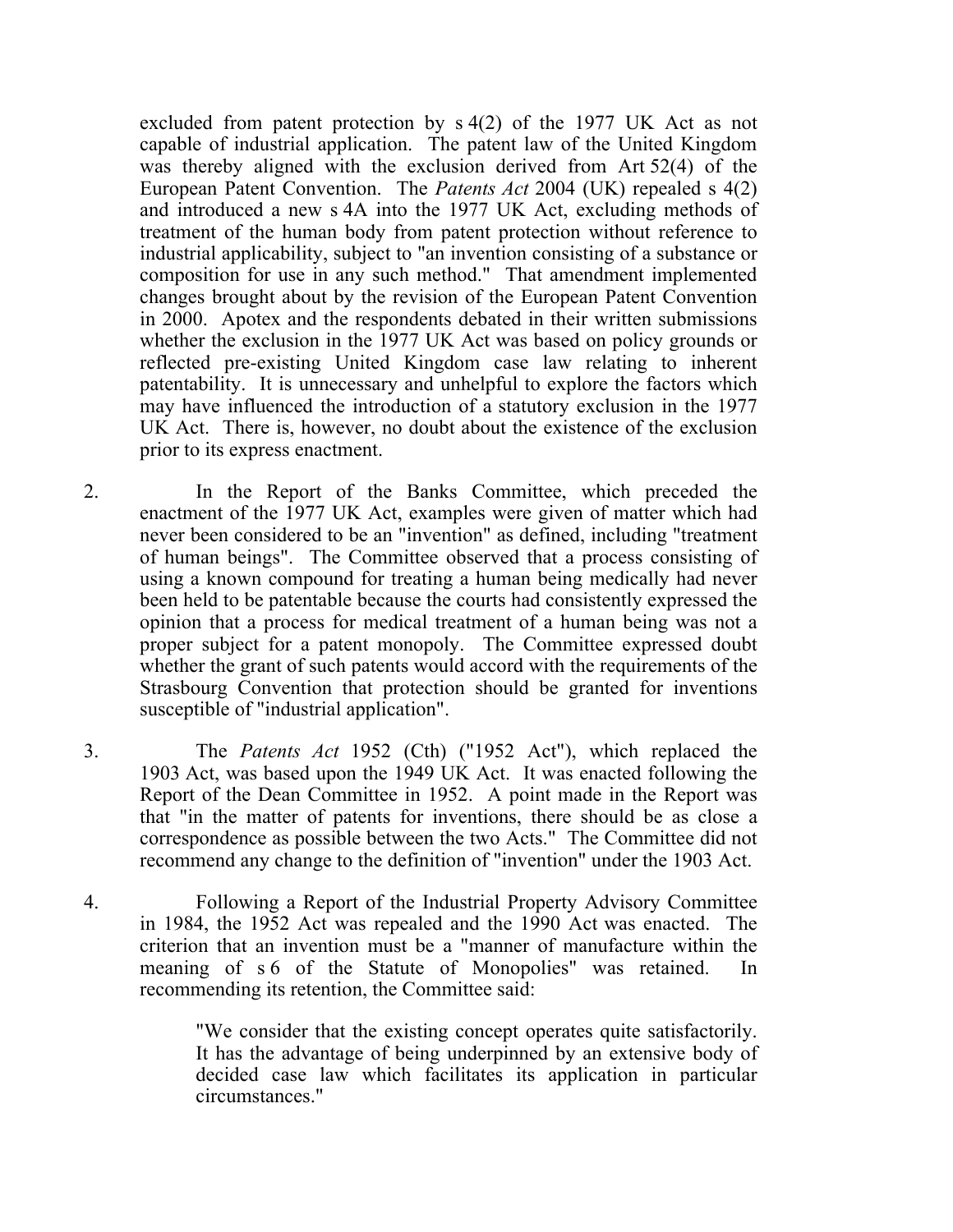The Committee rejected the alternative of a codified definition. The rationale for retaining the existing criterion was reflected in the Explanatory Memorandum for the Patents Bill 1990, which said of the proposed definition of "invention":

"The requirement in paragraph 18(a) ... invokes a long line of UK and Australian court decisions. It means little more than that an invention must belong to the useful arts rather than the fine arts. The Government accepted the Industrial Property Advisory Committee's recommendation that this flexible threshold test of patentability be retained in preference to adopting a more inflexible codified definition."

The legislative purpose reflected in s  $18(1)(a)$  of the 1990 Act is that the "manner of manufacture" criterion for a patentable invention ought to continue to be applied on a case-by-case basis.

1. The processes for the ascertainment, application and development of the principles determining whether a claimed invention is a "manner of manufacture" can appropriately be described as common law processes. They accord with the fourth and fifth senses in which the term "the common law" is used, as described by Professor AWB Simpson in the *New Oxford Companion to Law* and referred to in the joint majority judgment of this Court in *PGA v The Queen*. According to those senses of the term, the common law is "law based on cases, or law evolved through adjudication in particular cases, as opposed to law derived from the analysis and exposition of authoritative texts." Particularly apposite is the paraphrase in *PGA* of what was said by six members of this Court in the *Native Title Act Case*:

> "the term 'common law' might be understood not only as a body of law created and defined by the courts in the past, but also as a body of law the content of which, having been declared by the courts at a particular time, might be developed thereafter and be declared to be different."

1. Case-by-case decision-making and associated development of the law is a process characteristic of the common law. It is also a characteristic of the application by courts of broadly stated statutory provisions, the interpretation, fleshing out, and application of which the legislature has left to the courts. The prohibition of misleading or deceptive conduct in trade or commerce is one example. Such a provision sets out broad textual parameters within which principles of law are to be ascertained, applied and developed. The boundaries between the common law process detached from a statutory context and analogous processes in a statutory setting are not firm and fixed. Indeed there are many examples of statutes which incorporate, by reference, common law concepts.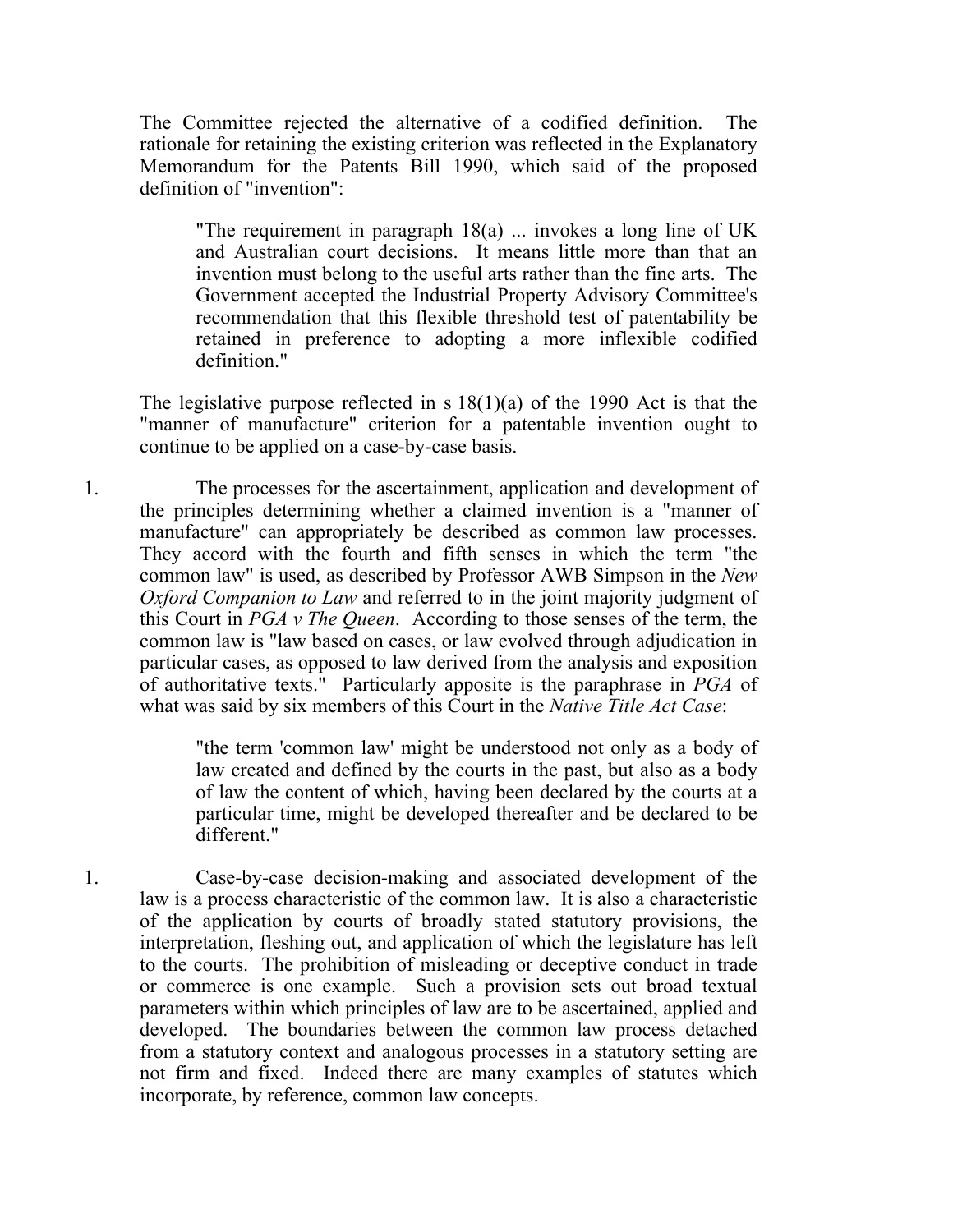2. The respondents submitted that, having regard to existing practice and case law in Australia, which accepts the patentability of methods of medical treatment, the omission of the legislature to provide for the express exclusion of such claims was inconsistent with "an implied exclusion that was plainly never intended." That submission should not be accepted. As appears from the shifting history of the understanding of "manner of manufacture", legislative silence in this field is an unsure guide to the development of principle. Its invocation in this context attracts the kind of caution, only with greater emphasis, associated with the invocation of the maxim *expressio unius exclusio alterius*. In any event, as explained above, s 18(1)(a) of the 1990 Act was enacted on the basis that within the framework of the case-by-case common law process, the continuing exposition and application of the criterion which it embodied would be left to the courts.

3. The term "manner of manufacture" has long been given a wide application, which was widened by the decision of this Court in *NRDC*. In *Boulton v Bull*, four Judges of the Court of Common Pleas divided equally on whether a patent granted to James Watt for an improved steam engine was void. It was conceded by counsel in that case that the word "manufacture" was "of extensive signification" and that it applied "not only to things made, but to the practice of making, to principles carried into practice in a new manner, to new results of principles carried into practice." The elaboration by Eyre LCJ of that concession was described by Dixon J in *Maeder v Busch* as one of the earliest statements, and "[p]erhaps the widest", on patentability. Eyre LCJ included in the scope of "manufacture":

"new processes in any art producing effects useful to the public."

1. A perhaps unintended narrowing of the scope of patentability was effected in 1942 by a list of sufficient conditions, set out in *GEC's Application*, for characterising a method or process as a "manner of manufacture". The conditions, formulated by Morton J sitting as the Patents Appeal Tribunal, provided that a method or process could be so characterised if it resulted in the production, improvement, restoration or preservation of a vendible product. That the conditions were sufficient, disjunctive and not exhaustive appeared from Morton J's comment that:

> "In saying this I am not attempting to cover every case which may arise by a hard and fast rule."

Human nature being what it is however, linkage of a method or process to a "vendible product" seems to have been treated in practice as something approaching a necessary condition. Perhaps for that reason Morton J's list elicited a rather cautious response from Evershed J in *Cementation Company Ltd's Application*.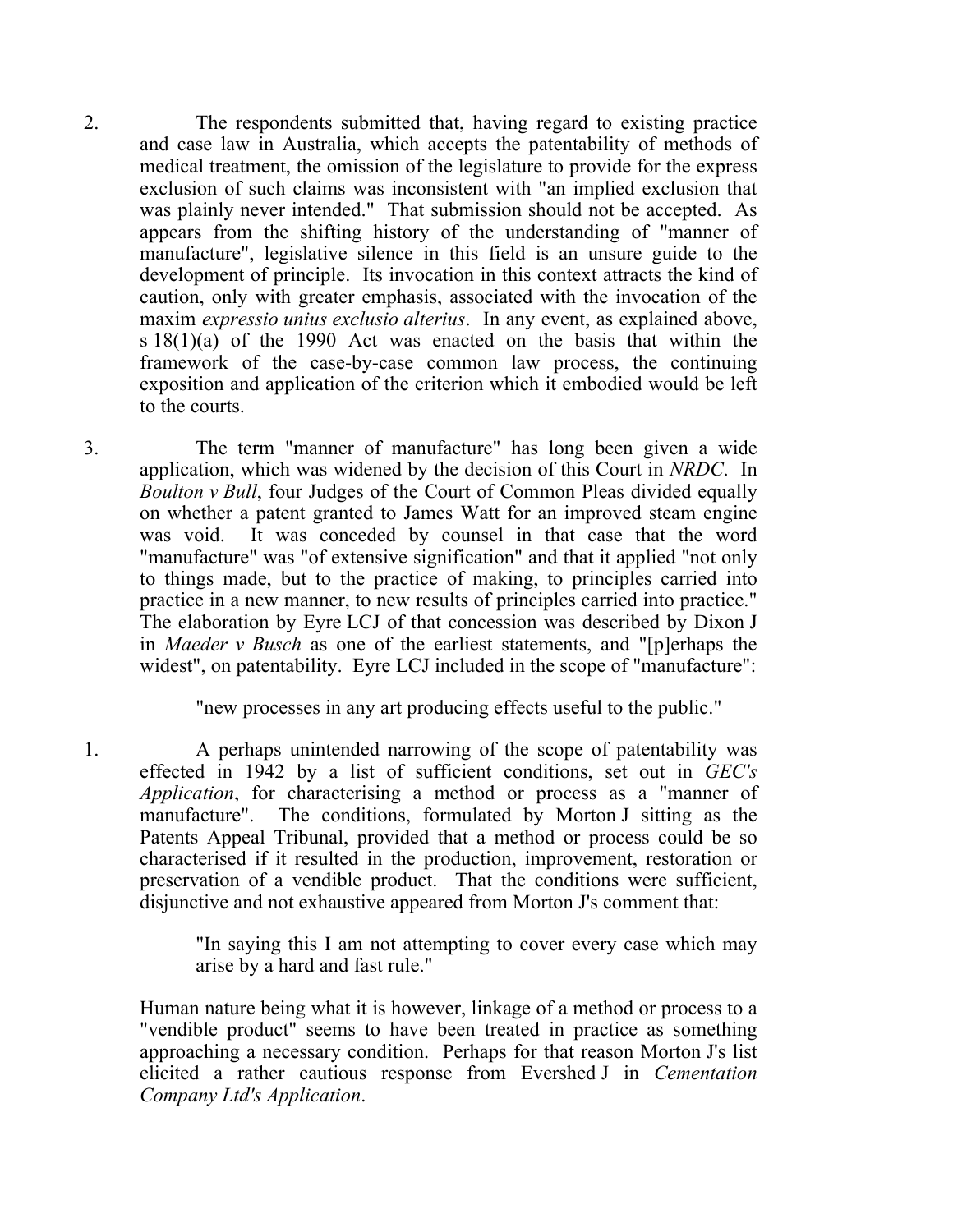1. Having stated a reservation about the approach taken in *GEC*, Evershed J expressed the view that Morton J had used the word "product" in a broad sense. Later, in *Rantzen's Application*, Evershed J suggested that the term "vendible product" originated with the need to exclude from the scope of the Patent Acts methods or processes, such as those for treating diseases of the human body, which, however useful, could not be contemplated as falling within their ambit. That somewhat enigmatic, if not circular, observation may have reflected an underlying ethical objection to the patentability of such methods or processes. In the event, constraints on the patentability of methods or processes generally, which flowed from the focus on "vendible product" in *GEC*, were effectively removed as a result of the response of the courts of the United Kingdom to this Court's decision in *NRDC*. Before turning to the relevant decisions of this Court and the Federal Court of Australia it is necessary to look to the ways in which, historically, the courts of the United Kingdom dealt with the application of the term "manner of manufacture" to such methods or processes.

2. The starting point is the late 18th century decision of *Boulton v Bull*. Medical treatment may seem a long way from improved steam engines. However, in *Boulton v Bull*, Buller J discussed the scope of the term "manner of manufacture" in its application to methods and processes by reference to an hypothetical example of a medicine for the treatment of fever found by an ingenious physician to be "a specific cure for a consumption, if given in particular quantities". Could the physician be given a patent for the new use? The answer was:

> "I think it must be conceded that such a patent would be void; and yet the use of the medicine would be new, and the effect of it as materially different from what is now known, as life is from death."

Buller J put it thus: "[t]he medicine is the manufacture, and the only object of a patent, and as the medicine is not new, any patent for it, or for the use of it, would be void." Cunynghame's *English Patent Practice* referred to that observation as an example of the general proposition that for an "art" to be capable of being patented "[i]t must be an art connected with trade, that is to say, an industrial art." The author went on:

"The art of curing an illness cannot be said to be an art of manufacture, and it follows therefore that all old things may be used in new ways by private persons, provided always that in so using them they are not manufacturing anything."

Cunynghame also used the example to support the proposition that a new use of an old material could not be patented unless such use itself constituted a manufacture.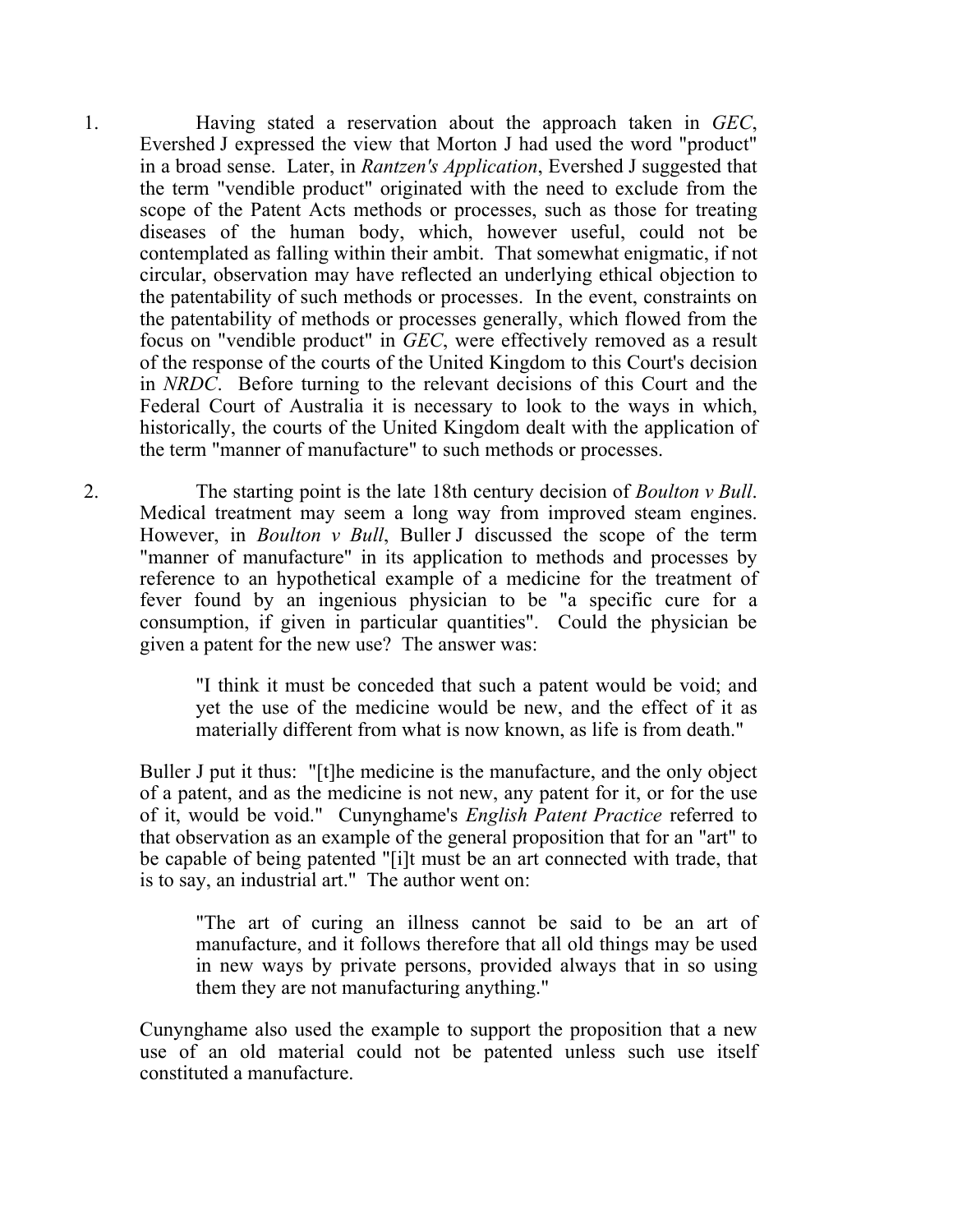- 1. The earliest reported case in the United Kingdom dealing directly with the patentability of a process of medical treatment arose under the 1907 UK Act in *C & W's Application*. The Solicitor-General, Sir Stanley Buckmaster, on appeal from the Comptroller-General, held that "a manner of new manufacture" had to be "in some way associated with commerce and trade." A method for the extraction of lead from human bodies, which was the subject of the patent in that case, was not such a process. A process to enhance the marketability of animals might be viewed differently. The decision reflected a constrained commercial notion of "manner of manufacture", which prevailed at the time. It accorded with what had appeared in Cunynghame's textbook 20 years earlier.
- 

2. In his reasons for decision in *C & W's Application*, the Solicitor-General also attributed to the Patent Office a broad view that the application should be refused because it related to medical treatment simpliciter. He said:

> "I notice that the Patent Office have based their refusal upon the ground that the alleged invention relates simply to medical treatment, and I think that the foundation for that refusal is sound."

There was no elaboration in the brief reasons for judgment of the foundation for that refusal. Whatever its foundation, the Solicitor-General made clear that it had nothing to do with "humanity" or the ethics of the medical profession. He said:

"I have altogether excluded such considerations from my mind."

It has been suggested that despite that disclaimer, the Solicitor-General's judgment was "fuelled by his view that doctors should not, on moral grounds, seek commercial monopolies in respect of their professional skills." It cannot be said that a clear and stable principle underlying the exclusion posited in *C & W's Application* was spelt out in that case. However that may be, the practice of the Patent Office in the United Kingdom following *C & W's Application* was to refuse to allow applications for grants of patents where the alleged invention related simply to a medical treatment.

- 1. The definition of "invention" in the 1903 Act and the 1952 Act has been considered in a number of decisions of this Court. Obiter dicta and passing references to the patentability of medical treatments have been made in four of those decisions, but in none of them has the question of patentability been determined.
- 2. The first of the four decisions of this Court was *Maeder v Busch*, which concerned "a process for forming permanent waves in hair". The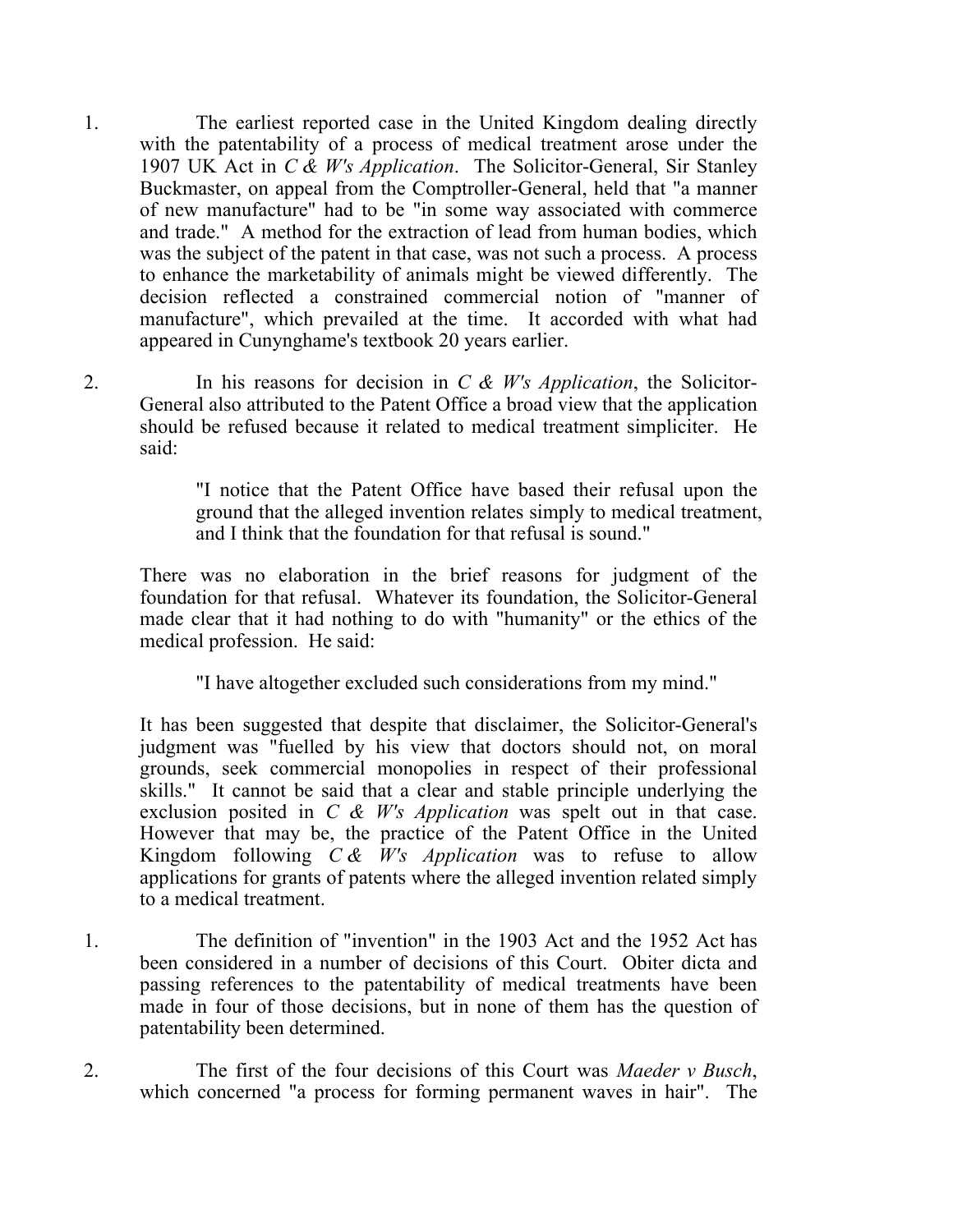patent was held to be invalid on the basis of prior user and want of novelty. However, it was also argued that the claimed invention was not patentable "because it deals with the living tissues of the body, and no particular method will, in all circumstances and conditions, produce upon all persons the same results". Latham CJ, citing *C & W's Application*, was "very doubtful" whether a method or process of conducting an operation upon a part of the human body could be regarded as a "manner of manufacture". The Chief Justice thought the question "so important and possibly so farreaching, that it is wise to abstain from deciding it until the necessity for doing so arises." Dixon J appeared to accept that there must be a commercial dimension to the relevant "art" in order to enable a process to be patented. There was, however, difficulty in basing legal distinctions on the motive or purpose of the operator:

"The process may be intended for use in ordinary trade or business such as that of hairdressing, manicure, pedicure. The purpose, on the other hand, may be the relief of suffering by surgical or manipulative means. But the object is not to produce or aid the production of any article of commerce. No substance or thing forming a possible subject of commerce or a contribution to the productive arts is to be brought into existence by means of or with the aid of the process."

In the reference to "article of commerce" may be seen an anticipation of Morton J's "vendible product" and a reflection of Heath J's observation in *Boulton v Bull* equating "manufacture" with a vendible machine or substance. However, foreshadowing what would be said in *NRDC*, Dixon J referred to the "widening conception of a manner of new manufacture [that] has been a characteristic of the growth of patent law." In the event, like Latham CJ, he preferred to leave undecided the question whether a process for treating hair could be patentable. Evatt J agreed with the trial judge's finding of invalidity for prior public and common user.

1. The views expressed by Latham CJ and Dixon J in *Maeder v Busch* were obiter and inconclusive, but consistent with the views of the courts of the United Kingdom and Patent Office practice in the United Kingdom. Beyond Dixon J's reference to the connection of patentability to commercial purposes, there was no discussion of the underlying general principle. There was, however, a recognition of the logical difficulty involved in trying to draw a legal distinction between methods of medical treatment and other processes for treatment of the human body such as cosmetic procedures.

2. In 1959, this Court held in *NRDC*, which concerned a method for using a herbicide on crops, that the application of the criterion "manner of manufacture" to a method or process was not constrained by requiring the method or process to be linked to a narrowly defined understanding of a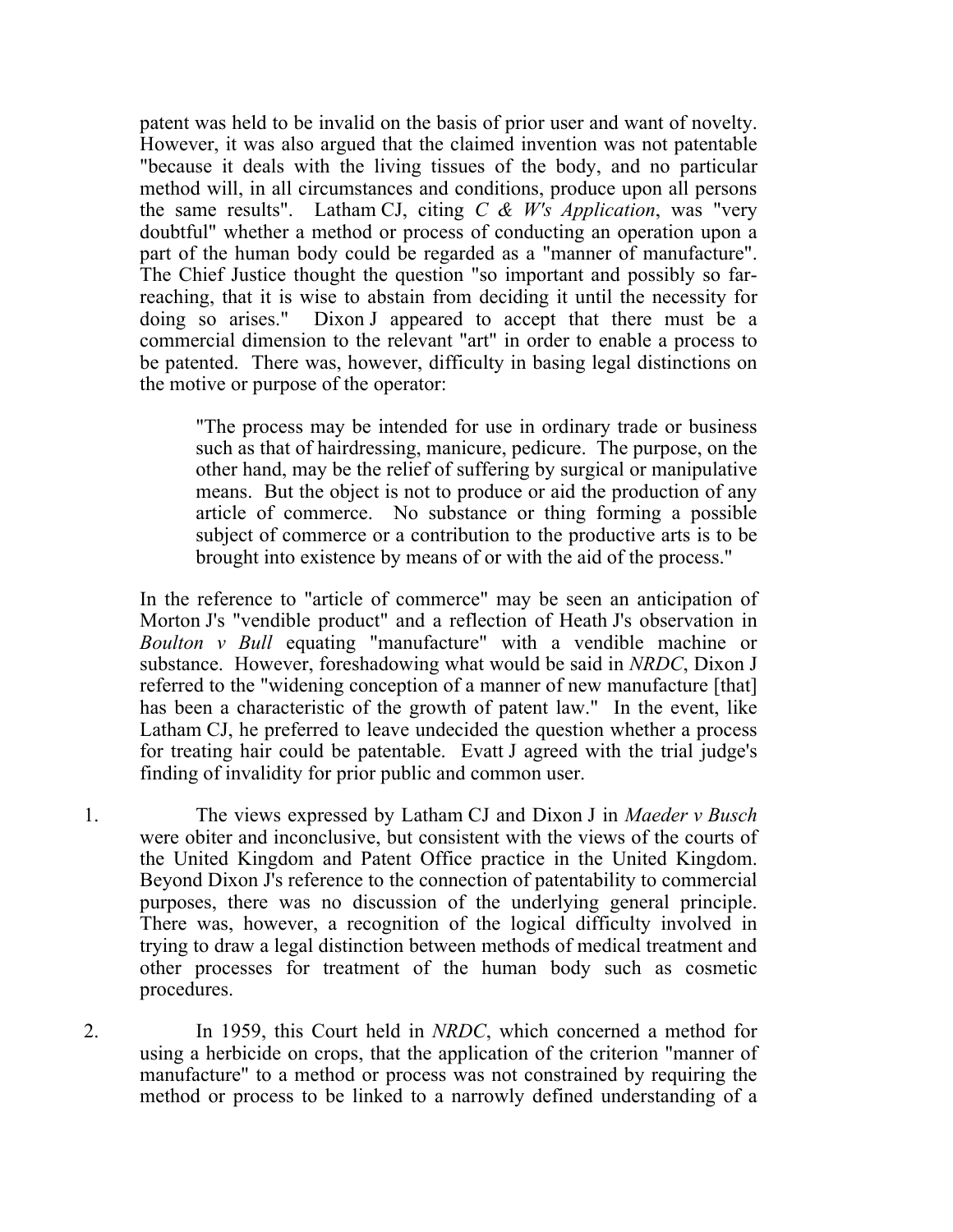"vendible product". The Court accepted, as had Dixon J in *Maeder v Busch*, that a widening conception of the notion of "manufacture" had characterised the growth of patent law. The word "product" was not to be confined to a "thing" in the sense of a physical article:

"It is, we think, only by understanding the word 'product' as covering every end produced, and treating the word 'vendible' as pointing only to the requirement of utility in practical affairs, that the language of *Morton* J's 'rule' may be accepted as wide enough to convey the broad idea which the long line of decisions on the subject has shown to be comprehended by the Statute."

The Court applied that approach to processes, observing that:

"The point is that a process, to fall within the limits of patentability which the context of the *Statute of Monopolies* has supplied, must be one that offers some advantage which is material, in the sense that the process belongs to a useful art as distinct from a fine art—that its value to the country is in the field of economic endeavour." (citation omitted)

1. The question of medical treatment arose almost peripherally in *NRDC*. Reference was made to *R v Wheeler*, decided in 1819, in which Abbott CJ had said that the word "manufacture" required something of a corporeal and substantial nature that could be made by man from matters subjected to his art or skill or at least some new mode of employing practically his art and skill. The Court was not prepared to treat that statement as conclusive of the question. It said:

> "The need for qualification must be confessed, even if only in order to put aside, as they apparently must be put aside, processes for treating diseases of the human body: see *Re C & W's Application*; *Maeder v Busch*." (footnotes omitted)

Immediately after the passage about processes quoted in the preceding paragraph of these reasons, the Court speculated, in parentheses, that the exclusion of methods of surgery and other processes for treating the human body could well lie outside the conception of invention "because the whole subject is conceived as essentially non-economic". It did not otherwise identify a rationale for the exclusion.

1. So far as it held that the notion of "manner of manufacture" in its application to a method or process was not limited by a narrow requirement related to the production, improvement, restoration or preservation of a "vendible product", *NRDC* was approved and followed in the United Kingdom. Initially it was not seen as displacing the authority of *C & W's*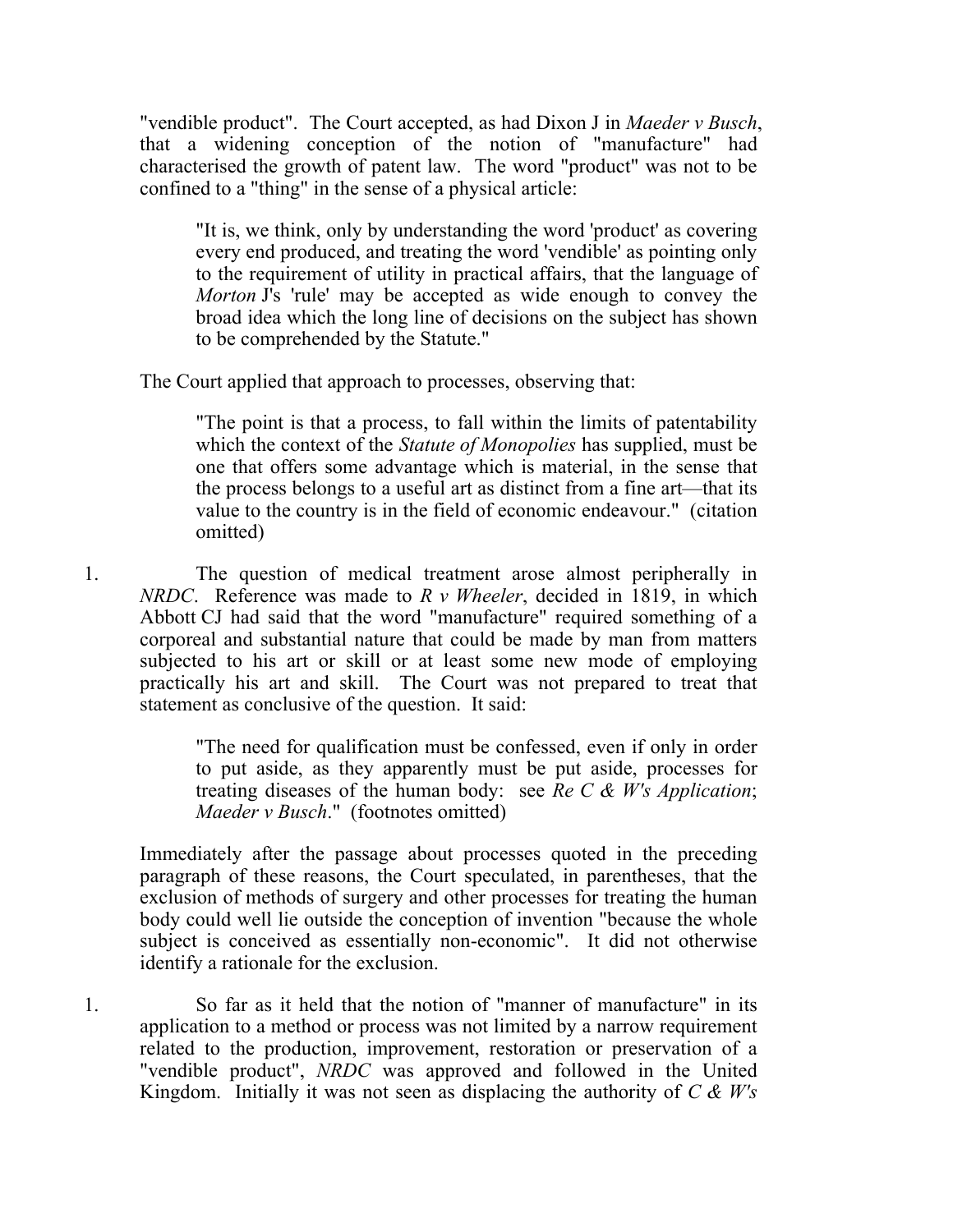*Application* or the Patent Office practice of rejecting claims for methods of medical treatment. Arguments that such claims should be accepted after *NRDC* did not find favour with supervising examiners in *United States Rubber Co's Application* and *London Rubber Industries Ltd's Patent*, the latter decision being supported on appeal by Lloyd-Jacob J.

2. In *Schering AG's Application*, Whitford J, delivering the decision of the Patents Appeal Tribunal, consisting of Graham J and himself, accepted that it was "difficult to see any logical justification for the practice in relation to processes for medical treatment". However, he found a distinction relevant to the patentability of medicines and the nonpatentability of medical treatments in s 41 of the 1949 UK Act, which provided for the compulsory licensing of medicines. There was no such provision in relation to methods of medical treatment. Whitford J foreshadowed the possibility of change following the implementation of the Report of the Banks Committee, and said:

> "On a consideration of the terms of the statute as it now stands, it does, however, seem that claims to processes for medical treatment must be considered as being excluded from the scope of the Act and the practice of the office. Whatever, therefore, the origin of the exclusion may be, in so far [as] it relates to processes for the medical treatment of human beings to cure or prevent disease, it must be considered sound."

That observation left unrevealed the continuing basis for the exclusion beyond its long existence.

1. Thirteen years after *NRDC*, in *Joos v Commissioner of Patents* Barwick CJ reversed a decision of the Deputy Commissioner of Patents that an application for the grant of letters patent for a process for the treatment of parts of the human body, namely human hair and nails, whilst attached to or growing upon the human body, should not proceed. The Chief Justice put to one side, as obiter, what had been said in *Maeder v Busch* concerning the patentability of processes for treating human beings. He expressed scepticism about the speculation in *NRDC* that medical treatment was excluded as essentially non‑economic. He spoke of the national economic interest in "the repair and rehabilitation of members of the work force, including management". He accepted, for the purpose of the appeal before him, that a narrowly defined class of process for the medical treatment of a part of the human body, the arrest or cure of a disease or diseased condition, or the correction of some malfunction or the amelioration of some incapacity or disability was not a proper subject of letters patent. The Chief Justice was not concerned to discover and express a basis for the exclusion. If he had to do so he would "place the exception, if it is to be maintained, on public policy as being, in the language of the *Statute of Monopolies*,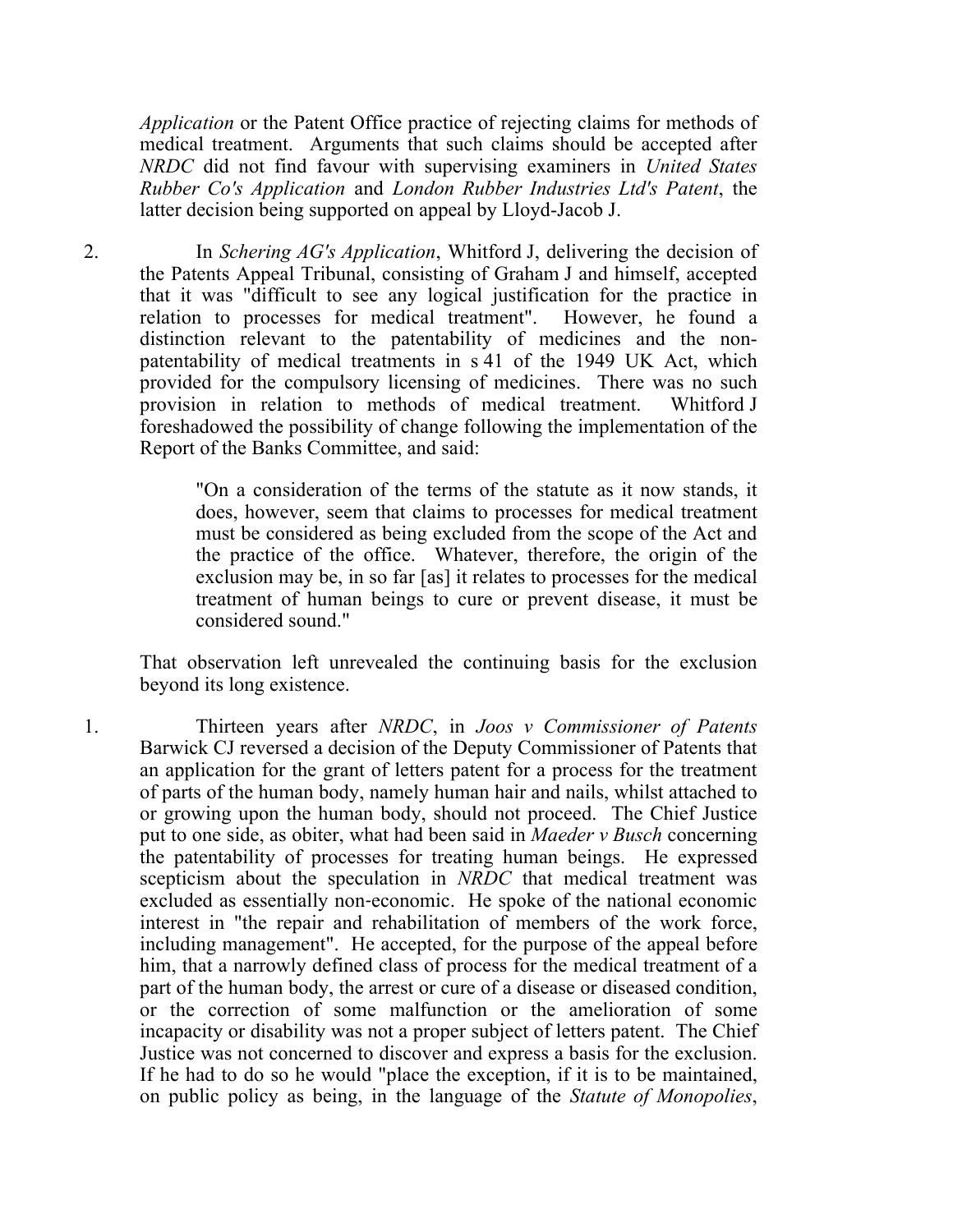'generally inconvenient', not limiting what may fall within those words to things of a like kind to those described by the preceding words." As to that, it may be noted that Apotex has expressly disclaimed any reliance upon the "generally inconvenient" proviso in s 6 of the Statute.

2. In *Eli Lilly & Co's Application*, decided in 1974, the same Patents Appeal Tribunal which had decided *Schering AG's Application* asserted an ethical support for the exclusion. Their Honours cited *NRDC* as an authority against a limited approach to the definition of "invention" by reference to the idea of making tangible goods. Nevertheless, *NRDC* was not seen as warranting a judge-made change to the exclusionary rule:

> "It has long been established that claims to methods of medical treatment should not be accepted ... The reasons for such an exclusion appear to us to be based in ethics rather than logic but if there is to be a change of policy, which would appear to us to be sensible, this ought in our view to be effected by legislation rather than by interpretation."

In similar vein, the Court of Appeal in *The Upjohn Company (Robert's) Application* held that:

"If the law in this regard should be changed, it must be for the legislature."

1. In Australia, following *Joos*, Patent Office practice excluded claims falling within the narrow definition of medical treatment adopted by Barwick CJ. In 1992, however, an important change in Australian law was initiated by the judgment of Gummow J in *Rescare Ltd v Anaesthetic Supplies Pty Ltd* in reasoning upheld by the Full Court of the Federal Court on appeal. Those decisions were much influenced by the first instance decision, in 1979, of the former Chief Justice of New Zealand, Davison CJ, in *Wellcome Foundation Ltd v Commissioner of Patents* ("*Wellcome Foundation*"). Reference should be made to that decision.

2. Davison CJ held that the rationale for *C & W's Application*, namely that a method of treatment lacks connection with any form of manufacture or trade, could not stand in the light of *NRDC*. The Chief Justice could find no other grounds for refusal of a patent for medical treatment stated in the decided cases in the United Kingdom and Australia from 1914 to 1961. Any long‑established practice based on *C & W's Application* was no longer applicable. He rejected the proposition in *Eli Lilly* that the ground for the exclusion was ethical. The basis of the exclusion had always been that medical treatment was neither "an art of manufacture" nor a "form of manufacture or of trade". He quoted and relied upon the observations of Witkon J in the Supreme Court of Israel in *The Wellcome Foundation Ltd v*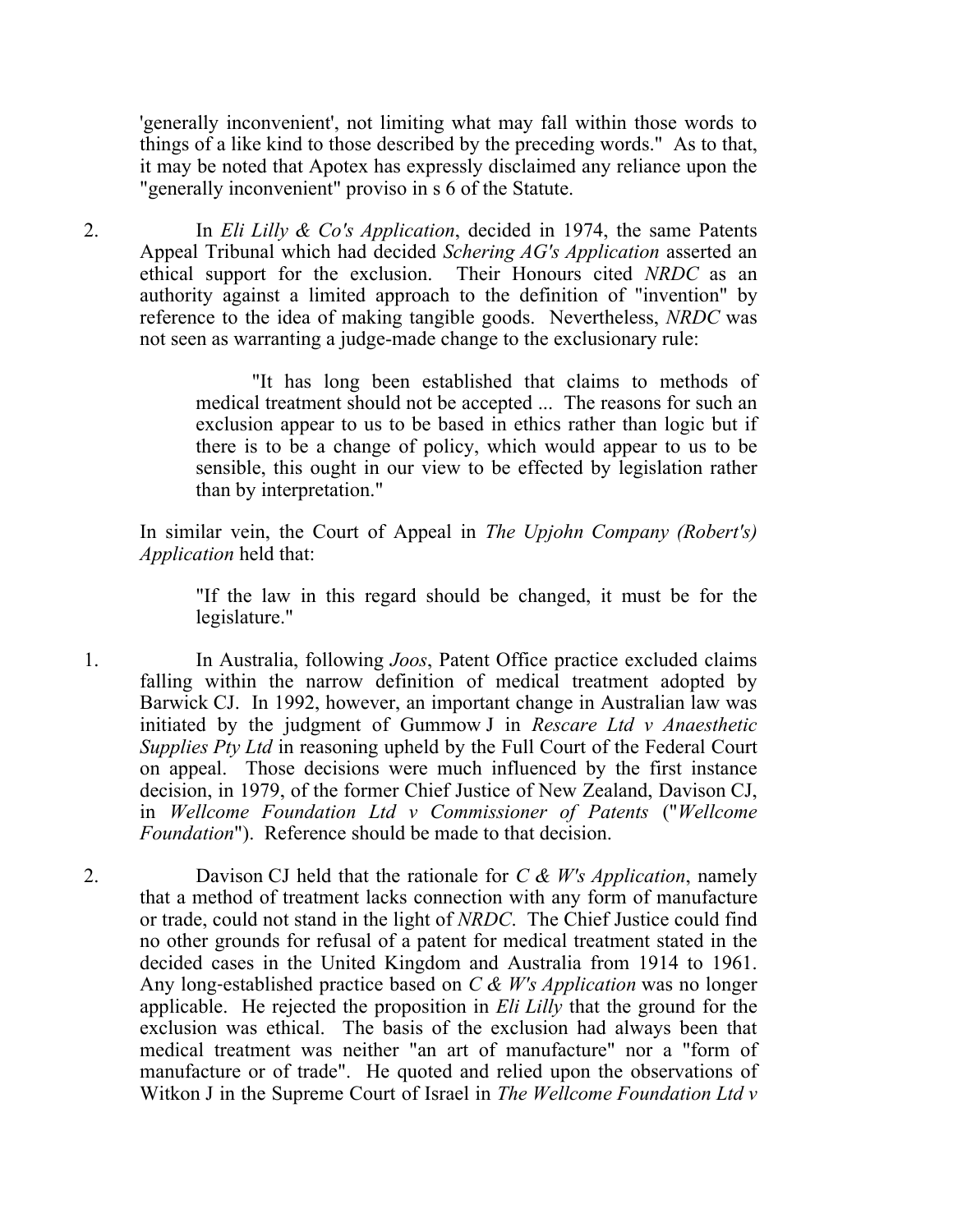#### *Plantex Ltd*:

"There is thus no ground, either in law or in logic, for holding that a method of therapeutic treatment is unpatentable and any consideration that at one time might possibly have justified such a holding, is nowadays devoid of any substance. It may certainly not be said that such an invention is not within the realm of economic endeavour in accordance with the test laid down in *NRDC's Application* or that it is within the realm of 'fine art' as distinct from 'useful art'." (citation omitted)

Kahn and Kister JJ agreed with Witkon J, subject to a qualification against the patentability of a new use for a known therapeutic substance, composition or device. The decision of the Supreme Court of Israel involved the application of the Mandatory Patents and Designs Ordinance. It was common ground that in the general administration of the Ordinance, the Court was guided by the English law and practice on patents.

- 1. Davison CJ's decision was reversed by the Court of Appeal. Cooke J held that the law had not developed "to the point of holding patentable a process for the treatment of human illness or a new use of a known therapeutic drug." While acknowledging what Barwick CJ had said in *Joos* about the national economic interest, Cooke J invoked countervailing ethical considerations referring to "a deep-seated sense that the art of the physician or the surgeon in alleviating human suffering does not belong to the area of economic endeavour or trade and commerce." McMullin J and Somers J took similar approaches. The Court of Appeal in *Wellcome Foundation* held that any alteration to favour the grant of patents for methods of treating illness would best be left to parliament. It was the kind of alteration that demanded "a far wider range of review than is available to courts following our traditional and valuable adversary system".
- 2. The *Rescare* decisions concerned a patent for a device for treating sleep apnoea. Gummow J, at first instance, deciding in favour of patentability of a method claim, accepted the reasoning of Davison CJ in *Wellcome Foundation*. He rejected arguments that the patenting of such methods would be "generally inconvenient" within s 6 of the Statute. He also accepted the proposition, reflecting what Dixon J had said in *Maeder v Busch*, that under the 1952 Act "there was no normative distinction to be drawn between those processes for treatment of the human body for disease, malfunction or incapacity, and for cosmetic purposes."
- 3. On appeal, a majority of the Full Court of the Federal Court agreed with Gummow J. Lockhart J accepted that *NRDC* expounded the exclusion of processes for medical treatment of the human body, but found the ground of the exclusion "not entirely clear". The United Kingdom cases did not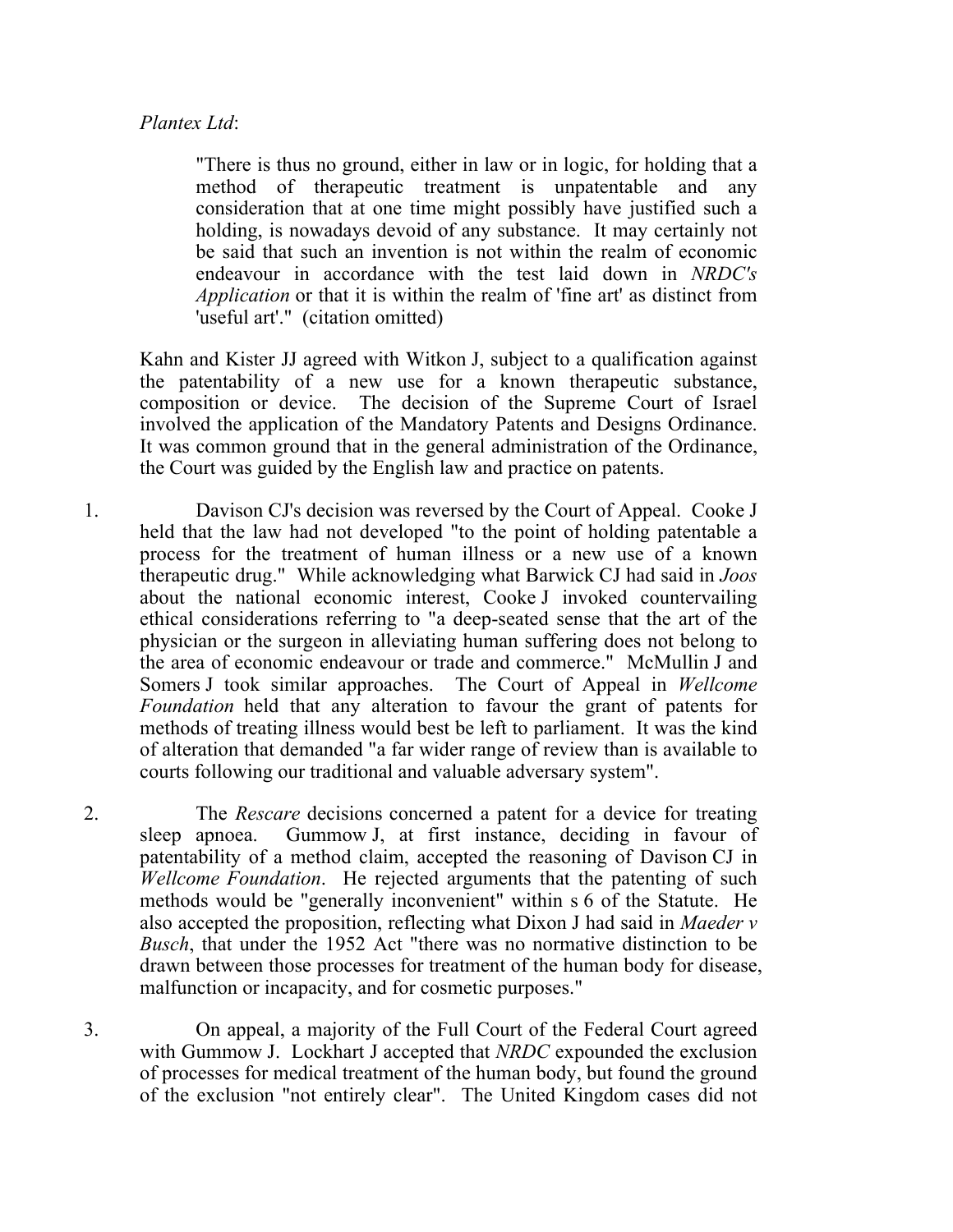disclose a persuasive ground for the exclusion after the foundation for the decision in *C & W's Application* had been removed. Adopting the reasoning of Davison CJ, his Honour said:

"In my opinion, there is no justification in law or in logic to say that simply because on the one hand substances produce a cosmetic result or a functional result as opposed to a curative result, one is patentable and the other is not. I see no reason in principle why a method of treatment of the human body is any less a manner of manufacture than a method for ridding crops of weeds as in *NRDC*."

His Honour would have included a new use for an old compound as within the scope of a patentable invention. He said:

"If a process which does not produce a new substance but nevertheless results in 'a new and useful effect' so that the new result is 'an artificially created state of affairs' providing economic utility, it may be considered a 'manner of new manufacture' within s 6 of the *Statute of Monopolies*". (citations omitted)

Wilcox J agreed with Lockhart J, adding the observation that the Australian Parliament had not been persuaded by policy considerations against patentability to provide an express exclusion for methods of medical treatment of human beings. Sheppard J rested his dissent upon the proposition that the grant of a patent for medical treatment was "generally inconvenient" within the meaning of s 6 of the Statute. In so doing he explicitly invoked ethical considerations:

"the Court should not contemplate the grant of letters patent which would give to one medical practitioner, or perhaps a group of medical practitioners, a monopoly over, for example, a surgical procedure which might be greatly beneficial to mankind. Its denial might mean the death or unnecessary suffering of countless people."

1. The fourth and most recent reference by this Court to the question of patentability of medical treatments was made in 1998 in *Advanced Building Systems Pty Ltd v Ramset Fasteners (Aust) Pty Ltd*. In considering the operation of s 100 of the 1952 Act, setting out the grounds of revocation of a standard patent, the majority, Brennan CJ, Gaudron, McHugh and Gummow JJ, referred to the content of  $s 100(1)(d)$  having regard to the other specific grounds for revocation and observed:

> "Section 6 of the *Statute of Monopolies* excluded any manner of new manufacture which was 'contrary to the Law' or 'generally inconvenient'. The classification of certain methods of treatment of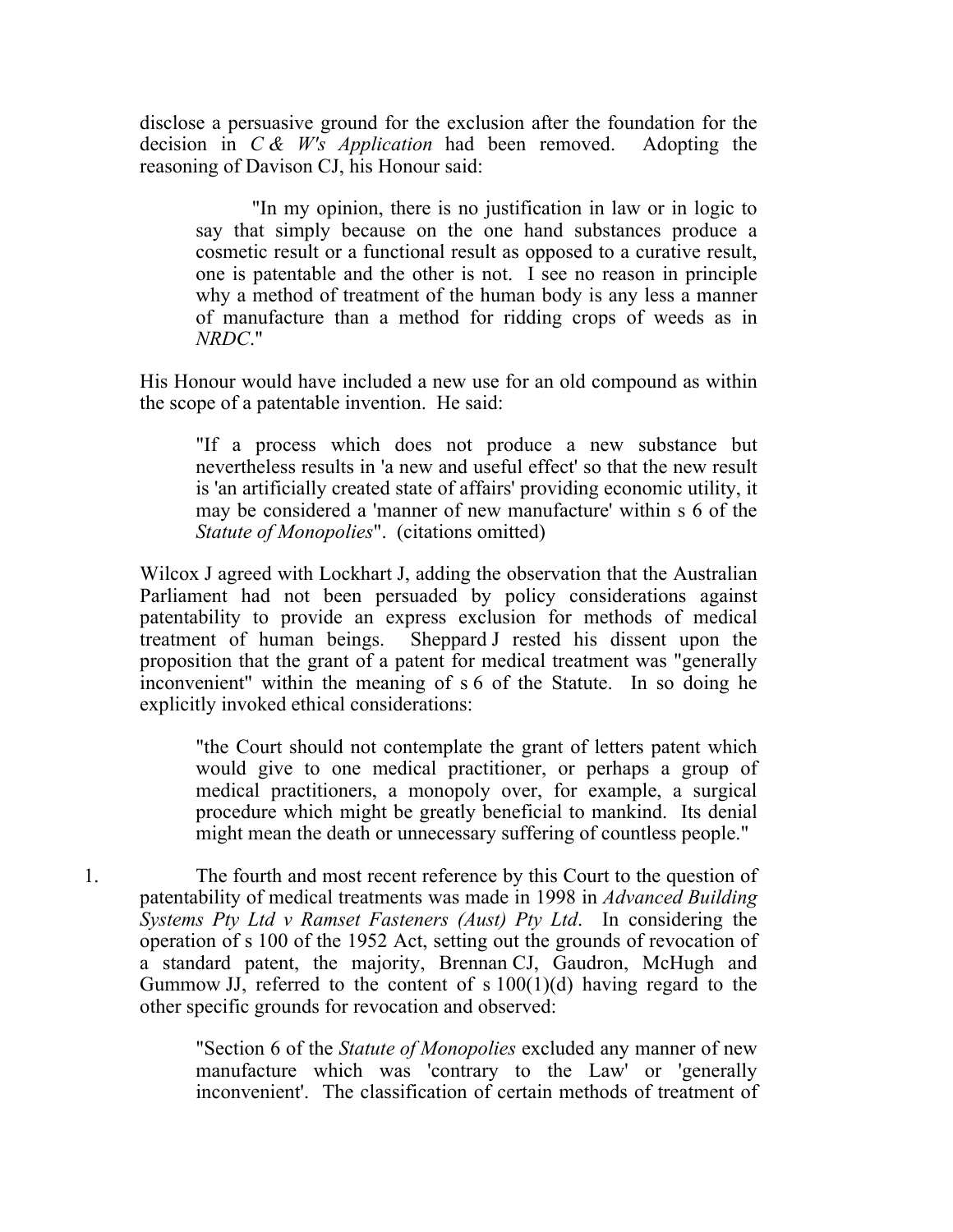the human body as an inappropriate subject for grants under the Act appears to rest on this footing." (footnote omitted)

That observation was footnoted by reference to *Joos*. It appears to have been no more than an acknowledgement, rather than an adoption, of a basis upon which the claimed exclusion was said to rest.

1. In *Bristol-Myers Squibb Co v FH Faulding & Co Ltd*, the Full Court of the Federal Court followed its earlier decision in *Rescare*. Black CJ and Lehane J in their joint judgment identified:

> "the insurmountable problem, from a public policy viewpoint, of drawing a logical distinction which would justify allowing patentability for a *product* for treating the human body, but deny patentability for a *method* of treatment".

A second compelling consideration was:

"the very limited extent to which the Parliament dealt with patents with respect to the human body when it enacted the 1990 Act, bearing in mind, too, that it did so at a time when the long-standing practice in Australia was ... to grant patents for methods of medical treatment of the human body."

The question whether the exclusion from patentability of methods of medical treatment subsisted had been resolved in the negative by two decisions of the Full Court of the Federal Court. In the meantime, in New Zealand, the decision of Davison CJ, which had been influential in the reasoning adopted at first instance in *Rescare* and by the Full Court in *Rescare* and *Bristol-Myers*, was itself to receive a short-lived vindication from the Court of Appeal.

1. In 1999, the Court of Appeal of New Zealand, sitting a Bench of five Judges in *Pharmaceutical Management Agency Ltd v Commissioner of Patents* ("*Pharmac*"), overruled its earlier decision in *Wellcome Foundation*  insofar as it would have excluded, from patentability, so-called "Swiss form" claims. As described in *Wellcome Foundation*, in such a claim the integer representing the inventive subject matter and novelty is the new use for which the medicament is made. In delivering the judgment of the unanimous Court in *Pharmac* however, Gault J made some broader observations antithetical to the reasoning of the Court of Appeal in *Wellcome Foundation*. His Honour agreed with Davison CJ's conclusion at first instance in *Wellcome Foundation* that there was little logic in maintaining the exclusion. In so doing, he referred to the decisions of Gummow J and the Full Court of the Federal Court in *Rescare*. Gault J said: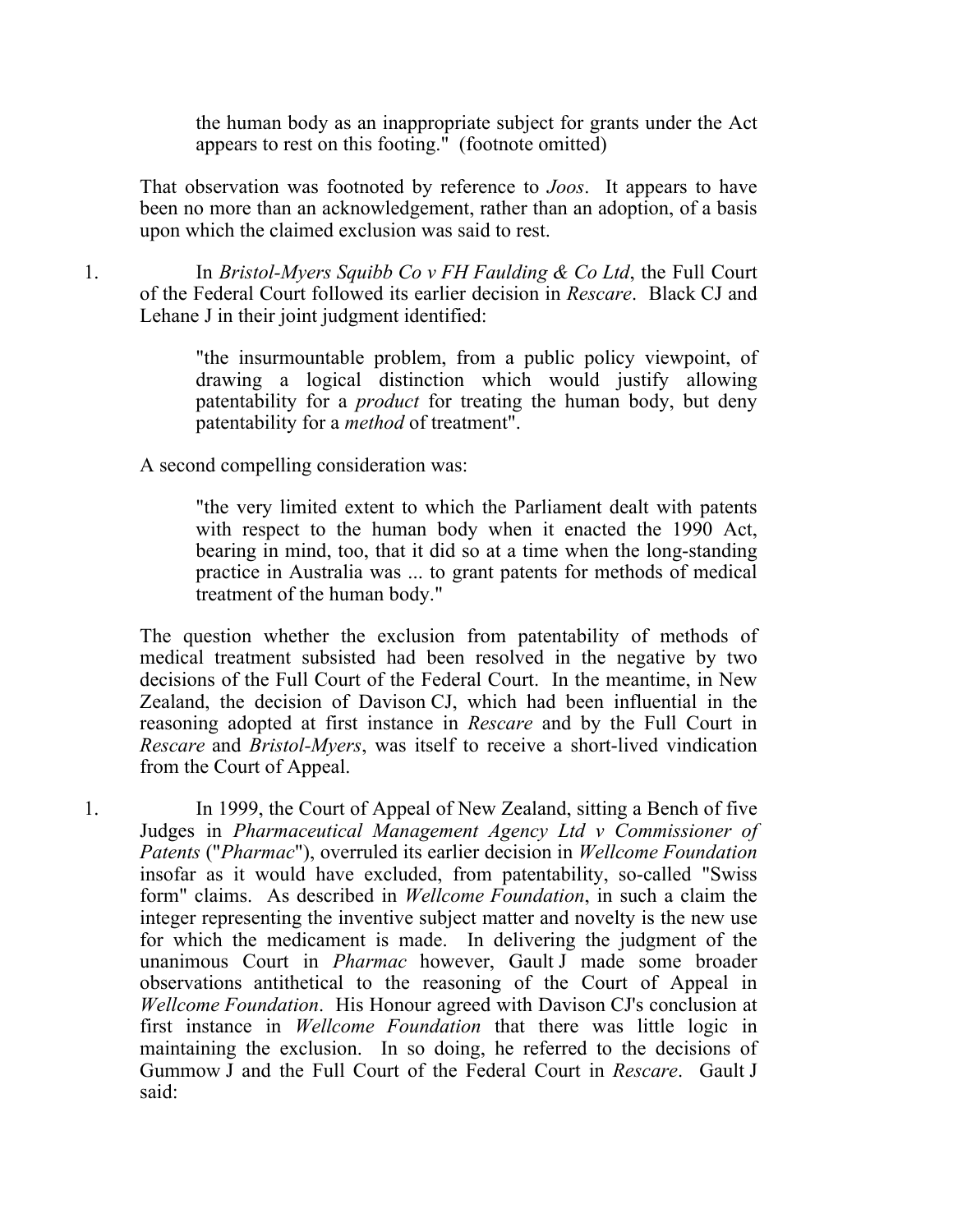"What emerges from this is that it no longer can be said that a method of treating humans cannot be an invention. To the extent that the judgments in *Wellcome* express that view we depart from them. The exclusion from patentability of methods of medical treatment rests on policy (moral) grounds. The purpose of the exclusion is to ensure that medical practitioners are not subject to restraint when treating patients. It does not extend to prevent patents for pharmaceutical inventions and surgical equipment for use in medical treatment."

Despite the generality of his Honour's observations about the patentability of methods of medical treatment, Gault J indicated later in his reasons for judgment that the Court of Appeal was only deciding the "narrow question", namely whether there could be invention and novelty in the discovery of unrecognised properties of known pharmaceutical compounds.

1. The Court of Appeal of New Zealand in *Pfizer Inc v Commissioner of Patents* characterised the decision in *Pharmac* as one concerned with the patentability of Swiss form claims and said:

> "In our view the medical treatment exclusion does have a statutory base, and to the extent that the obiter observation in *Pharmac* may cast doubt on that, we would respectfully differ."

The generality of the observation in *Pharmac* was at odds with what was decided in *Wellcome Foundation*. Nevertheless, following *Pfizer* the position in New Zealand appears to be that the exclusion of methods of medical treatment of human beings from patentability is maintained.

Approach to resolution of the question of patentability

1. It may be concluded from the preceding survey that the question whether a particular class of claimed invention meets the criterion of being "a manner of manufacture" requires for its resolution the application of the common law process discussed earlier in these reasons. The question whether medical treatments for human beings generally and new medical uses of non‑pharmaceutical products in particular are capable of being "manners of manufacture", must be decided according to principles and constraints of the kind applicable to the development of the common law. An important constraint is that a propounded development of legal principle involving large questions of public policy and reconciliation of interests in tension is, for the most part, best left to the legislature. On the other hand, a qualification or exception to a general principle may have become anomalous to such an extent that its removal would enhance the logical and**/**or normative coherence of the law. The history of the exclusion of medical treatments from patentability does not disclose a stable, logical or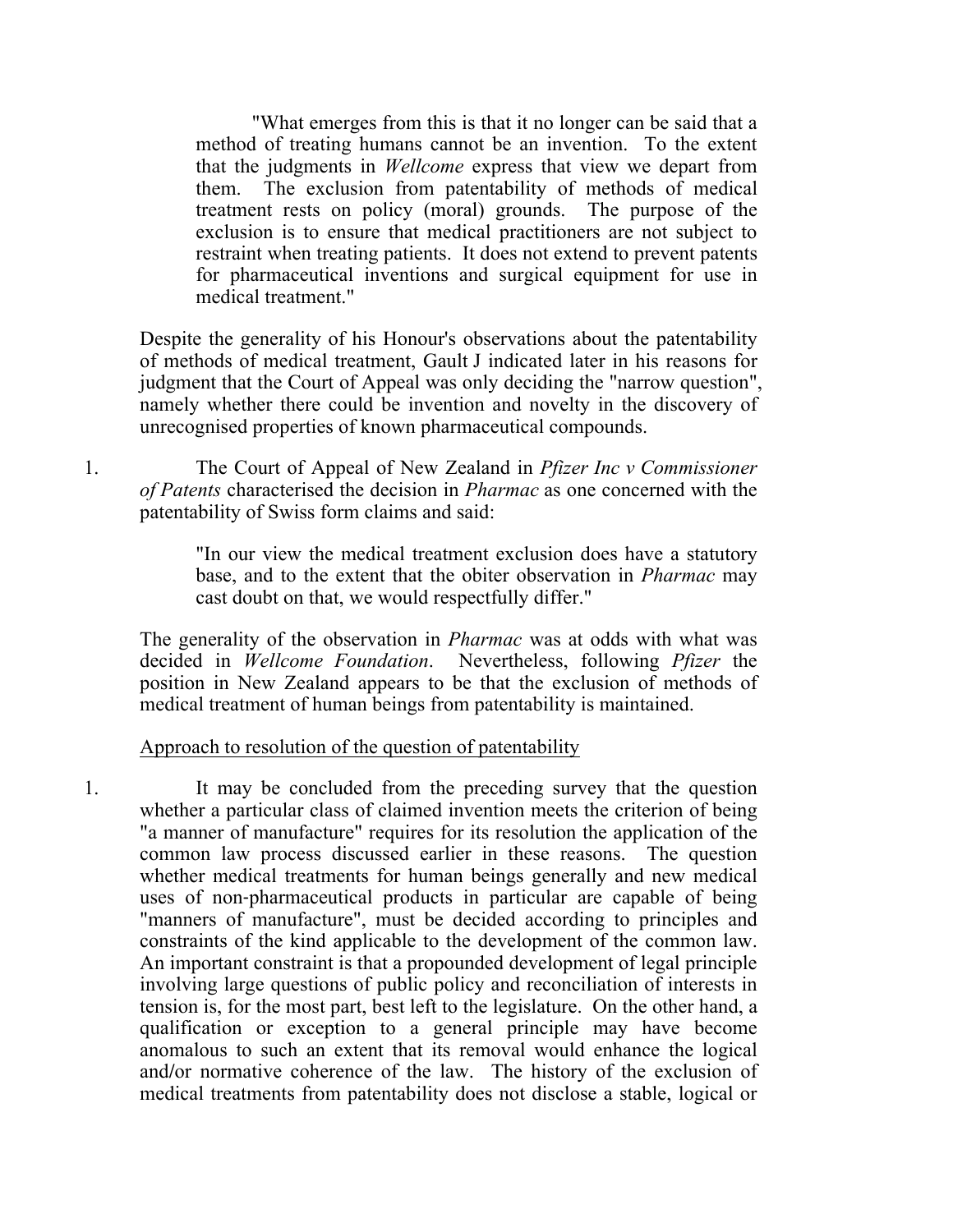normative foundation and seems to depend upon rather nice distinctions for its maintenance. As recognised in *Eli Lilly*, there is a logical and normative tension between the patentability of pharmaceutical products and the exclusion from patentability of methods of medical treatment. Moreover, there is difficulty in drawing a boundary between medical and cosmetic procedures. The latter may include procedures having both medical and cosmetic benefits: for example, lap band surgery. The endeavour to achieve coherence in this area falls more readily within the institutional competence of the courts than an endeavour to strike some balance between competing public and private interests.

2. The field of intellectual property law generally is notoriously one in which there are public interests and private interests in fierce competition with each other. A public interest may lie in using the grant of monopoly to encourage technical innovation. A competing public interest may lie in ensuring unconstrained access by medical practitioners and their patients to new medical methods and processes. The interests of inventors and investors in inventions and the interests of members of the public whose lives could be improved or saved by use of innovative medical treatments may be in tension with each other and with aspects of the public interest. There is room for debate about whether the law does or should reflect "proprietarianism" as its "dominant normative influence" or whether it should be seen as "instrumental" in support of publicly beneficial goals. Professor Peter Drahos has written of the latter approach:

> "The practical import of the theory would be that the interpretation of intellectual property law would be driven in a systematic fashion by the purpose of that law rather than more diffuse moral notions about the need to protect pre-legal expectations based on the exercise of labour and the creation of value."

The identification of the public policy objectives of a statute is a matter within the institutional competency of the courts. Choosing between or balancing competing objectives may overlap with the legislative function.

1. As a general proposition, the reasoning of Gummow J at first instance in *Rescare* and of Lockhart J on appeal to the Full Court, and that of Davison CJ at first instance in *Wellcome Foundation*, lend powerful support to the proposition that the exclusion of medical treatment is an anomalous qualification on the principles governing patentability under the rubric "manner of new manufacture". A decision to dispense with the exclusion may be seen as a development of existing principle. To the extent that the Court enunciates such a development to enhance coherence in the law, it is not required to endeavour to resolve complex tensions between public and private interests which may be affected. Such tasks are largely matters for the legislature. They may require informed appraisal of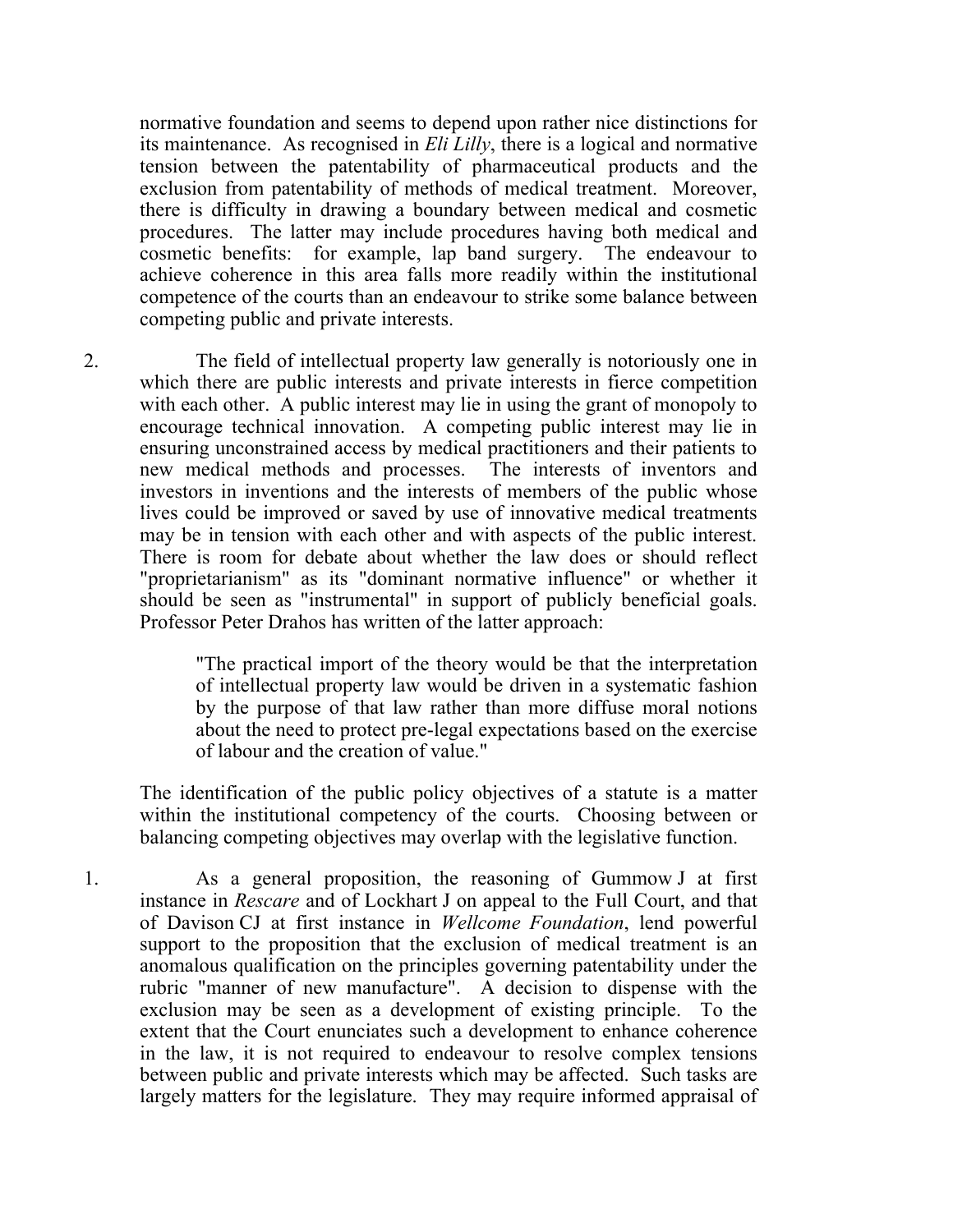a range of considerations backed by empirical evidence and expert advice concerning the practical significance of striking the balance in any particular way. The question whether, in the interests of coherence, this Court should support or reject the propounded exclusion of methods of medical treatment should now be considered in light of the decisions below and the submissions put to this Court by the parties. First it is appropriate to refer briefly to the decisions at first instance and in the Full Court.

#### The decisions in the Federal Court

1. At first instance, Apotex did not challenge the correctness of the Full Court's decisions in *Rescare* and *Bristol-Myers*, but reserved the right to do so on appeal. In its written submissions to the Full Court, Apotex contended first that methods of medical treatment are not patentable, and second that methods of medical treatment for a "second or later medical use" are not patentable. In oral argument to the Full Court, Apotex did not press the first contention, that methods of medical treatment are not patentable. Apotex's second use contention fell away because of the view that the Full Court formed of the proper construction of the claim in the Patent. On the first contention, Keane CJ, having referred to the decision of the Full Court in *Rescare*, said that the question whether or not patentability should be expanded to cover methods of medical treatment was a matter for determination by the legislature, rather than the judiciary below the level of this Court. Bennett and Yates JJ took a similar approach to the *Rescare* and *Bristol-Myers* decisions. Like Keane CJ, and like Wilcox J in *Rescare*, they placed some weight upon legislative silence on the topic. Their Honours expressed no view on Apotex's contention relating to second or later use.

#### Patentability of medical treatments — A common law answer

1. Apotex submitted, correctly, that a method of treating a human being with a known substance was never held to be capable of being an invention under the 1949 UK Act and its predecessors. Its submission that that was the position which had been accepted before 1990 as the law in Australia attached a more definite characterisation to *Maeder v Busch* and *NRDC* than the reasons in those decisions could bear. It is, however, correct to say that the exclusionary proposition has not been examined directly in any decision of this Court. While the obiter observations in the decisions reviewed in these reasons invite respect and close attention, they do not determine the answer to the question before this Court in this appeal.

2. The respondents submitted that Apotex's argument required the recognition of a special exclusion from the concept of patentability in relation to methods of human treatment. They invoked legislative inaction on the question as negativing an implied exclusion. That aspect of their submission should not be accepted. The resolution of this important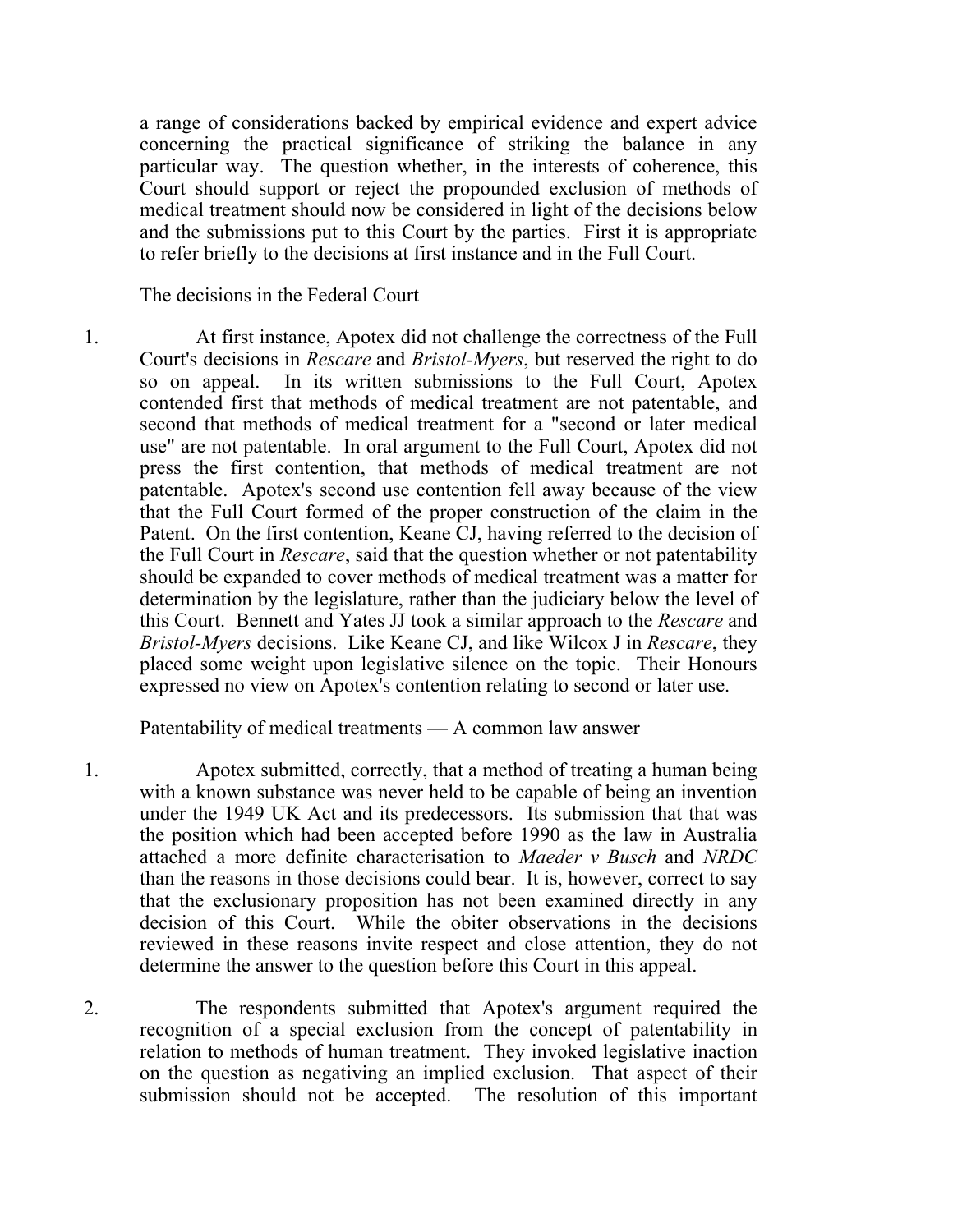question cannot rest upon the shifting sands of legislative silence. The argument has to engage with the case-by-case development of principle, which the legislature has left to the courts, as appears from the Explanatory Memorandum to the 1990 Act and the acceptance, reflected in that Memorandum, of the rationale for retaining "manner of manufacture" as a criterion of patentability.

3. The primary submission of the respondents on the question of the exclusion should be accepted. The exclusion from patentability of methods of medical treatment represents an anomaly for which no clear and consistent foundation has been enunciated. Whatever views may have held in the past, methods of medical treatment, particularly the use of pharmaceutical drugs, cannot today be conceived as "essentially noneconomic". Although Barwick CJ's reference in *Joos* to the national economic interest in "the repair and rehabilitation of members of the work force" may be seen as reducing human beings to economic units, there is no gainsaying the economic significance of medical treatments independently of the flow-on benefits of a well-maintained work force. Recognition of the economic dimensions of this question is not inconsistent with the concurrent recognition of the large public policy questions which it raises. They may involve competing philosophies of proprietarianism and instrumentalism and the relative values to be accorded to different public goods: alleged incentives to innovation on the one hand, and the widest possible availability of new methods of medical treatment to relieve suffering on the other. To decide that the concept of "manner of new manufacture" does not logically exclude methods of medical treatment from patentability does not engage with those large questions, although it may have significant consequences for public policy. This is a case in which such considerations are best left to the legislature. In my opinion the application of the rubric "manner of new manufacture" in a logically and normatively coherent way is not served by excluding from its scope methods of medical treatment of human beings. Methods of medical treatment can fall within the scope of a manner of new manufacture within the meaning of s 6 of the Statute and therefore within s  $18(1)(a)$  of the 1990 Act. Nor, on the reasoning which supports that conclusion, does "general inconvenience" (upon which, in any event, Apotex placed no reliance) appear to provide any basis for their exclusion.

#### Conclusion

1. On the remaining questions concerning the purposive character of the Patent and the application for special leave on the question of infringement, I agree with the reasons given by Crennan and Kiefel JJ. I agree with the orders proposed by their Honours.

HAYNE J.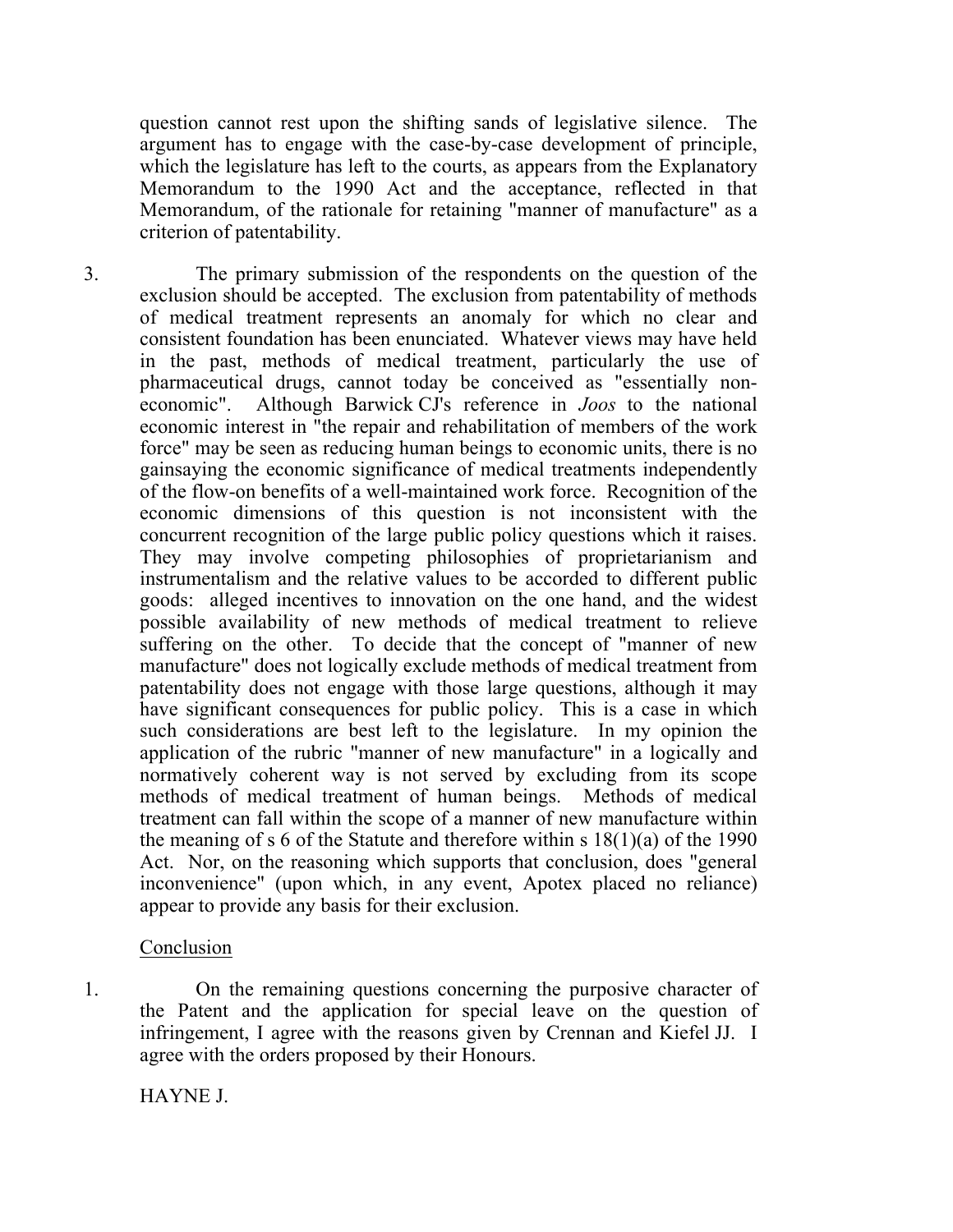#### The issue

- 1. The issue in the appeal to this Court is whether the method of prevention or treatment of human disease claimed in the patent in suit is a patentable invention. There is no decision of this Court which determines that a method of prevention or treatment of human disease is a proper subject for the grant of a patent. In this case, the Full Court of the Federal Court followed two earlier decisions of that Court holding that a method of prevention or treatment of human disease is a patentable invention.
- 2. These reasons will demonstrate that a method of prevention or treatment of human disease is not a patentable invention. Such a method, even if it is novel, involves an inventive step and is useful, is a method or process used to produce a product (a result, outcome or effect) which is personal to the individual concerned. Use of the method or process may allow the individual better to exploit his or her capacities economically (whether by selling his or her labour or otherwise). The individual's more effective use of his or her capacities may be of economic advantage to society or some section of it. But that advantage follows from what the individual can do and chooses to do. Others, including the person who owns the right to use the method or process, cannot trade in or otherwise exploit the improvement in health that results from using the method or process to prevent or treat disease in the individual concerned. That kind of result places the process beyond the (very wide) ambit of a "manner of manufacture" within the meaning of s 6 of the *Statute of Monopolies* 1623 (21 Jac I c 3). A method of preventing or treating human disease is a process which is not a proper subject for the grant of a patent.

#### The organisation of these reasons

- 1. These reasons will describe the facts of the matter shortly (under the headings: "Leflunomide" and "Apotex's product") and then record the essential features of the proceedings in the Federal Court and in this Court.
- 2. Consideration of the substantive issues in the appeal commences with the statutory framework (under the headings: "Patentable invention – a statutory question" and "Asking the right question about the statute"). One issue which was not raised, and must be put aside from consideration, is identified (under the heading: "'[G]enerally inconvenient'"), and two warnings are given (under the headings: "Analogical reasoning" and "The dangers of verbal formulae").
- 3. Consideration of the substantive issues proceeds thereafter (under the headings: "The *NRDC Case* and 'vendible product'" and "Methods of prevention or treatment of human disease"). Separate consideration is then given to six cases bearing on the patentability of methods of prevention or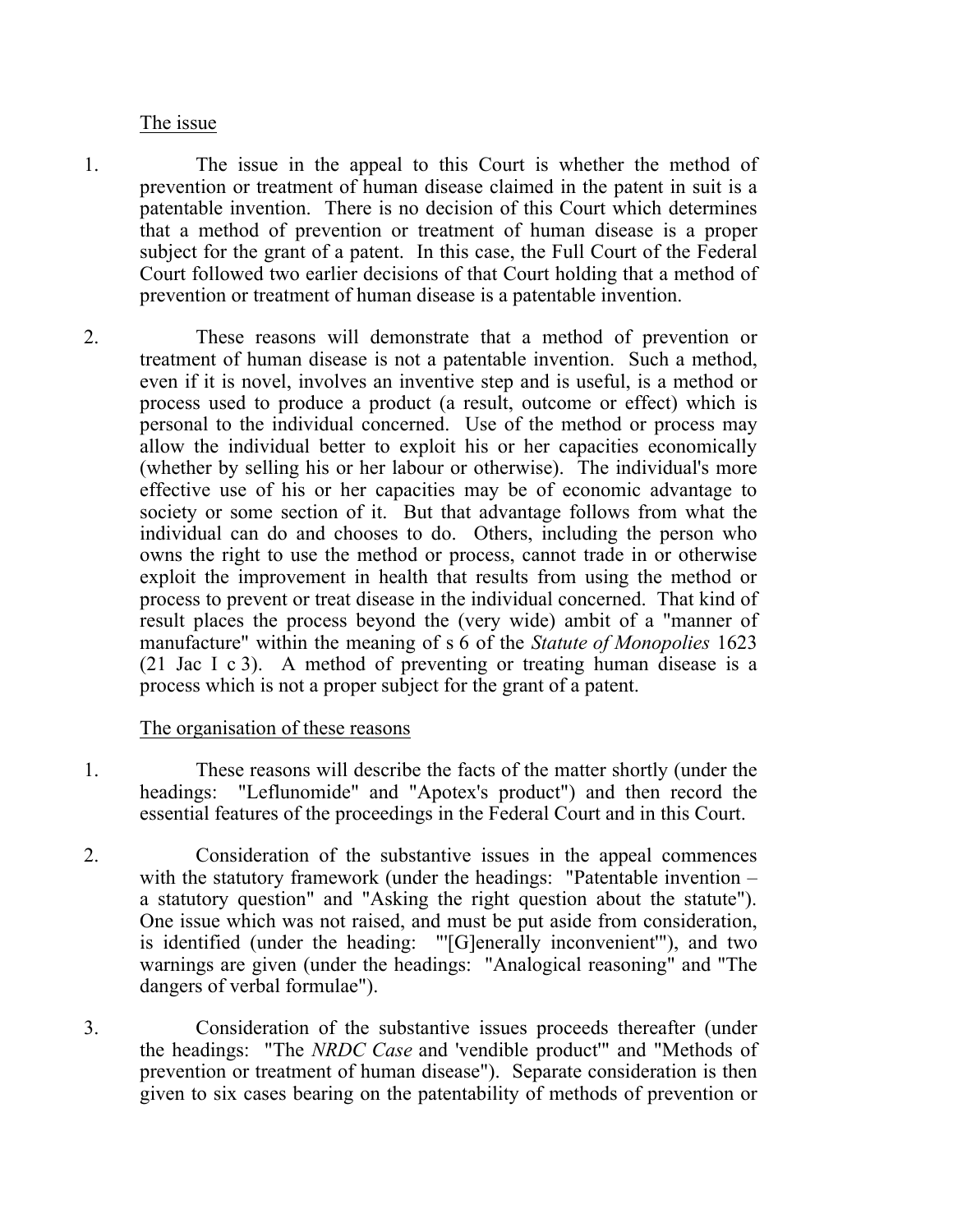treatment of human disease (*In the Matter of C & W's Application for a Patent*, *Maeder v Busch*, *National Research Development Corporation v Commissioner of Patents* ("the *NRDC Case*"), *London Rubber Industries Ltd's Patent*, *In re Schering AG's Application* and *Joos v Commissioner of Patents*). Having summarised the position reached in those cases (under the heading: "The state of authority after *Joos*"), these reasons then examine the Federal Court's earlier decisions in *Anaesthetic Supplies Pty Ltd v Rescare Ltd* and *Bristol*‑*Myers Squibb Co v F H Faulding & Co Ltd*.

- 4. In the light provided by all eight of the cases that have been mentioned, four questions which arise from the decisions are further identified (under the heading: "The questions presented by the cases"). Those questions are then examined (under the headings: "Legislative silence in the face of past practice?"; "Distinguishing between patentability of pharmaceutical substances and methods of treatment"; "Economic significance of process or product?"; and "The product of prevention or treatment of human disease").
- 5. Finally, brief consideration is given to an issue of threatened infringement which would arise if the patent in suit were valid.

### Leflunomide

- 1. In December 1979, Hoechst AG was granted Australian Patent Number 529341 ("the 341 patent"). Claim one of the 341 patent claimed a compound called, in these proceedings, "leflunomide", which has since been used to treat active rheumatoid arthritis ("RA") and active psoriatic arthritis ("PsA"). Claim four of the 341 patent claimed a "[m]ethod for the treatment of inflammations, rheumatic complaints or multiple sclerosis by administering to the patient an effective amount" of leflunomide. The 341 patent expired in 2004.
- 2. In 1999, leflunomide was included on the Australian Register of Therapeutic Goods ("the ARTG") then maintained under s 17 of the *Therapeutic Goods Act* 1989 (Cth) ("the TGA"). Section 16(1)(e) of the TGA provided that, for the purposes of those provisions of the TGA which concerned the ARTG, "therapeutic goods are to be taken to be separate and distinct from other therapeutic goods if they have ... different indications". The term "indications" was defined, in relation to "therapeutic goods", as "the specific therapeutic uses of the goods".
- 3. Leflunomide was initially registered on the ARTG giving, as its indication, the treatment of active RA. That registration was later extended to include an indication for active PsA. Leflunomide was "not indicated for the treatment of psoriasis that is not associated with manifestations of arthritic disease".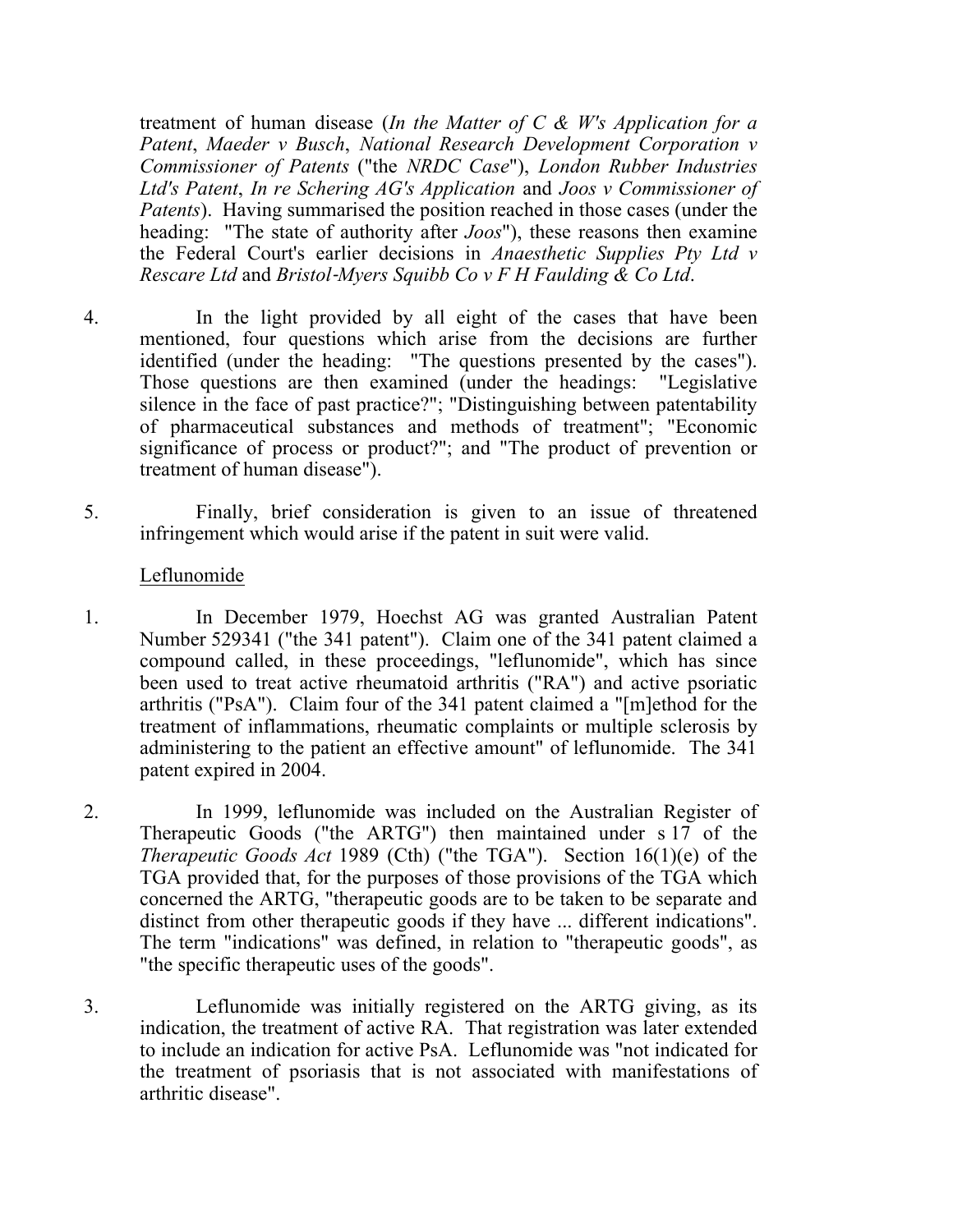4. On 29 March 1994, Hoechst AG applied for the patent in suit (Australian Patent Number 670491). It claimed "[a] method of preventing or treating a skin disorder, wherein the skin disorder is psoriasis, which comprises administering to a recipient an effective amount of a pharmaceutical composition containing as an active ingredient" leflunomide. The patent will expire in 2014.

## Apotex's product

1. In 2008, the appellant ("Apotex") obtained registration on the ARTG of its generic version of leflunomide. The product information document for Apotex's product ("Apo‑Leflunomide") indicated the use of the product for the treatment of active RA and active PsA and, like leflunomide, said that Apo-Leflunomide was "*not* indicated for the treatment of psoriasis that is *not* associated with manifestations of arthritic disease" (emphasis added).

### The proceedings

- 1. The respondents brought proceedings in the Federal Court alleging, among other things, that Apotex would infringe the patent in suit by supplying Apo‑Leflunomide in Australia for the treatment of PsA. Apotex disputed the validity of the patent in suit and denied that its supply of Apo‑Leflunomide for the treatment of PsA would infringe that patent.
- 2. The primary judge, Jagot J, held that the patent in suit is valid and that, because use of the compound to treat PsA would inevitably treat or prevent psoriasis, Apotex's intended supply of Apo‑Leflunomide for the treatment of PsA would infringe the patent in suit. The primary judge noted that Apotex reserved its right to challenge the correctness of what had been said in the two earlier Full Court decisions about whether a method of prevention or treatment of human disease was patentable.
- 3. Apotex's appeal to the Full Court of the Federal Court (Keane CJ, Bennett and Yates JJ) was dismissed. The plurality (Bennett and Yates JJ) observed that "the position represented by the dicta in this Court that support the patentability of methods of medical treatment" was a position which "represent[ed] orthodoxy in Australian patent law". How or why those dicta were to be regarded as concluding the issue was neither explored nor explained.
- 4. By special leave, Apotex appealed to this Court, alleging that the patent in suit is invalid. Apotex also sought special leave to appeal against the Full Court's dismissal of its appeal against the finding of threatened infringement. That application for special leave was referred for argument, as if on appeal, together with the appeal.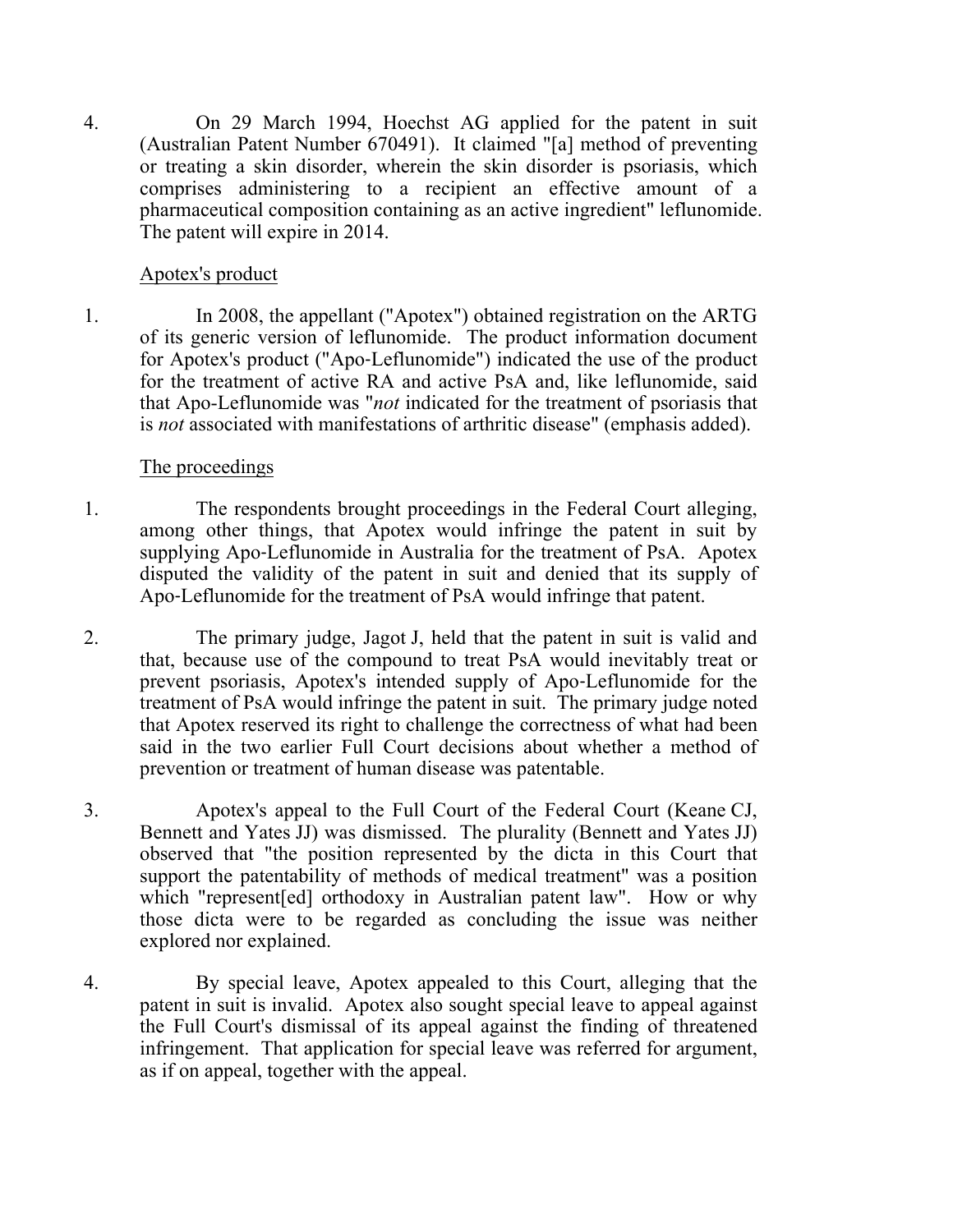5. Resolution of the issue of patentability must begin by identifying the right question to ask, and that, in turn, must begin with the statute.

### Patentable invention – a statutory question

- 1. The patent in suit was granted under the *Patents Act* 1990 (Cth) ("the 1990 Act"). At that time, s 18 of the 1990 Act provided that:
	- "(1) Subject to subsection (2), a patentable invention is an invention that, so far as claimed in any claim:
		- (a) is a manner of manufacture within the meaning of section 6 of the Statute of Monopolies; and
		- (b) when compared with the prior art base as it existed before the priority date of that claim:
			- (i) is novel; and
			- (ii) involves an inventive step; and
		- (c) is useful; and
		- (d) was not secretly used in the patent area before the priority date of that claim by, or on behalf of, or with the authority of, the patentee or nominated person or the patentee's or nominated person's predecessor in title to the invention.
	- (2) Human beings, and the biological processes for their generation, are not patentable inventions."
- 1. Section 6 of the *Statute of Monopolies* relevantly provided:

"That any Declaration before‑mentioned shall not extend to any Letters Patents and Grants of Privilege for the Term of fourteen Years or under, hereafter to be made, of the sole Working or Making of any manner of new Manufactures within this Realm, to the true and first Inventor and Inventors of such Manufactures, which others at the Time of Making such Letters Patents and Grants shall not use, so as also they be not contrary to the Law, nor mischievous to the State, by raising Prices of Commodities at home, or Hurt of Trade, or generally inconvenient".

# Asking the right question about the statute

1. Section 18(1)(a) of the 1990 Act provided that a patentable invention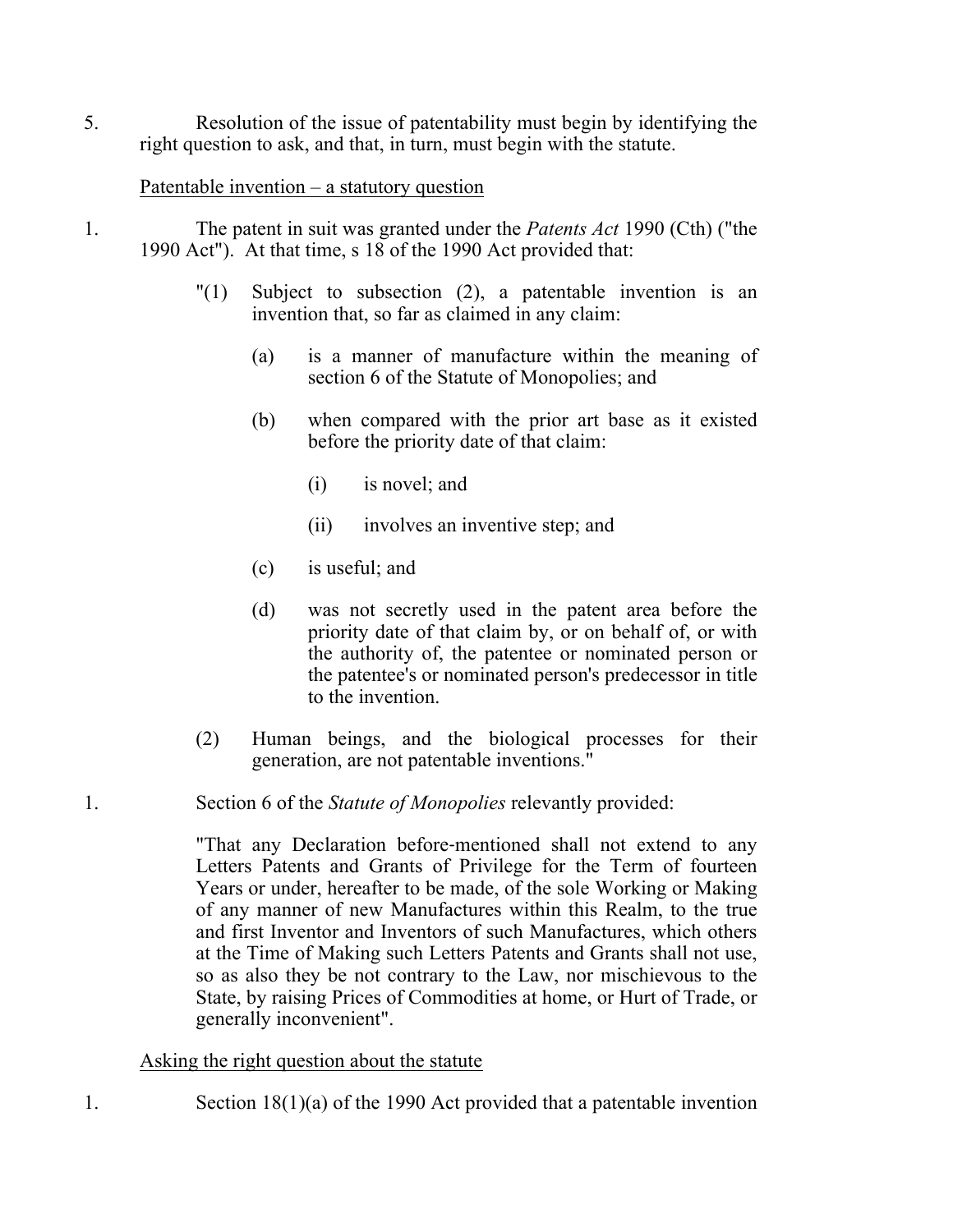is an invention that (among other things) is "a manner of manufacture within the meaning of section 6 of the Statute of Monopolies". In this respect, the 1990 Act, like its predecessors the *Patents Act* 1903 (Cth) and the *Patents Act* 1952 (Cth) ("the 1952 Act"), and corresponding Acts of the United Kingdom, defined "the word 'invention', not by direct explication and in the language of its own day, nor yet by carrying forward the usage of the period in which the *Statute of Monopolies* was passed, but by reference to the established ambit of  $s \circ \circ f$  that Statute". That is, the statutory expression – "a manner of manufacture within the meaning of section 6 of the Statute of Monopolies" – is not to be understood, or applied, by taking its words and attempting to assign one or more synonyms to any or each of them to produce some other collection of words intended to mark out the metes and bounds of the field which the expression as a whole, or the particular phrase "manner of manufacture", is to be understood as describing. Rather, as was held in the *NRDC Case*:

"The inquiry which the definition [of 'invention'] demands is an inquiry into the scope of the permissible subject matter of letters patent and grants of privilege protected by the section. *It is an inquiry not into the meaning of a word so much as into the breadth of the concept* which the law has developed by its consideration of the text and purpose of the *Statute of Monopolies*. ... It is therefore a mistake, and a mistake likely to lead to an incorrect conclusion, to treat the question whether a given process or product is within the definition as if that question could be restated in the form: 'Is this a manner (or kind) of manufacture?' It is a mistake which tends to limit one's thinking by reference to the idea of making tangible goods by hand or by machine, because 'manufacture' as a word of everyday speech generally conveys that idea." (emphasis added)

1. Accordingly, this Court held, in the *NRDC Case*, that in determining whether a given process or product is within the statutory definition of "invention", the right question to ask is: "Is this a proper subject of letters patent according to the principles which have been developed for the application of s 6 of the *Statute of Monopolies*?"

2. Before dealing further with the question whether the claim made in the patent in suit is a proper subject of letters patent, it is necessary to say something about the closing words of the operative part of s 6 of the *Statute of Monopolies*: "so as also they be not contrary to the Law, nor mischievous to the State, by raising Prices of Commodities at home, or Hurt of Trade, or *generally inconvenient*" (emphasis added).

#### "[G]enerally inconvenient"

1. The appellant did not submit that this Court should decide whether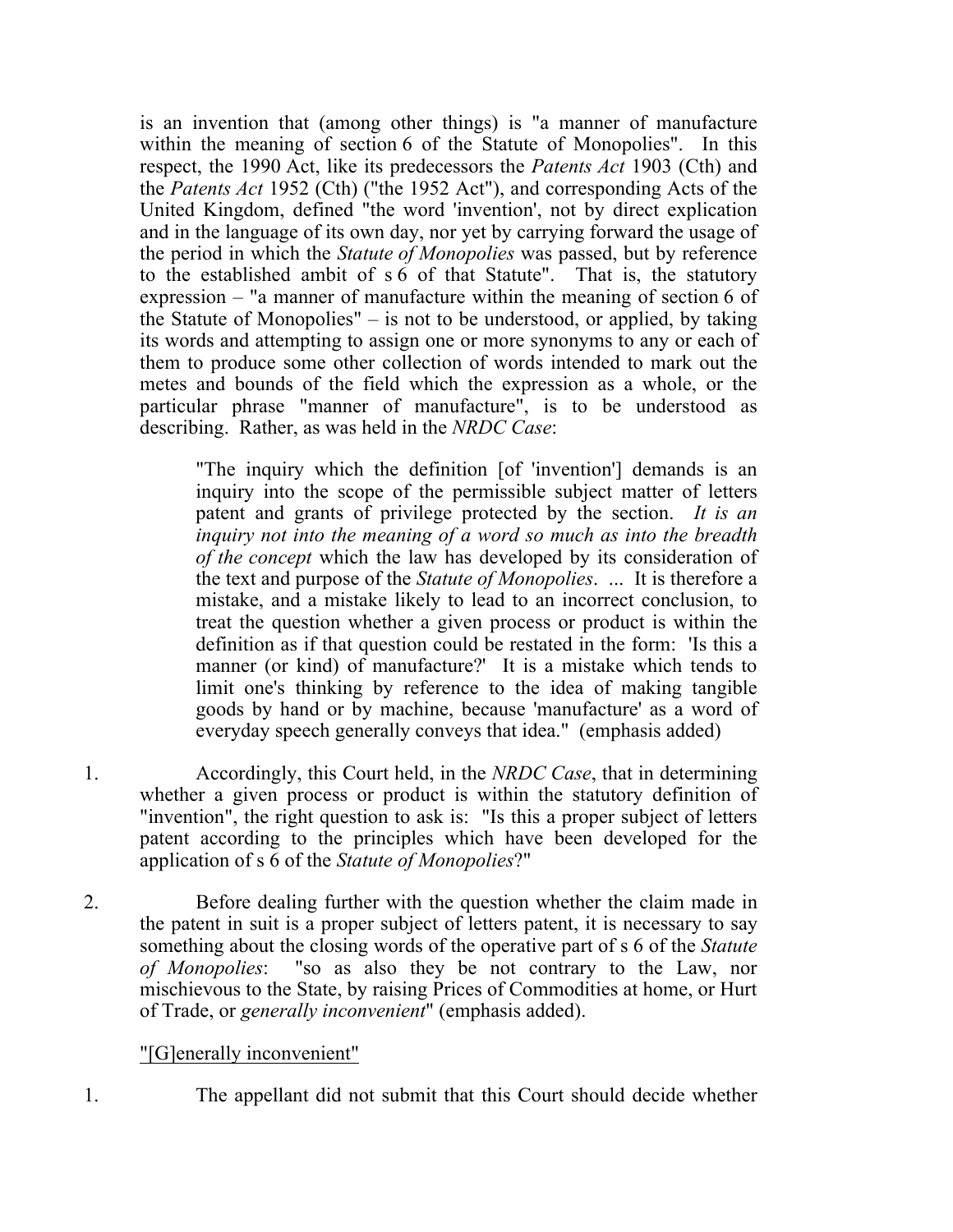the grant of a patent for a method of prevention or treatment of human disease would be "generally inconvenient", and thus within the exception to s 6 of the *Statute of Monopolies*. The respondents submitted that, in light of the way in which the proceedings below were conducted, no argument of that kind was open to the appellant in this Court. In these circumstances, it is neither necessary nor appropriate to consider whether, or how, the "generally inconvenient" exception to s 6 might apply to this case. It is not necessary, therefore, to examine what material a court could, or should, have available for consideration in deciding that question, or whether all of that material could, or should, be proved in the ordinary way.

- 2. At first sight, a question about "generally inconvenient" appears to invite attention, in a case of this kind, to the costs of, and the benefits flowing from, granting a patent for a method of prevention or treatment of human disease. In turn, those questions of costs and benefits appear to require consideration of how methods of prevention or treatment are discovered and tested, as well as consideration of questions about how health care can be, or is, provided. Examination of the provision of health care would, no doubt, direct attention to what roles government, researchers, clinicians, research institutes and profit‑making enterprises each can, or should, play, both generally in the provision of health care and particularly in the development of new methods of prevention or treatment.
- 3. At least some of the questions which have been identified may not be readily answered without a very wide and deep examination of these issues, including economic and political issues of a kind not well suited to resolution by reference only to evidence adduced by the parties to adversarial proceedings. In addition, some of the questions may permit, even require, making value judgments which lie beyond the scope of legal notions of public policy.
- 4. None of these difficulties need be confronted in this case. No "generally inconvenient" argument having been advanced, the question need not be considered further.

#### Analogical reasoning

- 1. Recognising that the question is whether a method of prevention or treatment of human disease is "a proper subject of letters patent according to the principles which have been developed for the application of s 6 of the *Statute of Monopolies*" must be accompanied by recognition of an important consequence of framing the question in this way.
- 2. Analogical reasoning lies at the heart of the judicial developments that have occurred over the years in the application of s 6 of the *Statute of Monopolies* and, in particular, the phrase "manner of manufacture". It is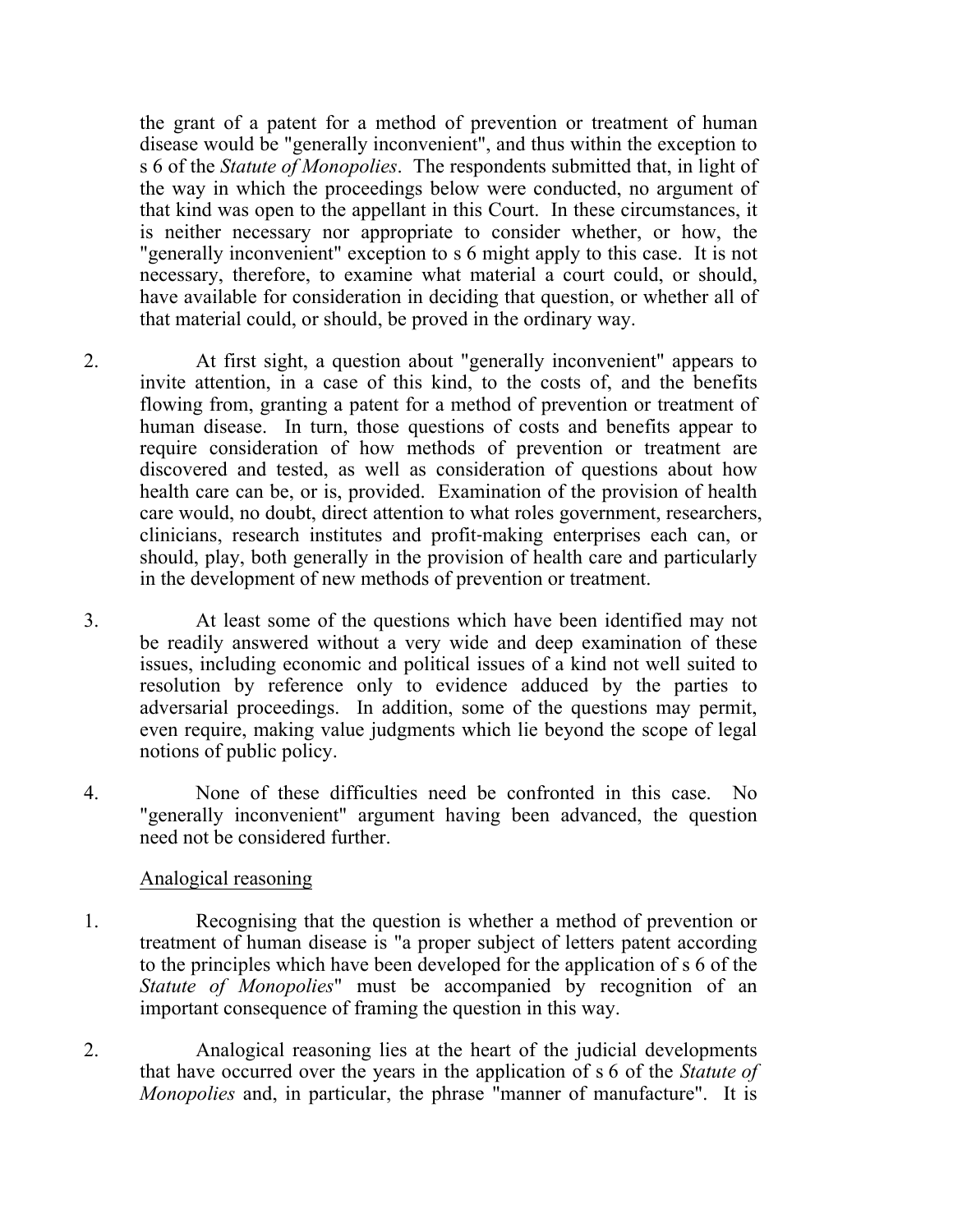this form of reasoning which has underpinned the judicial expansion of the class of subjects identified as falling within the phrase "manner of manufacture" and thus as a proper subject for the grant of a patent. The phrase "manner of manufacture" has had to be considered in its application to inventions. By hypothesis, then, the phrase has had to be considered in its application to scientific and technological developments that not only were unknown at the time of the *Statute of Monopolies*, but also were unknown before the time when the phrase had to be applied. That being so, it is hardly surprising that "[i]n the varying applications of which the word 'manufacture' is capable analogy has always played a considerable part".

3. But there are limits to the proper use of analogical reasoning. In particular, care must be exercised lest argument by analogy become no more than a process of adding words used in reasons for judgment in one case to the words of some other judgment to yield the asserted new outcome. And the care that must be exercised is against pushing what was said in those reasons about the concepts embraced by the phrase "manner of manufacture" to "the limit of its logic", or using those reasons like dominoes, "wherein every explanatory statement in a previous opinion is made the basis for extension to a wholly different situation". Such caution is always necessary in arguing by analogy. But it is especially necessary in considering whether a particular subject is a proper one for the grant of a patent.

4. As Cardozo said, "[s]ome conceptions of the law owe their existing form almost exclusively to history". What is a proper subject for the grant of a patent is a prime example of a legal conception of that kind. Adopting and adapting Cardozo's words, it follows that the conception of what is a proper subject for the grant of a patent is not to be understood except as an historical growth. In the development of that conception, "history is likely to predominate over logic or pure reason".

#### The dangers of verbal formulae

1. In the *NRDC Case*, the Court said that:

"The purpose of s 6, it must be remembered, was to allow the use of the prerogative to encourage national development in a field which already, in 1623, was seen to be excitingly unpredictable. *To attempt to place upon the idea the fetters of an exact verbal formula could never have been sound*. *It would be unsound to the point of folly to attempt to do so now*, when science has made such advances that the concrete applications of the notion which were familiar in 1623 can be seen to provide only the more obvious, not to say the more primitive, illustrations of the broad sweep of the concept." (emphasis added)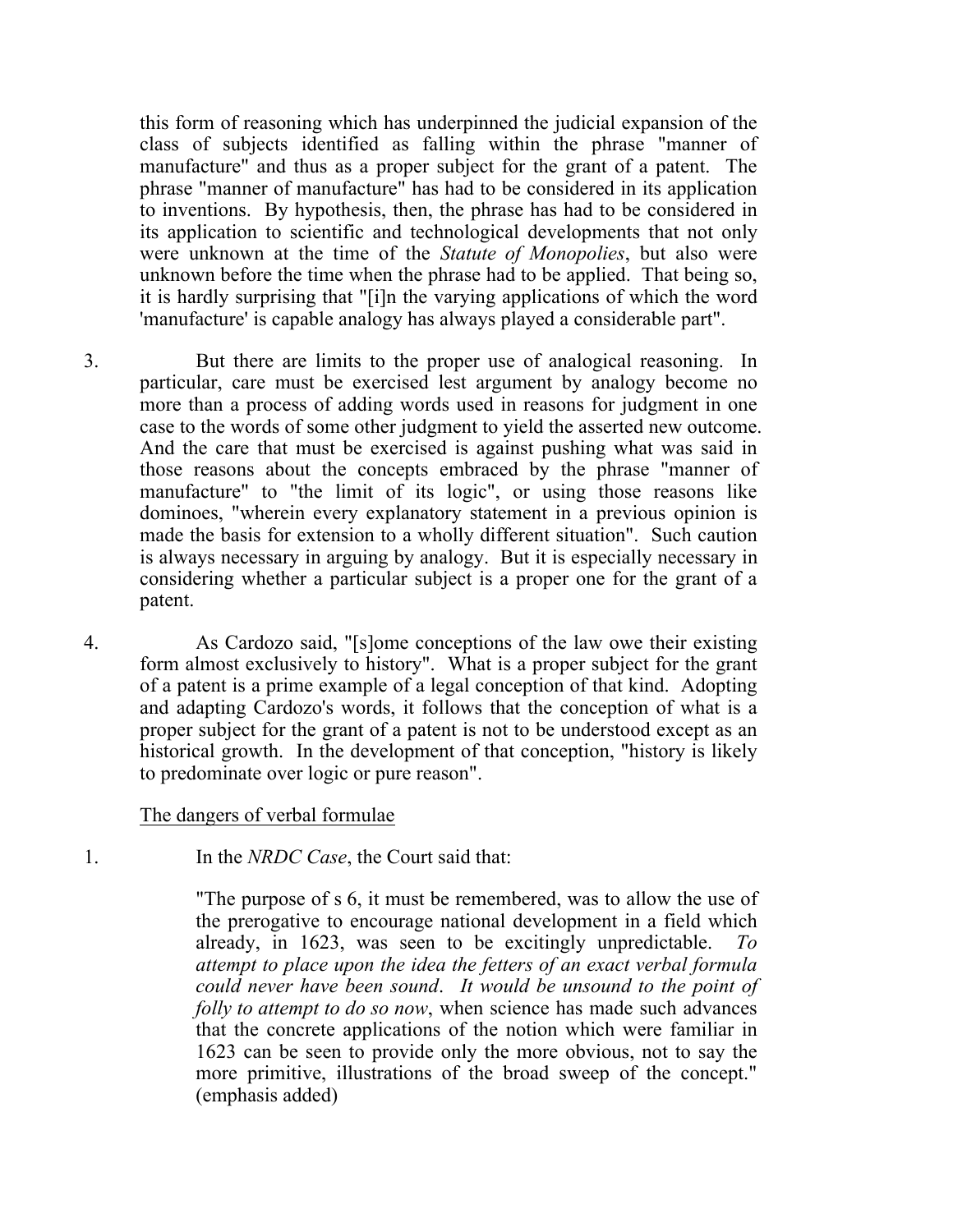1. What the Court said in the *NRDC Case*, about the patentability of a process, must be understood in this light. Nothing said in the Court's reasons for decision in that case can be taken as an exact verbal formula which alone captures the breadth of the ideas to which effect must be given. And the same warning applies with equal force to the various expressions which are used in these reasons in the course of considering whether a method of prevention or treatment of human disease is a "manner of manufacture". Yet the cardinal features of the Court's decision in the *NRDC Case* are clear. For the purposes of this case, they are sufficiently indicated by considering the Court's discussion of the notion of a "vendible product", and "whether it is enough that a process produces a useful result or whether it is necessary that some physical thing is either brought into existence or so affected as the better to serve man's purposes".

#### The *NRDC Case* and "vendible product"

1. The Court's treatment of the notion of a "vendible product" in the *NRDC Case* is often summarised by reference to two propositions: that the word "product" should be understood "as covering every *end produced*" and the word "vendible" treated "as pointing only to the requirement of *utility in practical affairs*" (emphasis added). Consistent, however, with the general injunction against treating a particular verbal formula as definitive, neither of these propositions can serve as a complete or sufficient premise for deductive reasoning to a conclusion about what is a "manner of manufacture" within the meaning of s 6 of the *Statute of Monopolies* for the purposes of s 18(1)(a) of the 1990 Act. In particular, it would be wrong to take the individual words of either of these phrases and ask only whether the word in question could properly be applied to the process in issue. Two points may be made in amplification and support of that proposition.

2. First, several different words can be used to convey the ideas expressed by the understanding of "product" and "vendible" stated by the Court in the *NRDC Case*. "Product" can be described as a "result", an "outcome" or an "effect". It was described in the *NRDC Case* as "any physical phenomenon in which the effect, be it creation or merely alteration, may be observed". And "vendible" (treated as pointing only to the requirement of utility in practical affairs) was described as "some advantage which is material, in the sense that the process belongs to a useful art as distinct from a fine art", and as having "its value to the country ... in the field of economic endeavour". But both of these last two phrases must be understood in the context provided by the immediately preceding reference to "the expression 'vendible product' as laying proper emphasis upon the *trading or industrial character* of the processes intended to be comprehended by the Acts – their '*industrial or commercial or trading character*'" (emphasis added).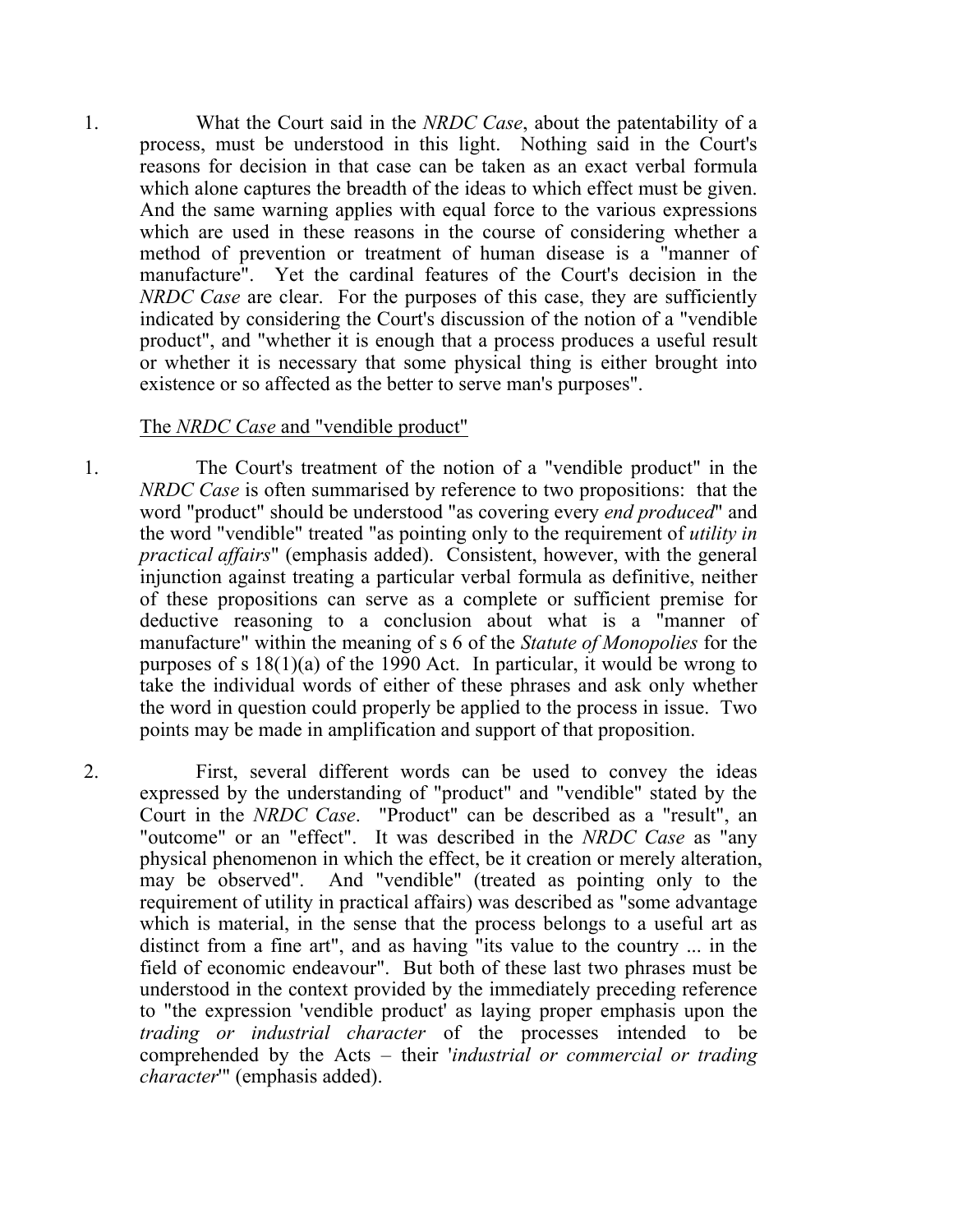3. Second, and more fundamentally, it is of the first importance to recognise that the Court's treatment in the *NRDC Case* of the notion of a "vendible product" was directed to identifying whether the process in question was a proper subject for the grant of a patent. That issue was *not* treated as being determined by the conclusions that the process "was new, was not obvious, and was to be arrived at only by an exercise of scientific ingenuity, based upon knowledge and applied in experimental research". As the Court went on to say, after reaching those conclusions about the particular process in issue, the "central question" in the case remained: whether that process fell within "the category of inventions to which, by definition, the application of the [1952 Act] is confined". The Court's discussion of the notion of a "vendible product" was directed to this central question.

4. Utility lies at the heart of the answer the Court gave to the central question presented in the *NRDC Case*. But, as already noted, a particular kind of utility was identified ("utility in practical affairs"), and the "advantage" offered by a patentable process was described as lying in "its value to the country ... in the field of economic endeavour". The utility thus identified was to be found in the *consequences* of using the process (its product, result, outcome or effect). That is, the product, result, outcome or effect of the process (the description applied does not matter) had to be one having "utility in practical affairs".

5. The breadth of application of the notion of "utility in practical affairs" need not be examined immediately. For present purposes, the critical observation to make is that the *NRDC Case* held that the patentability of a process depended upon the *result*, *outcome* or *effect* of the process (its product) having a particular characteristic (described by the expression "utility in practical affairs"). But, as will later be explained, subsequent cases shifted attention from whether the result, outcome or effect of the process had the characteristic of "utility in practical affairs" to the quite distinct issue of whether the *process* was one capable of economic exploitation. Subsequent cases asked: would people be prepared to pay to use the process? That is, the inquiry about economic advantage or value shifted from the *product* (the result, outcome or effect) of the process to whether the *process* itself could be exploited commercially. That shift in reasoning was not expressly acknowledged. Rather, as again will later be explored further in these reasons, the reasoning employed in the subsequent cases was said to be consistent with, even supported by, this Court's decision in the *NRDC Case*. Yet this Court did *not* hold in the *NRDC Case* that a process was a proper subject for the grant of a patent simply because it was a process which people would be prepared to pay to use.

Methods of prevention or treatment of human disease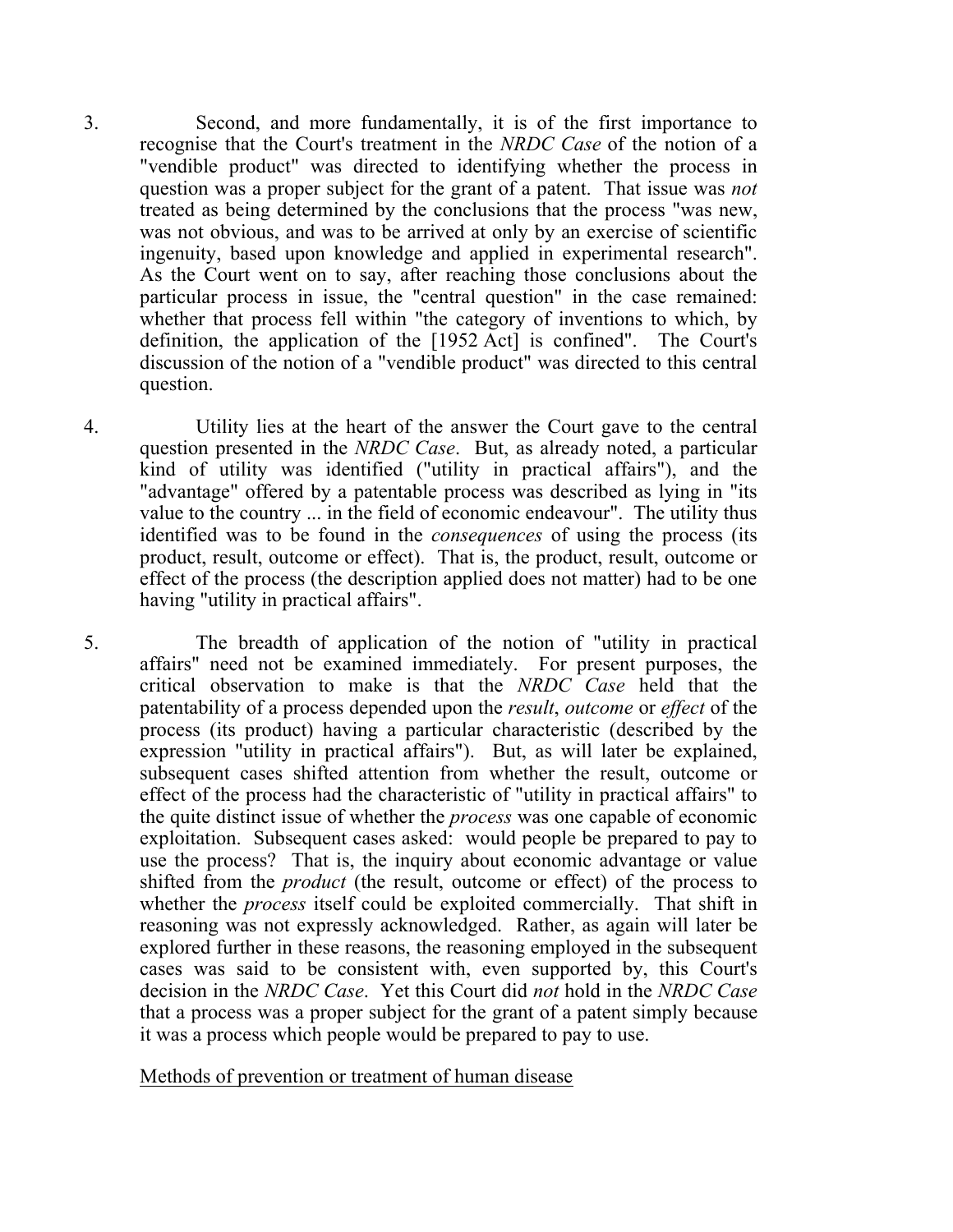1. Whether a method of prevention or treatment of human disease is a proper subject for the grant of a patent must be examined with these considerations in mind. It is convenient to begin that examination by looking at what has been said in decided cases about the subject. In particular, reference must be made to three English cases  $- C \& W's$ *Application*, *London Rubber* and *Schering* – which established, or at least accepted, the proposition that a method of prevention or treatment of human disease is not a proper subject for the grant of a patent. Reference must also be made to the two decisions of this Court which point towards acceptance of the same proposition (*Maeder v Busch* and the *NRDC Case*) and to a third, single Justice, decision of this Court (*Joos*) which points in the opposite direction. Finally, reference must be made to the two decisions of the Full Court of the Federal Court upon which the Full Court relied in this matter: *Rescare* and *Bristol*‑*Myers*.

2. It is useful to deal with the cases in chronological order of decision. Consideration of the cases in that order will reveal that the decision in *Schering* marked the shift in reasoning that has already been noted. Before *Schering*, a necessary element in demonstrating that a process was a proper subject for the grant of a patent was that the process yielded a product (a result, outcome or effect) which could be exploited commercially. *Schering* conflated the process and its product in considering the question of commercial exploitation. It decided that a process for treatment of the human body, *not* directed to prevention or cure of disease, was patentable if the process achieved a result *for which people would be expected to be prepared to pay*. That is, *Schering* decided that it was enough to show that the *process* (as distinct from the product, result, outcome or effect of its use) was a process that could be exploited commercially. The correctness of that shift in reasoning is critical to whether a method of prevention or treatment of human disease is a proper subject for the grant of a patent.

#### *C & W's Application*

1. In 1914, the Solicitor-General, Sir Stanley Buckmaster, concluded, in *C & W's Application*, that a process for extracting metals, including lead, from the human body was not a proper subject for the grant of a patent. In the course of his reasons, the Solicitor‑General noted that the Patent Office had "based their refusal [of the patent] upon the ground that the alleged invention relates simply to medical treatment". The Solicitor-General went on to say that he thought that the foundation for the refusal was "sound".

2. It is important, however, to notice that the Solicitor-General did not confine his reasoning to endorsing the soundness of this Patent Office practice. Rather, the foundation for the conclusion expressed in *C & W's Application* was that the process was not (or perhaps was not sufficiently) "associated with commerce and trade". More particularly, the process was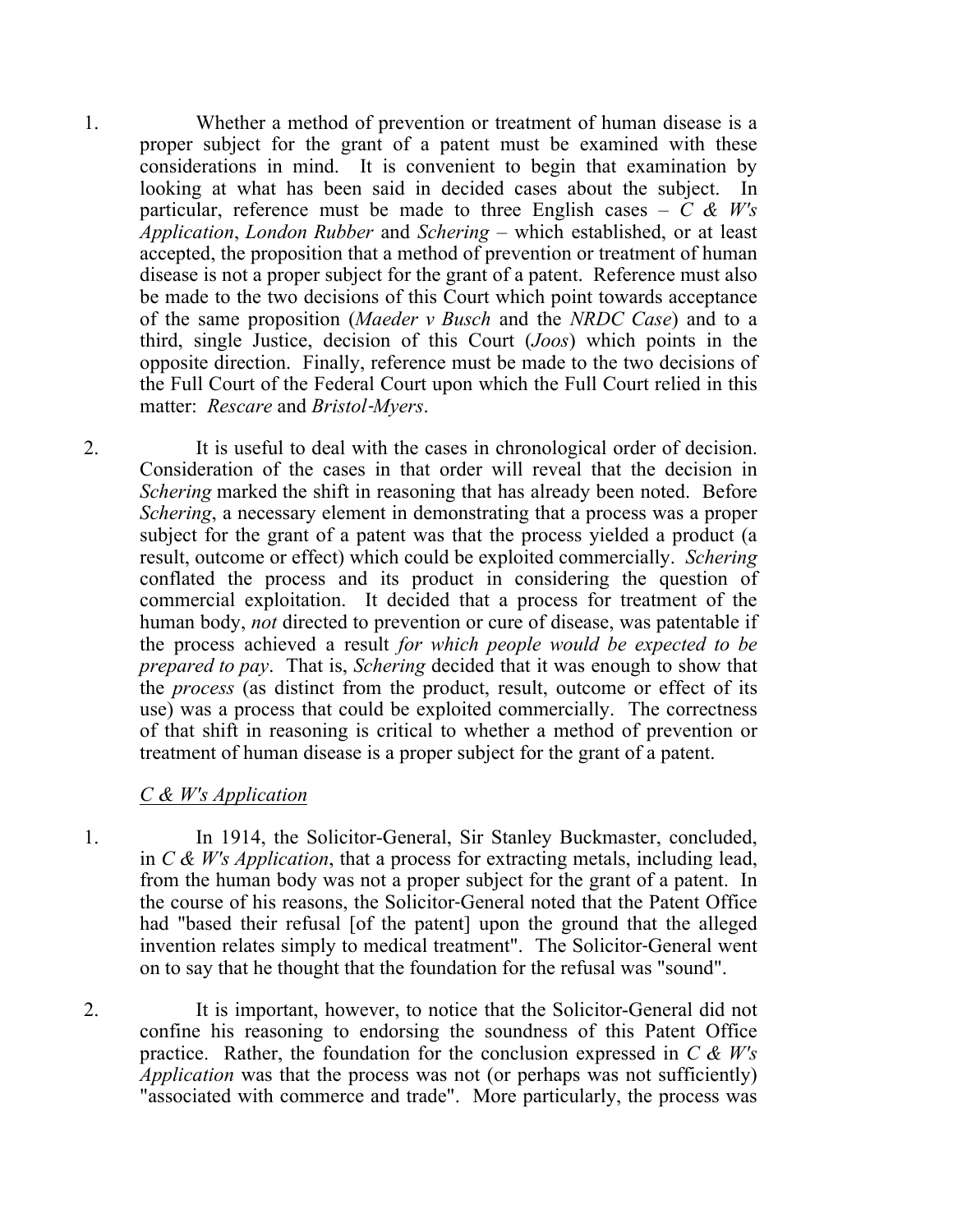not one that could be "used in *making* something that is, or may be, of commercial value" (emphasis added).

3. The reference to "something that is, or may be, of commercial value" may very well have to be understood as proceeding from the premise that the product of a patentable process must be tangible. And, as has been noted earlier in these reasons, that is now seen to be too confined a view. But the conclusion reached in *C & W's Application* did not depend upon some distinction between tangible and intangible products of processes. Rather, the conclusion depended upon treating the achievement of some bodily improvement in the human being as taking an invented process for achieving that end beyond the bounds of a proper subject for the grant of a patent. Thus, the Solicitor-General said:

> "So far as human beings are concerned, it cannot be suggested that the extraction of lead from their bodies is a process employed in any form of manufacture or of trade, though the human being may be a better working organism when the lead is extracted."

And the various statements in the reasons reserving for later consideration whether a process of the kind in question, if applied to animals, might be patentable emphasised that the conclusion which the Solicitor‑General reached depended upon giving determinative significance to the end which the patent claimed was achieved by application of the process. That end was an improvement in the health of the human body. The process for achieving that end, though novel and inventive, was not patentable because a human being is not an object of commerce and a process for improvement of the health of a human being does not yield a product (a result, outcome or effect) which is itself of commercial value.

1. *C & W's Application* founded Patent Office practice in the United Kingdom for many subsequent years and corresponding practice in Australia.

#### *Maeder v Busch*

1. In *Maeder v Busch*, this Court dismissed an appeal from orders made by the Supreme Court of South Australia consequent on that Court holding that patent claims for a process for producing permanent waves in human hair were invalid by reason of "prior public commercial user and want of novelty". In the course of argument in this Court, the Court raised the broader question of whether the process was a proper subject for the grant of a patent. Latham CJ and Dixon J expressly accepted that *C & W's Application* required the conclusion that a process for prevention or treatment of human disease was not a proper subject for the grant of a patent. The issue raised by the Court was whether that proposition entailed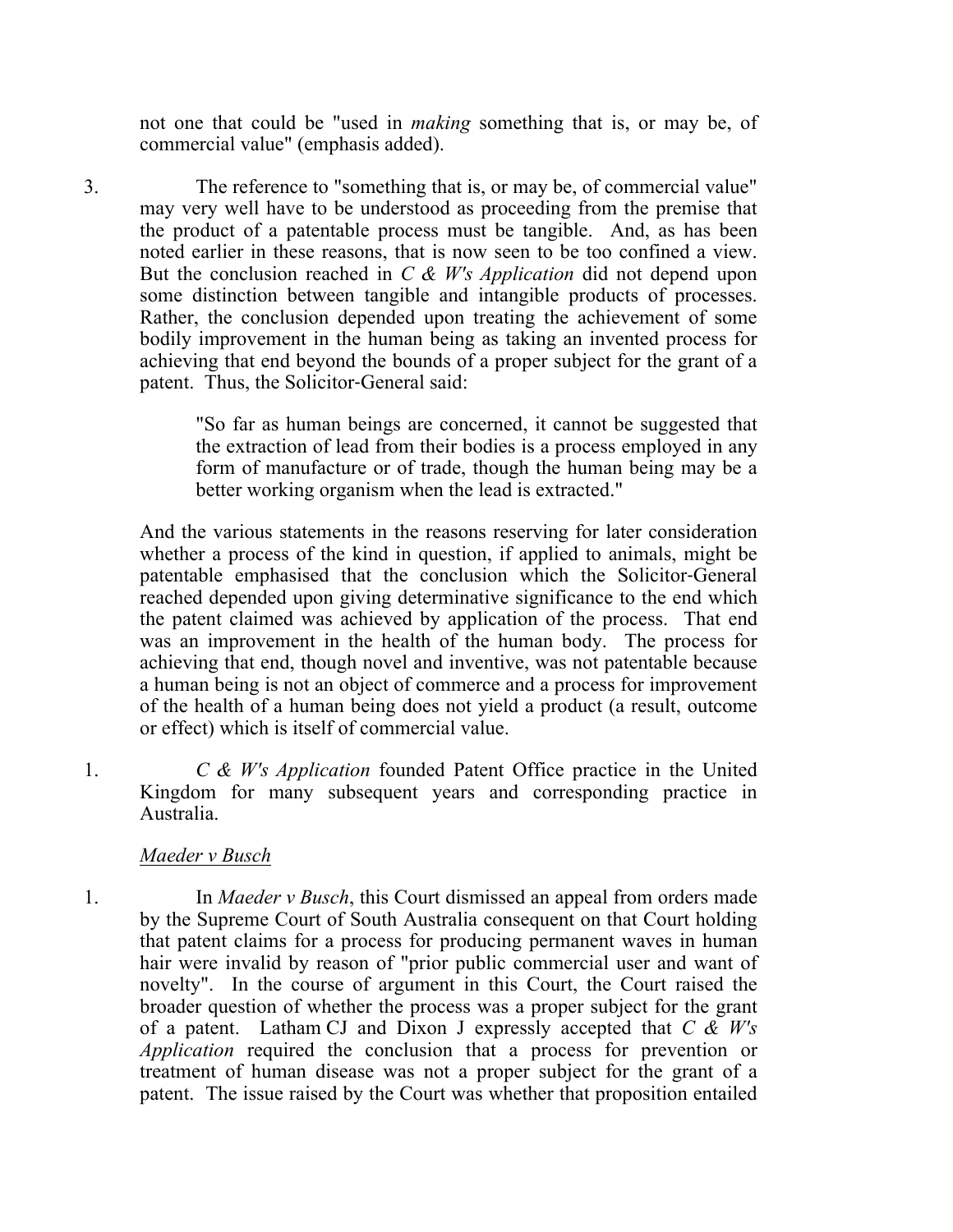that a process for improving the appearance of the human body, or ameliorating its condition, was patentable.

- 2. Because of the conclusions reached on other issues, this broader question was not decided. But the dicta of Dixon J, in particular, are instructive.
- 3. The central point made by Dixon J was that "[t]he application of a process or method of treatment to part of the human body for the purpose of improving its appearance or ameliorating its condition is distinguished from processes which may form the subject of patentable invention in aim and result". The *aim* of the process was described as "the alteration of some state or condition, feature or attribute belonging temporarily or permanently to a person"; the *result* "may be an improvement in his or her physical welfare or an increase in his or her pride of appearance". That is, the aim was to alter the state or condition of the human body; the result intended may be either therapeutic or cosmetic. But the aim and the result, together, were seen as taking a process of either kind (therapeutic *or* cosmetic) beyond the proper scope for the grant of a patent.
- 4. Dixon J acknowledged that "[t]he purpose of the patentee and those intended to employ the process may be entirely commercial" and that the process "may be intended for use in ordinary trade or business". Dixon J also acknowledged that its purpose may instead "be the relief of suffering by surgical or manipulative means". But Dixon J pointed out that in none of the cases described was the object "to produce or aid the production of any article of commerce". "No substance or thing forming a possible subject of commerce or a contribution to the productive arts is to be brought into existence by means of or with the aid of the process."
- 5. *Maeder v Busch* cannot be treated as deciding this issue; the case was decided on other grounds. The dicta of Dixon J must be read, no doubt, in the context provided by all that his Honour said. In particular, Dixon J noted that "a widening conception of a manner of new manufacture has been a characteristic of the growth of patent law", and expressly left undecided whether, as the plaintiff had submitted, a process for treating the hair may be held to be patentable on the basis that the hair was "an adjunct which plays no part in the vitality of the body".

#### The *NRDC Case*

1. Much has already been said in these reasons about the *NRDC Case*. Particular attention has already been directed to the notable advancements made in that case about the question which is to be asked in considering the application of s 6 of the *Statute of Monopolies* to new processes.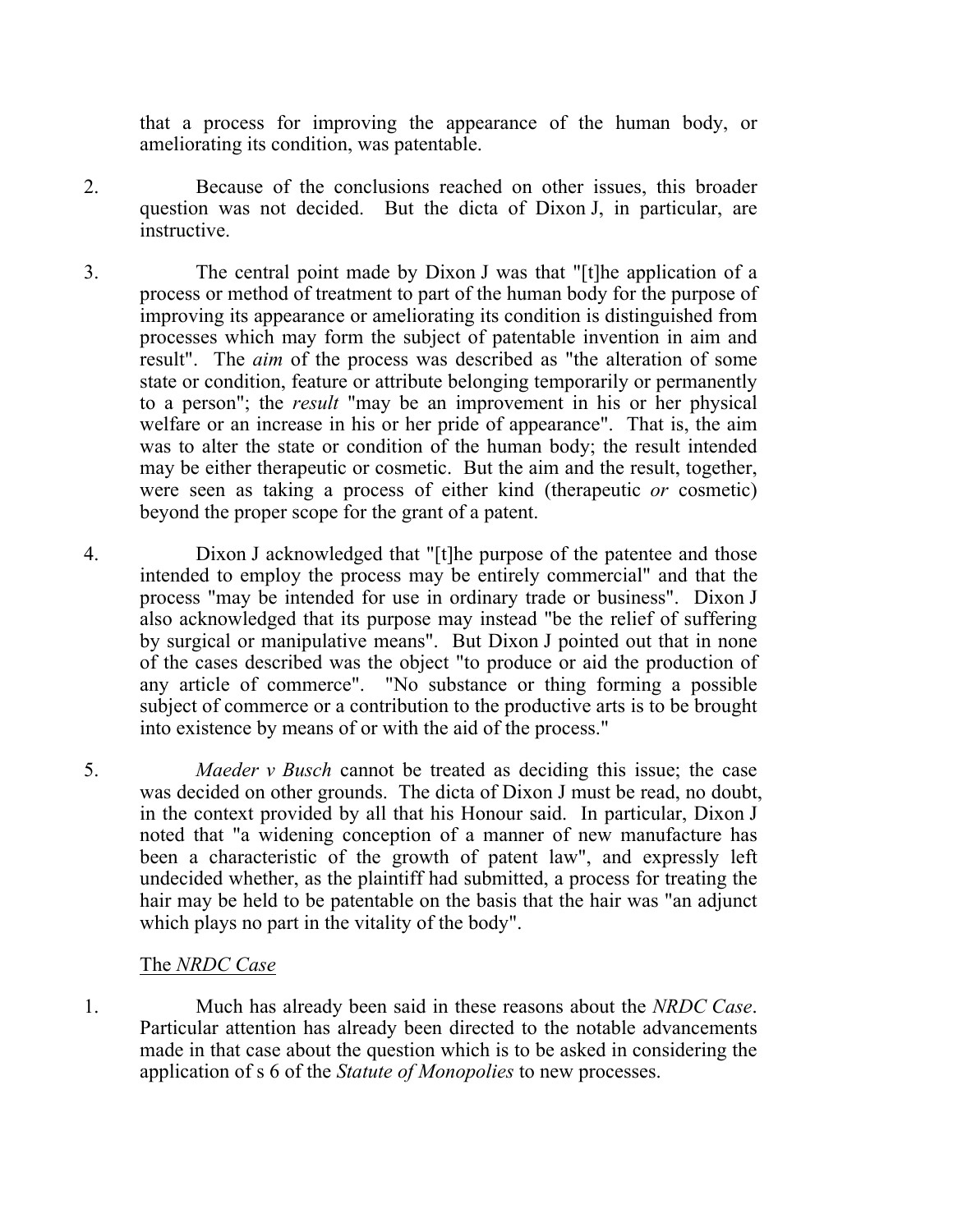- 2. For immediate purposes, however, it is necessary to notice two statements made by the Court in the *NRDC Case* that have not already been mentioned. First, the Court said that certain statements made in *R v Wheeler* required qualification "even if only in order to put aside, as they apparently must be put aside, processes for treating diseases of the human body", and referred in that regard both to *C & W's Application* and to *Maeder v Busch*. Second, the Court said that "[t]he exclusion of methods of surgery and other processes for treating the human body may well lie outside the concept of invention because the whole subject is conceived as essentially non-economic", and in that regard referred to the reasons of Dixon J in *Maeder v Busch*.
- 3. No doubt, both of these statements in the *NRDC Case* are properly seen as parenthetical interjections in the Court's reasoning. But both are wholly consistent with the reasoning and conclusion in respect of the immediate issue for decision in that case. In particular, the reference to "the whole subject" of "methods of surgery and other processes for treating the human body" as "essentially non-economic" serves to explain why a process for eradicating weeds from arable land is patentable but a process for preventing or treating human disease is not. Eradicating weeds from arable land is a process "that offers some advantage which is material, in the sense that ... its value to the country is in the field of economic endeavour". As these reasons will show, a process for prevention or treatment of human disease may well be capable of commercial exploitation, but it produces no *outcome* which is capable of commercial exploitation.

#### *London Rubber*

- 1. London Rubber Industries Ltd sought a patent for a process of birth control by oral administration of known hormonal drugs. The Comptroller refused the application.
- 2. On appeal to the Patents Appeal Tribunal, Lloyd‑Jacob J upheld the refusal, concluding that "the improvisation of a method of treating a human being cannot in reason be regarded as affording proper subject matter for letters patent". This conclusion, his Lordship considered, followed from "the practice established in the Patent Office for upwards of the past fifty years of refusing grant to forms of medical treatment of the human body", from the decision in *C & W's Application*, and from this Court's decisions in *Maeder v Busch* and the *NRDC Case*. The reference made in the *NRDC Case* to putting aside "processes for treating diseases of the human body", coupled with the reference in the *NRDC Case* to *Maeder v Busch*, was taken by Lloyd‑Jacob J to show that a process for treating diseases of the human body is not patentable because "(a) the object is not to produce or aid in the production of any article of commerce; [and] (b) no substance or thing forming a possible subject of commerce or a contribution to the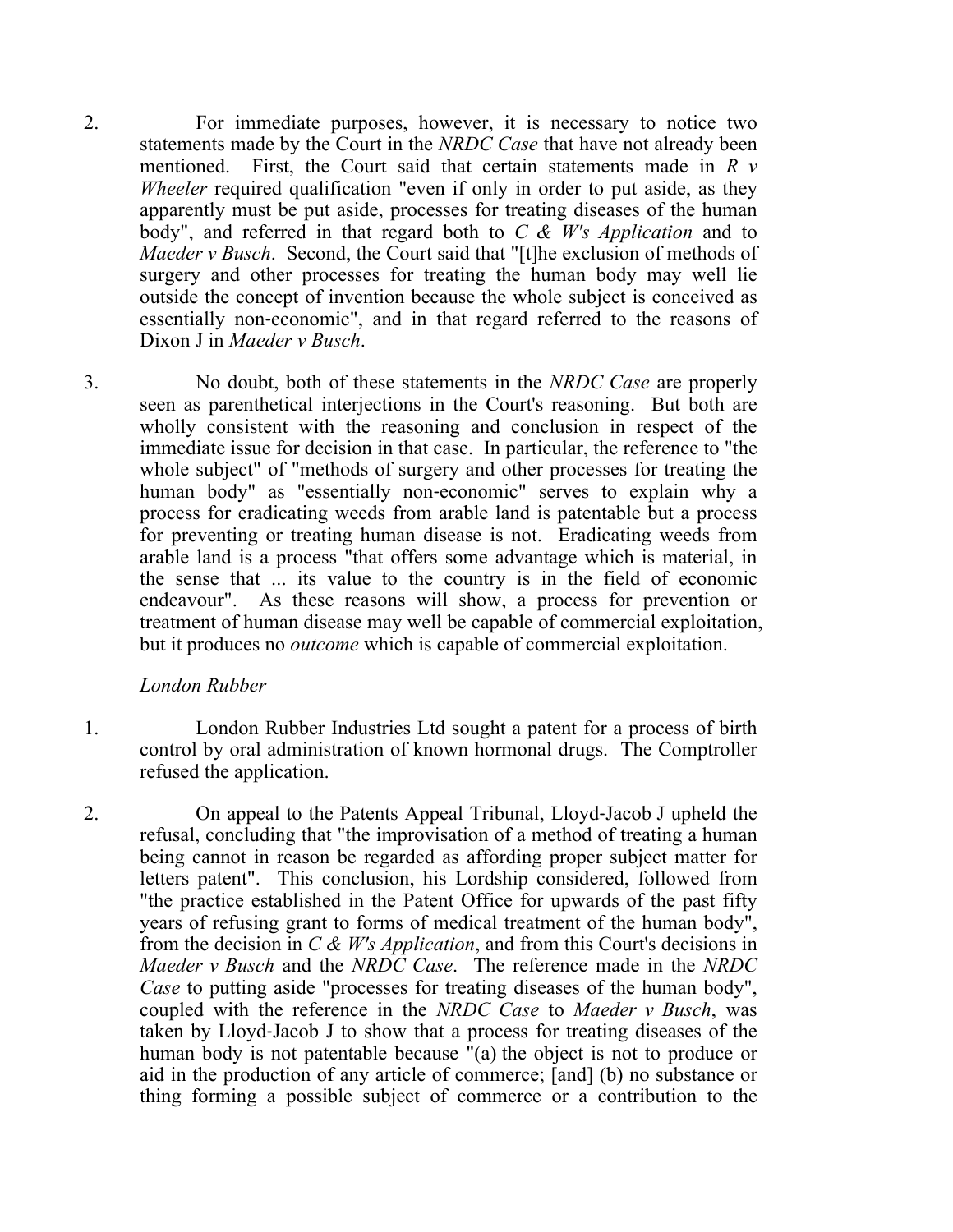productive arts is to be brought into existence by means of or with the aid of the process".

## *Schering*

- 1. Schering AG sought a patent claiming a method of contraception comprising the administration of gestagen in doses sufficient to prevent conception but not such as to suppress ovulation. The superintending examiner refused the application and Schering AG appealed to the Patents Appeal Tribunal. The Tribunal (Graham and Whitford JJ) allowed the appeal.
- 2. The question for the Tribunal, as it had been for the Patent Office, was whether it was plain that there was no patentable subject matter. That is, as the Tribunal framed the question: was there "no reasonable doubt that a manner of manufacture [was] not being claimed"?
- 3. The immediate basis for the decision to allow the appeal was that, although "patents for medical treatment in the strict sense must be excluded ..., the claims the subject of the application do not appear to fall within this prohibition" because the method of treatment claimed was not a treatment to cure or prevent disease. Whitford J, giving the reasons of the Tribunal, said:

"Unless any treatment of the human body, as opposed to medical treatment to cure or prevent disease, is to be considered as being outside the scope of patent protection, there seems to be no reason why such a claim [to avoid or suppress conception] should not be allowed. *The process is in the field of the useful as opposed to the fine arts*. *It is of commercial significance because it will produce a result which people are going to be prepared to pay for* and which is widely considered desirable in the present climate of public opinion. It ought to be protected if it is, as must be accepted for present purposes, of inventive merit and because it is a process which others no doubt would be only too anxious to adopt, if they could, without paying tribute to anyone." (emphasis added)

- 1. This reasoning constituted a sharp, albeit unacknowledged, departure from the reasoning of Lloyd‑Jacob J in *London Rubber*. In *Schering*, the focus was upon whether people would be prepared to pay for the *process* to achieve the intended result. By contrast, in *London Rubber*, the question critical to patentability had been seen as whether the process yielded a *product* (a *result*, *outcome* or *effect*) which was capable of commercial exploitation.
- 2. To say that the result of the process in issue in *Schering* (prevention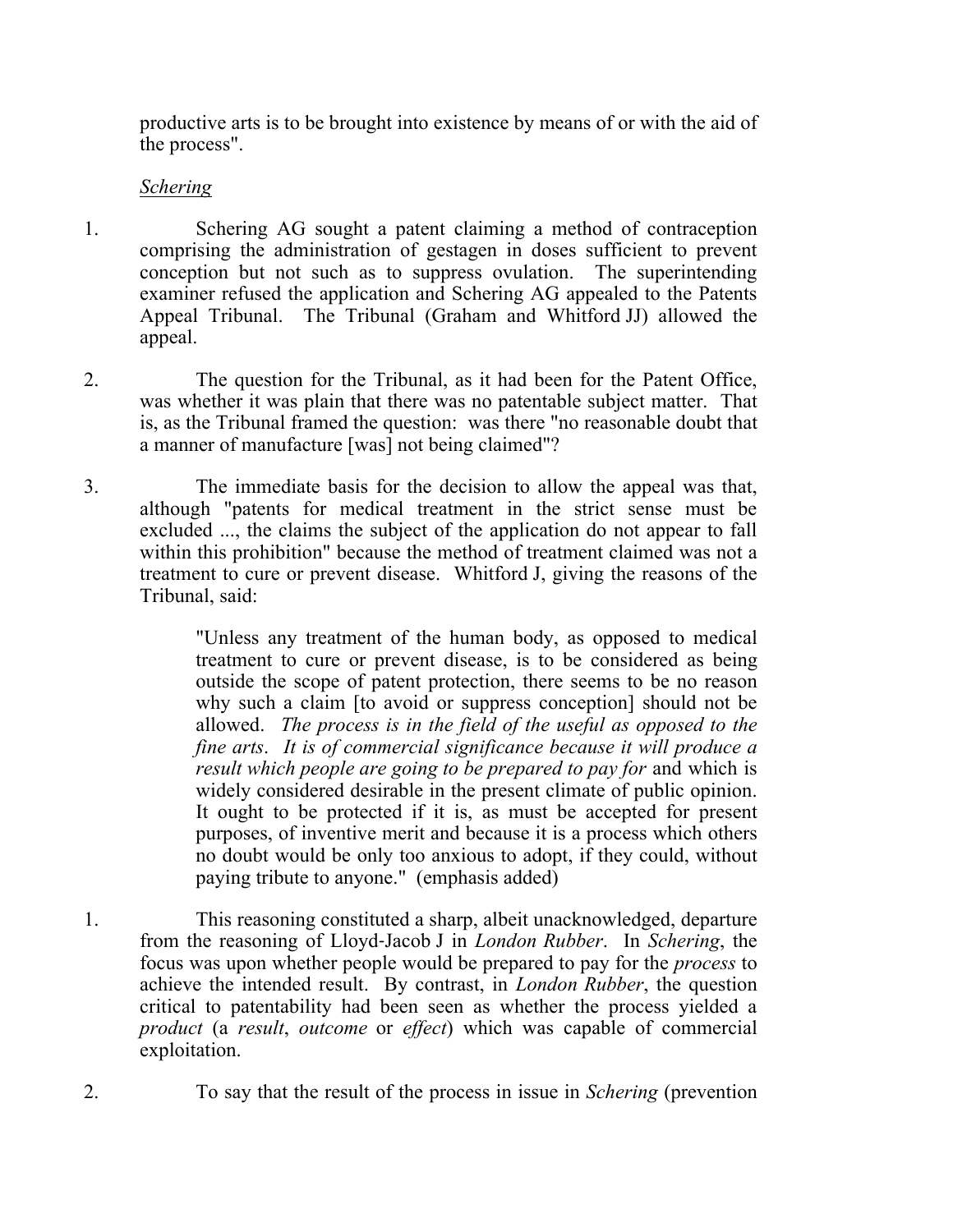of conception) was "a result which people are going to be prepared to pay for" was to answer a question which was directed only to whether the *process* was one which may be exploited commercially. But as the decision of Lloyd‑Jacob J in *London Rubber* shows, questions of commercial exploitation were seen, until *Schering*, as directed to the nature of the *end produced* by the process in question, not simply whether people would be prepared to pay to use the process. Unlike the absence of weeds in an arable field (which can be exploited commercially by yielding a better harvest), the absence of human conception is an end produced which cannot be exploited commercially.

#### *Joos*

- 1. In *Joos*, Barwick CJ considered a patent claiming a process for improving the strength and elasticity of keratinous material, especially human hair and nails. The Deputy Commissioner of Patents had decided that the application should not proceed because it "claimed as an invention a process for the treatment of parts of the human body". Mr Joos appealed to this Court.
- 2. As in *Schering*, the question for this Court was whether what was claimed *could* be regarded as a proper subject for the grant of a patent. Could the Commissioner of Patents, "properly directing himself, ... reasonably hold that there was no reasonable doubt as to the invention being outside the [*Statute of Monopolies*], that is to say, that the application was plainly without possible justification"? Barwick CJ decided that the application was not without possible justification and allowed the appeal.
- 3. In his reasons, Barwick CJ began his consideration of the issues "at the point which is reached by the Court's decision" in the *NRDC Case*. For the purposes of argument, Barwick CJ accepted that "a process for the treatment of the human body *as a means of curing or preventing a disease, correcting a malfunction or removing or ameliorating an incapacity* is not a proper subject matter for the grant of a monopoly under the [1952] Act" (emphasis added). And although Barwick CJ said that it was not essential to the decision of the matter "to controvert that proposition or to discover and express its basis in law", his Honour did say that if he "had to do so ... [he] would place the exception, if it is to be maintained, on public policy as being, in the language of the *Statute of Monopolies*, 'generally inconvenient'".
- 4. It is important to notice that Barwick CJ considered that there is a "relevantly radical" distinction between "a process for treating the diseases of the body and a process for improving the cosmetic appearance of the body". The proposition which his Honour accepted for the purposes of argument was one narrowly confined to processes for the therapeutic, as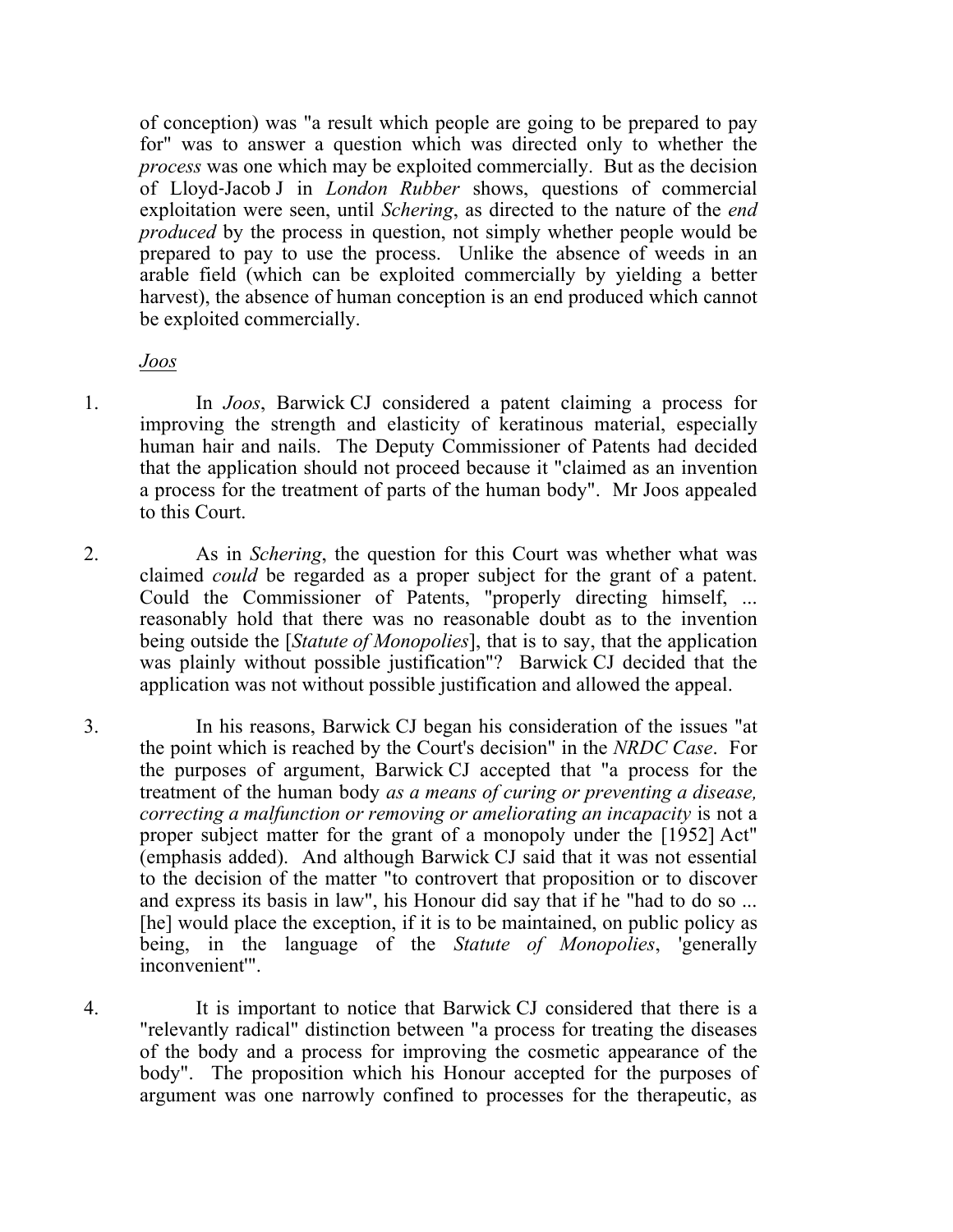distinct from the cosmetic, treatment of the human body. And Barwick CJ concluded that a process for the *cosmetic* treatment of the human body could lawfully be the subject of a patent under the 1952 Act.

5. The Commissioner, as respondent to the appeal, had submitted that the "process fails to have economic significance because it is for treating parts of the human body". By contrast, the appellant had submitted that the test for the patentability of a process had two elements:

> "first that the process must have as its end result an artificial effect or an artificially created state of affairs which may be considered to be the 'product' of a process, and secondly that the *product* must have a significance which is *economic* or has an *industrial, commercial or trading character*". (emphasis added)

- 1. Barwick CJ disposed of this issue briefly, holding that the Commissioner's submission "involved ... a misconception of what is meant by the need for the invention to be in the commercial field". But the nature of the supposed misconception was not expressly identified in (indeed, it appears directly opposed to) the appellant's argument and is apparent only from consideration of what Barwick CJ had said earlier in his reasons about the *NRDC Case* and about *Schering*.
- 2. Barwick CJ had said that whilst the *NRDC Case* "made it plain that the claimed process, in order to be an invention, need not by its use result in the production or improvement of a vendible article, this Court did emphasize the need for the claimed process to have *a commercial application*" (emphasis added). Barwick CJ had also acknowledged that a process, to be patentable, "must be one that offers some advantage which is material, in the sense that the process belongs to a useful art as distinct from a fine art". But the necessary "economic value" of the process was said "not always [to] be directly supplied by the nature of the activity which would utilise the process". And Barwick CJ did not identify the decision in *Schering* as departing in any respect from what had been decided by this Court in the *NRDC Case*. Rather, *Schering* was treated as supporting the distinction which Barwick CJ drew between medical treatment of disease and other forms of treatment of the human body.
- 3. The statement that a process must have "a commercial application" is ambiguous. It does not distinguish between the commercial exploitation of the *process* and the commercial exploitation of the *product* (the *result*, *outcome* or *effect*) of that process.
- 4. Thus, when Barwick CJ referred to the "commercial activity of hairdressing" and to that sector accounting "for a great deal of employment", the references were evidently intended to describe a commercial application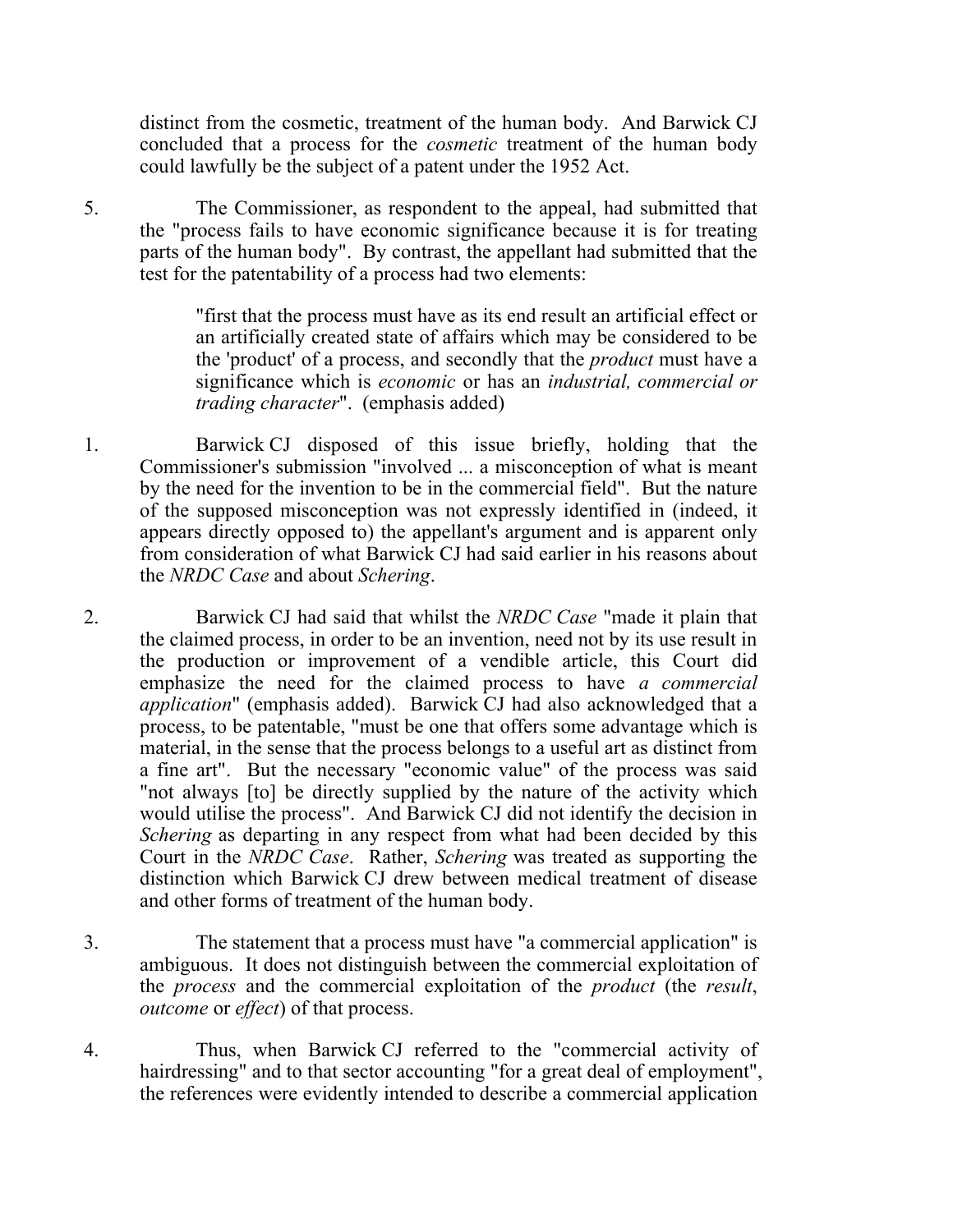for the process in the sense that it was a process for which people would be prepared to pay in connection with a commercial venture. Barwick CJ gave no express consideration to whether the *product* of that process could be exploited commercially by turning that product to economic advantage or account, instead treating "indirect" economic advantage as sufficient.

5. Although reference was made to the "obvious" "national economic interest in the *product* of good surgery" (emphasis added), that reference must be understood in the light provided by the emphasis given by Barwick CJ to the commercial application of the process. And it must also be understood in the light provided by the observation that there was no difficulty in "conceding, for the purpose of the decision [in *Joos*], that a process for the medical treatment of a part of the human body is not a proper subject of letters patent". Hence, like *Schering*, the decision in *Joos*  depended upon discarding the requirement, identified in the *NRDC Case*, that a process produce a *product* (a *result*, *outcome* or *effect*) which could itself be turned to commercial advantage. And it discarded that requirement without explanation.

### The state of authority after *Joos*

1. The subsequent decisions of the Federal Court in *Rescare* and *Bristol*‑*Myers* must be understood in light of the then state of authority. This Court had not decided whether a method of prevention or treatment of human disease was a proper subject for the grant of a patent. In *Maeder v Busch*, and in the *NRDC Case*, the Court had assumed that it was not. In *Joos*, Barwick CJ, sitting as a single Justice, had assumed for the purposes of argument that it was not, but had decided the case in a way which depended upon a distinction between therapeutic and cosmetic treatment which, despite his Honour's expressed view to the contrary, was convincingly shown, in *Rescare*, to be difficult to maintain. And, most importantly, in *Joos*, Barwick CJ had made the same critical shift in reasoning which had been made in *Schering*.

2. If attention is focused, as it was in *Schering* and in *Joos*, on whether the *process* (as distinct from its *product*) can be exploited commercially, no logically defensible justification for deciding that a method of prevention or treatment of human disease is not a proper subject for the grant of a patent is readily discerned. It is, then, unsurprising that the Federal Court decided *Rescare* and *Bristol*‑*Myers* as it did.

#### *Rescare*

1. In *Rescare*, both at first instance, and on appeal to the Full Court of the Federal Court, extensive consideration was given to the patentability of a process for the treatment of obstructive sleep apnoea. Although the case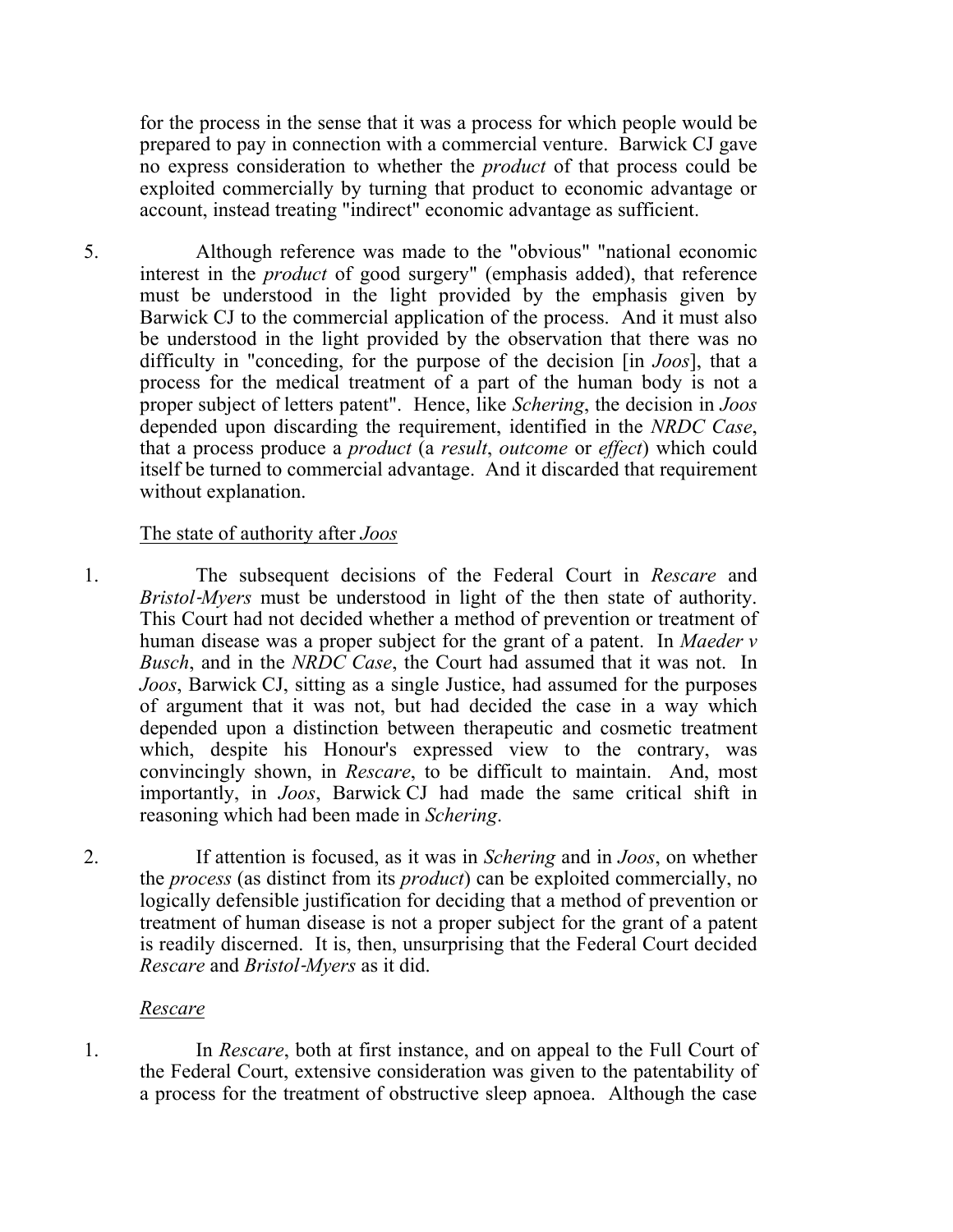was decided on other issues, both at trial and on appeal, the general tenor of the decisions of Gummow J (at trial) and the majority of the Full Court (Lockhart and Wilcox JJ, Sheppard J dissenting) was that a process for the treatment of human disease is a proper subject for the grant of a patent. In each of the judgments, both at trial and on appeal, there was a close analysis of the decided cases, both in Australia and elsewhere. It is sufficient to refer to the discussion of those matters in those judgments without traversing that ground again in these reasons.

- 2. At trial, Gummow J took three critical steps. First, he treated the *NRDC Case* as establishing "that it is not essential for the grant of a monopoly for a process that the use of the process should produce or improve a vendible article". Rather, in words evidently adopted from the reasons of Barwick CJ in *Joos*, Gummow J said that "[i]t is enough that the process has a commercial application". Second, Gummow J held that, under the 1952 Act, "there was no normative distinction to be drawn between those processes for treatment of the human body for disease, malfunction or incapacity, and for cosmetic purposes". Third, Gummow J expressed agreement with the suggestion, made by Barwick CJ in *Joos*, that any continued exclusion of methods of prevention or treatment of human disease from patentability should be based on the "generally inconvenient" exception to s 6 of the *Statute of Monopolies* and public policy. Accordingly, Gummow J concluded that the attack which had been mounted on certain of the claims (as not being proper subjects for the grant of a patent) failed.
- 3. On appeal, Lockhart J said that there was "no justification in law or in logic to say that simply because ... substances produce a cosmetic result or a functional result as opposed to a curative result, one is patentable and the other is not". Accordingly, Lockhart J concluded that there was "no reason in principle why a method of treatment of the human body is any less a manner of manufacture than a method for ridding crops of weeds" as in the *NRDC Case*. Yet, despite reaching this opinion, Lockhart J said that it was not necessary to deal with the arguments advanced on the ground of "generally inconvenient". How that could be was not explained.
- 4. The other member of the majority in the Full Court, Wilcox J, considered that the *NRDC Case* had held that "it is enough to support a patent that the subject process produce a useful result", and this, in his Honour's view, "swept away" the rationale of *C & W's Application*.
- 5. Central, then, to the decision in *Rescare*, both at trial and on appeal, was the conclusion that a process was a proper subject for the grant of a patent so long only as the process produced a "useful" result in the sense that the result was one for which it may be expected that people will be prepared to pay. That is, the statements made in *Rescare* about the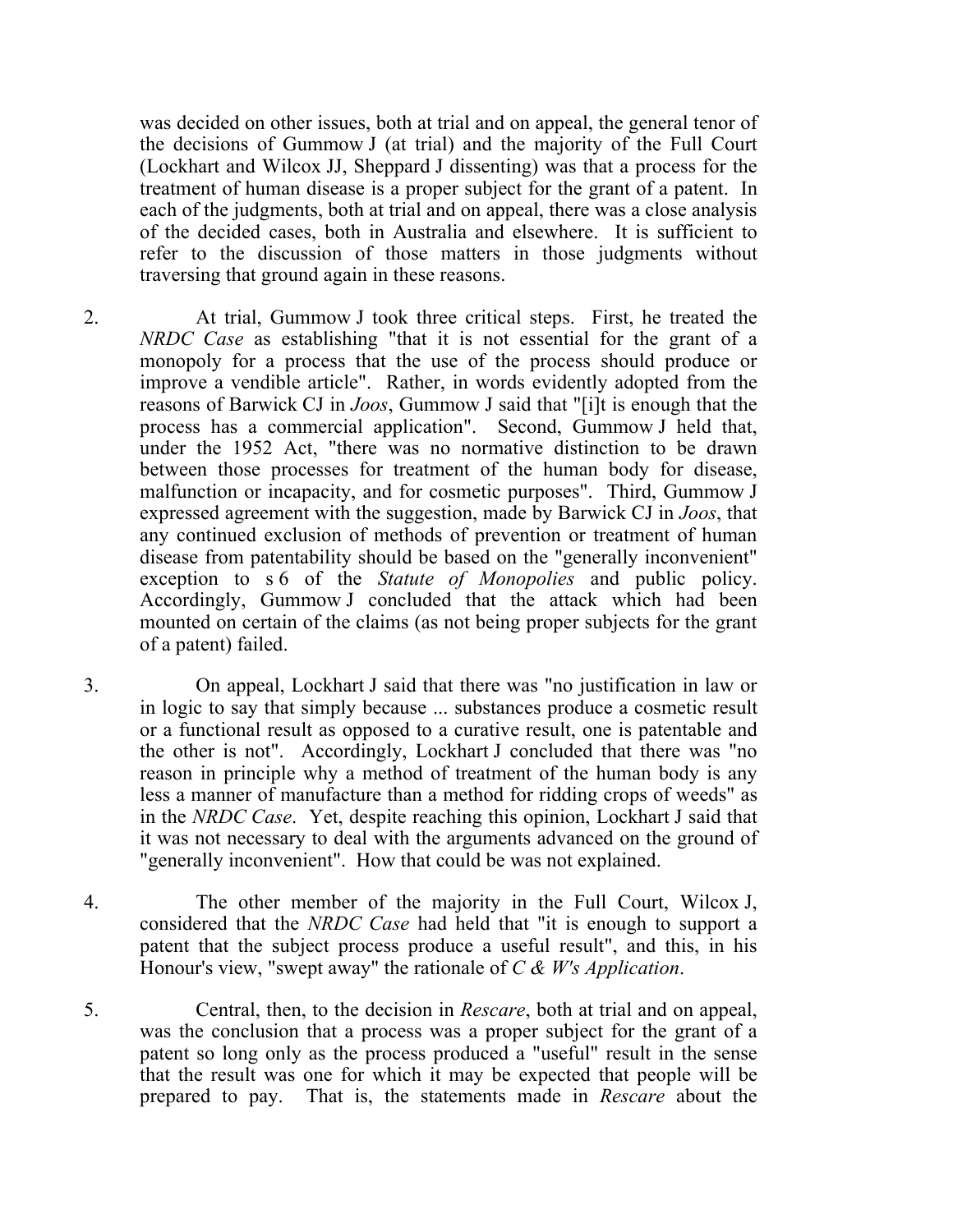patentability of processes for the prevention or treatment of human disease depend upon the shift in reasoning that was made first in *Schering* and then in *Joos*.

#### *Bristol*‑*Myers*

- 1. In *Bristol*‑*Myers*, the Full Court of the Federal Court (Black CJ, Lehane and Finkelstein JJ) held that a method of medical treatment of the human body was a proper subject for the grant of a patent.
- 2. The plurality (Black CJ and Lehane J) followed the decision in *Rescare* and said that they were fortified in their decision to do so by two considerations. The first was identified as being "the insurmountable problem, from a public policy viewpoint, of drawing a logical distinction which would justify allowing patentability for a *product* for treating the human body, but deny patentability for a *method* of treatment" (original emphasis). The second was described as "the very limited extent to which the Parliament dealt with patents with respect to the human body when it enacted the 1990 Act, bearing in mind, too, that it did so at a time when the long‑standing practice in Australia was (as we are informed it still is) to grant patents for methods of medical treatment of the human body".
- 3. The third member of the Court, Finkelstein J, considering the matter afresh, decided that "medical treatment and surgical process are patentable under the legislation and, if public policy requires a different result, it is for the Parliament to amend the 1990 Act".

## The questions presented by the cases

- 1. Several questions arise from the cases that have been discussed. They can be identified as follows.
- 2. First, what is to be made of: (a) the absence of any provision dealing directly with the patentability of methods of medical treatment; (b) the provision of s 18(2) of the 1990 Act that "[h]uman beings, and the biological processes for their generation, are not patentable inventions", and the provision by s 119A of infringement exemptions for certain acts in respect of a "pharmaceutical patent"; and (c) the practice of granting patents for methods of treatment of the human body?
- 3. Second, can a distinction properly be made between allowing patentability for a *product* for treatment of the human body, but denying patentability for a *method* of treatment?
- 4. Third, is a process a proper subject for the grant of a patent under the 1990 Act only if it results in a product (a result, outcome or effect) which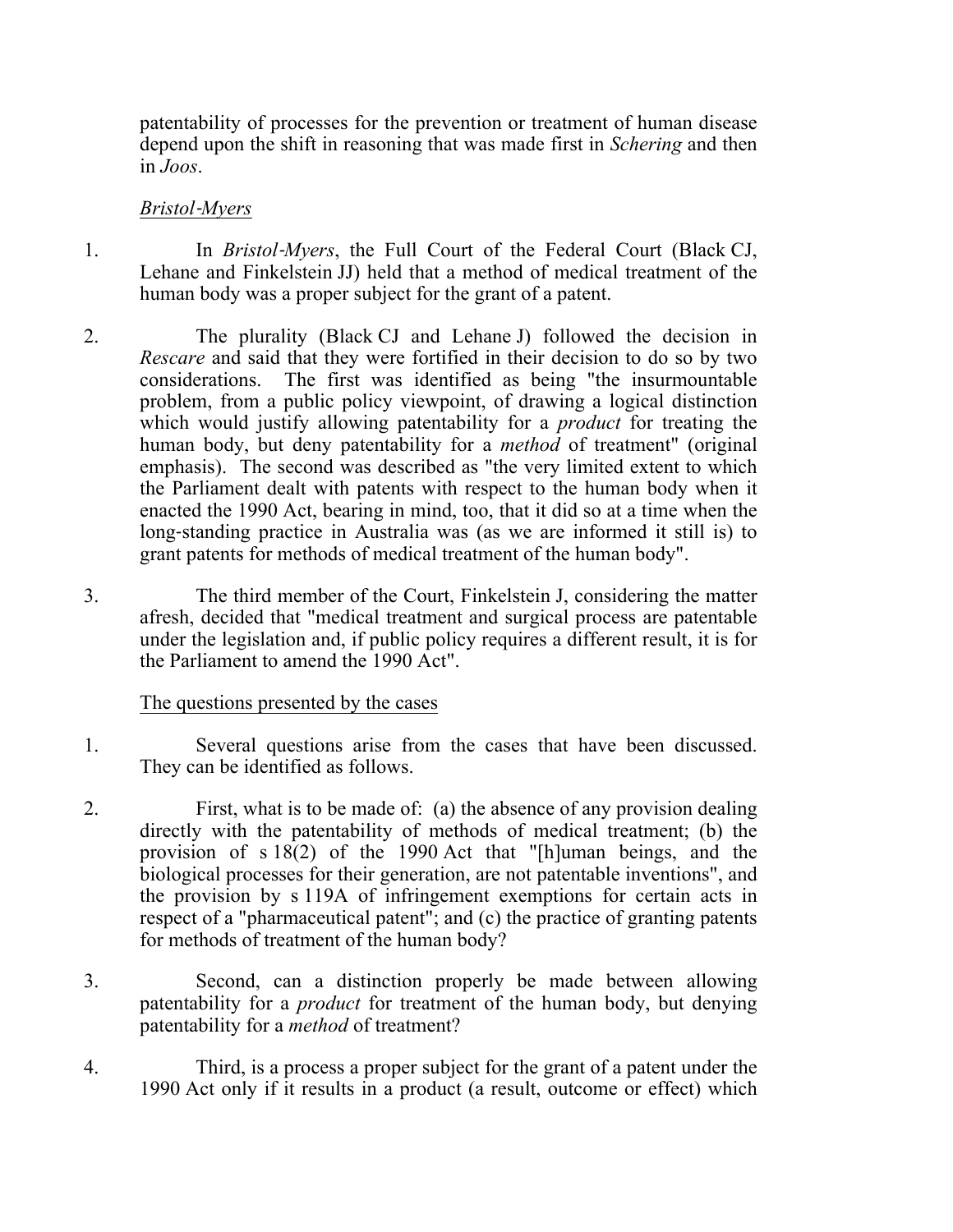can be exploited commercially?

- 5. Fourth, if a process is a proper subject for the grant of a patent only if it results in a product (a result, outcome or effect) which can be exploited commercially, does a method of prevention or treatment of human disease meet that requirement?
- 6. Although the third and fourth questions are the more fundamental of the questions identified, it is convenient to deal with the questions in the order in which they are stated, and to dispose of the first two questions relatively briefly.

#### Legislative silence in the face of past practice?

- 1. No provision of the 1990 Act provides directly for whether a method of medical treatment is a proper subject for the grant of a patent. At the time of enactment of the 1990 Act, there was no decision of this Court that methods of medical treatment were not patentable. *Maeder v Busch* and the *NRDC Case* pointed against patentability, but the decision of Barwick CJ in *Joos* provided ample basis for argument about the question. It is, then, unsurprising that, both before and after the enactment of the 1990 Act, patents for methods of medical treatment had been granted. It has not been clear beyond argument that claims of that kind cannot be regarded as a proper subject for the grant of a patent. The practice of granting patents for such claims that has emerged must be understood as indicating no more than that a claim for a method of prevention or treatment of human disease is not unarguably bad.
- 2. If the 1990 Act had said expressly whether a method of prevention or treatment of human disease is a proper subject for the grant of a patent, the question would have been put beyond doubt. But no provision of that kind was made. As Gummow J noted in *Rescare*, the recommendation which the Industrial Property Advisory Committee made to government, evidently accepted and given effect in the 1990 Act, was that the "threshold test of patentability", by reference to the expression "manner of new manufacture" and s 6 of the *Statute of Monopolies*, be retained in the patent legislation without specific legislative inclusions or exclusions. The question of patentability of methods of prevention or treatment of human disease therefore remained unresolved by express statutory provision directed specifically to its resolution. The question must now be answered by this Court.
- 3. Nothing can usefully be made of the *absence* from the 1990 Act of provisions dealing expressly with the patentability of a method of prevention or treatment of human disease. There is nothing in the 1990 Act itself, or in extrinsic materials which might be relevant to its construction,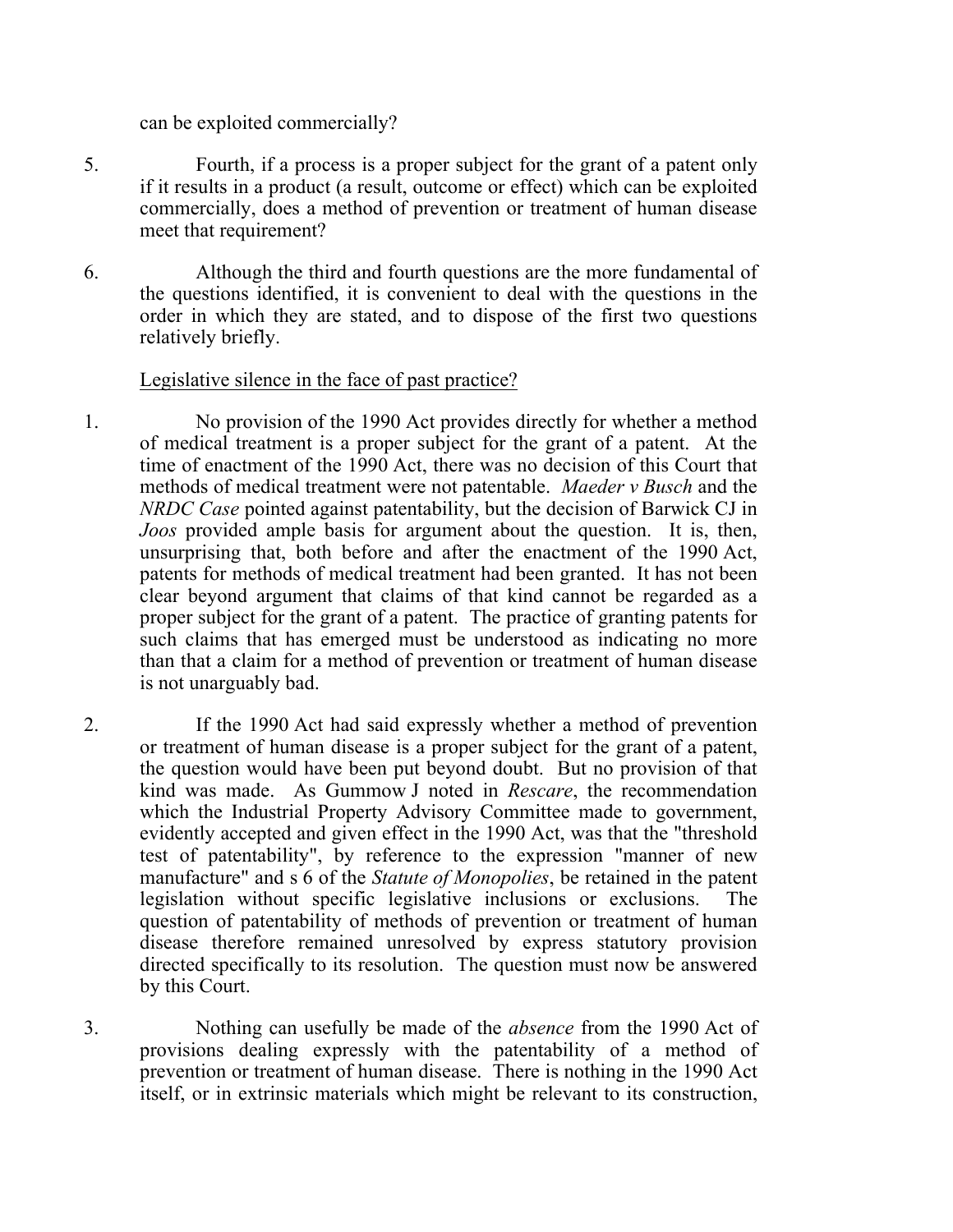which provides any foundation for inferring from the *absence* of express provisions about the matter that one construction or application of the 1990 Act should be preferred over another. The absence of express provision about the subject means no more than that the questions of construction and application of the general provisions of the 1990 Act remain. What, if anything, is to be made of s 18(2) or s 119A?

- 4. Neither party suggested that s 18(2) of the 1990 Act speaks directly to the issues in this appeal and it does not. It may be put aside from consideration.
- 5. Section 119A(1) was inserted into the 1990 Act in 2006. It provides that the rights of a patentee of a "pharmaceutical patent" are not infringed by a person exploiting an invention claimed in the patent if the exploitation is solely for purposes connected with obtaining inclusion in the ARTG of certain goods intended for therapeutic use, or for purposes connected with obtaining similar regulatory approval under a foreign law. A "pharmaceutical patent" is defined as (among other things) a patent claiming "a *method*, use or product relating to a pharmaceutical substance" (emphasis added).
- 6. Contrary to the respondents' submissions, s 119A provides no assistance in the resolution of the issue of patentability. The definition of "pharmaceutical patent" in s 119A(3), and the provisions of s 119A generally, recognise that there are patents which claim a method of treatment of human disease. That is, s 119A recognises the practice that had emerged, before s 119A was inserted into the 1990 Act, of granting patents for methods of medical treatment. But, by providing that certain steps taken to obtain inclusion of a product on the ARTG do not infringe the rights of the patentee, s 119A neither directly nor indirectly assists in resolving the issue of patentability that is presented by the application of s 18(1) of the 1990 Act. In particular, statutory recognition that patents for methods of prevention or treatment of human disease have been granted says nothing about whether those grants are valid. It is not necessary, in these circumstances, to explore the difficulties involved in using the amendment made to the 1990 Act after the grant of the patent in suit to construe the provision of that Act under which the patent in suit was granted.
- 7. The second of the matters relied on by Black CJ and Lehane J in *Bristol*‑*Myers* as fortifying their conclusion that methods of medical treatment are patentable should be put aside.

### Distinguishing between patentability of pharmaceutical substances and methods of treatment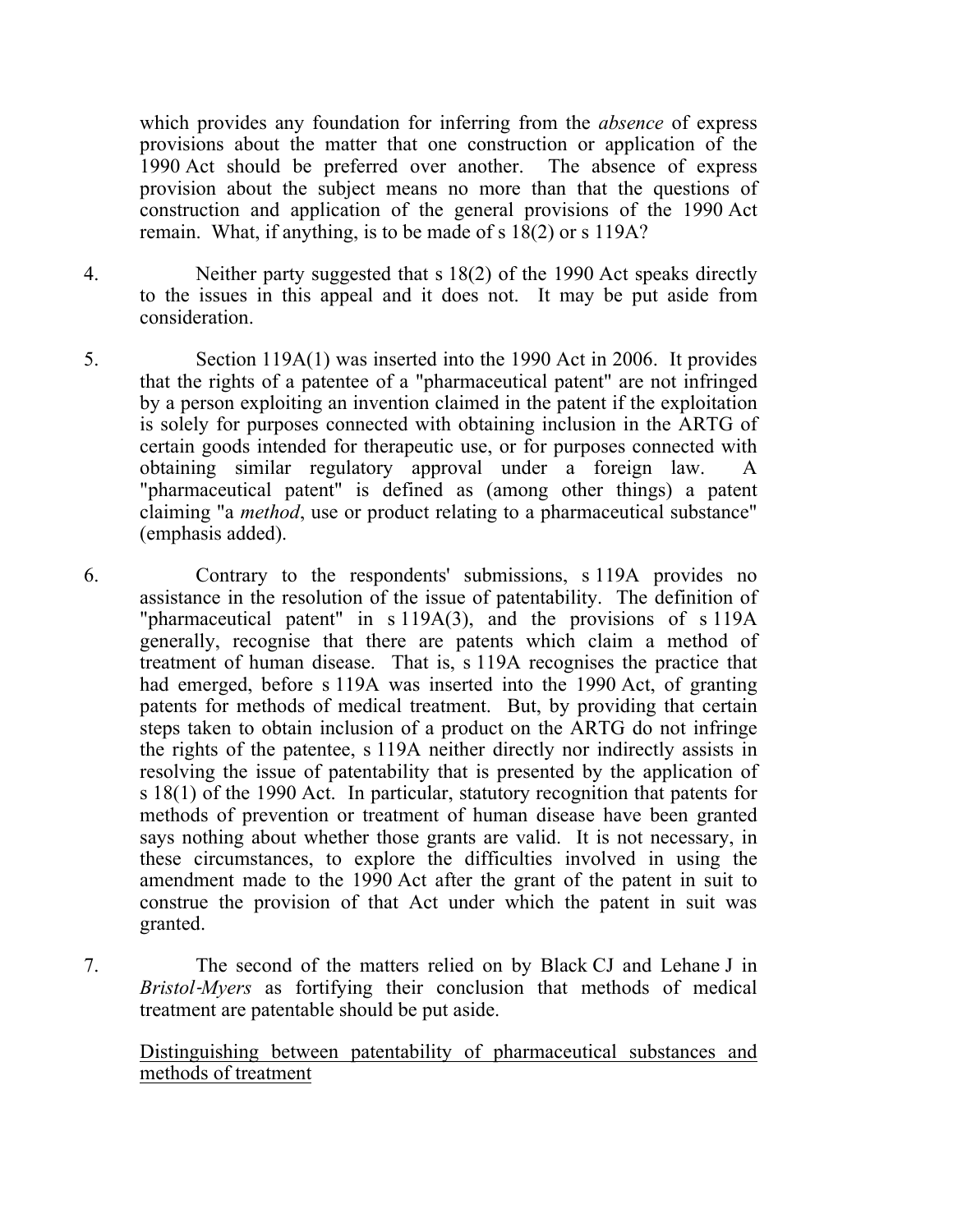- 1. There is no doubt that a pharmaceutical substance useful for preventing or treating disease in humans is a proper subject for the grant of a patent under the 1990 Act.
- 2. Opinions differ about whether, and to what extent, granting a monopoly over exploitation of newly discovered substances which prevent or treat human disease, and thus alleviate human suffering, is sound public policy. Those differences of opinion are reflected in the different forms of legislative provision for such matters that have been made by various nations. And those differences of opinion reflect differing judgments made about the costs and benefits of providing for a monopoly and the moral or ethical issues which may be thought to be presented.
- 3. If patentability of a method of prevention or treatment of human disease depended upon a public policy judgment which was informed by moral or ethical considerations, it seems probable that the moral or ethical issues presented would be the same as those which relate to the patentability of pharmaceutical substances. On the face of things, it would be difficult to justify answering those particular issues differently in respect of a method of treatment from the answers given in respect of a pharmaceutical substance. But the costs and benefits of providing a monopoly in respect of a pharmaceutical substance may very well differ from the costs and benefits of providing a monopoly over a method of prevention or treatment of human disease.
- 4. The costs of discovering new pharmaceutical substances are typically very high and very many new pharmaceutical substances are discovered by large commercial enterprises engaged in extensive and expensive research programs. In addition, the costs of testing those pharmaceutical substances and bringing them to market are very high. It is not self‑evident, however, that new methods of prevention or treatment of human disease are typically discovered in circumstances sufficiently similar to those which obtain in respect of the discovery of new pharmaceutical substances to attribute the same balance of costs and benefits to the grant of a monopoly over methods of treatment as may be struck in respect of the grant of a monopoly over new pharmaceutical substances. As noted earlier in these reasons, in connection with the question of "generally inconvenient", those are matters for demonstration, not assumption, and no demonstration of that proposition was attempted in this case.
- 5. A logical tension, of the kind suggested by Black CJ and Lehane J in *Bristol*‑*Myers*, between holding that pharmaceutical substances are patentable, and holding that methods of prevention or treatment of human disease are not, arises only if the considerations relevant to the two different cases are identical. As has been noted, it may be that identical moral or ethical issues are presented. But it is not to be assumed that the same costs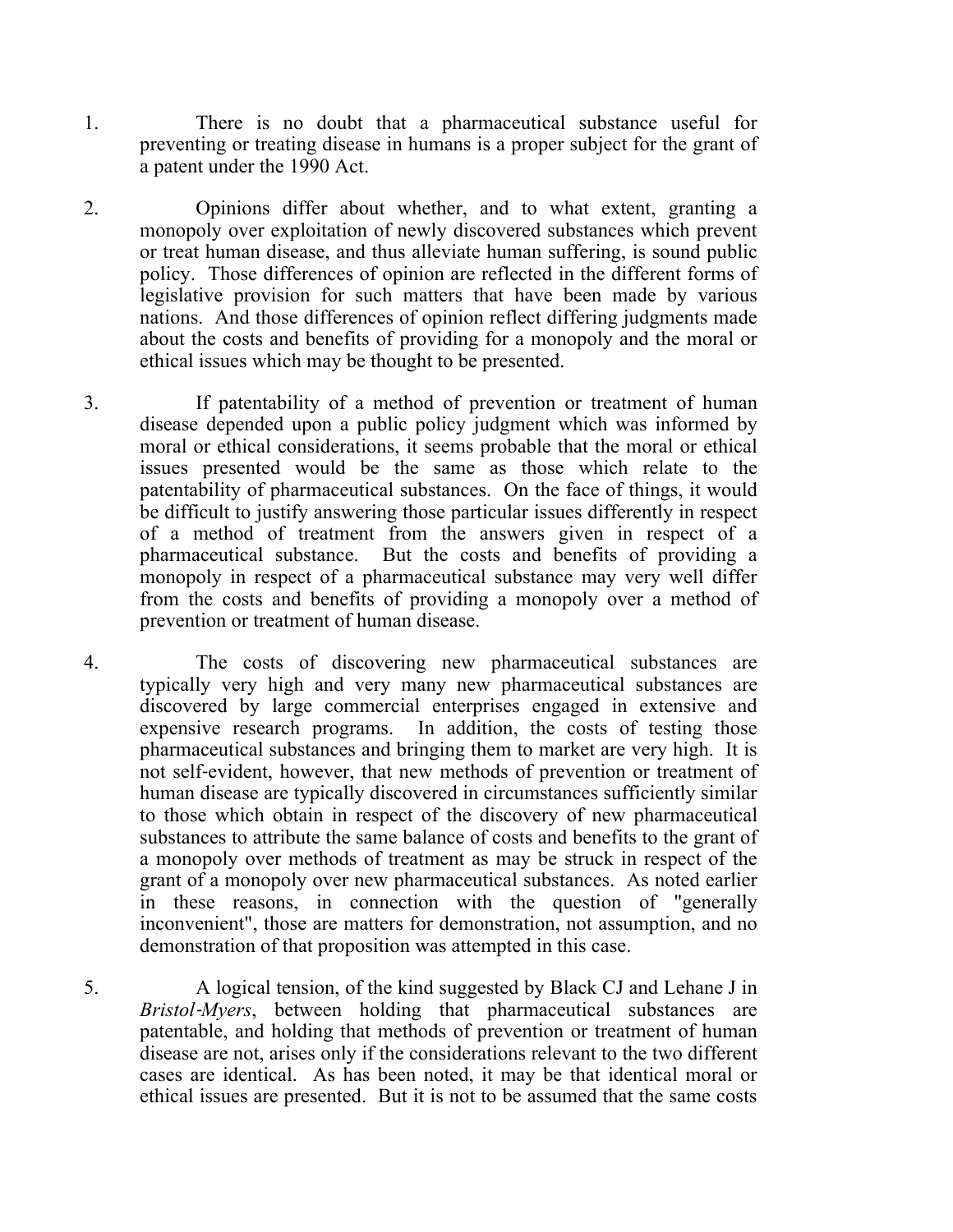and benefits apply in both cases. And unless the costs and benefits are the same, there is no necessary contrariety in holding that pharmaceutical substances are patentable but methods of prevention or treatment of human disease are not. It is not demonstrated that there is any logical tension if different outcomes are reached in the two cases.

6. It may be noted that reference is made in these reasons to methods of prevention or treatment of human disease without attempting to distinguish between medical and surgical treatment. It is not necessary to decide whether some stable and clear distinction could be made between methods of treatment that are "medical" and other methods that are "surgical". It is as well to say, however, that there would seem to be no little difficulty in identifying criteria that could be used to draw such a boundary.

- 7. It is also not necessary to decide whether some stable and clear distinction could be made between methods of treatment involving a hitherto unknown therapeutic use of a pharmaceutical substance and methods of treatment used by doctors or others in the course of treating patients. It would seem, however, very hard to draw any line between those methods according only to who developed them. It cannot be assumed that new methods of medical treatment are discovered only by large commercial enterprises or that only an enterprise of that kind could or would seek to profit from the discovery of a new and useful method of prevention or treatment of human disease. The distinction posited assumes, but does not demonstrate, that only some kinds of methods of treatment can be practically applied in commerce.
- 8. There remain for consideration the two questions which lie at the heart of whether a method of prevention or treatment of human disease is a proper subject for the grant of a patent. Must a process, to be patentable, yield a product (a result, outcome or effect) which can be exploited commercially? If it must, does a method of prevention or treatment of human disease yield a product of that kind?

#### Economic significance of process or product?

1. The *NRDC Case* emphasised the economic significance and utility of the product of the process considered in that case. As noted earlier in these reasons, there are to be found in the reasons of Barwick CJ in *Joos*, and those of Gummow J at first instance in *Rescare*, statements to the effect that the *NRDC Case* established that the claimed process must have "a commercial application" if it is to be patentable. As also noted earlier, that proposition is ambiguous. It may refer to "commercial application" in the sense of either commercial exploitation of the process, or commercial exploitation of the product (the result, outcome or effect) of the process. The further logical possibility that the expression should be understood as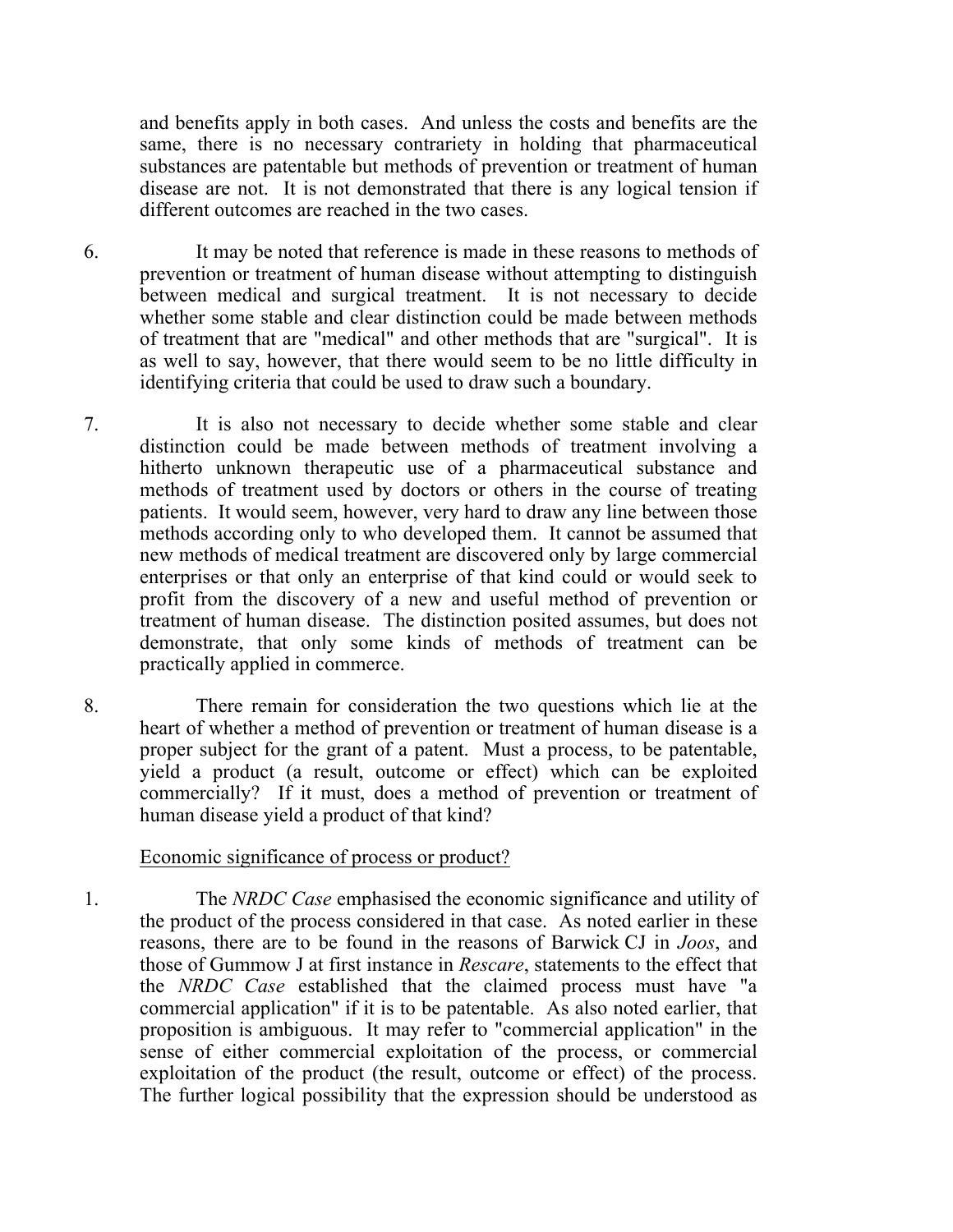encompassing either form of commercial exploitation may be acknowledged but should be put aside from consideration. It may be put aside because, if the product of the process can be exploited commercially, it follows inevitably that the process itself can be. For present purposes, attention must be confined to the first of the two possible meanings identified. It is that meaning which was adopted and applied in *Schering* and in *Joos*. It is that meaning which underpins the decisions in *Rescare* and *Bristol*‑*Myers*.

- 2. A person who has the exclusive right to use any process which is novel, involves an inventive step and is useful can command a price for exploiting the process by using it. The price that can be charged will depend, no doubt, upon the utility of the process to its user. If the process yields a product which can be exploited commercially, the price for use of the process will be affected by the market price for the resulting product. But even if there is no marketable product of the process, the extent to which users consider the process to be useful (for any reason, commercial or not) will determine its price. And the process is thus capable of commercial exploitation *because* it is novel, involves an inventive step and is useful.
- 3. As *Joos* demonstrates, a process for alteration of the state of the human body (in that case, a process for altering the condition of human hair and nails) can be exploited commercially even though the process yields no more than a temporary change thought to be aesthetically desirable. Likewise, a person who has the exclusive right to use a method of prevention or treatment of human disease which is novel, involves an inventive step and is useful can command a price for use of that method. The price which that person can charge depends upon the utility of the method (limited, no doubt, by the capacity and preparedness of the payer to pay for its use). The method can be exploited commercially; it has "a commercial application".
- 4. Two considerations point firmly against accepting that a process is a proper subject for the grant of a patent so long as it is a process which will "produce a result [for] which people are going to be prepared to pay".
- 5. First, s 18(1) of the 1990 Act required that a patentable invention, so far as claimed in any claim, have five characteristics. It must be a manner of manufacture within the meaning of s 6 of the *Statute of Monopolies*. That is, it must be a proper subject for the grant of a patent. When compared with the prior art base as it existed before the priority date of that claim, it must be novel and it must involve an inventive step. It must be useful. It must not have been secretly used in the patent area before the priority date of that claim. To hold that a process is patentable if the process is one for which people are likely to be prepared to pay would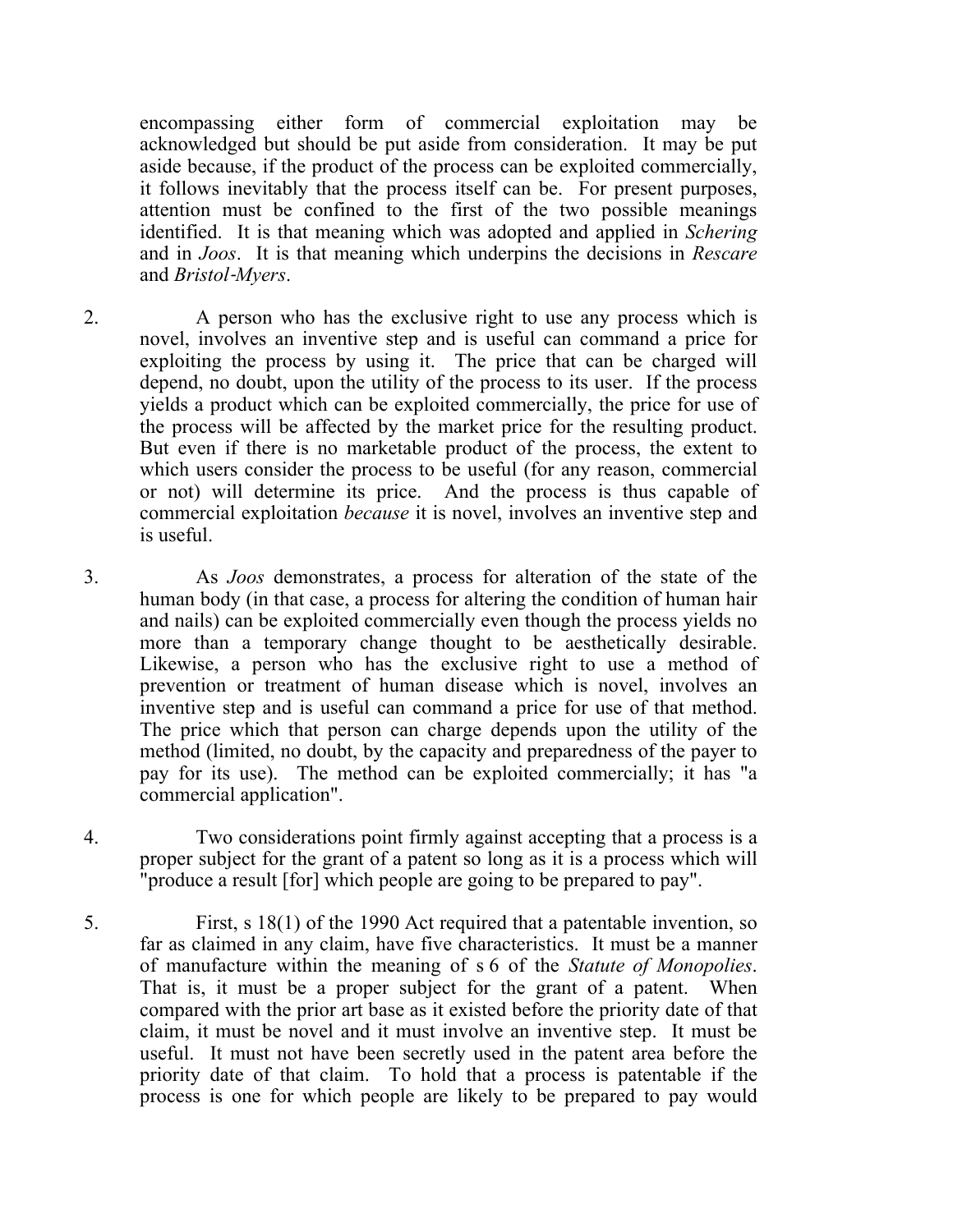result in treating the first of these requirements as superfluous. The requirement that the process be a "manner of manufacture" would inevitably be satisfied by demonstration of the second and fourth requirements of novelty and utility. Because the process is novel and useful, it is a process for which people will be prepared to pay.

6. Second, and no less importantly, the whole history of the development of the law in this Court, until the decision in *Joos*, was that, for a process to be patentable, the product (the result, outcome or effect) of that process, as distinct from the process itself, must have a particular characteristic. And in that respect, the decisions of this Court mirrored the development of the law of patents that had occurred in England and Wales. At first described as a requirement for a vendible product, that characteristic was enlarged in its application by the various descriptions given to it in the *NRDC Case*: "some advantage which is material"; "value to the country ... in the field of economic endeavour"; "utility in practical affairs"; "the significance of the product is economic"; and possessing "its own economic utility". But none of these amplifying expressions can be read as discarding the requirement that the "new and useful effect" observed, the "end produced", the "artificial effect" or "artificially created state of affairs, discernible by observ[ation]" produced, or "separate result" produced by the process, be of a character that makes the process a proper subject for the grant of a patent.

7. This requirement that, for a process to be patentable, the product (the result, outcome or effect) of that process, as distinct from the process itself, must have a particular characteristic is one that should not now be discarded as irrelevant. Discarding it may possibly be justified as a logical extension of what has been said in earlier cases about the commercial purposes of the patent system. But, as already noted, an extension of that kind depends upon speaking of "a commercial application" in the abstract, without condescending to particular identification of whether it is the process or its product that is being applied in the realm of commerce. And even if taking that step can be justified in logic, it is one which, if taken, would sever what is a proper subject for the grant of a patent from its historical roots. *Any* process, whatever its application and whatever may be the result of its use, would be a proper subject for the grant of a patent if it were novel and useful. No case decided before the *NRDC Case* took that step. The *NRDC Case* did not take that step. This Court should not now do so.

8. What, then, is the nature of the product (the result, outcome or effect) of applying a method of prevention or treatment of human disease?

#### The product of prevention or treatment of human disease

1. There can be no doubt that a healthy population is in the national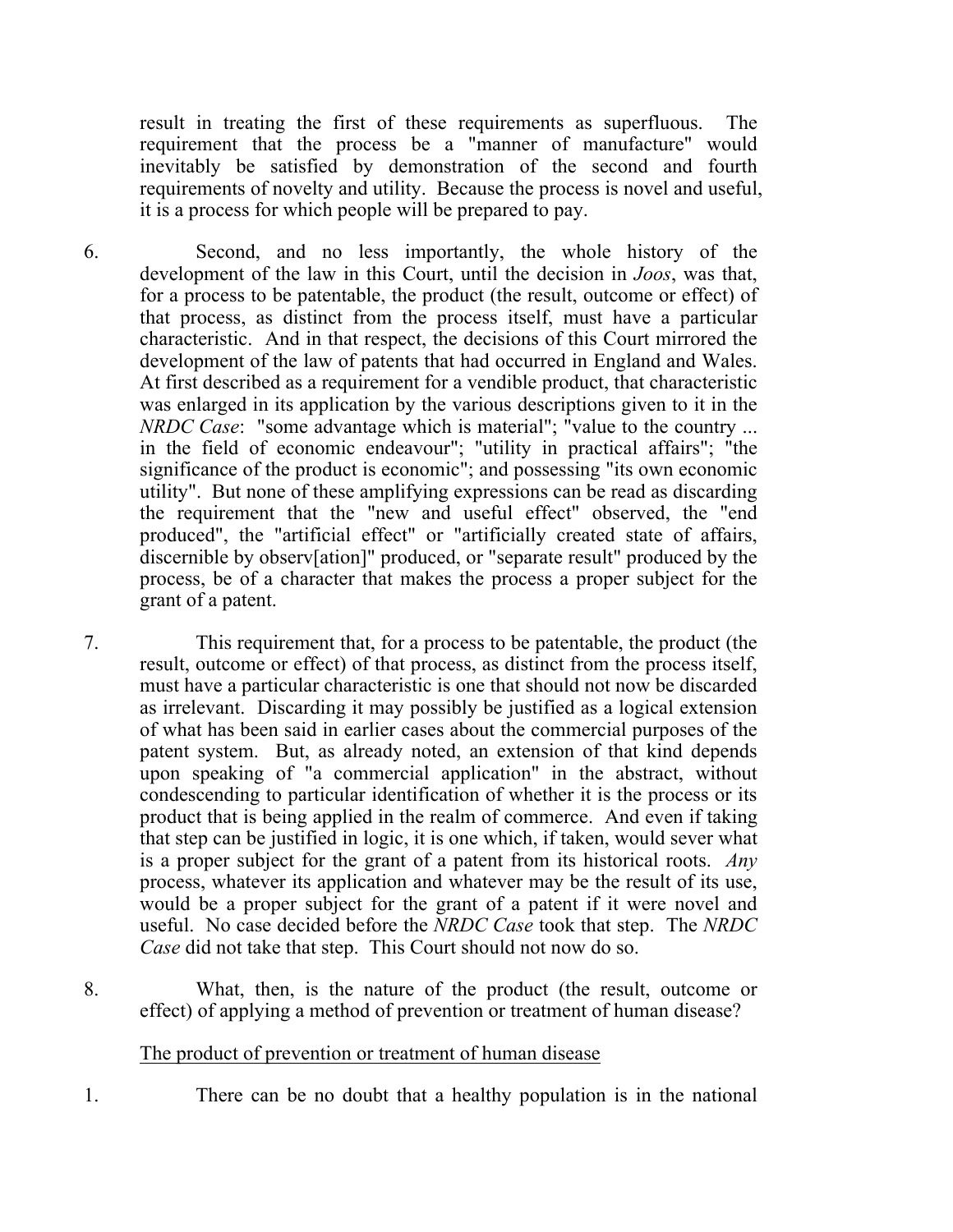interest and is economically advantageous to the nation as a whole. As Barwick CJ said in *Joos*:

"The *national economic interest in the product of good surgery* – and therefore in the advancement of its techniques – if in no other respect than the repair and rehabilitation of members of the work force, including management in that grouping, *is* ... *obvious*". (emphasis added)

But it is important to recognise that these are propositions about the overall economic advantages of good health in the community. They are statements which appeal, at least implicitly, to comparisons over time or place between rich and poor societies and seek to assert and rely upon what, according to more recent economic history studies, can be described as the "synergistic improvement of health and living standards". They are propositions which speak only of the overall or aggregate effect of improvements in the health of the population and neither assign any particular cause for any improvement in health, nor assess what are the costs or the benefits associated with whatever may have been the cause or causes for improvement.

1. The question at issue in this case is more particular. It is whether using a method of prevention or treatment of human disease produces a result, an outcome or an effect which can be described in terms of the kind used in the *NRDC Case*. Can it be said that a method of preventing or treating a disease of the human mind or body, or "correcting a malfunction or removing or ameliorating an incapacity" of the human body, produces a result which could be described as: having "some advantage which is material"; something of "value to the country ... in the field of economic endeavour"; having some "utility in practical affairs"; having "significance ... [which] is economic"; and possessing "its own economic utility"?

2. What a method of prevention or treatment of human disease produces in the individual to whom it is applied cannot be described in those terms. The method of treatment, if successful, prevents, reduces or eliminates some disease, discomfort or incapacity of the individual. The effect on the individual can be regarded as artificially created by the method of treatment. (No doubt, the individual must respond to the treatment and the treatment may very well depend upon responses which could be seen as naturally occurring in response to the treatment. For present purposes, however, no attention need be paid to those observations.)

3. The effect on the individual is undoubtedly useful to him or her. The effect may permit the individual better to exploit his or her capacities economically (whether by selling his or her labour or otherwise). In that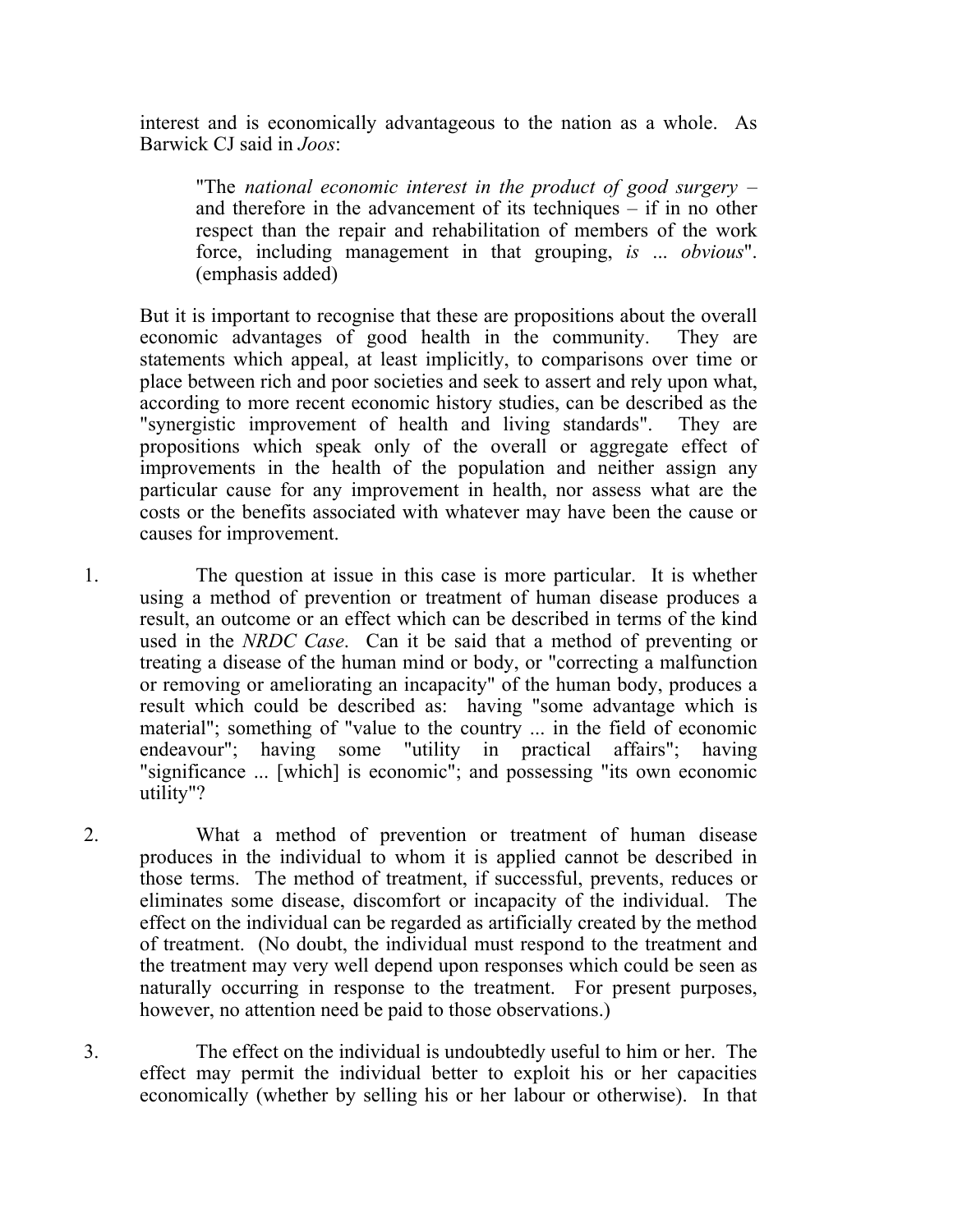way, the effect may be useful to society generally or to some section of it. It may enable the individual concerned to make a better and more valuable contribution to national production; it may reduce the costs to society which the individual may have caused in his or her previous state. In those ways, use of the process may have economic consequences for the individual and, according to that individual's choices, for the wider society.

- 4. The effect of using the process is personal to the individual. It is not an effect which the person who owns the right to use the process, or *any* person other than the individual who has been treated, can turn to economic account in any way, whether directly or indirectly. If the individual who has been treated can turn the effect to economic account, he or she can do so only indirectly: by taking advantage of better health to make a more valuable contribution to national production. The individual is not a subject of commerce. The product of the process in the individual (having better health than might otherwise have been the case) cannot be sold. Absence of the product (of good or better health) may be a cost to the individual and a cost to society. Relief from that cost by achieving good or better health is a benefit to the individual, but what that individual does with that product is a matter wholly and solely for that individual. It is not a benefit that the person who owns the right to use the process, or *any* person other than the individual who has been treated, can turn to commercial account.
- 5. The product (the result, outcome or effect) produced by use of the process places the process beyond the (very wide) ambit of a "manner of manufacture" within the meaning of s 6 of the *Statute of Monopolies*. The product is not of a kind which makes the process a proper subject for the grant of a patent.
- 6. A method of prevention or treatment of human disease is not a proper subject for the grant of a patent.

#### Arguments not considered

- 1. Apotex advanced two arguments which are not considered in these reasons. First, it drew attention to the ways in which several other jurisdictions have dealt with the patentability of a method of prevention or treatment of human disease. But neither the statutory regimes enacted in those jurisdictions, nor judicial decisions interpreting those provisions, provide any substantial assistance in resolution of this appeal.
- 2. Second, Apotex submitted that the patent in suit claimed what is a second or subsequent medical use for a compound and that the claim made, being limited by the purpose for which the compound was used, was not patentable. For the reasons that have been given, this issue is not reached and need not be considered.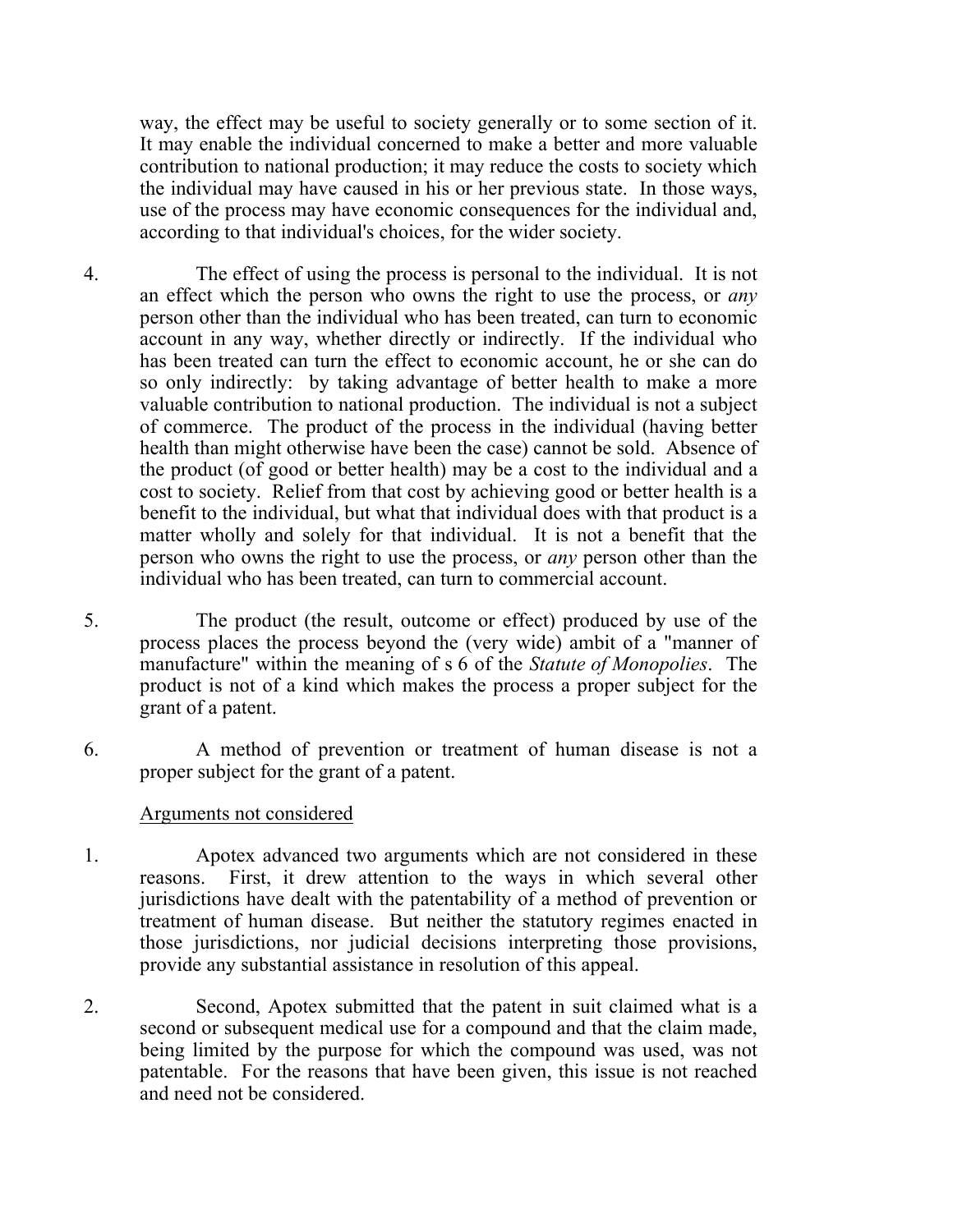#### Threatened infringement

- 1. Having regard to the conclusion reached about patentability, the issue of threatened infringement which Apotex sought to raise is not reached, and, accordingly, the application by Apotex for special leave to appeal against so much of the orders of the Full Court as dealt with the question of infringement should be dismissed. It is as well, however, to say something shortly about the issue.
- 2. It will be recalled that it was held, at first instance, that Apotex would have infringed the patent in suit by supplying Apo‑Leflunomide for the treatment of PsA because use of the compound to treat PsA would inevitably treat or prevent psoriasis. It will also be recalled that Apotex supplied (and supplies) Apo-Leflunomide with a product information document stating that Apo‑Leflunomide is "not indicated for the treatment of psoriasis that is not associated with manifestations of arthritic disease". And it will be further recalled that, under the TGA, Apo-Leflunomide, as a therapeutic good registered on the ARTG and indicated for active RA and active PsA, but *not* psoriasis not associated with manifestations of arthritic disease, is a therapeutic good which is separate and distinct from any therapeutic good having different indications (including, in particular, one that is indicated for the treatment or prevention of psoriasis).
- 3. Against this background of regulation, Apotex, as supplier of Apo‑Leflunomide, would have reason to believe that those to whom it supplied the product would put it to the uses described in the indications with which the product was registered on the ARTG. That is, Apotex would have reason to believe that Apo‑Leflunomide would be put to the use of preventing or treating either active RA or active PsA.
- 4. Apotex was not shown to have any reason to believe that Apo‑Leflunomide would be put to any other use. More particularly, Apotex was not shown to have any reason to believe that Apo‑Leflunomide would be put to the use of preventing or treating psoriasis not associated with manifestations of arthritic disease. The product was registered on the ARTG with an express exclusion of that indication for its use.
- 5. A person suffering active RA or active PsA may have psoriasis. Administration of an effective amount of Apo‑Leflunomide to treat the active RA or active PsA would be likely to relieve the patient's psoriasis. But the Full Court was right to conclude that the claim in suit, on its proper construction, was confined to the deliberate administration of the compound to prevent or treat psoriasis. Apotex had reason to believe that Apo‑Leflunomide would be put to the use of preventing or treating either active RA or active PsA, not psoriasis.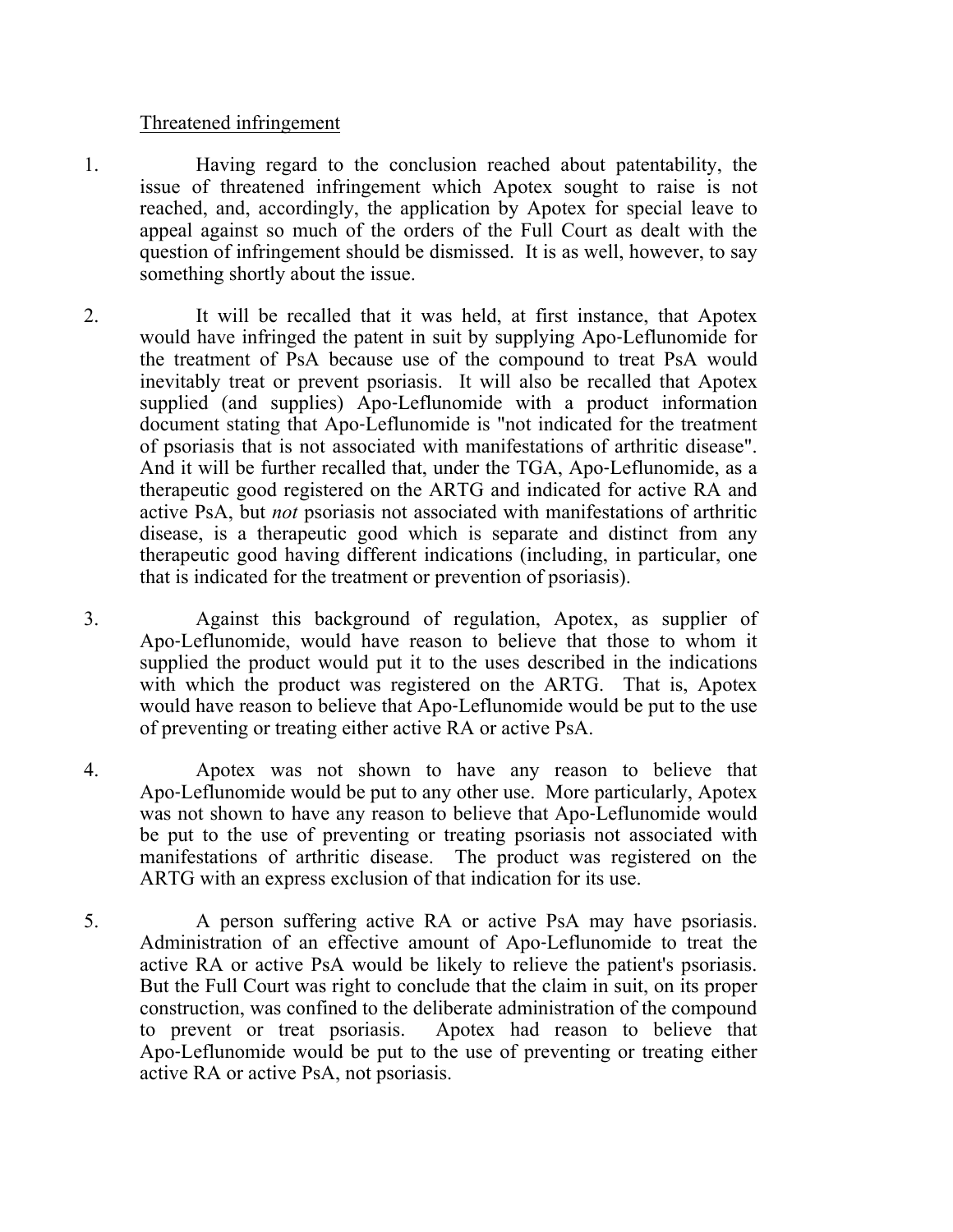#### Conclusion and orders

- 1. The appeal to this Court should be allowed with costs. The application for special leave to appeal against so much of the orders of the Full Court of the Federal Court of Australia as dealt with the question of threatened infringement should be dismissed with costs. The orders of the Full Court of the Federal Court of Australia made on 18 July 2012 should be set aside. In their place, there should be orders that the appeal to that Court is allowed in part; orders 2, 3, 4, 6 and 8 of the orders of Jagot J made on 18 November 2011 and order 1 of the orders of Jagot J made on 24 February 2012 are set aside and in their place there be orders that Australian Patent Number 670491 is revoked. In accordance with the appellant's submission, the costs of the appeal to the Full Court and of the trial should be in the discretion of the Full Court.
- 2. CRENNAN AND KIEFEL JJ. The appellant ("Apotex") appeals from a decision of the Full Court of the Federal Court of Australia in favour of the respondents. The appeal mainly concerns the validity of Australian Patent No 670,491 ("the Patent"), held by the second respondent, for an invention entitled "Pharmaceutical for the treatment of skin disorders". The single claim of the Patent, claim 1, is for "[a] method of preventing or treating a skin disorder, wherein the skin disorder is psoriasis, which comprises administering to a recipient an effective amount of [leflunomide]".
- 3. The main issue for determination on this appeal is whether the subject matter of claim 1 is a "manner of manufacture" and hence a patentable invention within the meaning of s 18(1) of the *Patents Act* 1990 (Cth) ("the 1990 Act"). A discrete, narrower issue in respect of validity, also framed by reference to  $s 18(1)$ , is whether claim 1, for a hitherto unknown therapeutic use of a pharmaceutical substance (having prior therapeutic uses), is a "manner of manufacture". By cross-claim, Apotex sought revocation of the Patent and, at the same time, denied infringement of claim 1 as alleged by the respondents. If the primary judge's order dismissing Apotex's cross‑claim remains undisturbed, as it was left by the Full Court of the Federal Court, a third issue, the infringement issue, remains to be determined. That issue is whether the proposed supply by Apotex of leflunomide to treat psoriatic arthritis ("PsA") would infringe the Patent under s 117(1) of the 1990 Act, given that claim 1 is limited to the use of leflunomide for the prevention and treatment of psoriasis.
- 4. The application for special leave to appeal in respect of infringement was referred to this Court to be argued as on an appeal.
- 5. In these reasons it will be concluded that Apotex's application for revocation of the Patent must be refused on the basis that claim 1 discloses a patentable invention. Further, it will be explained that claim 1 is a claim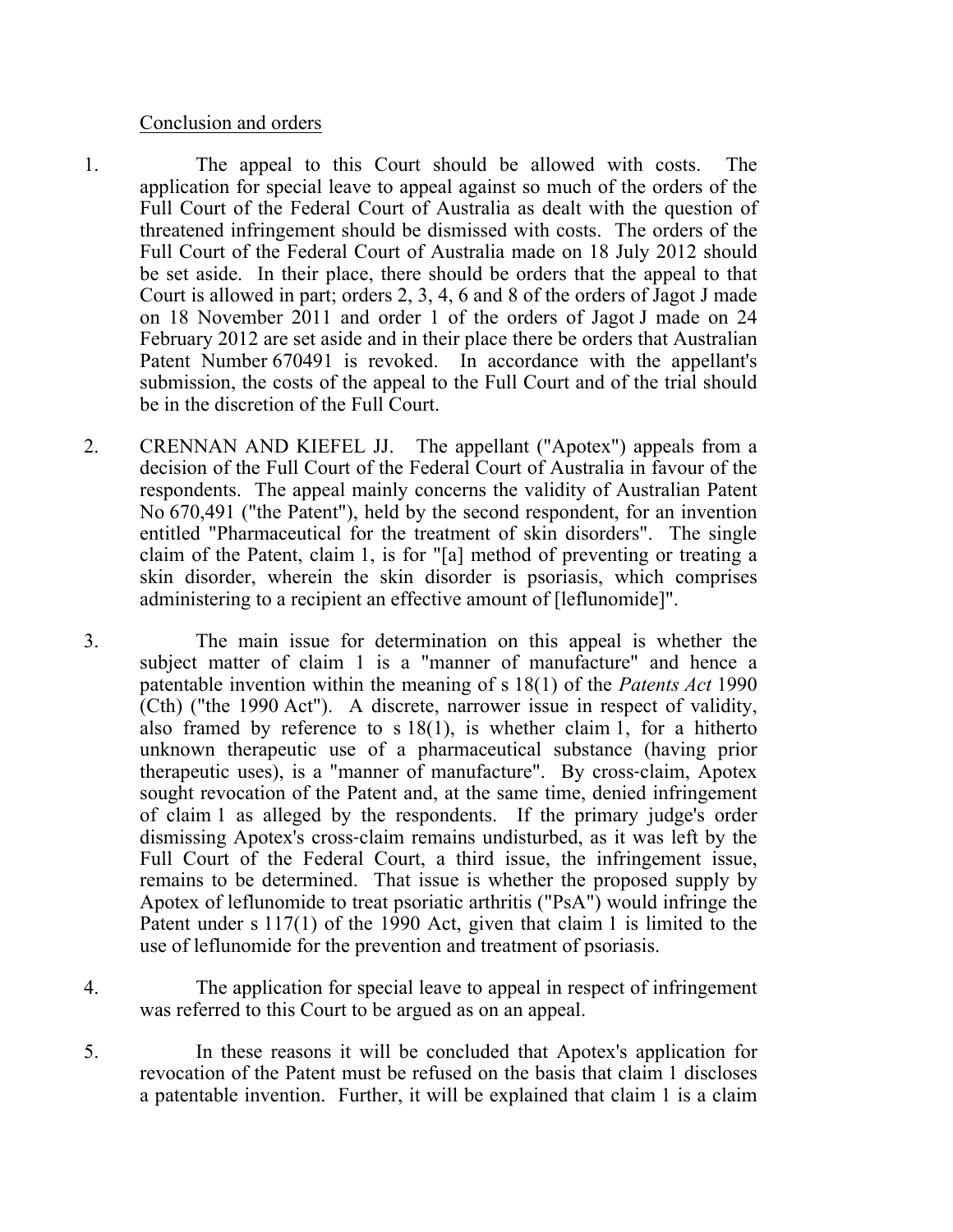limited by purpose. A method claim, for the administration of a pharmaceutical substance (with prior therapeutic uses) for a hitherto unknown therapeutic use, can be a patentable invention. Thus Apotex's narrower attack on the validity of the Patent fails. These reasons will also explain why Apotex's proposed supply of leflunomide to treat PsA is not an infringement of claim 1.

Background facts

- 1. On 14 December 1979, Hoechst AG, a subsidiary of the second respondent, applied for and was granted a patent in Australia for the compound leflunomide, Australian Patent No 529,341 ("Patent 341"), which expired in 2004. For present purposes it can be noted that claim 1 of Patent 341 claimed the compound leflunomide and claim 4 claimed a "[m]ethod for the treatment of inflammations, rheumatic complaints or multiple sclerosis by administering to the patient an effective amount of [leflunomide]".
- 2. On 29 March 1994, Hoechst AG applied for and was granted the Patent. The Patent has a priority date of 31 March 1993 and expires on 29 March 2014. Claim 1 has been set out above.
- 3. Sanofi‑Aventis Deutschland GmbH, the second respondent, is the registered owner of the Patent under the 1990 Act; Sanofi‑Aventis Australia Pty Ltd ("Sanofi-Aventis"), the first respondent, supplies leflunomide in Australia under the trade names "Arava" and "Arabloc"; together with Aventisub II Incorporated, the third respondent, Sanofi-Aventis owns copyright in product information documentation relating to Arava (collectively, "Sanofi").
- 4. In 1999, leflunomide was included on the Australian Register of Therapeutic Goods ("the ARTG") for the treatment of rheumatoid arthritis ("RA") and PsA. In July 2008, Apotex obtained registration of its generic version of leflunomide, Apo‑Leflunomide, on the ARTG. Apotex intends to supply and offer for supply Apo‑Leflunomide in Australia for the treatment of RA and PsA.
- 5. A number of related facts, about which there was no dispute in this Court, can be summarised. Psoriasis is a skin condition which occurs in about two per cent of the Australian population. Its occurrence is a diagnostic criterion of PsA. Almost every person with PsA has or will develop psoriasis. Patients who suffer from psoriasis will usually be referred to a dermatologist for treatment. Leflunomide is not used in Australia to treat psoriasis alone. Dermatologists do not prescribe leflunomide for that purpose; however, leflunomide is used by rheumatologists to treat RA and PsA. The evidence established that when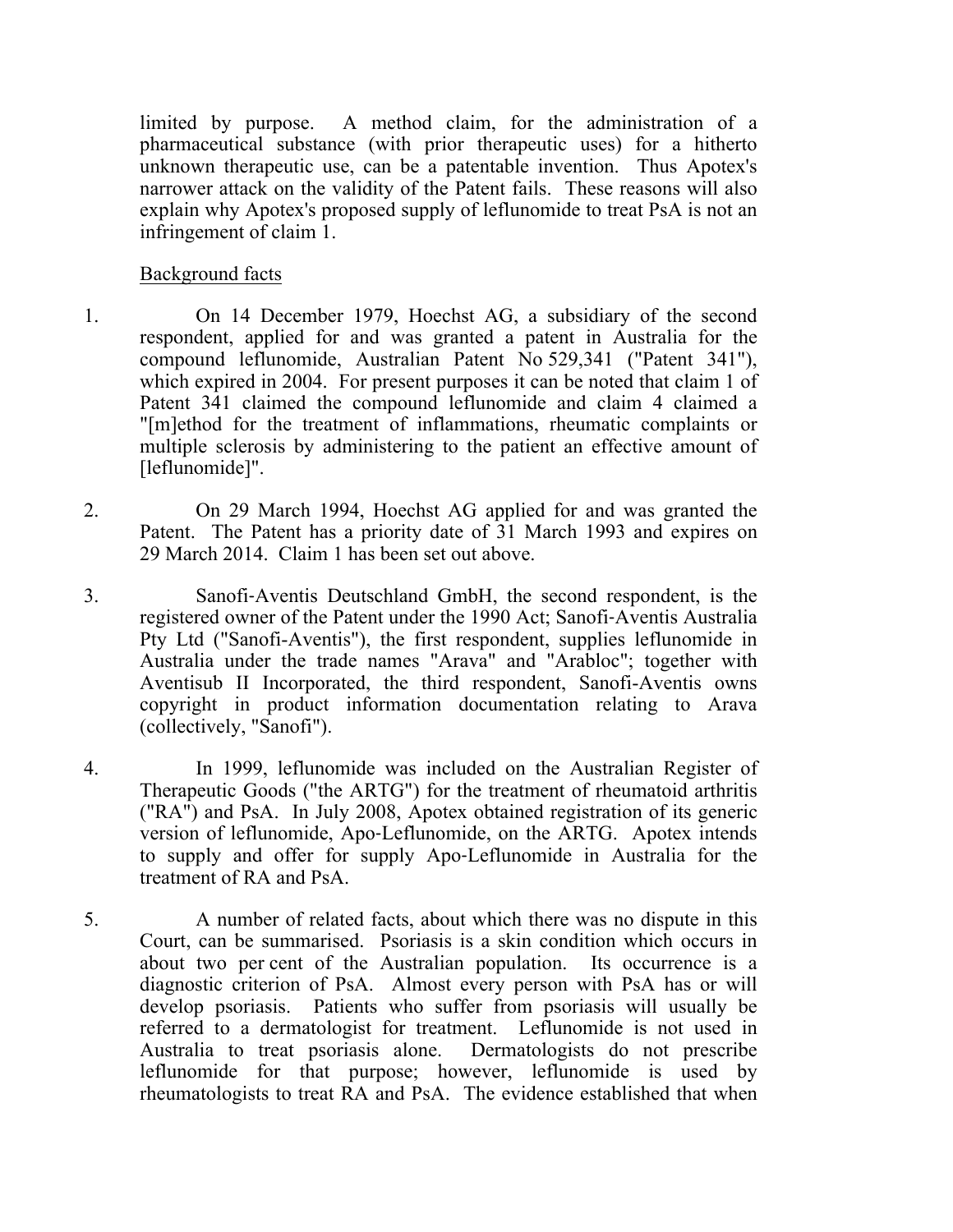this compound is prescribed to treat a patient with PsA, it is usually expected to also prevent or treat the patient's psoriasis, if that person has a concurrent case of psoriasis.

#### The litigation

- 1. In 2008, Sanofi commenced proceedings in the Federal Court of Australia, claiming that Apotex's proposed supply in Australia of Apo‑Leflunomide to treat PsA would infringe the Patent. Sanofi further claimed that Apotex's failure to warn potential customers that the use of Apo‑Leflunomide would infringe the Patent constituted misleading and deceptive conduct under s 52 of the *Trade Practices Act* 1974 (Cth). Further, Sanofi alleged breach of copyright by Apotex under the *Copyright Act* 1968 (Cth). Sanofi's claims under the *Trade Practices Act* and the *Copyright Act* were dismissed by the Full Court and were not pursued on appeal to this Court.
- 2. In addition to denying infringement of claim 1, relied on by Sanofi, Apotex, by cross-claim, sought revocation of the Patent on a number of grounds, including the ground that claim 1 did not disclose a patentable invention. Before the primary judge, Apotex reserved its right to challenge the correctness of two decisions of the Full Court of the Federal Court, namely *Anaesthetic Supplies Pty Ltd v Rescare Ltd* and *Bristol*‑*Myers Squibb Co v F H Faulding & Co Ltd*, as to whether a method of medical treatment of the human body is a patentable invention.
- 3. On 18 November 2011, the primary judge (Jagot J) made orders in the Federal Court dismissing Apotex's cross‑claim and restraining Apotex from infringing claim 1 of the Patent, in particular from supplying or offering to supply its leflunomide products "for the treatment of psoriatic arthritis". The Full Court dismissed Apotex's appeal in respect of its The Full Court dismissed Apotex's appeal in respect of its cross‑claim and, notwithstanding construing claim 1 differently from the primary judge, the Full Court also dismissed Apotex's appeal concerning infringement.

## The statutory framework

## *Background*

- 1. Briefly, the first Australian patent legislation, the *Patents Act* 1903 (Cth) ("the 1903 Act"), imported into Australia principles established and enacted in legislation then current in the United Kingdom, where the law of patents had been wholly statutory since the *Statute of Monopolies* 1623.
- 2. Relevantly, "Invention" was defined in the 1903 Act to mean "any manner of new manufacture the subject of letters patent and grant of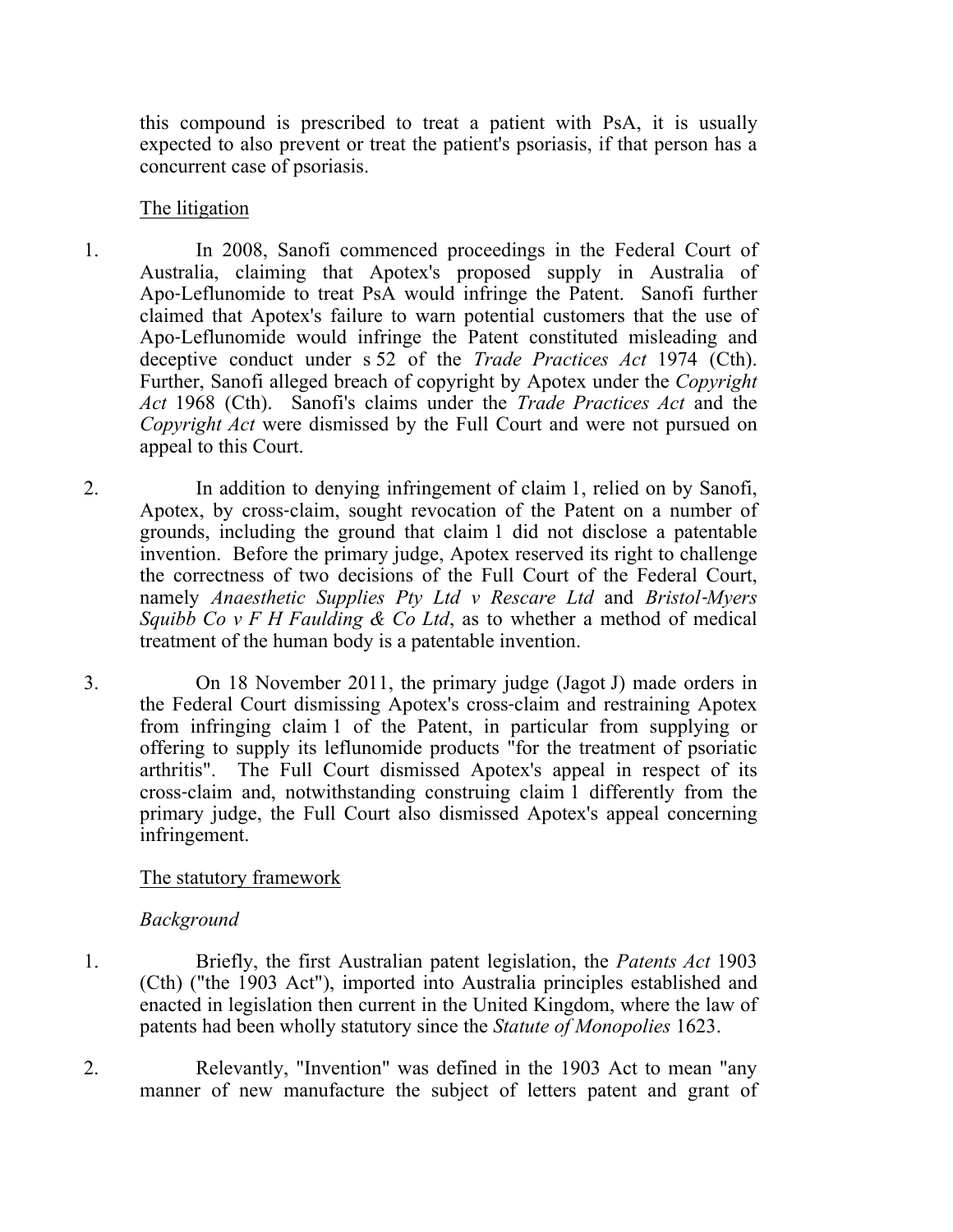privilege within section six of the Statute of Monopolies". That definition was continued in the *Patents Act* 1952 (Cth) ("the 1952 Act") and in the 1990 Act. Given that history, it is useful to observe, as Lord Diplock did, that the law of patents originated before the dawn of the modern sciences of physics and chemistry.

- 3. Until 1977, legislation in the United Kingdom continued to define "invention" by reference to s 6 of the *Statute of Monopolies* with the addition of "and any new method or process of testing applicable to the improvement or control of manufacture". However, on the introduction of the *Patents Act* 1977 (UK), requirements for patentability were codified for the purposes of harmonisation, following the Convention on the Grant of European Patents (1973) ("the EPC"), about which more will be said later. It can be noted that s 130(7) of the *Patents Act* 1977 (UK) declares that various provisions "are so framed as to have, as nearly as practicable, the same effects in the United Kingdom as the corresponding provisions of the [EPC and] the Community Patent Convention".
- 4. Returning to Australian patent legislation, revocation (originally by the prerogative writ of *scire facias* − in essence a writ to show cause) could be ordered upon a petition to the relevant court on the basis of any ground which would have been available at common law. Lack of subject matter was a ground available pursuant to that writ. Again, reflecting developments in the United Kingdom, the 1952 Act introduced a consolidated list of grounds for the revocation of a patent, including the precursor to the ground under the 1990 Act relied upon by Apotex.
- 5. After the decision of Barwick CJ sitting in the original jurisdiction of the High Court in *Joos v Commissioner of Patents*, which will be discussed later, the Australian Patent Office's *Patent Examiner's Manual* ("the Patent Manual") was changed to include an instruction to examiners of applications for patents that "no objection is to be taken to methods or processes for the treatment, medical or otherwise, of the human body or part of it, only on the basis that the human body is involved."
- 6. The Industrial Property Advisory Committee ("the IPAC") reviewed the 1952 Act and reported to the Minister for Science and Technology on 29 August 1984. The IPAC noted that specific legislative exclusions from patentability "would be likely to prove a very slow, blunt and inefficient instrument for influencing the economic direction of particular industries or fields of technological development in Australia." The IPAC referred to the codified approach to patentability in the *Patents Act* 1977 (UK) and then said:

"We consider that the existing concept [manner of new manufacture] operates quite satisfactorily. It has the advantage of being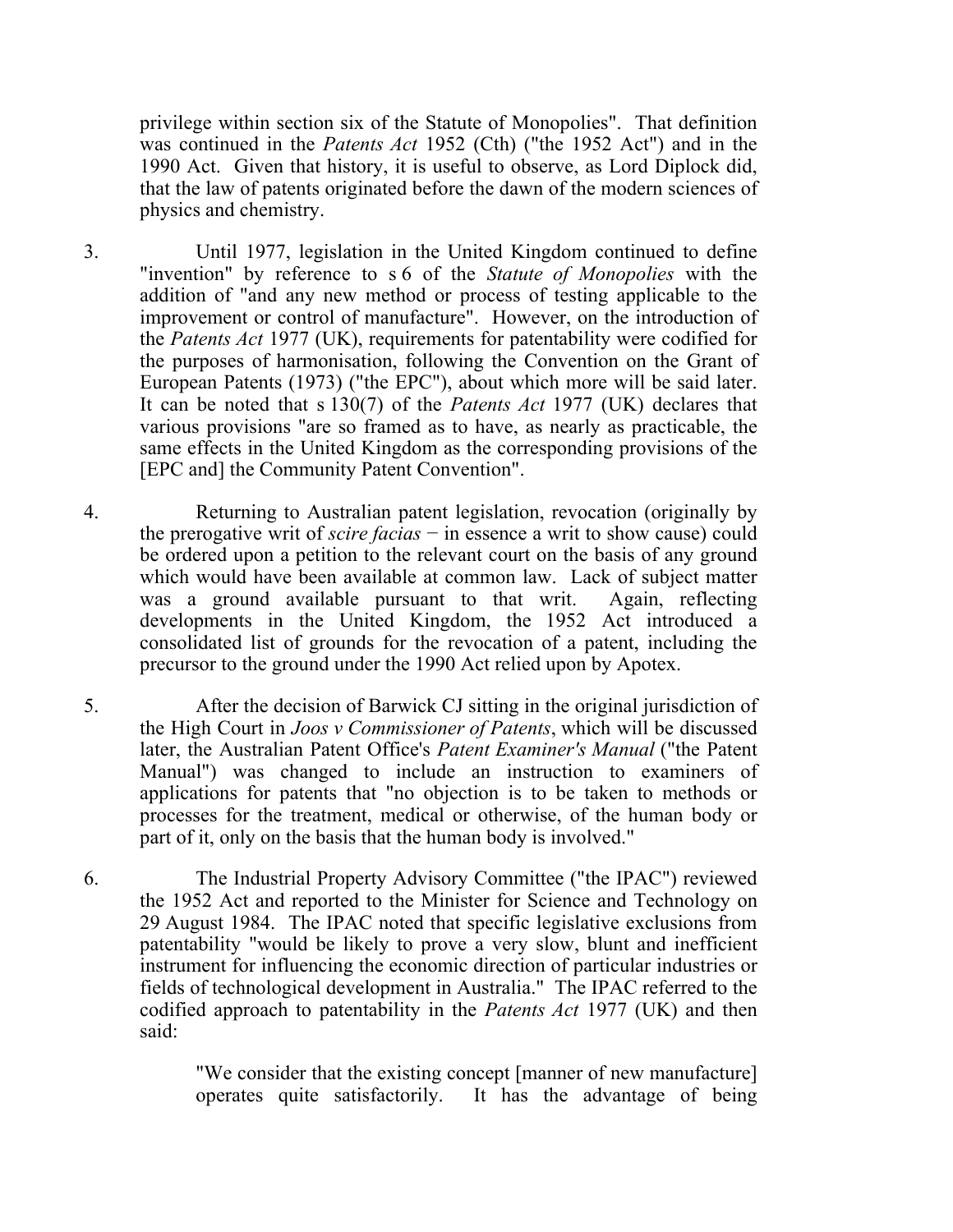underpinned by an extensive body of decided case law which facilitates its application in particular circumstances. At the same time it has, in the past, exhibited a capacity to respond to new developments. To replace it with a codification would be likely to produce far more problems, with attendant costs, than it would solve."

- 1. As will be explained later in these reasons, that codified approach included a provision (now repealed) which expressly excluded from patentability methods of treatment of the human body. The IPAC's recommendation was accepted when the 1990 Act was enacted.
- 2. The Agreement on Trade‑Related Aspects of Intellectual Property Rights (1995) ("the TRIPs Agreement"), to which Australia is an original signatory, necessitated amendments to the 1990 Act so as to comply with Australian obligations under that Agreement. Importantly, Art 27(1) provides that subject to Art 27(3), "patents shall be available for any inventions, whether products or processes, in all fields of technology, provided that they are new, involve an inventive step and are capable of industrial application." Article 27(3)(a) relevantly gives all contracting States the option to "exclude from patentability ... diagnostic, therapeutic and surgical methods for the treatment of humans". The abovementioned amendments to the 1990 Act did not enact Art 27(1) or Art 27(3)(a) of the TRIPs Agreement into Australian domestic law. However, the requirements for patentability under the 1990 Act are consistent with Australia's international obligations under Art 27(1).

*Relevant provisions of the 1990 Act*

1. In its cross‑claim, Apotex relied on ss 138(3)(b) and 18(1)(a) of the 1990 Act. Section 138(3)(b) provides, as a ground of revocation, "that the invention is not a patentable invention". "Invention" is defined in Sched 1 to the 1990 Act to mean:

> "any manner of new manufacture the subject of letters patent and grant of privilege within section 6 of the Statute of Monopolies, and includes an alleged invention."

1. Section 18(1)(a) of the 1990 Act provides that "an invention is a patentable invention ... if the invention, so far as claimed in any claim ... is a manner of manufacture within the meaning of section 6 of the Statute of Monopolies". Paragraphs (b), (c) and (d) of s 18(1) contain other requirements including that an invention be novel, involve an inventive step, and be useful. It can be noted that s 18(2), which first appeared in the 1990 Act, provides that "[h]uman beings, and the biological processes for their generation, are not patentable inventions."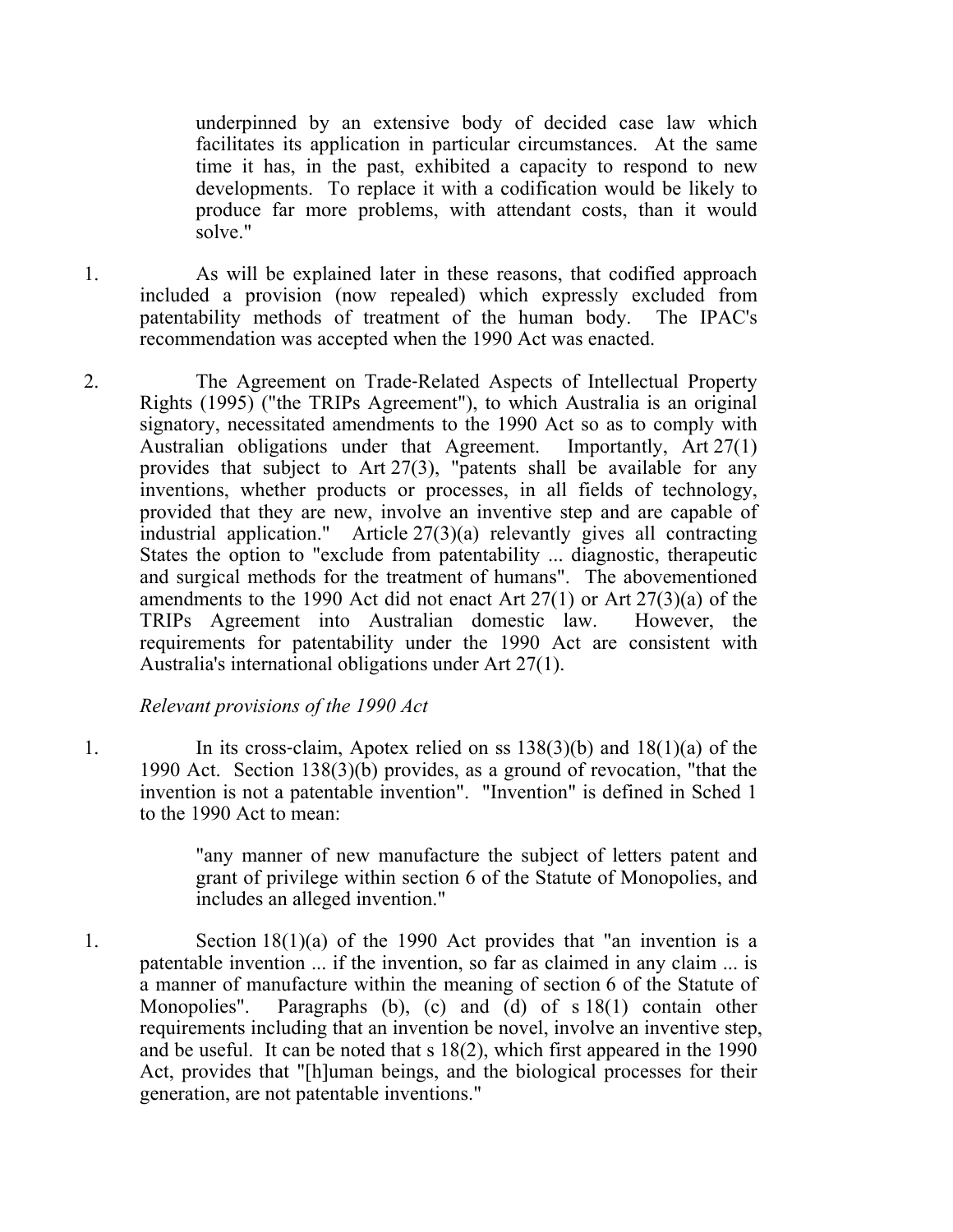- 2. In *SmithKline Beecham PLC's (Paroxetine Methanesulfonate) Patent*, Lord Walker of Gestingthorpe explained that the constitutional importance of the *Statute of Monopolies*, which generally declared void all monopolies, lay in its effect in curbing the prerogative of the Crown. The proviso in s 6 excepts grants of letters patent for a term of 14 years or less, in respect of the "making of any manner of new manufactures within this Realm". The proviso is subject to a further proviso in s 6 excluding grants which are "contrary to the law ... mischievous to the State, by raising prices of commodities at home, or hurt of trade, or generally inconvenient".
- 3. In *Grain Pool of Western Australia v The Commonwealth*, this Court, citing *National Research Development Corporation v Commissioner of Patents*, explained the effect on patent law of the passage of the *Statute of Monopolies*:

"Thereafter, the scope of permissible patentable subject matter involved an inquiry 'into the breadth of the concept which the law [had] developed by its consideration of the text and purpose of [that] statute]'".

So much was accepted by Apotex.

- 1. Further, it was generally accepted that the basic purpose of patent legislation is to encourage invention (and any underlying research leading to an invention) by granting an inventor/patentee the protection of a limited monopoly, in exchange for benefit to the public of a full disclosure of the invention including the practical use to which it can be put.
- 2. Under the Royal Grant, once part of the words of grant of letters patent deriving from the *Statute of Monopolies*, the patentee received "full power [and] sole privilege ... [to] make, use, exercise and vend the ... invention". It was for the patentee alone to "have and enjoy the sole use and exercise and the full benefit of the ... invention".
- 3. Section 13(1) of the 1990 Act provides to the patentee "the exclusive rights, during the term of the patent, to exploit the invention and to authorise another person to exploit the invention." The definition of "exploit" in Sched 1 distinguishes between the circumstance where an invention is a product and where it is a method or process:
	- "(a) where the invention is a product—make, hire, sell or otherwise dispose of the product, offer to make, sell, hire or otherwise dispose of it, use or import it, or keep it for the purpose of doing any of those things; or
	- (b) where the invention is a method or process—use the method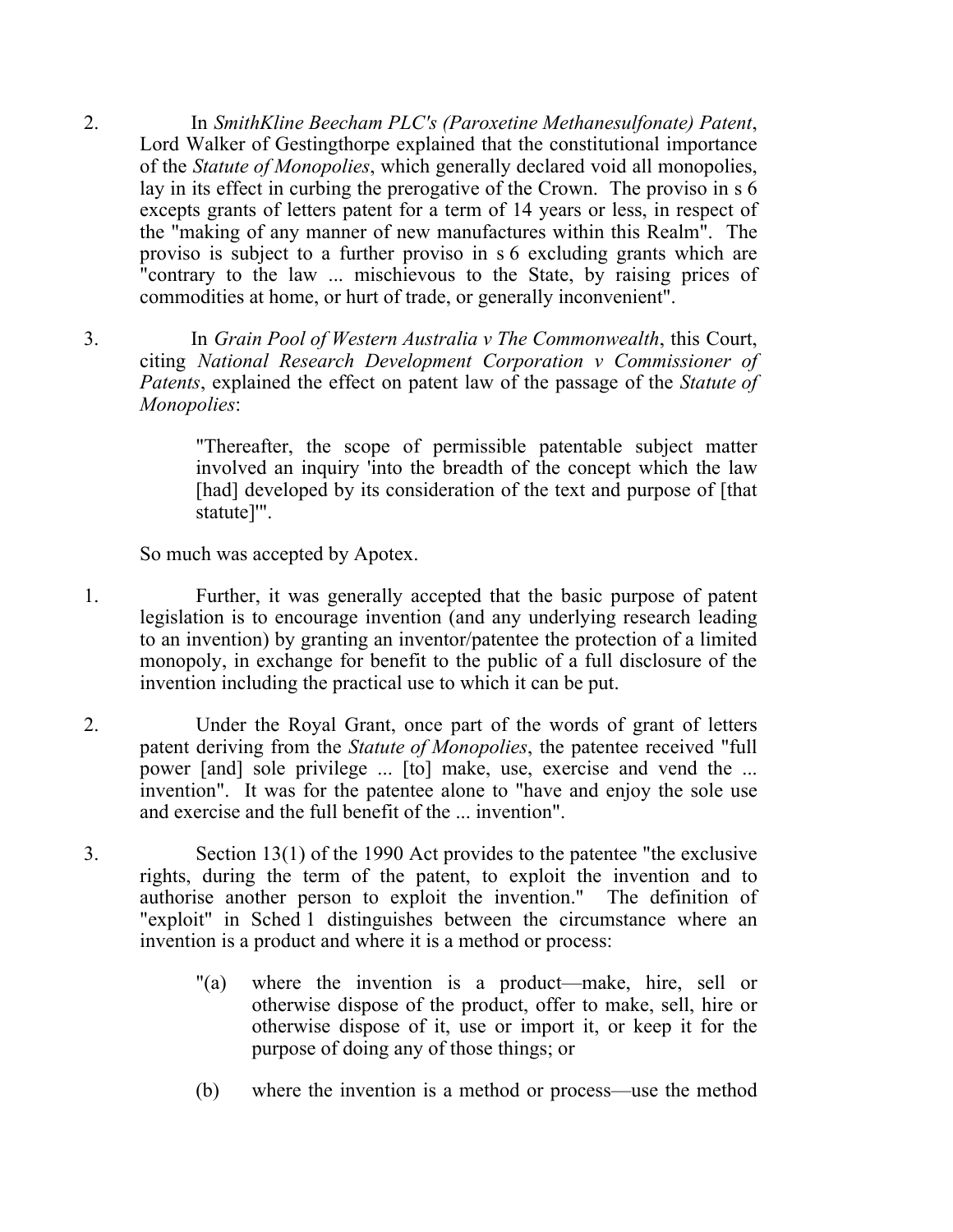or process or do any act mentioned in paragraph (a) in respect of a product resulting from such use."

- 1. A distinction between product and method is also made in s 119A, which creates an exception to infringement for acts undertaken solely for the purpose of applying for the inclusion of therapeutic goods on the ARTG. Section 119A(3) defines a "pharmaceutical patent" as including both a "pharmaceutical substance" and a "method, use or product relating to a pharmaceutical substance". A "pharmaceutical substance", defined in Sched 1 to the 1990 Act, means a substance for therapeutic use which involves "interaction ... with a human physiological system" or "action on an infectious agent, or on a toxin or other poison, in a human body". The expression "therapeutic use" as defined in Sched 1 includes "use for the purpose of … preventing, diagnosing, curing or alleviating a disease, ailment, defect or injury in persons".
- 2. Section 70 confines extensions of term of standard patents relating to pharmaceutical substances to patents which claim (a) pharmaceutical substances *per se*; or (b) pharmaceutical substances that are "produced by a process that involves the use of recombinant DNA technology".
- 3. Section 133, which provides for compulsory licensing, applies to both products and methods or processes which can be patented and envisages licensing a licensee "to work the patented invention." "Work" is defined in Sched 1 in relation to an invention which is "a method or process".
- 4. Sanofi's claim regarding infringement rests on s 117 of the 1990 Act, which governs infringement by supply. Section 117 will be examined later in these reasons.

#### Primary judge

## *Patentable invention?*

1. The primary judge rejected Apotex's narrow attack on the validity of the Patent.

## *Infringement*

1. The primary judge also rejected the construction of claim 1 of the Patent urged by Apotex. Regarding the infringement issue, Jagot J held that Apotex's intended supply of Apo‑Leflunomide would infringe the Patent under s 117(1) of the 1990 Act. Her Honour's conclusions on infringement depended on the construction of claim 1, on which the parties disagreed. Her Honour explained: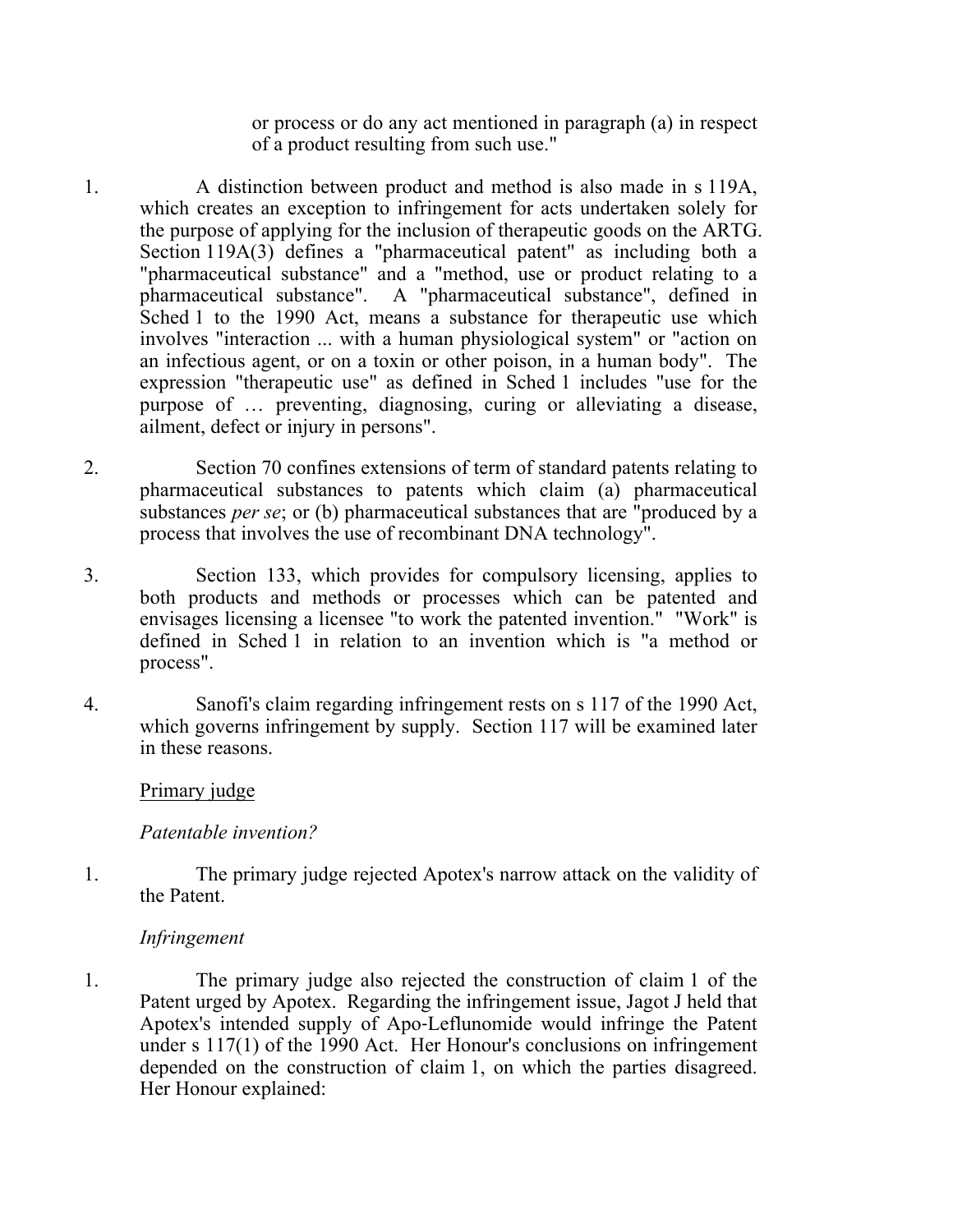"The essence of the dispute between the parties insofar as it related to the construction of the patent is ultimately whether the claim for a 'method of preventing or treating a skin disorder, wherein the skin disorder is psoriasis' by administration of a compound should be construed as involving the purpose, object or aim of the administration … or the effect in fact of the administration."

- 1. Apotex preferred the former construction. Sanofi favoured the latter construction, which resulted in a finding of infringement dependent upon whether the administration of leflunomide would in fact have the effect of preventing or treating psoriasis.
- 2. Accepting Sanofi's construction of claim 1, the primary judge found that the supply of Apo‑Leflunomide for the treatment of PsA would infringe the Patent, as that use of the compound would inevitably lead to the treatment of psoriasis. Her Honour considered that "if leflunomide is administered to a patient with PsA, that administration would be expected also to prevent or treat the patient's psoriasis, to some extent at least." It followed that Apotex's intended supply of its generic leflunomide product to treat PsA would infringe the Patent under s 117 of the 1990 Act. Her Honour also found that Apotex's approved product information document instructed rheumatologists to use Apo‑Leflunomide for the treatment of psoriasis, which brought its intended supply of the pharmaceutical substance within s  $117(2)(c)$ .

## Full Court of the Federal Court

1. The Full Court (Keane CJ, Bennett and Yates JJ) unanimously dismissed the appeal.

# *Patentable invention?*

- 1. Keane CJ observed that, having regard to the passage of time since the decision of the Full Court of the Federal Court in *Bristol*‑*Myers Squibb*, the federal Parliament had been afforded ample opportunity to amend the 1990 Act to exclude methods of medical treatment of the human body as proper subject matter for the protection of patent legislation, and had not done so.
- 2. Bennett and Yates JJ, in a joint judgment, refused to depart from the position expressed in *obiter dicta* in *Rescare* and *Bristol*‑*Myers Squibb*, that methods of medical treatment of the human body can be patented. That position was described by their Honours as "representing orthodoxy in Australian patent law." Bennett and Yates JJ also considered that it was "significant" that the federal Parliament had not been persuaded to amend the 1990 Act to give effect to policy considerations, to the extent that such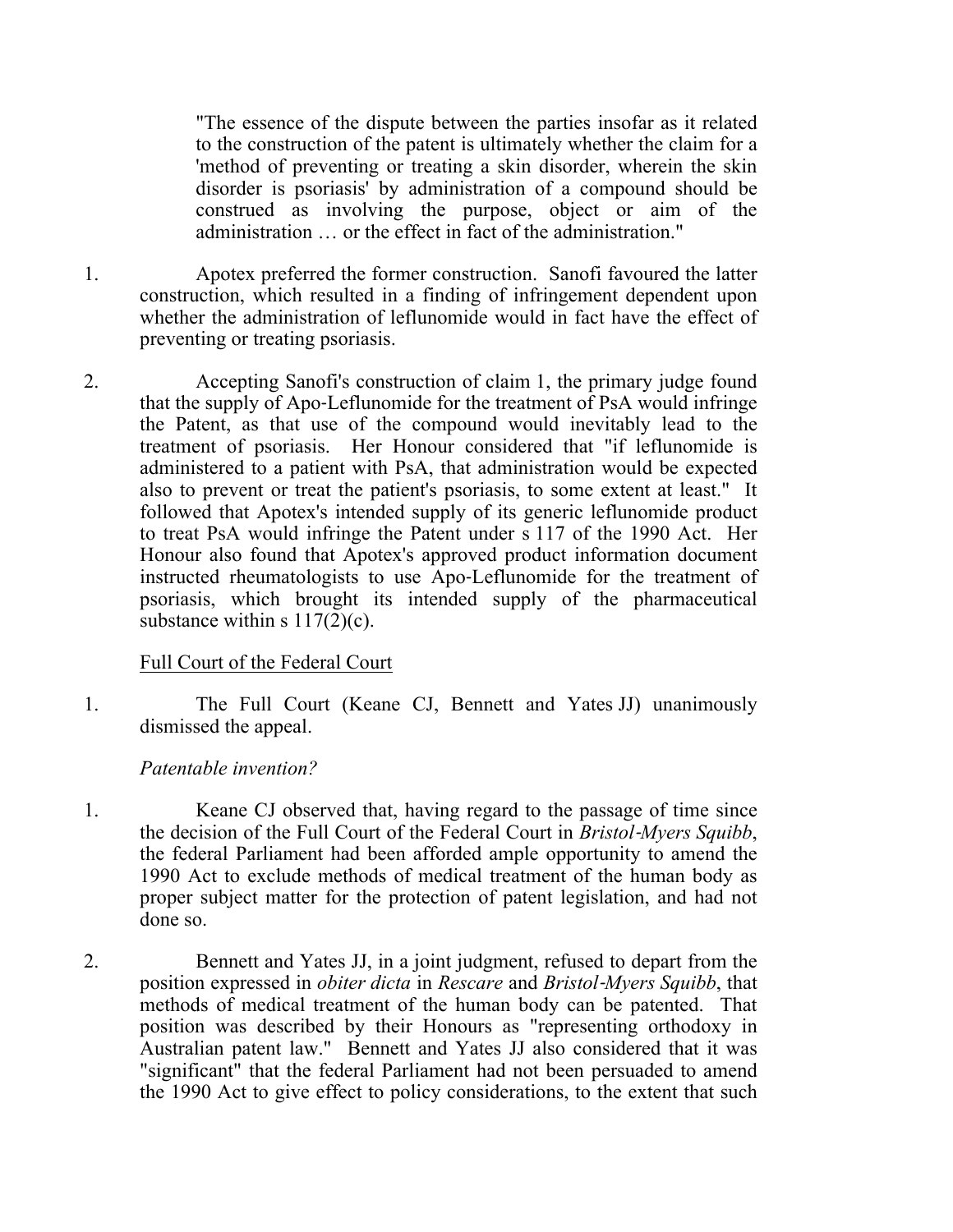considerations might tend against the patentability of methods of medical treatment of humans.

#### *Infringement*

1. Turning to the infringement issue, Keane CJ considered that the primary judge had erred in construing claim 1 of the Patent as the administration of leflunomide in an effective amount, so that a patient's psoriasis was prevented or treated. His Honour considered that this construction failed to recognise that claim 1 was for a method of treatment of a specific human ailment, which "necessarily presuppose[d] a deliberate exercise of diagnosis and prescription by a medical practitioner … and the consequent prescription of the application of leflunomide." Keane CJ held that the claim in the Patent was limited to the use of leflunomide as an agent for the prevention or treatment of psoriasis. It followed that the Patent, on its true construction, would not be directly infringed by the application of leflunomide to prevent or treat PsA.

- 2. Keane CJ went on to consider whether, despite his conclusions on the true construction of claim 1, Apotex would still be liable for infringement under s 117(1) of the 1990 Act. Based on the primary judge's findings of fact regarding Apotex's product information document, which engaged s 117(2)(b) and (c), his Honour found that the intended supply by Apotex of Apo‑Leflunomide to treat PsA would infringe the Patent.
- 3. Bennett and Yates JJ were satisfied that it was open to the primary judge to find that Apotex's product information document contained an instruction to use Apo‑Leflunomide to treat psoriasis, which engaged s 117(2)(c) of the 1990 Act. Their Honours also considered that there was no error in the primary judge's conclusions that Apotex had reason to believe that Apo‑Leflunomide would be used to treat psoriasis, engaging s  $117(2)(b)$ . It followed that, as s  $117(1)$  was engaged against Apotex, the appeal on the question of infringement could not succeed.

## Submissions

1. Before this Court, Apotex submitted that methods of medical treatment of the human body were not a "manner of manufacture" and, therefore, were not patentable inventions in accordance with the principles developed for the application of s 6 of the *Statute of Monopolies*. Apotex eschewed the "generally inconvenient" rationale, considered by Barwick CJ in *Joos*, as the preferable basis for excepting from patentability methods of medical treatment of the human body. This involved accepting that the requirements of novelty, inventive step and utility, and correlative grounds for revocation, subsume and embody what was once covered by the "generally inconvenient" ground for a refusal of grant.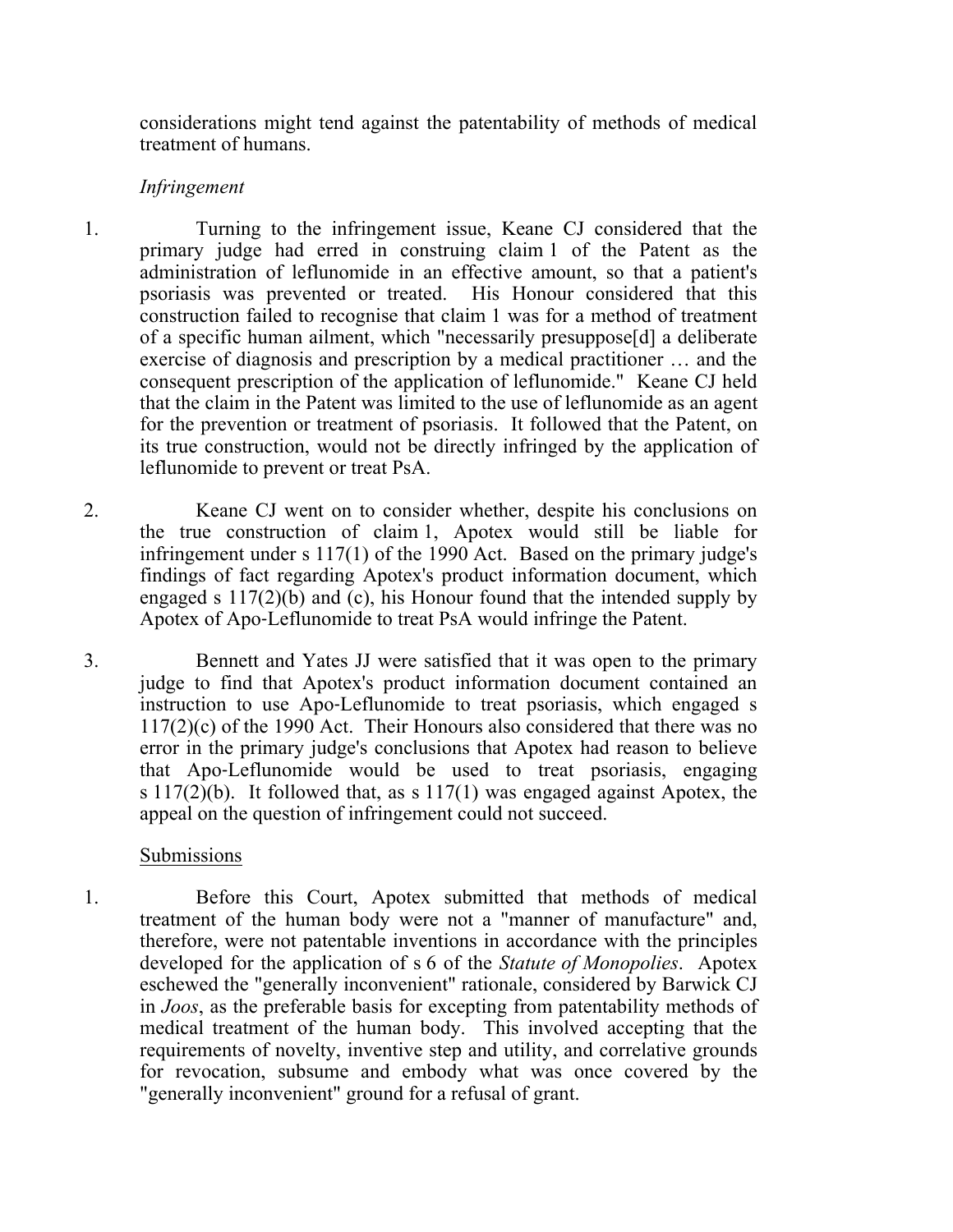2. Instead, relying on *obiter dicta* of this Court in the celebrated *NRDC Case*, Apotex argued that methods of medical treatment of humans are "essentially non-economic". Apotex contended that when the 1990 Act came into force, the established law in Australia and the United Kingdom was that a method (or process) of medical treatment of the human body is not a manner of manufacture and hence not a patentable invention. Apotex went on to submit that the abovementioned *obiter dicta* in the *NRDC Case* was insufficiently apprehended in *Joos*, *Rescare* and *Bristol*‑*Myers Squibb*. In the latter two cases, albeit also in *obiter dicta*, it was said that a method of medical treatment of the human body can be a "manner of manufacture" and hence a patentable invention. Apotex submitted that *Rescare*, followed in *Bristol*‑*Myers Squibb*, was in that respect wrongly decided.

3. Further, Apotex contended that the majority in *Rescare* failed to recognise that methods of medical treatment of the human body should not be regarded as "industrialised". That submission seemed to evoke public policy considerations in addition to the idea that methods of medical treatment of the human body are not capable of being industrially applied. An elusive distinction which Apotex ventured between a medicine (long considered a manner of manufacture, therefore an invention) and a method of treatment involving the administration of a pharmaceutical substance was that the latter improves the condition of a human being, which is not an article of commerce. For this reason, Apotex submitted that a method of medical treatment of the human body cannot be a patentable invention. In the alternative, Apotex contended that the administration of leflunomide (a known compound with prior therapeutic uses) for a hitherto unknown purpose is not a manner of manufacture within s 18(1)(a) of the 1990 Act.

- 4. On the infringement issue, Apotex submitted that the question before this Court was whether Apotex had "reason to believe" that medical practitioners would use Apo‑Leflunomide for the claimed purpose, being the prevention and treatment of psoriasis. It was contended that special leave should be granted to determine what constitutes the necessary "reason to believe" under s  $117(2)(b)$  of the 1990 Act.
- 5. Sanofi submitted that the language and context of the 1990 Act made clear that the expression "manner of manufacture" in s 18(1)(a) included methods of medical treatment of the human body. Sanofi also relied on the circumstance that no decision of this Court has held that methods of treatment of the human body are not patentable. Further, Sanofi refuted the proposition that methods of medical treatment are excluded from patentability on the ground that they are "non‑economic". Sanofi contended that no point of principle was raised by the question of infringement under s 117(1) of the 1990 Act and that the Full Court's decision on this point was correct.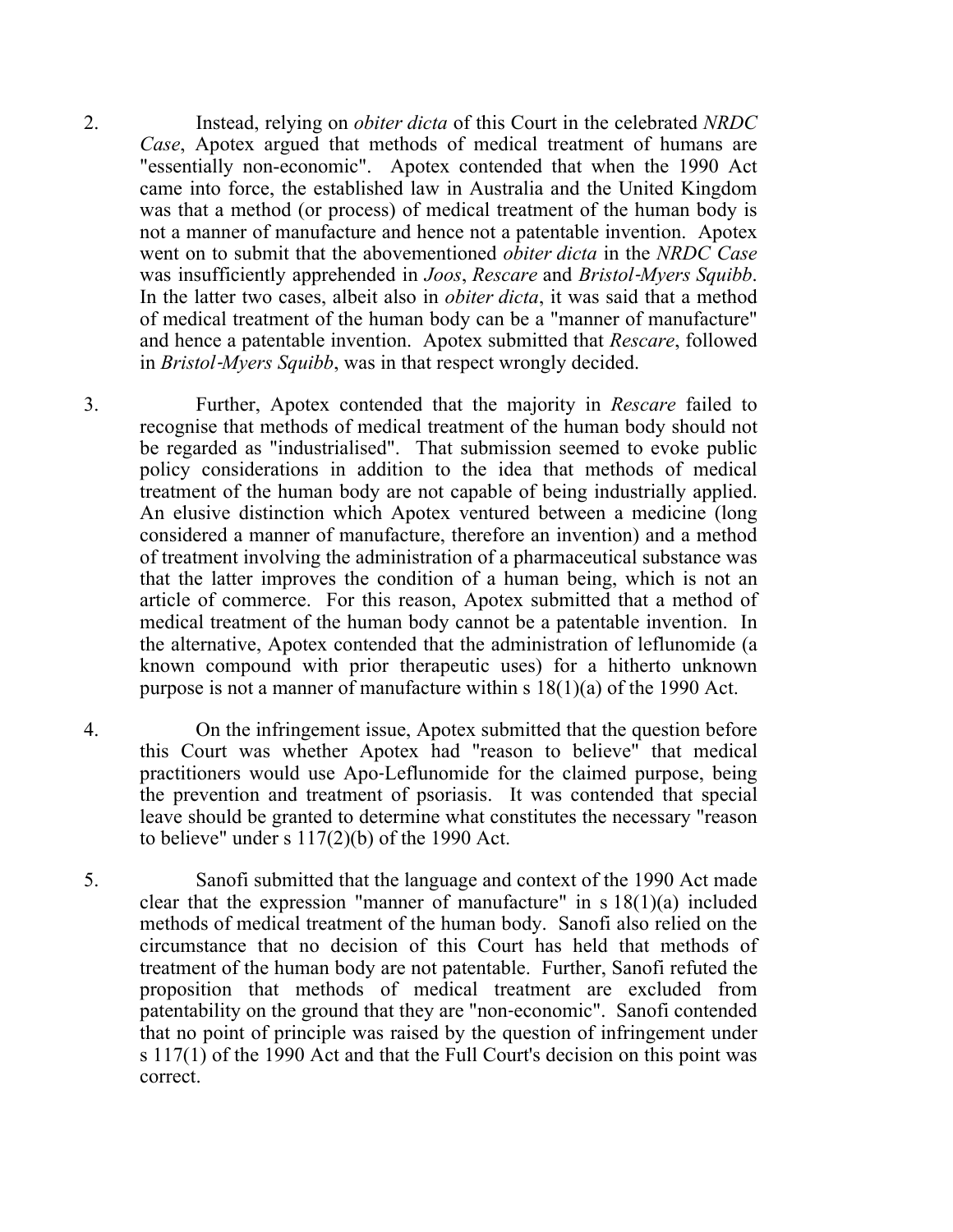#### Patentable invention?

- 1. The question posed by Apotex's claim for revocation of the Patent is whether, assuming all other requirements for patentability are met, a method of medical treatment of the human body can be a patentable invention. That question has not been decided by this Court. There being no express exclusion of such methods in the 1990 Act, the question of the construction of s  $18(1)(a)$  is to be decided by reference to the principles developed for the application of s 6 of the *Statute of Monopolies*.
- 2. Whether a method of medical treatment of the human body is a proper subject matter for a grant of monopoly under a patent system has been considered by tribunals and courts in a number of major jurisdictions, some with patent legislation which similarly defines invention by reference to the expression "manner of manufacture" in s 6 of the *Statute of Monopolies* (as in the United Kingdom, until 1977, and New Zealand), and some with patent legislation which defines invention otherwise (as in the United States of America and Canada).
- 3. To speak of "methods of medical treatment of the human body" is to employ an expression of sufficient generality to encompass both drug therapies capable of industrial application and the know‑how involved in a medical practitioner's diagnosis and methods of treatment (including surgery) of patients. Distinguishing the two types of activity has proved problematic in many jurisdictions.
- 4. Irrespective of the differences in national patent legislation, a clear, perhaps insoluble, conflict has emerged between two relevant competing considerations. The first consideration is the undesirability of having a patent system intruding on the freedom of a medical practitioner to treat a patient, without being restrained by the need to consider whether a patent licence is necessary. The conflicting consideration is the desirability of having a logical patent system which encourages research and invention in relation to drug therapies, not only by granting monopolies for novel medicines (and for that matter novel medical implements), but also by not excluding from patentability hitherto unknown therapeutic uses of known compounds, where novelty requirements can most directly be satisfied by a claim to a method or process, which is in effect a claim limited to the hitherto unknown therapeutic use. Professor Cornish and his co-authors have remarked:

"In the second half of the twentieth century, patent law in every industrial state had to develop in ways which mediated this conflict."

## Relevant authorities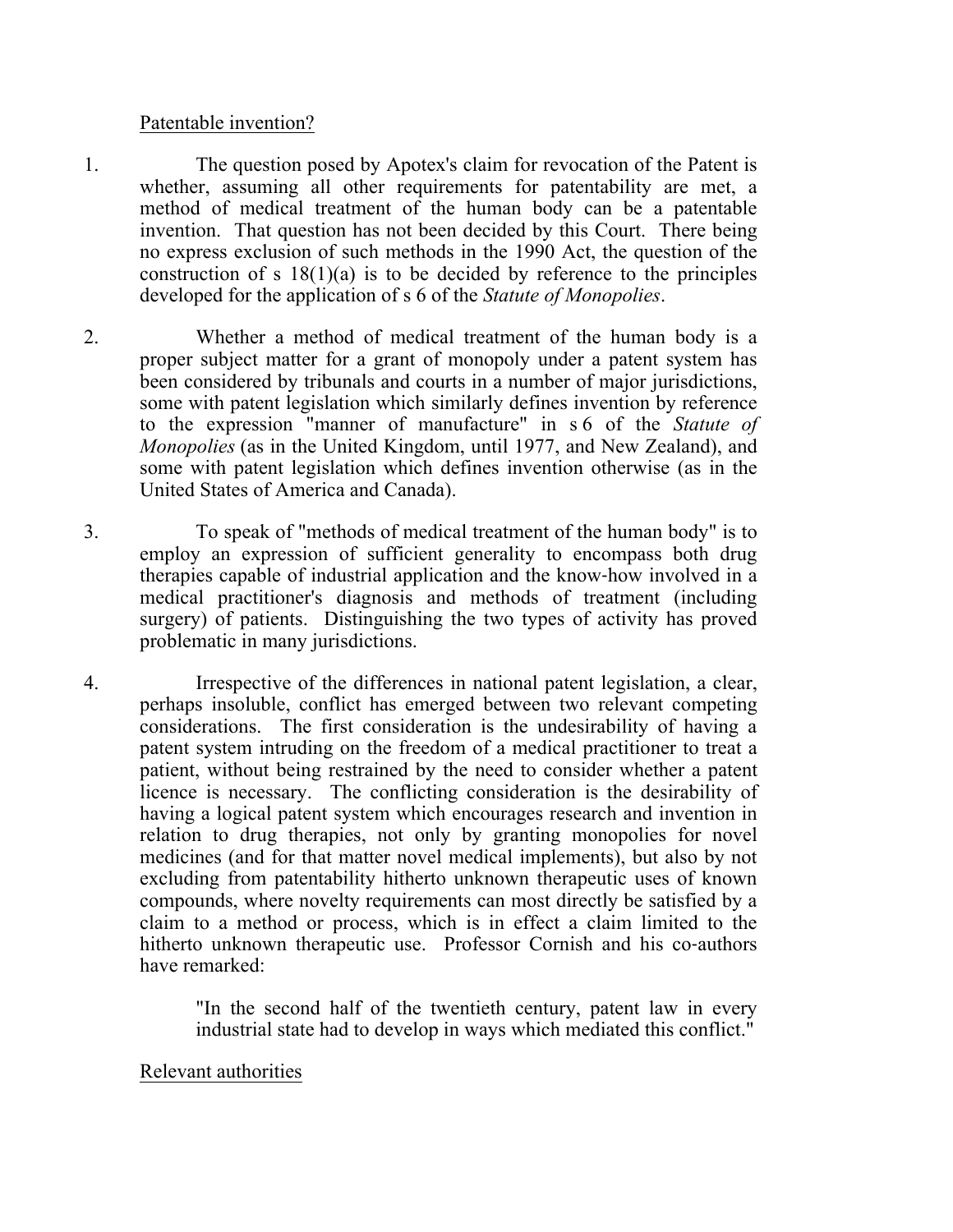1. In Australian law, the starting point is the recognition in the *NRDC Case* that any attempt to define the word "manufacture" or the expression "manner of manufacture", as they occur in s 6 of the *Statute of Monopolies*, is bound to fail. Apotex agreed that "manner of manufacture" refers to a broad concept indicating "the scope of the permissible subject matter of letters patent", which has continually widened since 1795, when *Boulton v Bull* was decided. The continual widening of the concept reflects the growth of patent law as patent law, in turn, reflects scientific and technical developments. In *Boulton v Bull*, Eyre LCJ included in the concept of manufacture "new processes in any art producing effects useful to the public." The concept was widened when it was finally settled in 1842 in *Crane v Price* that a process may be an art for patent law purposes. The word "method" was also accepted as a synonym for "process". What remained unsettled before the *NRDC Case* was whether it was sufficient for a process to produce a useful result or whether it was necessary for a physical thing either to be brought into existence by the process, or to be so affected "as the better to serve man's purposes."

2. In contending that the 1990 Act must be construed as excepting or excluding methods of medical treatment of the human body from patentability, Apotex relied on *obiter dicta* in *Maeder v Busch* and the *NRDC Case*, and on various decisions in the United Kingdom pre-dating the *Patents Act* 1977 (UK). The first three decisions discussed below form the backdrop to the reasoning and conclusions of this Court in the *NRDC Case*.

## *1914 – Re C & W's Application*

1. In *Re C & W's Application*, Sir Stanley Buckmaster (as he then was), sitting as second law officer on an appeal from the refusal of a grant, decided that a process for extracting metals from living bodies, particularly from persons suffering from lead poisoning, was not a manner of manufacture and was therefore not an invention suitable for patent protection under the *Patents and Designs Act* 1907 (UK). That conclusion was underpinned by two considerations: first, the process under consideration was not used in the making of an object of commercial value, nor was it adapted to that end; and second, the process was not employed "in any form of manufacture or of trade", even though the process might be useful in improving the condition of humans.

## *1938 – Maeder v Busch*

1. This Court's decision in *Maeder v Busch* concerned an application for grant in respect of a process for permanently waving human hair, which was found to be invalid for reasons of prior use. However, Sir Stanley Buckmaster's rationale was taken up, in *obiter dicta*, by Dixon J. His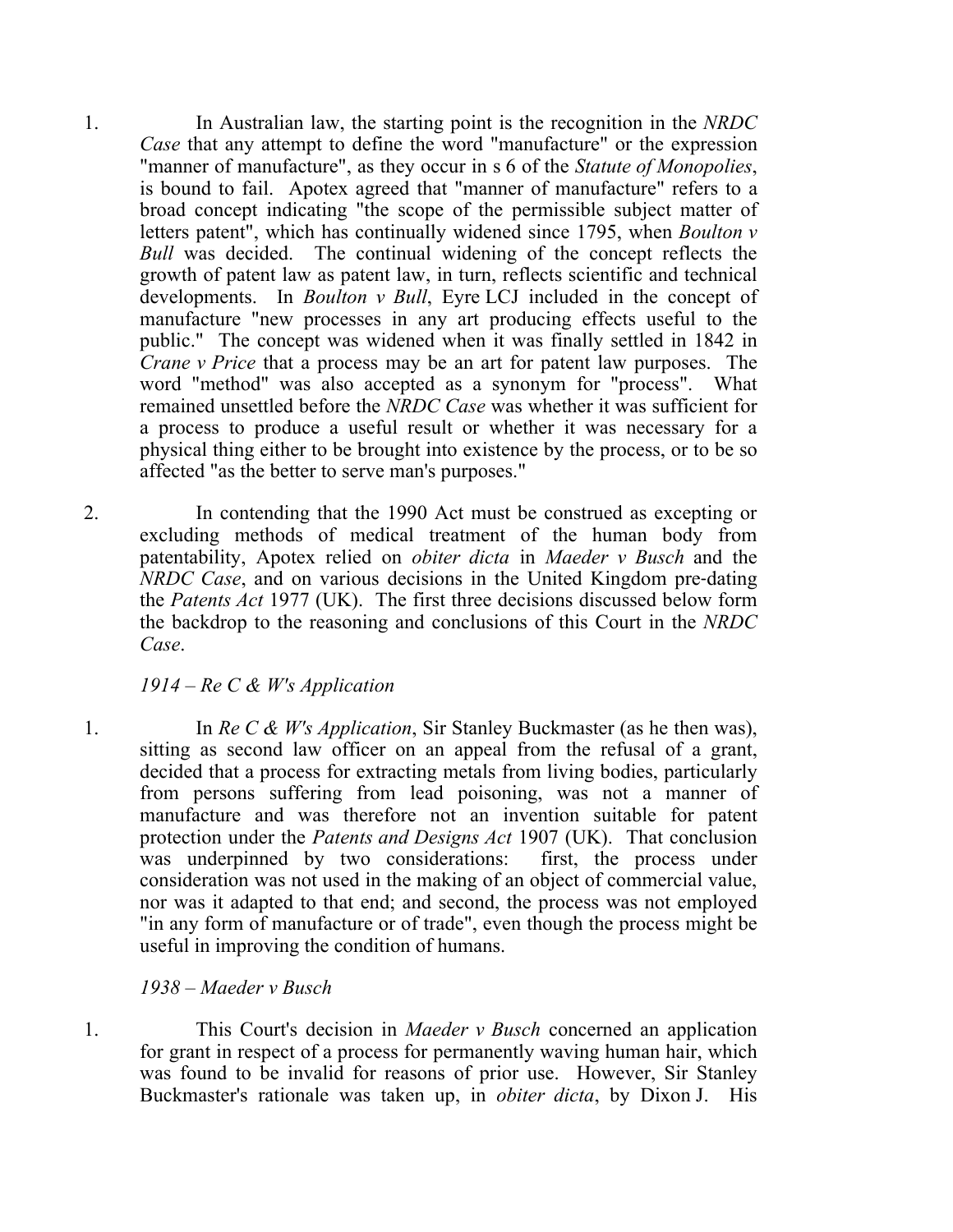Honour said of a process or method of treatment of the human body, including a process or method for the relief of suffering by surgical or manipulative means:

"[T]he object [of the process or method] is not to produce or aid the production of any article of commerce. No substance or thing forming a possible subject of commerce or a contribution to the productive arts is to be brought into existence by means of or with the aid of the process."

### *1942 – GEC's Application*

1. It seems that after 1914 in the United Kingdom, it was accepted as axiomatic that there could be no patents for methods of medical treatment of the human body. A broad rule, relying on Sir Stanley Buckmaster's approach, was formulated by Morton J in *GEC's Application*, seeking to draw a helpful (although not exhaustive) line between a method or process which is a manner of manufacture and one which is not. A method or process was said by Morton J to be a manner of manufacture if it (a) resulted in the production of some vendible product; or (b) improved or restored a vendible product; or (c) preserved a vendible product from deterioration. Whilst Morton J's rules were influential in both the United Kingdom and Australia, it was suggested in a series of subsequent cases in the United Kingdom that when the expression "vendible" is used in the context of a process, it is a reference to a capacity for commercial or industrial application.

*1959 − The NDRC Case*

- 1. The *NRDC Case* concerned an appeal from a decision of the Deputy Commissioner of Patents, directing that certain claims be deleted from the specification of an application on the ground that the method claimed was not a manner of manufacture because it did not result in any vendible product. In coming to his decision, the Deputy Commissioner had relied on *Re C & W's Application* and *GEC's Application*.
- 2. In determining that a novel use of known substances (for the eradication of weeds from crops) was a patentable invention, this Court (Dixon CJ, Kitto and Windeyer JJ) decided that it was not essential that a process produce or improve a vendible article. Their Honours explained, by reference to the doctrine of analogous uses set out in *BA's Application*:

"If ... the new use that is proposed consists in taking advantage of a hitherto unknown or unsuspected property of the [known] material ... there may be invention in the suggestion that the substance may be used to serve the new purpose; and then, provided that a practical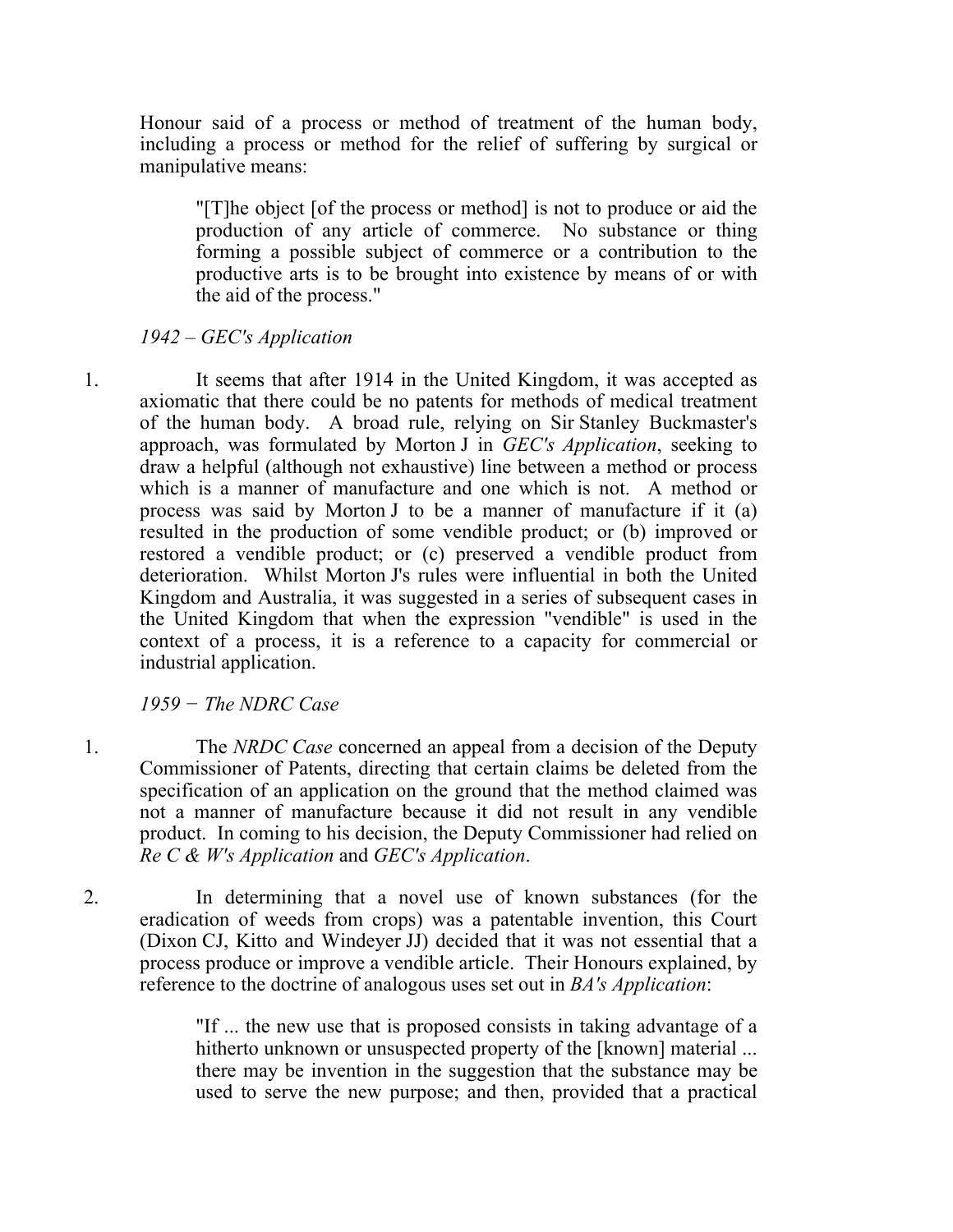method of so using it is disclosed and that the process comes within the concept of patent law ultimately traceable to the use in the *Statute of Monopolies* of the words 'manner of manufacture,' all the elements of a patentable invention are present ... It is not necessary that in addition the proposed method should itself be novel or involve any inventive step".

- 1. Their Honours went on to decide that a hitherto unknown use of a (known) material can qualify as a manner of manufacture if the process "offers some advantage which is material", in the sense that the process belongs to a useful art (as distinct from a fine art), and has "value to the country … in the field of economic endeavour."
- 2. Parenthetically, citing *Re C & W's Application* and *Maeder v Busch*, their Honours noted "[t]he need ... to put aside, as they apparently must be put aside, processes for treating diseases of the human body". The rationale assumed for the exclusion from patent protection of "methods of surgery and other processes for treating the human body", now relied on by Apotex, was that "the whole subject is conceived as essentially non-economic".

### *1971 – In re Schering AG's Application*

1. In *In re Schering AG's Application*, the Patents Appeal Tribunal (Graham and Whitford JJ) allowed an application for a contraceptive to proceed to grant on the ground that a contraceptive was strictly distinguishable from a method of medical treatment of the human body. The Tribunal accepted that although the *Patents Act* 1949 (UK) did not, in terms, exclude from patentability methods of medical treatment of humans, so much inferentially appears to have been in the contemplation of Parliament at least since enacting s 41 of the *Patents Act* 1949. Reference was also made to the 50 year old practice of the Patent Office of refusing such applications (first referred to in *Re C & W's Application*). Since novel therapeutic products and curative devices could secure patent protection, the Tribunal noted that, despite the strong support to be found in s 41 for excluding processes for medical treatment from patentability, the exclusion appeared to be based on ethics rather than logic. That reasoning was affirmed subsequently in *Eli Lilly & Co's Application.*

*1972 – Joos* 

1. In *Joos*, decided under the 1952 Act, Barwick CJ sat on an appeal from a refusal of grant in respect of a method or process for the treatment of hair and nails. His Honour referred to *In re Schering AG's Application* with approval and went on to distinguish medical prophylactic or therapeutic methods or processes from cosmetic methods or processes, both of which applied to the human body. Although his Honour said it was not necessary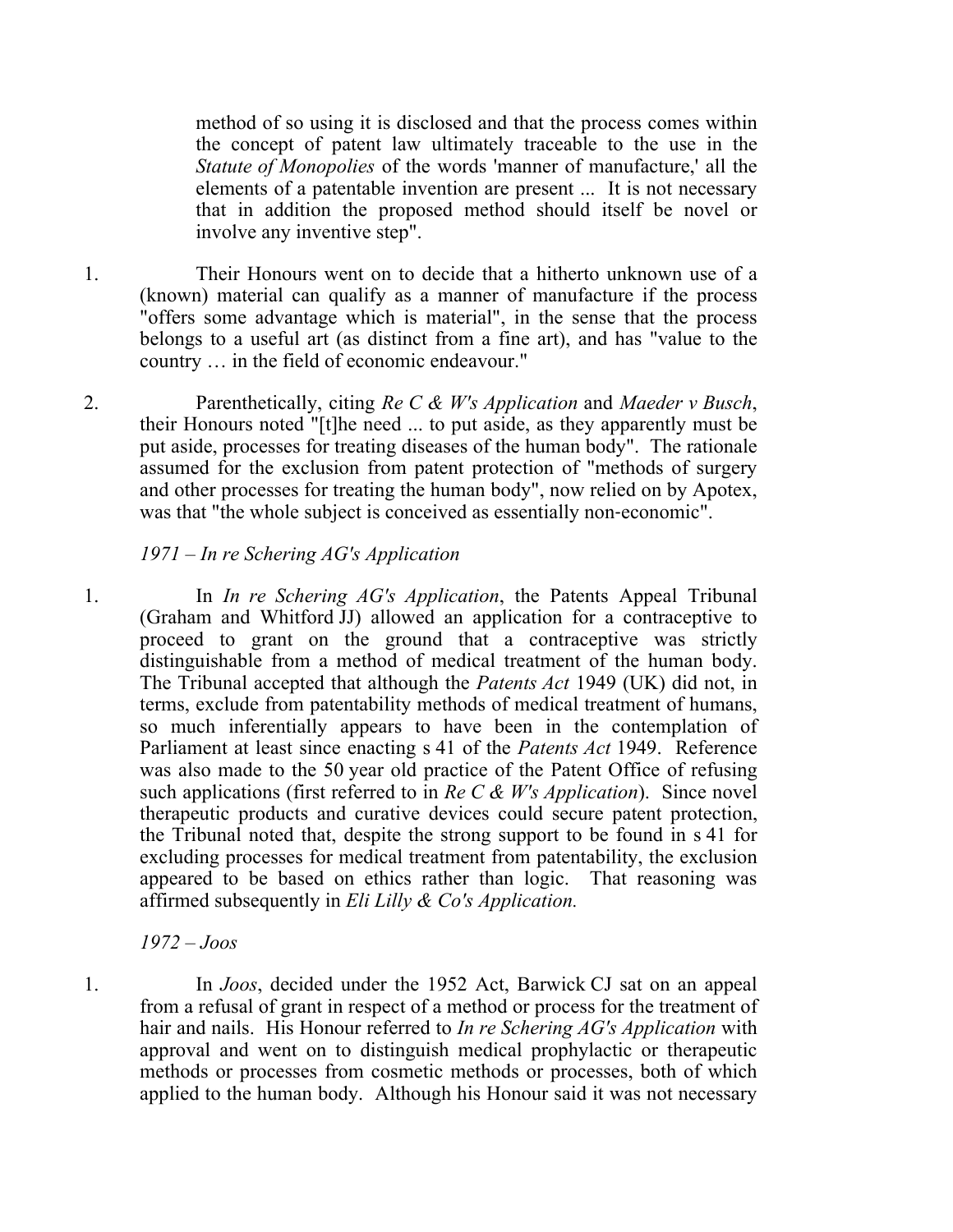for him to identify the basis for excepting the former class of method or process claims, if an exclusion from patentability were to be maintained it should be on "public policy [grounds] as being, in the language of the *Statute of Monopolies*, 'generally inconvenient'". In expressing that opinion, the Chief Justice rejected "[p]art at least of the premises on which the observations [by Dixon J in *Maeder v Busch*] were made ... that surgery or other processes for treating the human body were of their nature essentially non‑economic." The possibility that such treatments might have economic utility, or commercial or industrial application, seemed obvious to his Honour, given the economic impact of worker's compensation, invalid pensions and repatriation costs. As explained above, Patent Office practice was altered after *Joos* so as to permit applications for patents which claimed methods or processes of medical treatment of the human body.

#### *1980 – Wellcome Foundation v Commissioner of Patents*

1. Following developments in the United Kingdom, in *Wellcome Foundation Ltd v Commissioner of Patents* this Court determined that novel packaging, containing directions for using a known substance or compound for a hitherto unknown use or purpose, may be a "manner of manufacture". In so doing, the Court elucidated the expansion of the concept of "manner of manufacture" decided in the *NRDC Case*, distilled thus:

> "This principle [in the *NRDC Case*] extends to a process which does not produce a new substance but results in 'a new and useful effect'. If the new result is *'an artificially created state of affairs' providing economic utility*, it may be considered a 'manner of new manufacture' within s 6 of the Statute of Monopolies". (emphasis added)

1. Such was the relevant case law concerning methods of medical treatment of the human body before the passage of the 1990 Act.

## *Rescare and Bristol-Myers Squibb*

1. At first instance in *Rescare Ltd v Anaesthetic Supplies Pty Ltd*, the patent in suit contained method claims as well as product claims. The primary judge (Gummow J) rejected a claim for revocation of the method claims for treatment of the human body on the basis that they did not claim an "invention" (within the definition of "invention" in the 1952 Act). His Honour accepted the suggestion made by Barwick CJ in *Joos*, that the only basis upon which the exclusion from patentability of methods of medical treatment of humans could be continued (if it should be) was "general inconvenience". This was essentially because there was no logical distinction to be made between a patent for a method or process for treatment of the human body and a product for the same.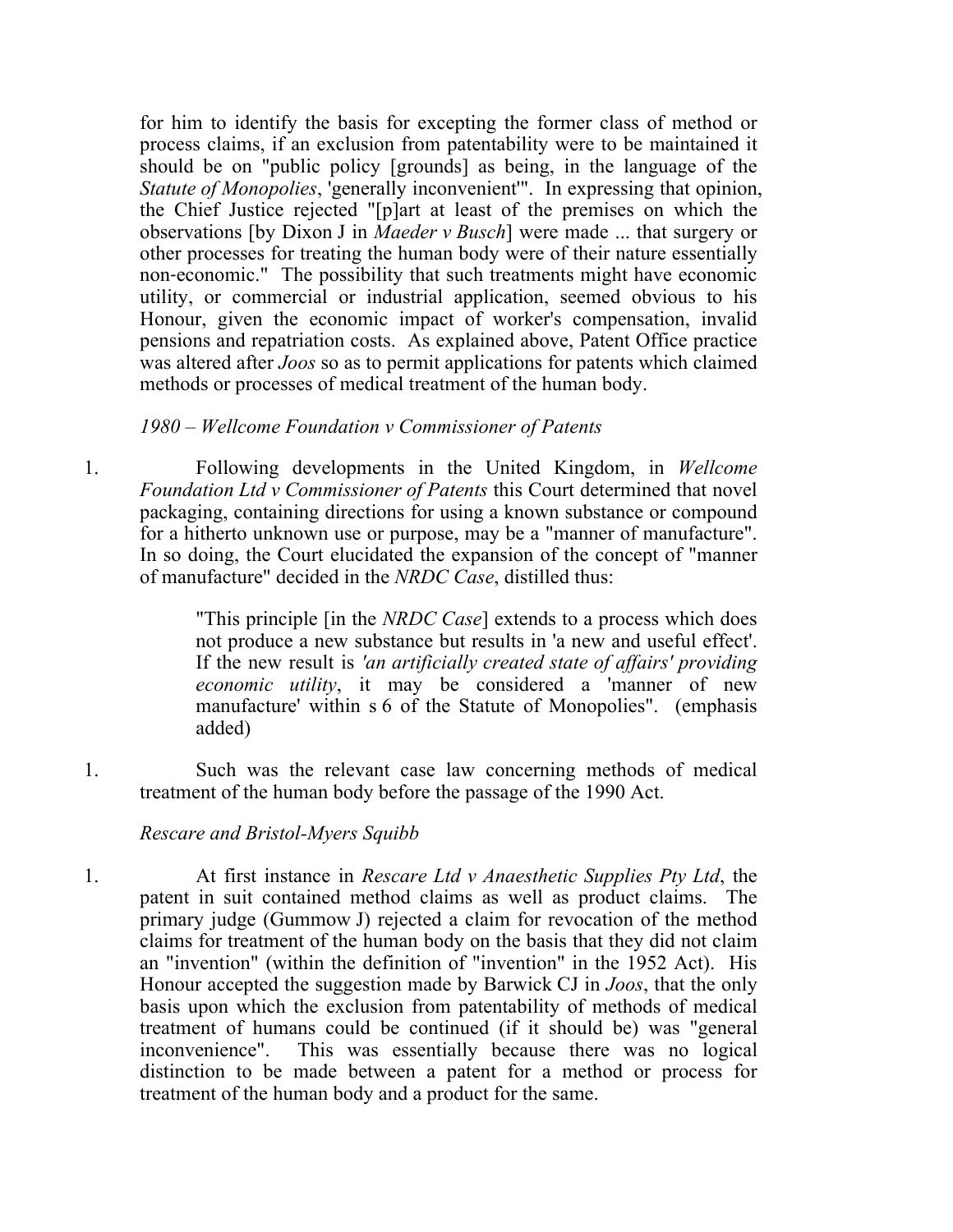- 2. To ensure that the method claims were fairly based, his Honour was prepared to allow amendments to those claims, to claim a treatment of obstructive sleep apnoea in humans. Like Barwick CJ in *Joos*, his Honour did not accept the generality of the *obiter dicta* in *Maeder v Busch*, repeated in the *NRDC Case*, that methods of medical treatment of the human body are "essentially non‑economic". The method claims with which his Honour was dealing did not involve surgery and there does not appear to have been any suggestion that the claims, as amended, would lack commercial application.
- 3. On appeal, a majority of the Full Court of the Federal Court (Lockhart and Wilcox JJ, Sheppard J dissenting) upheld the primary judge's reasoning and decision in respect of methods of medical treatment of the human body, although their Honours found that the method claims in issue were not fairly based on the provisional specification.
- 4. In the majority, Lockhart J found that once the notion of the necessity for a vendible product (as in *Re C & W's Application*) is eliminated (as it was in the *NRDC Case*), there is no distinction in principle between a product for treating humans and a method for treating humans. His Honour considered that the distinctions between a contraceptive and other methods of treatment of the human body (*In re Schering AG's Application*), and between processes which produce a cosmetic result and processes which produce a curative result (*Joos*), were distinctions without a difference which could not sustain a principle distinguishing what is an invention and patentable from what is not. His Honour said:

"I see no reason in principle why a method of treatment of the human body is any less a manner of manufacture than a method for ridding crops of weeds as in *NRDC*. Australian courts must now take a realistic view of the matter in the light of current scientific development and legal process; the law must move with changing needs and times ...

If a process which does not produce a new substance but nevertheless results in 'a new and useful effect' so that the new result is *'an artificially created state of affairs' providing economic utility*, it may be considered a 'manner of new manufacture' within s 6 of the *Statute of Monopolies*". (emphasis added)

1. That reasoning is correct. In agreeing with Lockhart J, Wilcox J noted Parliament's deliberate decision not to exclude methods of treatment of humans from patentability in the 1990 Act. His Honour considered that courts should hesitate to introduce the exclusion, especially given the developments in the application of the concept of "manner of new manufacture", which widened rather than narrowed the concept.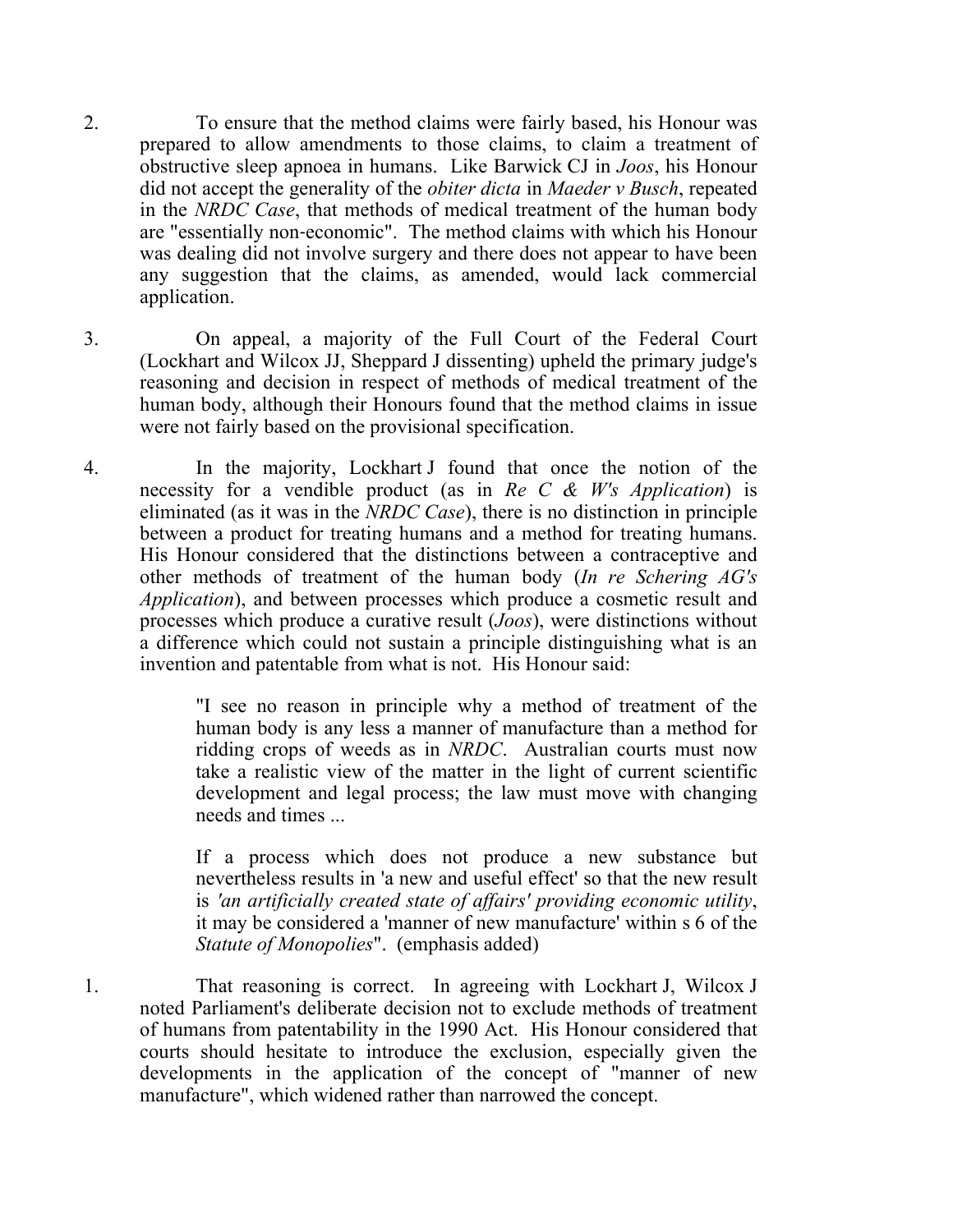2. Before turning to consider briefly the position elsewhere, it can be noted that in *Bristol*‑*Myers Squibb*, decided under the 1990 Act, a Full Court of the Federal Court, following *Rescare*, overturned a finding that the patents in suit claiming a method of administering an anti-cancer drug were invalid on the grounds of "general inconvenience". Black CJ and Lehane J acknowledged "the difficulty ... of drawing any logical distinction between a method of treatment and a patentable pharmaceutical product that produces the same beneficial results." Agreeing with the joint reasons, Finkelstein J referred to the TRIPs Agreement and took the view that if public policy required medical treatment and surgical processes to be excluded from patent protection, it was for Parliament to amend the 1990 Act.

#### The position elsewhere

1. Decisions from overseas, including those of the European Patent Office, are of course not binding on this Court. The Court has noted the existence of significant divergences between the case law concerning the 1952 Act and the 1990 Act, and patent legislation in the United Kingdom in 1949 and 1977, in relation to the patentability requirements of obviousness and inventive step. However, the theory and purpose of patent legislation everywhere have much in common, and the 1990 Act includes provisions designed to "harmonise [Australian patent law] with the laws of Australia's major trading partners" and to ensure compliance with Australia's international obligations under the TRIPs Agreement. The question of whether methods of medical treatment of humans can (or should) be patented does not turn on any express or implied exclusion in the 1990 Act, or on any normative distinctions to be drawn from its provisions. Further, an understanding of the position in Europe and the United Kingdom informs Apotex's second attack on the validity of the Patent. The TRIPs Agreement, to which there are 159 contracting States including Australia, has influenced the developments described below in Europe, the United Kingdom and New Zealand.

#### *Europe*

1. As a prelude to discussing an express exception to patentability of methods of medical treatment of the human body in the EPC, the general position in relation to hitherto unknown therapeutic uses is set out in Terrell's textbook:

> "Historically, the first inventor of a new product suitable for use in medical treatment was entitled to a claim to the product *per se*. This remains the case. Difficulties arise where the product is already known and the invention resides in the discovery of a novel medical use (first medical use), or where, although known for medical use,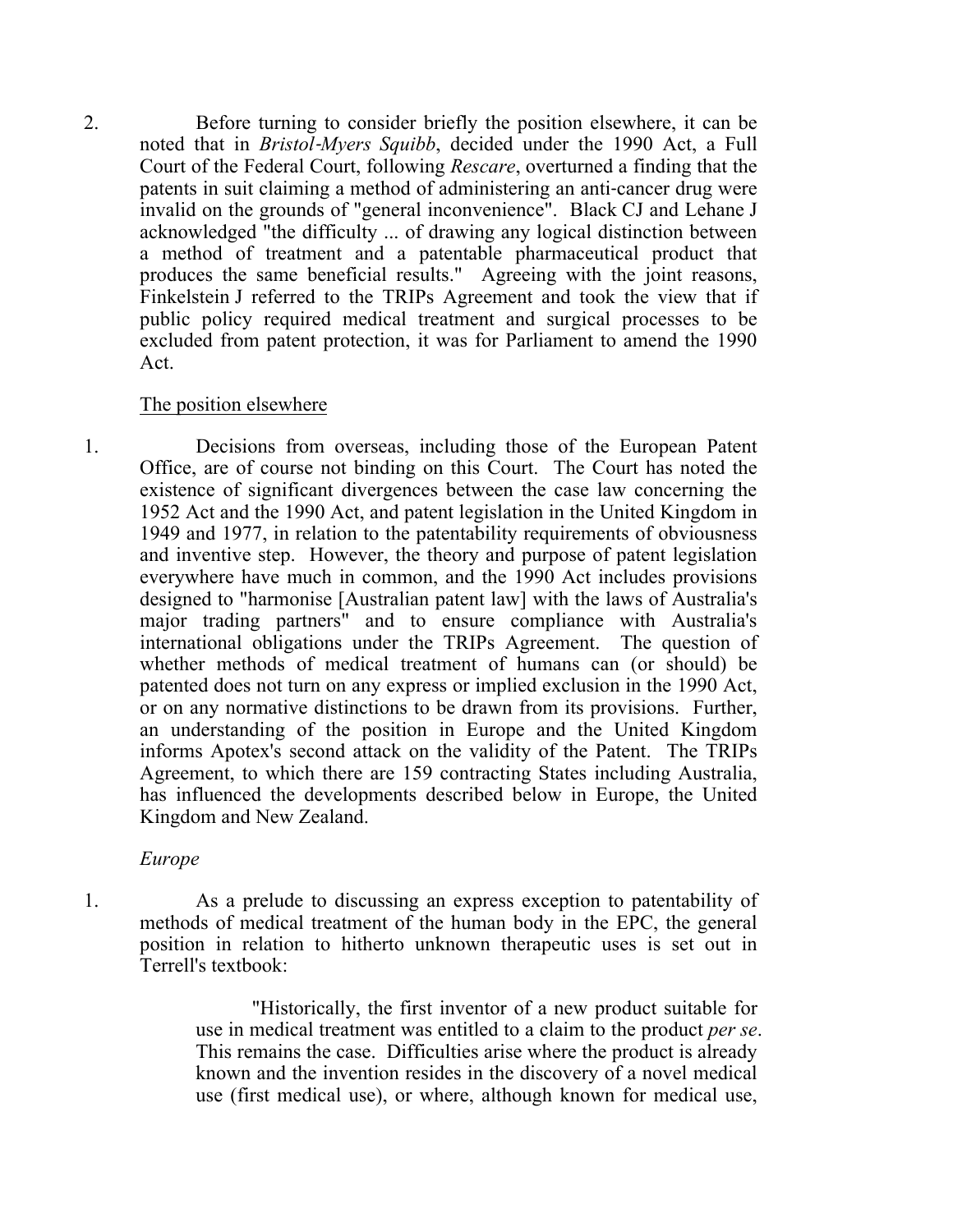the invention resides in the discovery of a novel second medical use."

- 1. In conformity with Art 27(1) of the TRIPs Agreement, Art 52(1) of the EPC provides that "patents shall be granted for any inventions, in all fields of technology, provided that they are new, involve an inventive step and are susceptible of industrial application." Article 53, headed "Exceptions to patentability", provides for heterogeneous exceptions to that general approach to patentability.
- 2. Relevantly, an exception for methods of treatment of the human body is set out in Art 53(c):

"European patents shall not be granted in respect of ...

- (c) methods for treatment of the human or animal body by surgery or therapy and diagnostic methods practised on the human or animal body; this provision shall not apply to products, in particular substances or compositions, for use in any of these methods."
- 1. Article 54(4) ameliorates the effect of that exception: a substance or compound is deemed novel in respect of a new therapeutic use. That such use of a (known) substance or compound is not denied novelty is squarely within the general principle established in the *NRDC Case*, that the discovery of a new use of a known substance which has both an artificial effect and economic utility can be a "manner of manufacture", and therefore a patentable invention.
- 2. Claims for a second (or subsequent) hitherto unknown therapeutic use of a known compound were not expressly permitted under the original (1973) EPC but came to be allowed in a decision of the Enlarged Board of Appeal of the European Patent Office ("EPO") in *Eisai/Second medical indication* approving "Swiss type" claims. A "Swiss type" claim is generally in the form of a claim to "the use of [known] compound X in the manufacture of a medicament for a specified (and new) therapeutic use", the Swiss Federal Intellectual Property Office having first instituted a practice of allowing such claims in 1984.
- 3. The essential purpose of a "Swiss type" claim was described by Jacob J in *Bristol*‑*Myers Squibb Co v Baker Norton Pharmaceuticals Inc*:

"By taking the [Swiss] form ... the claim is trying to steer clear of two obstacles to patentability, namely the requirement of novelty and the ban on methods of treatment of the human body by therapy."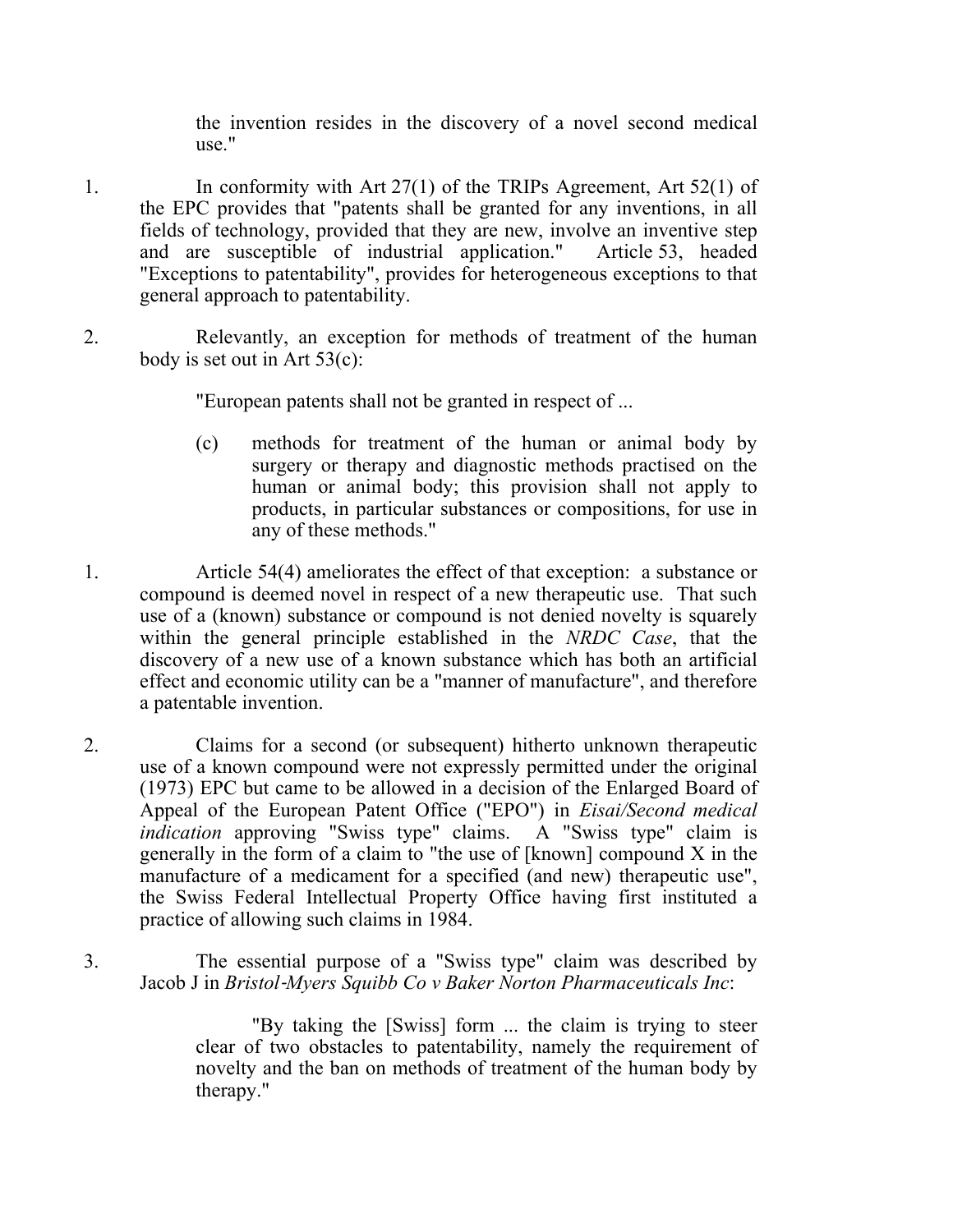1. Of the sophistry involved, Jacob J said:

"[I]f one accepts that a patent monopoly is a fair price to pay for the extra research incentive, then there is no reason to suppose that that would not apply also to methods of treatment. It is noteworthy that in the US any such exception has gone, and yet no‑one, so far as I know, suggests that its removal has caused any trouble."

Inevitably, the monopoly granted in respect of such claims is limited given that the substance has prior therapeutic uses.

- 1. Following *Eisai*, in *Mobil/Friction reducing additive* an Enlarged Board of Appeal upheld a claim to the use of a specified lubricant for the reduction of friction in engines, even though it had previously been used as a rust inhibitor. In *Merrell Dow Pharmaceuticals Inc v HN Norton & Co Ltd*, Lord Hoffmann noted the difficulties which this type of claim might cause in respect of infringement but refrained from holding that a claim in that form was invalid.
- 2. Article 54(5) of the (2000) EPC now deems novel second (and subsequent) therapeutic uses in respect of (known) substances or compounds.
- 3. In describing the relevant amendments to the EPC in 2000 (including the redrafted Art 54(5)), an Enlarged Board of Appeal in *Abbott Respiratory/Dosage regime* stated that excluding methods of treatment of the human body from patentability (as in Art  $52(4)$  of the original (1973) EPC) on the basis of the "fiction" that such methods were incapable of industrial application became untenable, when the real reason for the exception was "socio-ethical and public health considerations." The Board said that the limited purpose of the exception from patentability in Art 53(c) (and its predecessor, Art  $52(4)$ ) is to free from restraints a medical practitioner's diagnosis and treatment of patients, which the Board described as "non‑commercial and non‑industrial medical … activities". The Board also considered relevant extrinsic material and stated that amendments permitting the patenting of second (and subsequent) uses of known substances and compounds rendered the EPC "TRIPs‑compliant" in respect of Art 27(1). Such claims must, of course, still satisfy the requirements of novelty and inventive step, and be capable of industrial application. For the sake of completeness, it can also be noted that key expressions in the exception in Art 53(c), "surgery", "therapy" and "diagnostic methods" (followed in the cognate s 4A(1) of the *Patents Act*  1977 (UK)), have all been subject to decisions or considerations turning on fine, and some have said troubling, distinctions.
- 4. The current position in Europe is set out in the EPO Guidelines for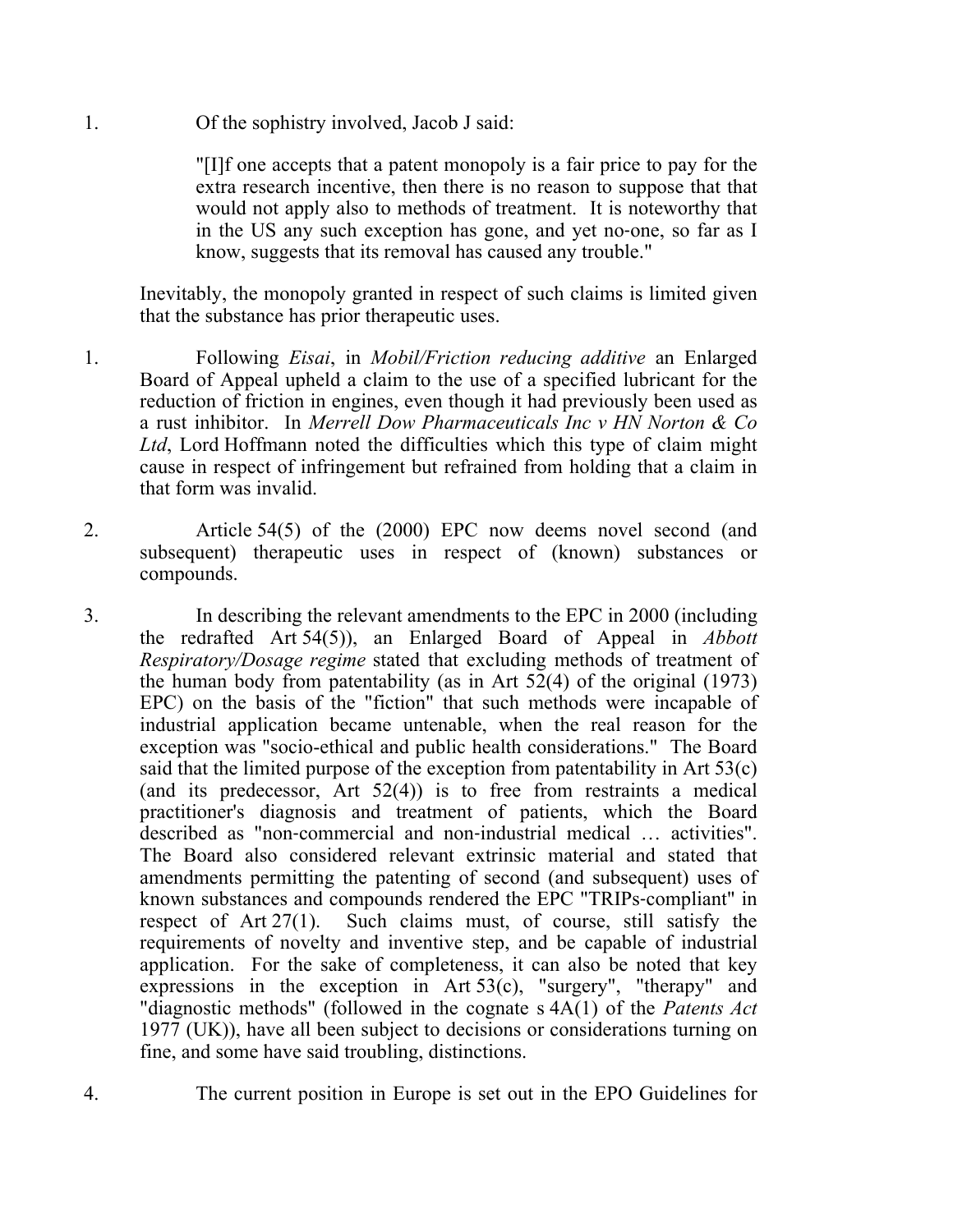Examination 2012. As a result of the amendments to the EPC in 2000, claims for second (or subsequent) hitherto unknown uses of known substances or compounds may be drafted more simply and directly than "Swiss type" claims (now not permitted) as "substance X for use in the treatment of disease Y".

## *United Kingdom*

- 1. Since the passage of the *Patents Act* 1977 (UK), law and practice in the United Kingdom have followed that in Europe.
- 2. The former definition of an invention as a "manner of new manufacture" in the *Patents and Designs Act* 1907 (UK) has been replaced by statutory requirements for patentability set out in ss 1(1) to 1(4) of the *Patents Act* 1977 (UK). A patent may only be granted if four conditions are satisfied. Two of the four conditions relevant for present purposes are that an invention must be capable of industrial application and must not be otherwise excluded under the Act, including under s 4A. It can be noted that before amendments were made to the EPC in 2000, as described above, s 4(2) of the *Patents Act* 1977 (UK) (now repealed) employed the "fiction" criticised in *Abbott's Case* by providing that a method of treatment of the human body by surgery or therapy or a method of diagnosis "shall not be taken to be capable of industrial application."
- 3. Section 4(1) of the *Patents Act* 1977 (UK) provides that an invention shall be taken to be capable of industrial application if it can be made or used in any kind of industry, including agriculture.
- 4. Section 4A(1) of the *Patents Act* 1977 (UK) excludes from patentability:
	- "(a) a method of treatment of the human or animal body by surgery or therapy, or
	- (b) a method of diagnosis practised on the human or animal body."
- 1. Relevantly, s 4A(2) excludes from the exception "a substance or composition for use in any [excluded] method"; s 4A(3) deems novel a known substance or composition in respect of a first hitherto unknown therapeutic use; and s 4A(4) essentially deems novel a known substance or composition in respect of a second (or subsequent) hitherto unknown therapeutic use, in each case by the legislative technique of "deeming" novel the known substance or composition.
- 2. The decision in *Eisai* was followed by the English Court of Appeal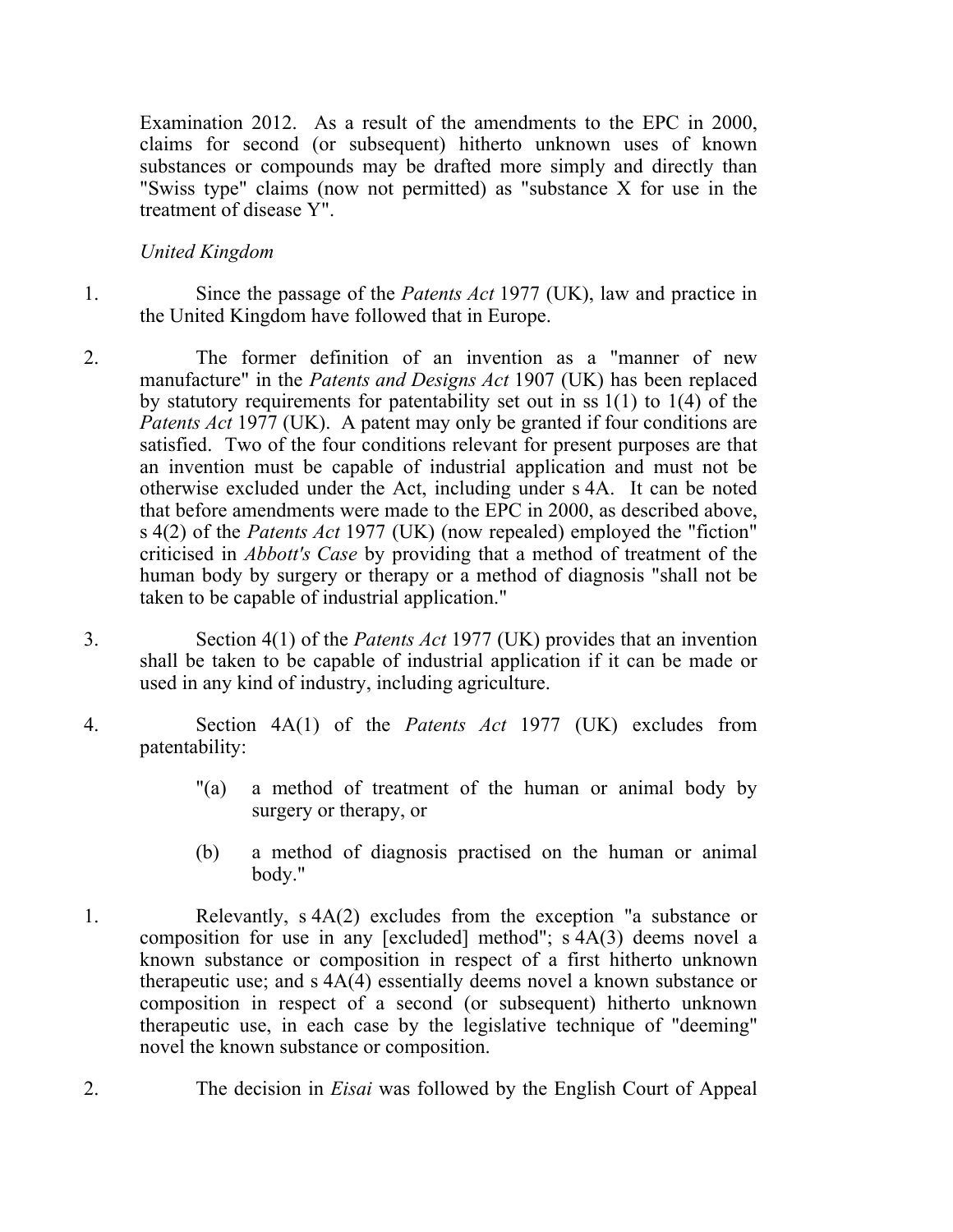in *Actavis UK Ltd v Merck & Co Inc.* The Court of Appeal confirmed that "[n]ovelty of purpose for use can confer novelty even if the substance is old and unpatentable as such." The Court of Appeal also said that the difficulties concerning infringement with such "purpose" claims, referred to by Lord Hoffmann in the *Merrell Dow Case*, were ameliorated in the pharmaceutical industry by the strict regulation of the manufacture and sale of pharmaceutical products.

*New Zealand*

- 1. Section 2(1) of the *Patents Act* 1953 (NZ) defines "invention" in terms of s 6 of the *Statute of Monopolies*. Methods of treatment of the human body are not expressly excluded from patentability. Such methods were, however, held by the Court of Appeal of New Zealand not to be patentable in *Wellcome Foundation Ltd v Commissioner of Patents* and *Pfizer Inc v Commissioner of Patents*. The exclusion from patentability reflected a longstanding practice in the New Zealand Patent Office of refusing grants for such methods.
- 2. Notwithstanding the exclusion, in *Pharmaceutical Management Agency Ltd v Commissioner of Patents* the Court of Appeal of New Zealand approved a Practice Note of the Commissioner of Patents to the effect that "Swiss type" claims would henceforward be permitted. In doing so, the Court of Appeal followed the reasoning in *Eisai.* In reviewing developments in Europe, and in the United Kingdom both before and after the *Patents Act* 1977 (UK), the Court of Appeal said:

"[I]t seems that the exclusion from patentability of methods of medical treatment of humans is now supported only on ethical grounds. Yet patents are granted for pharmaceutical and surgical products.

As Davison CJ concluded in the *Wellcome* case<sup>[1]</sup>, there is little logic in maintaining the exclusion ...

[I]t no longer can be said that a method of treating humans cannot be an invention. To the extent that  $[appellate]$  judgments in *Wellcome*<sup>[1]</sup> express that view we depart from them. The exclusion from patentability of methods of medical treatment rests on policy (moral) grounds*.* The purpose of the exclusion is to ensure that medical practitioners are not subject to restraint when treating patients. It does not extend to prevent patents for pharmaceutical inventions and surgical equipment for use in medical treatment."

1. The Court of Appeal concluded that once it is accepted that a hitherto unknown use of a (known) compound could be an invention (as has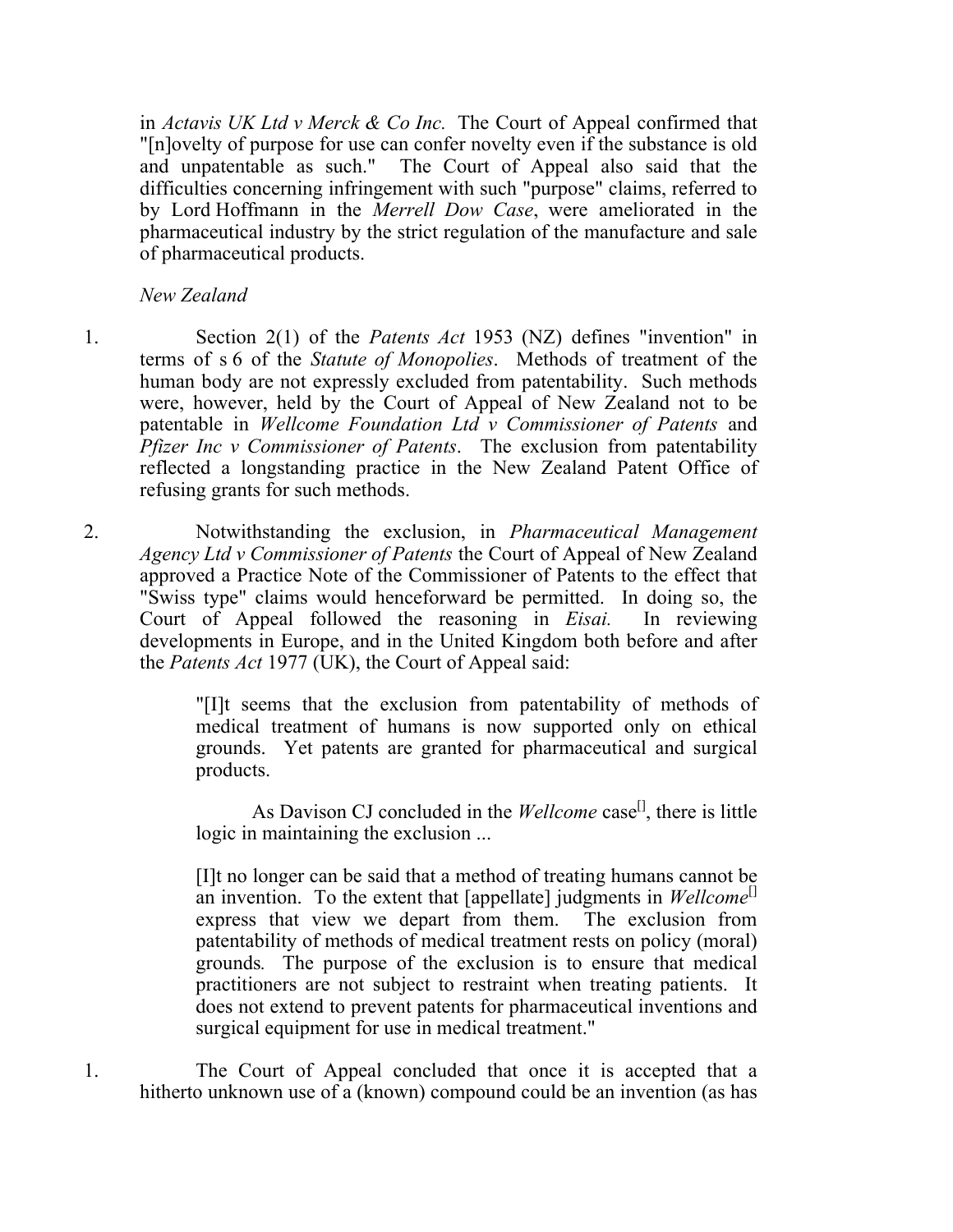been held in Europe and the United Kingdom), the *Patents Act* 1953 (NZ) should, if possible, be construed to have that effect, thereby discharging the obligations which New Zealand had undertaken by its accession to the TRIPs Agreement, particularly under Art 27(1). The Court of Appeal pointed out that a more logical approach, leading to the same result, would be to permit claims to extend to a method of treatment, by using the compound or composition, but to require from the patentee a disclaimer of any right to sue the medical practitioner.

*United States of America*

1. Article 1, §8, cl 8 of the Constitution of the United States empowers Congress to legislate:

> "To promote the Progress of Science and useful Arts, by securing for limited Times to Authors and Inventors the exclusive Right to their respective Writings and Discoveries".

1. Section 101 of the *Patents Act* 1952 defines patentable subject matter:

> "Whoever invents or discovers any new and useful process, machine, manufacture, or composition of matter, or any new and useful improvement thereof, may obtain a patent therefor, subject to the conditions and requirements of this title."

- 1. The position in the United States has changed over time. Early decisions which held that methods of medical treatment (including surgery) of the human body were not patentable were distinguished or overruled in 1954 in *Ex parte Scherer*.
- 2. In *Scherer*, the Board of Appeals of the Patent Office stated:

"[I]t cannot be categorically stated that all ... methods [of treatment of the human body for some medical or surgical purpose] are unpatentable subject matter merely because they involve some treatment of the human body."

1. In *Diamond v Chakrabarty*, it was decided that live, human-made microorganisms were patentable subject matter within the statutory requirements of the *Patents Act* 1952. This was because the bacterium was new and had "markedly different characteristics from any found in nature". In the course of delivering the opinion of the Court, Burger CJ stated that although §101 may have been intended to "include anything under the sun that is made by man", three implied exceptions, the laws of nature, physical phenomena and abstract ideas, constrained what was patentable.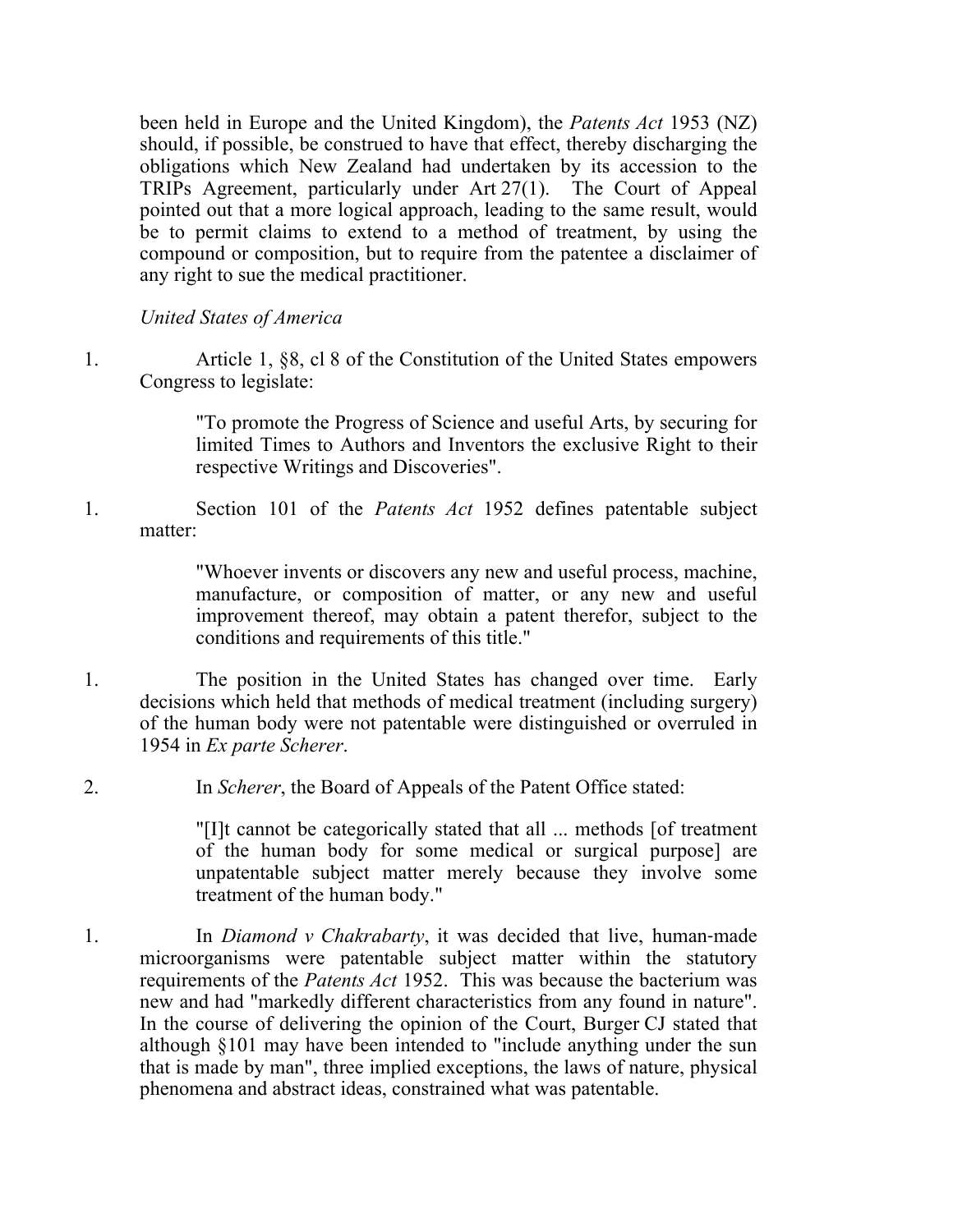- 2. A method or process of medical treatment of the human body, dependent on the laws of nature, will not be "patent‑eligible" if a claim does no more than simply recite or describe, rather than apply, a law of nature. Absent claims, including method claims, applying a law of nature, even a medically significant discovery or breakthrough may fall within the laws of nature exception to patentability. For example, composition claims to a naturally occurring deoxyribonucleic acid (DNA) segment, focussing on the genetic information encoded in two genes associated with certain cancers, have been held to claim subject matter falling within the exception, even though such important and useful genes had never before been located, or isolated from surrounding genetic material.
- 3. It appears that significant numbers of patents have been granted in the United States in respect of methods of medical treatment of the human body (including surgery). Sanofi was able to point to an example where a method of treatment claim was in similar form to claim 1 of the Patent.
- 4. However, after an eye surgeon sued other surgeons for patent infringement in respect of a new technique for cataract surgery, the *Patents Act* 1952 was amended by the inclusion of §287(c), the effect of which is to permit the patenting of surgical methods to continue but to bar actions for patent infringement against medical practitioners (and "related health care entit [ies]") for "the performance of a medical or surgical procedure on a body".

## *Canada*

- 1. Section 2 of the *Patent Act* defines an "invention" as "any new and useful art, process, machine, manufacture or composition of matter, or any new and useful improvement in any art, process, machine, manufacture or composition of matter". It contains no express exclusion from patentability of methods of medical treatment of the human body.
- 2. The Supreme Court of Canada has held that such methods are not patentable. However, a novel use of a known compound is considered patentable subject matter. Applying that approach, in *Apotex Inc v Wellcome Foundation Ltd* the Supreme Court upheld a claim to the use of a known drug, AZT, in the following form:

"A pharmaceutical formulation comprising an amount of (AZT) effective for the treatment or prophylaxis of an AIDS infection, in association with a pharmaceutically accepted carrier."

1. Canada's *Manual of Patent Office Practice* states that such "use" claims are permitted, as long as they do not include a medical or surgical step. For example, a claim to the "[u]se of compound Y as an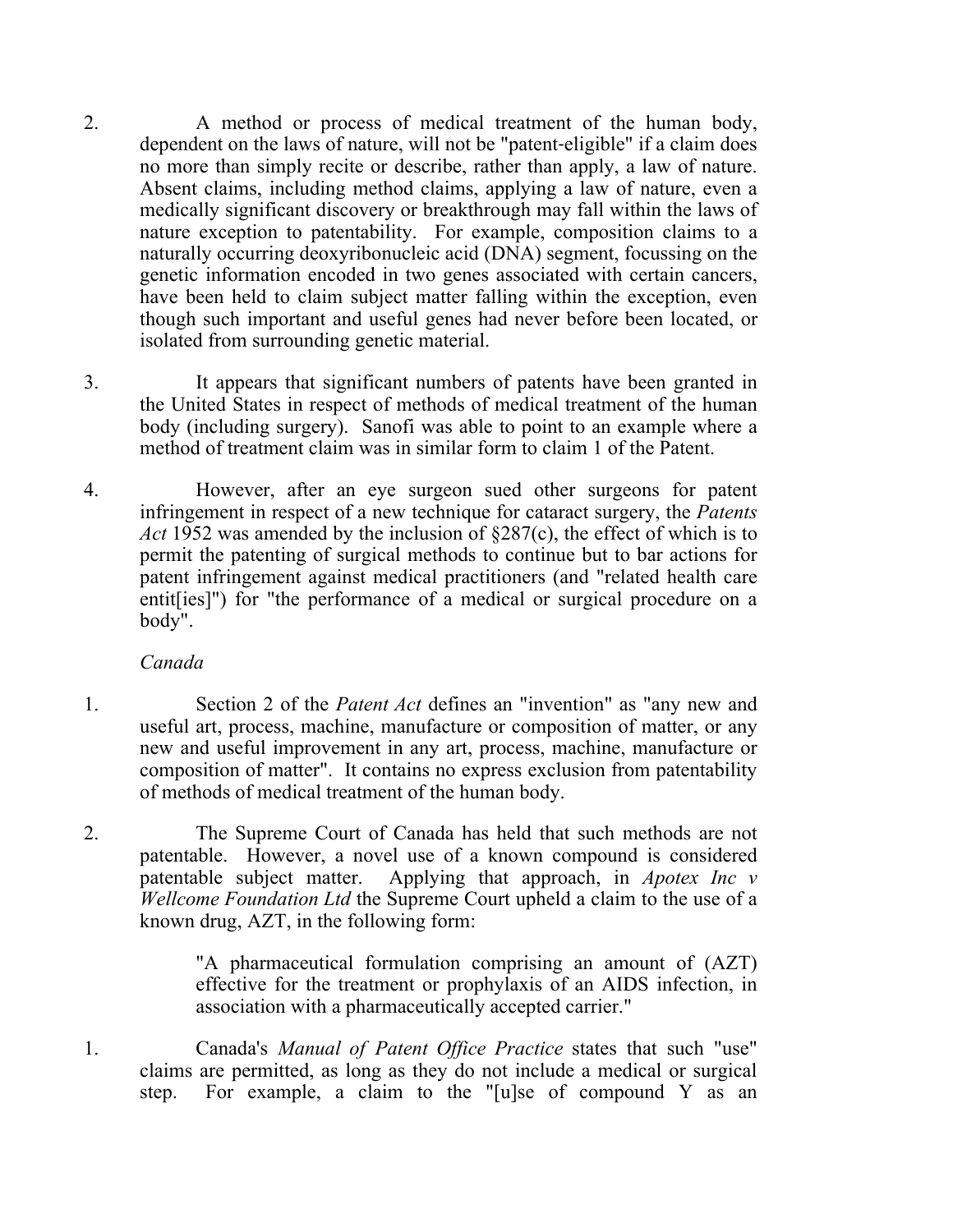antiarrhythmic agent" is considered acceptable. However, a claim encompasses non‑patentable subject matter when it "covers an area for which a physician's skill or judgment is expected to be exercised"*.*

2. Sanofi submitted that in these overseas jurisdictions the subject matter of claim 1 would be patentable, either directly as a method of treatment or through one of the drafting devices referred to above.

Can methods of medical treatment of the human body be patentable inventions?

- 1. Claim 1, for a method of preventing or treating psoriasis, claims a hitherto unknown therapeutic use of a pharmaceutical substance which was first disclosed, together with prior therapeutic uses, in Patent 341 (now expired).
- 2. Apotex's submissions, derived from *obiter dicta* in the *NRDC Case*, that the subject matter of claim 1 is "essentially non‑economic" must be rejected.
- 3. First, in the context of patent law, the expression "essentially non–economic" takes its meaning from the long-understood requirement that the subject matter of a patent (whether a product, or a method or process) must have some useful application, that is, must be capable of being practically applied in commerce or industry. A requirement that an invention have "economic utility" raises the same considerations as the requirement in the *Patents Act* 1977 (UK) and the EPC that an invention must be susceptible or capable of industrial application. So much is apparent from the definition of "exploit" in the 1990 Act, referring to products and to methods or processes, and the case law developed and applied for a very long time in respect of the requirement of utility, now found in ss  $18(1)(c)$  and  $18(1A)(c)$ .
- 4. Secondly, the 1990 Act contains no specific exclusion from patentability of methods of medical treatment of the human body, nor can any be implied. Section 133, which provides for compulsory licensing, is in general terms and covers both patented articles and patented methods or processes. Section 70, providing for extensions of term in respect of pharmaceutical substances that are defined in terms of effects on the human body, infers that patents which claim a method of treatment of the human body can be granted, but not extended. Section 119A, the operation of which has been explained above, defines a "pharmaceutical patent" to include method patents for using or administering a pharmaceutical substance.
- 5. Parliament accepted the IPAC's recommendation that the 1990 Act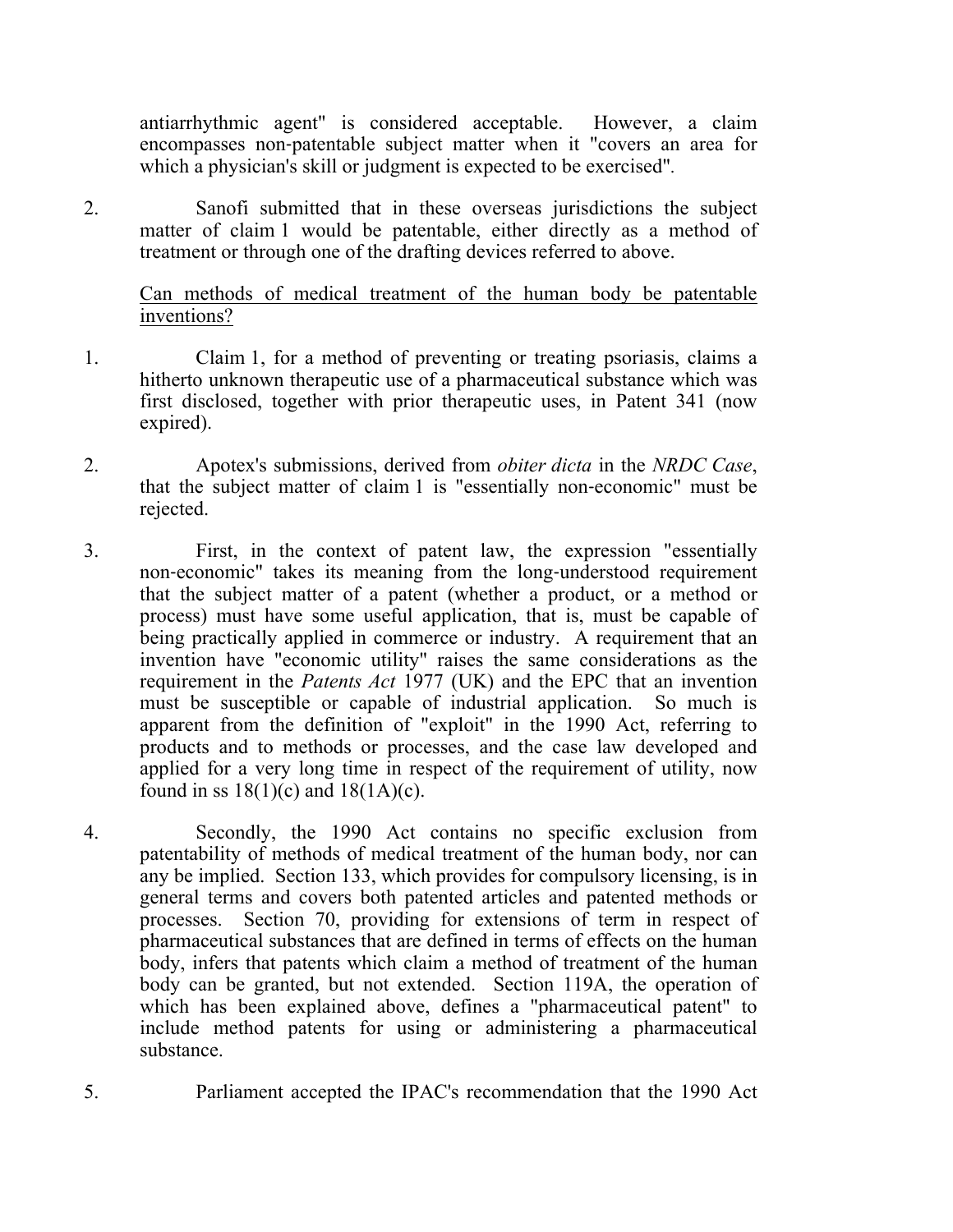should not include a codification of requirements for patentability. Section 119A, described above, was introduced in 2006. It can be noted that Parliament has amended the 1990 Act 24 times since its enactment, including 20 times since the TRIPs Agreement entered into force on 1 January 1995. Relevantly, amendments to the 1990 Act following the TRIPs Agreement did not enact Art 27(3) into Australian domestic law. That Article gives contracting States the option to exclude methods of medical treatment of the human body from patent protection. However, to construe s 18(1)(a) of the 1990 Act as excluding methods of medical treatment of the human body would be to introduce a lack of harmony between Australia and its major trading partners, where none exists at present.

- 6. Thirdly, as noted by the primary judge in *Rescare Ltd v Anaesthetic Supplies Pty Ltd*, there is no normative distinction to be drawn from the provisions of the 1990 Act between methods of treatment of the human body which are cosmetic and those which are medical.
- 7. Fourthly, and critically, the subject matter of a claim for a new product suitable for therapeutic use, claimed alone (a product claim) or coupled with method claims (combined product/method claims), and the subject matter of a claim for a hitherto unknown method of treatment using a (known) product having prior therapeutic uses (a method claim), cannot be distinguished in terms of economics or ethics. In each case the subject matter in respect of which a monopoly is sought effects an artificially created improvement in human health, having economic utility. It could not be said that a product claim which includes a therapeutic use has an economic utility which a method or process claim for a therapeutic use does not have. It could not be contended that a patient free of psoriasis is of less value as a subject matter of inventive endeavour than a crop free of weeds. Patent monopolies are as much an appropriate reward for research into hitherto unknown therapeutic uses of (known) compounds, which uses benefit mankind, as they are for research directed to novel substances or compounds for therapeutic use in humans. It is not possible to erect a distinction between such research based on public policy considerations.
- 8. Fifthly, leaving aside, for the moment, the relevant *obiter dicta* in the *NRDC Case*, a method claim in respect of a hitherto unknown therapeutic use of a (known) substance or compound satisfies the general principle laid down in the *NRDC Case*. Such a method belongs to a useful art, effects an artificially created improvement in something, and can have economic utility. The economic utility of novel products and novel methods and processes in the pharmaceutical industry is underscored by s 119A of the 1990 Act and by their strict regulation in the *Therapeutic Goods Act* 1989 (Cth) ("the TGA")*.*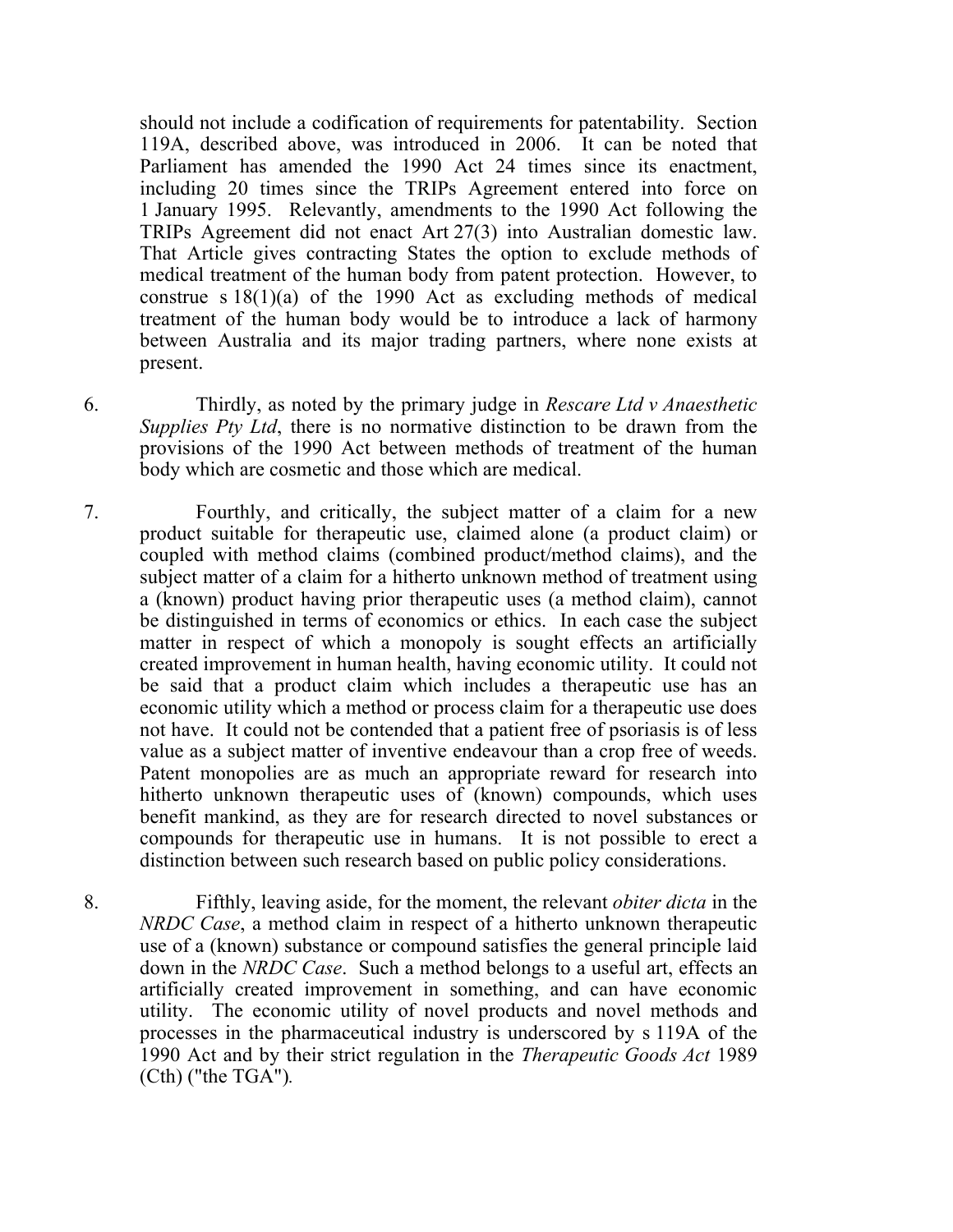- 9. Sixthly, while not determinative of the construction issue, the practice of the Australian Patent Office, following *Joos* (which practice was in evidence in *Rescare*, and about which there was no negative evidence led in this case), is consonant with Art 27(1) of the TRIPs Agreement.
- 10. Seventhly, the *obiter dicta* in the *NRDC Case*, upon which Apotex relied, conveys some hesitation about "putting aside" methods of treatment of the human body. That hesitation arose in circumstances where this Court was not called upon to decide whether the position under the 1952 Act, in relation to methods of medical treatment of humans, differed from the position in the United Kingdom under the *Patents Act* 1949 (UK) and case law in the United Kingdom following *Re C & W's Application*. In other respects, the decision in the *NRDC Case* diverged from the case law in the United Kingdom, not only in respect of a "vendible product" requirement for a patentable process, but also in respect of the eligibility of agricultural products for patenting. The *obiter dicta* plainly refers to medical treatments, which are readily distinguishable from therapeutic uses of pharmaceutical substances as defined in the 1990 Act.

## Conclusion on patentability

- 1. Assuming that all other requirements for patentability are met, a method (or process) for medical treatment of the human body which is capable of satisfying the *NRDC Case* test, namely that it is a contribution to a useful art having economic utility, can be a manner of manufacture and hence a patentable invention within the meaning of s 18(1)(a) of the 1990 Act.
- 2. There is, however, a distinction which can be acknowledged between a method of medical treatment which involves a hitherto unknown therapeutic use of a pharmaceutical (having prior therapeutic uses) and the activities or procedures of doctors (and other medical staff) when physically treating patients. Although it is unnecessary to decide the point, or to seek to characterise such activities or procedures exhaustively, speaking generally they are, in the language of the *NRDC Case*, "essentially non‑economic" and, in the language of the EPC and the *Patents Act* 1977 (UK), they are not "susceptible" or "capable" of industrial application. To the extent that such activities or procedures involve "a method or a process", they are unlikely to be able to satisfy the *NRDC Case* test for the patentability of processes because they are not capable of being practically applied in commerce or industry, a necessary prerequisite of a "manner of manufacture".
- 3. Apotex's claim for revocation of the Patent, on the ground that claim 1 does not disclose a patentable invention, cannot succeed and should stand dismissed.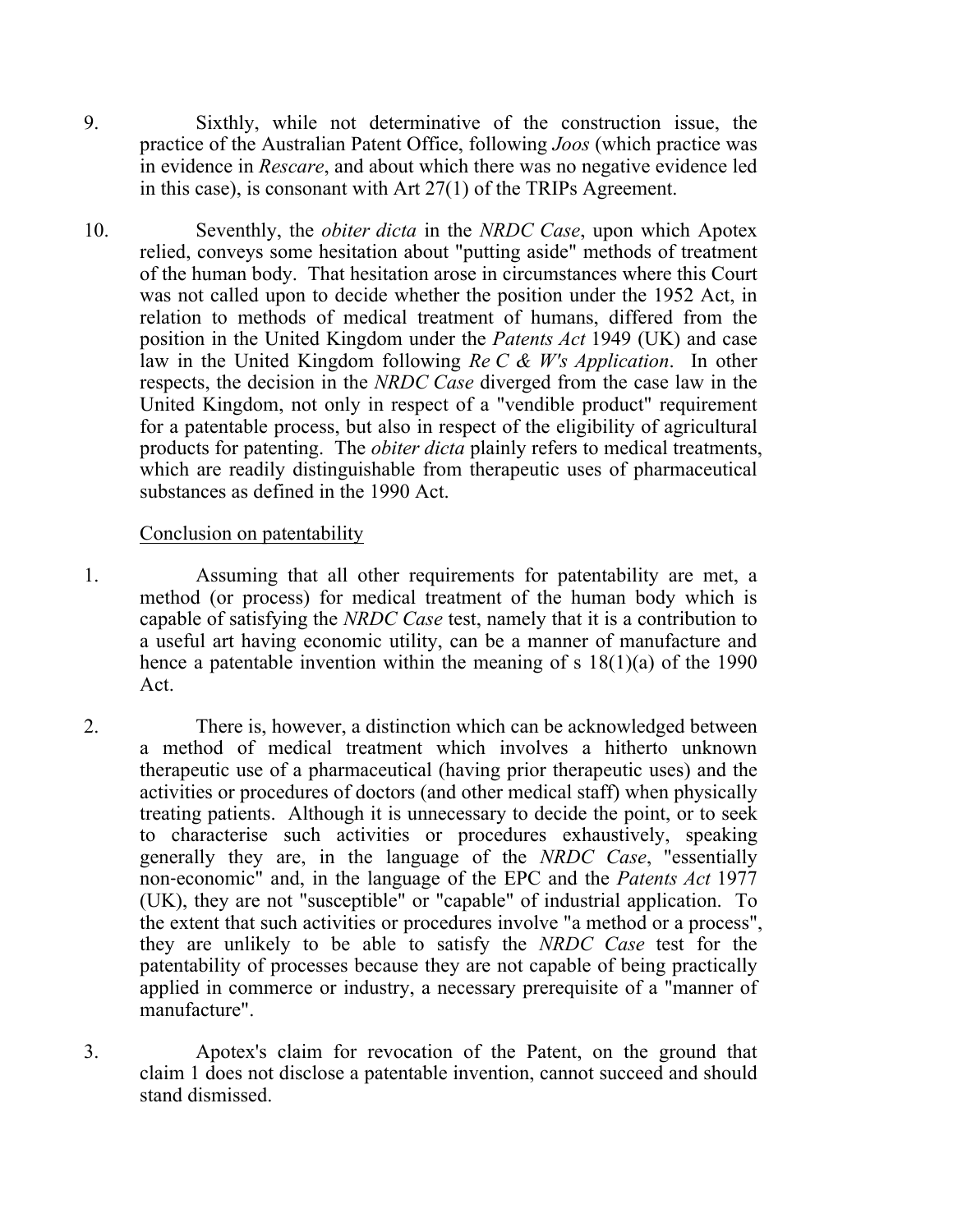## Construction of claim 1

- 1. Claim 1 is recognisably a claim limited to the specific purpose of preventing and treating psoriasis. Given the prior art, any novelty and inventive step reposes in, and is confined to, that hitherto unknown therapeutic use of leflunomide. The compound (with prior therapeutic uses) was disclosed in Patent 341. The monopoly granted in respect of claim 1 is limited to the purpose (hitherto undiscovered) for which the (known) compound can be used.
- 2. Drawing on jurisprudence in Europe and the United Kingdom, Apotex contended that in Australia, a hitherto unknown therapeutic use of a substance (having prior therapeutic uses) is not a manner of manufacture. This appeared to be a reinvigorated attack on novelty, or a suggestion of obviousness, in the guise of a s  $18(1)(a)$  objection, stimulated by the construction of claim 1 favoured by the primary judge. Reliance was placed on the circumstance that there is no equivalent in the 1990 Act to sub-ss (3) and (4) of s 4A of the *Patents Act* 1977 (UK), which "deem" novel known substances and compounds in respect of their first and subsequent (hitherto unknown) therapeutic uses. Those deeming provisions are the legislative response in the United Kingdom to the express exclusion from patentability of pharmaceutical method patents, from which the 1990 Act is free.
- 3. Novelty of purpose can confer novelty even if a substance is known, a principle determined in the *NRDC Case*, which can be seen in the relevant passages extracted above. Provided a hitherto unknown therapeutic use of a pharmaceutical substance or compound can satisfy the requirements of novelty and inventive step and is not obvious, such a use can be an invention within the meaning of s 18(1)(a) of the 1990 Act, irrespective of whether it is a first or subsequent novel use.
- 4. It is true, as noted above and as contended by Apotex, that a claim in a patent specification limited to a hitherto unknown use of a substance (with prior therapeutic uses) may pose difficulties in the context of infringement, as observed by Lord Hoffmann in the *Merrell Dow Case*. Nevertheless, for the reasons given, Apotex's second attack on the validity of claim 1 of the Patent must also be rejected.

## Infringement

1. Infringement proceedings may be brought to enforce the exclusive rights granted to a patentee under s 13 of the 1990 Act to "exploit" an invention, as that term is defined in Sched 1, for the term of the patent. Infringement is determined by reference to those exclusive rights.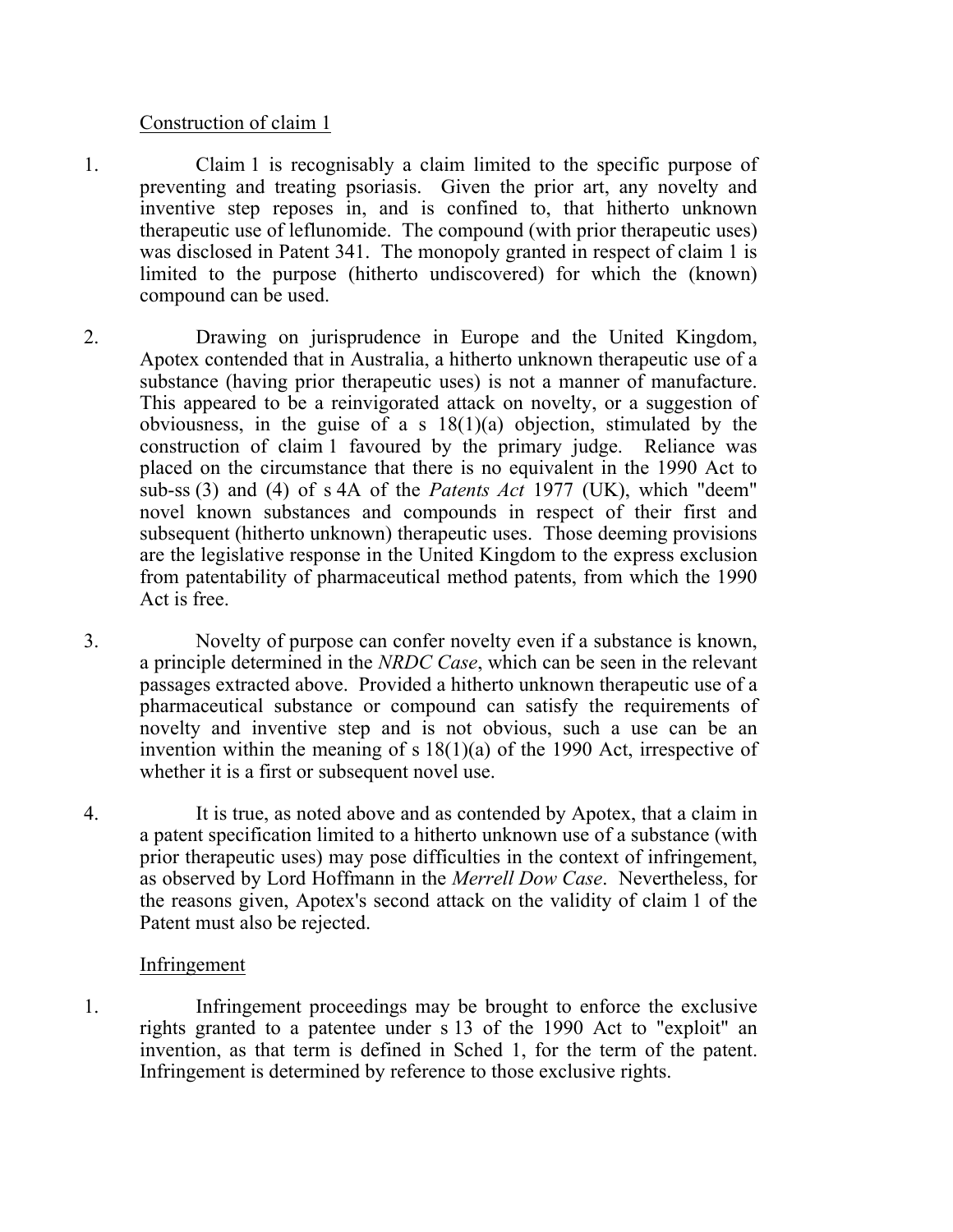- 2. Claim 1, for a hitherto unknown therapeutic use of a pharmaceutical substance (having prior therapeutic uses), is limited to the purpose of treating or curing psoriasis and cannot be directly infringed by the exploitation of leflunomide for the treatment of PsA.
- 3. However, Sanofi's claim of infringement rests on s 117 of the 1990 Act, headed "Infringement by supply of products", which sets out the conditions under which a supply of a product will constitute an infringement of an indirect or contributory kind. Section 117 relevantly provides:
	- $\binom{1}{1}$  If the use of a product by a person would infringe a patent, the supply of that product by one person to another is an infringement of the patent by the supplier unless the supplier is the patentee or licensee of the patent.
	- (2) A reference in subsection (1) to the use of a product by a person is a reference to:
		- $(a)$  ...
		- (b) if the product is not a staple commercial product—any use of the product, if the supplier had reason to believe that the person would put it to that use; or
		- (c) in any case—the use of the product in accordance with any instructions for the use of the product, or any inducement to use the product, given to the person by the supplier or contained in an advertisement published by or with the authority of the supplier."
- 1. The TGA must also be considered in the context of the claim of infringement under s 117. The TGA provides for the establishment and maintenance of a national system of controls relating to the quality, safety, efficacy and timely availability of therapeutic goods that are used in Australia, whether produced in Australia or elsewhere, or exported from Australia. "Therapeutic goods" are goods likely to be taken to be for "therapeutic use", which is, in turn, defined to include use in or in connection with "preventing, diagnosing, curing or alleviating a disease, ailment, defect or injury in persons". Therapeutic goods which are entered on the ARTG are taken to be "separate and distinct" from other therapeutic goods if they have "a different name", "different indications", or "different directions for use", amongst other things.
- 2. Section 23(2)(ba) of the TGA provides that an application for registration or listing of therapeutic goods on the ARTG, in the case of a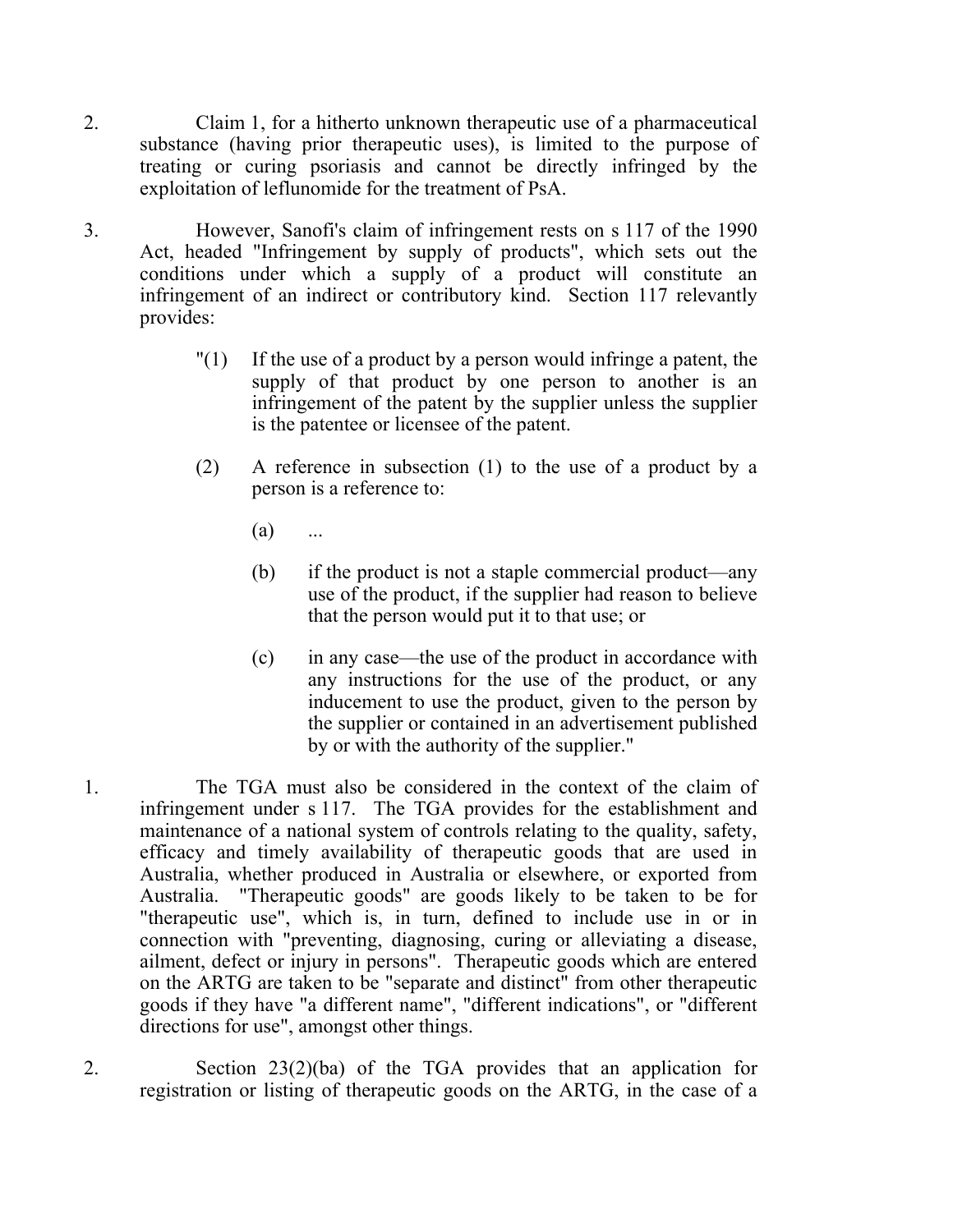restricted medicine (which leflunomide is), must be accompanied by product information in the form approved under s 7D. Appendix 8 of the Therapeutic Goods Administration's *Australian Regulatory Guidelines for Prescription Medicines* (2004) (which the parties agreed were applicable) stated that a product information document:

"is to present a scientific, objective account of the medicine's usefulness and limitations as shown by the data supporting the application. It is to be devoid of promotional material."

1. In relation to its supply of Apo-Leflunomide, Apotex's approved product information document contains the following statements:

# "INDICATIONS

Apo‑Leflunomide is indicated for the treatment of:

- **.** Active Rheumatoid Arthritis.
- **.** Active Psoriatic Arthritis. Apo‑Leflunomide is not indicated for the treatment of psoriasis that is not associated with manifestations of arthritic disease."
- 1. As mentioned, the primary judge held that despite those instructions, Apotex's approved product information document instructed rheumatologists to use leflunomide to treat psoriasis, thus engaging s 117(2)(c) of the 1990 Act.
- 2. Turning to s 117, the legislative history of that section was outlined by this Court in *Northern Territory v Collins*. The difficulties of enforcing a patentee's rights against indirect or contributory infringers under the common law rules, described by Dixon J in *Walker v Alemite Corporation*, were also considered by the IPAC report, to which reference has already been made. Recommendation 33 of the report, subsequently accepted, stated that "in general the supply of goods *whose only use would infringe a patent*, or which are accompanied by *a positive inducement* for the ultimate consumer to perform actions which would innocently or knowingly infringe a patent should itself be an infringement of the patent" (emphasis added). Whether a supply of a product is an infringement under s 117 depends on the nature of the product and the use or uses to which it is put.

3. A decision of the Supreme Court of the United States, *Dawson Chemical Co v Rohm & Haas Co*, is illustrative of the scope of s 117(2)(b) and (c) of the 1990 Act and was used by the IPAC to illustrate the need for relieving a patentee from indirect or contributory infringement. The patentee in *Dawson* (the respondent on appeal to the Supreme Court) owned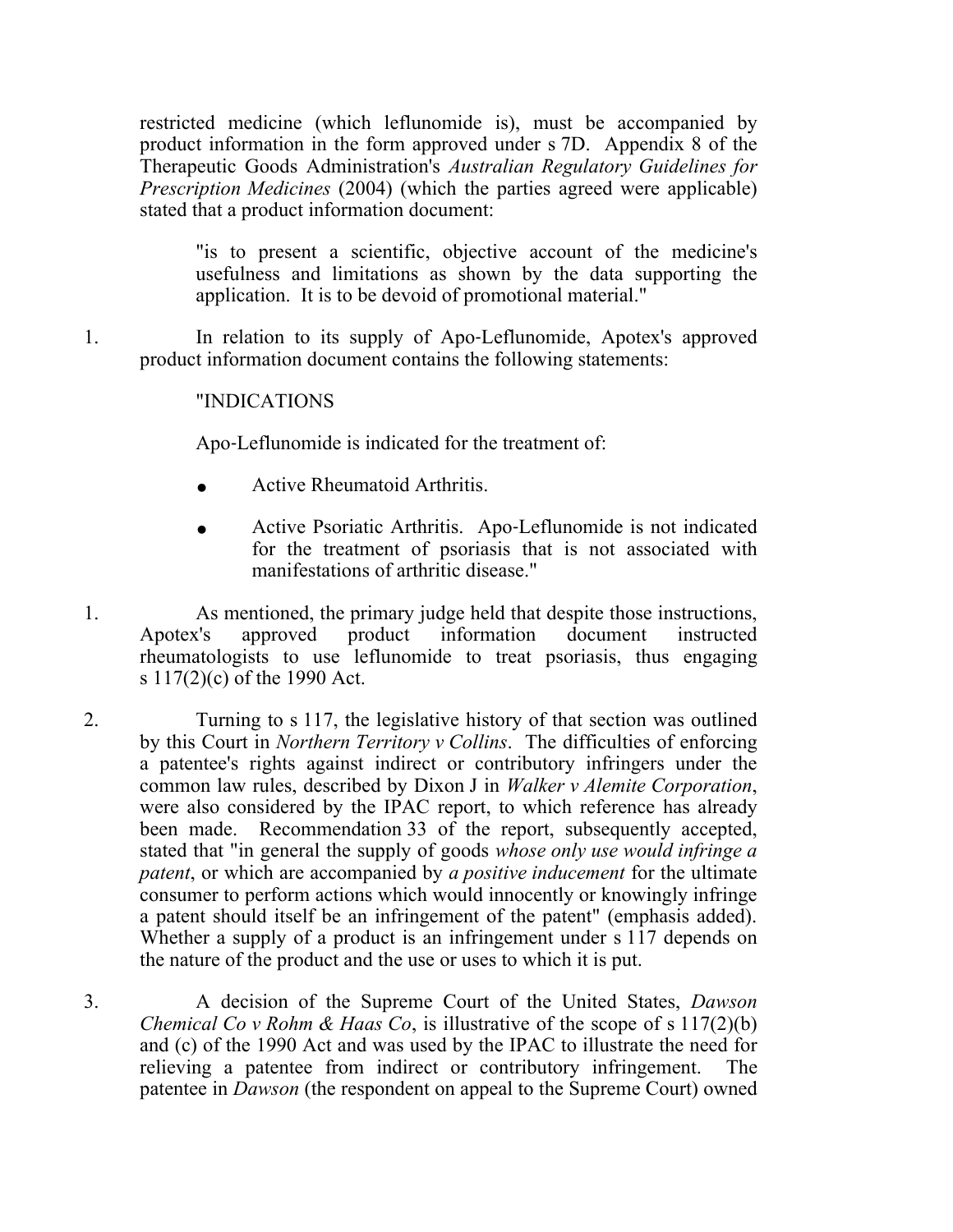a patented method claim for the use of an unpatented product to inhibit the growth of certain weeds. The appellants supplied the unpatented product to persons (which was not a direct infringement of the method patent) with instructions to apply the product in accordance with the patented method. Unanimously, the United States Court of Appeals for the Fifth Circuit found that the appellants' conduct constituted contributory infringement of the patent. That finding was not disputed on appeal to the Supreme Court.

- 4. Having regard to the definition of "exploit" in relation to a "method" in the 1990 Act, which must be read with s 117, a person who supplies Apo‑Leflunomide, but does not use the patented method to do any act set out in the definition of "exploit" referable to method patents, does not directly infringe the method patent. It is difficult to understand how the supply of an unpatented product, the use of which by a supplier would not infringe a method patent, can give rise to indirect infringement of a method patent by a recipient of the unpatented product from the supplier. The difficulty reflects the prior art and Sanofi's limited novelty in the hitherto unknown therapeutic use of the pharmaceutical substance, which is the claimed subject matter of the Patent.
- 5. Further and separately, as an item registered on the ARTG, Apo‑Leflunomide is a therapeutic good registered for its indicated uses, which specifically exclude use of the patented method identified in claim 1. In light of the provisions of the TGA, to which reference has been made, the expression "indication" in the product information document is an emphatic instruction to recipients of Apo‑Leflunomide from Apotex to restrict use of the product to uses other than use in accordance with the patented method in claim 1. Apotex's approved product information document does not instruct recipients to use the unpatented pharmaceutical substance, which it proposes to supply, in accordance with the patented method, and therefore the product information document does not engage s 117(2)(c) of the 1990 Act.
- 6. For the purposes of the application of s  $117(2)(b)$ , it was not shown, nor could it be inferred, that Apotex had reason to believe that the unpatented pharmaceutical substance, which it proposes to supply, would be used by recipients in accordance with the patented method, contrary to the indications in Apotex's approved product information document.

## Conclusion on infringement

1. For the reasons given, Apotex's proposed supply of Apo-Leflunomide does not engage s  $117(2)(b)$  and (c). Thus, Sanofi's claim of infringement, resting on s 117 of the 1990 Act, fails.

Orders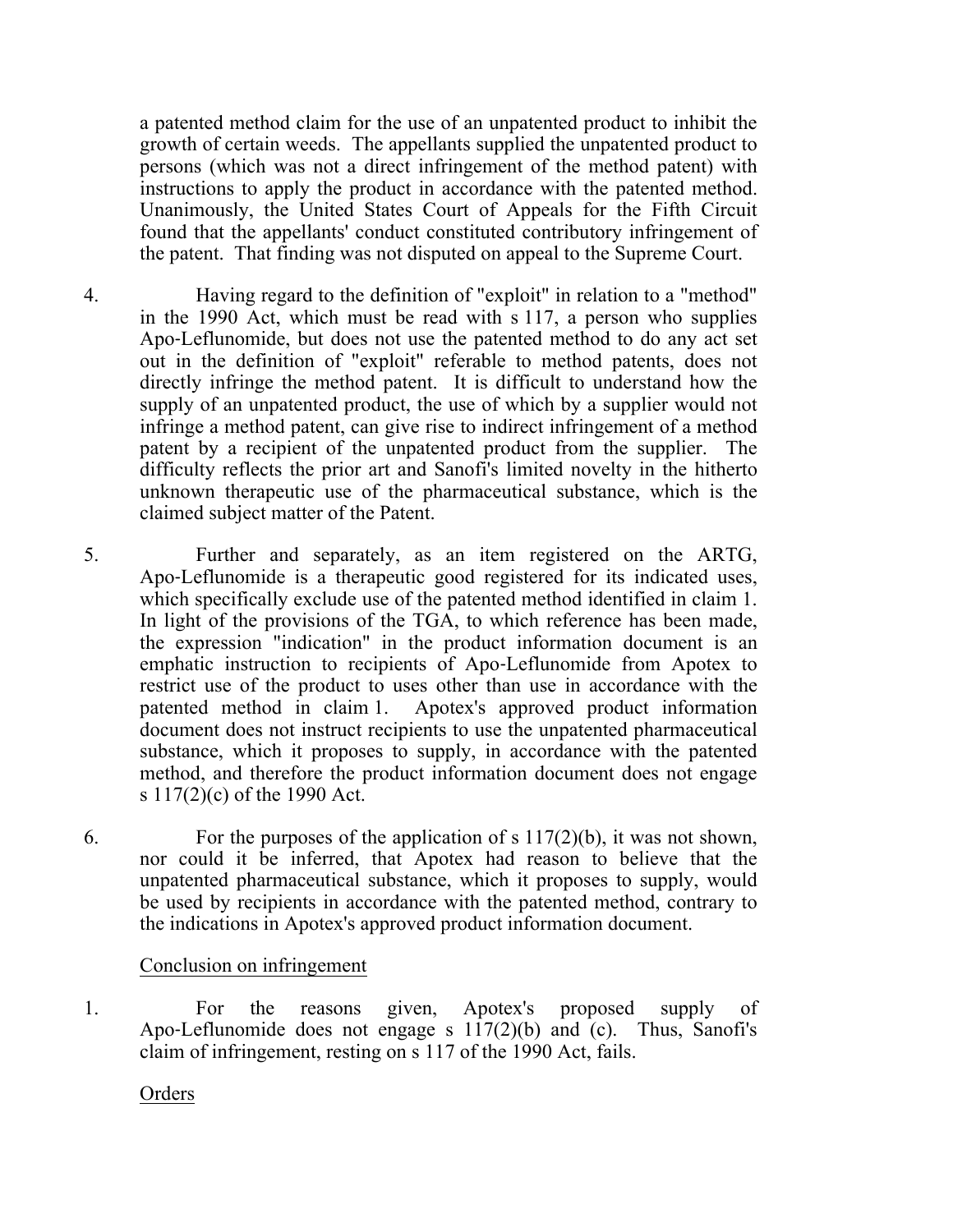1. We would make the following orders.

*Matter No S1 of 2013*

Appeal dismissed with costs.

*Matter No S219 of 2012*

- 1. Special leave to appeal on ground 3 of the Draft Notice of Appeal filed on 10 September 2012 granted.
- 2. Appeal allowed with costs.
- 3. Set aside the orders of the Full Court of the Federal Court of Australia made on 18 July 2012 and, in their place, order that:
	- (a) the appeal be allowed in part;
	- (b) orders 2, 3 and 6 of the Federal Court made on 18 November 2011 be set aside;
	- (c) order 1 of the Federal Court made on 24 February 2012 be set aside; and
	- (d) so much of the Amended Application dated 22 September 2009 as made in paragraphs 14 to 22 be dismissed.
- 4. Remit the matter to the Full Court on the questions of the costs of the appeal to that Court and the costs of the trial (which latter question may, at the discretion of the Full Court, be remitted to the primary judge).
- 1. GAGELER J. *National Research Development Corporation v Commissioner of Patents* ("*NRDC*") held that a process must have "two essential qualities" to be recognised as a manner of manufacture within the meaning of s 6 of the *Statute of Monopolies* 1623 (21 Jac I c 3). First, the process must result in an "artificially created state of affairs". Secondly, that resultant state of affairs must have "its own economic utility".
- 2. *NRDC* suggested, without deciding, that "processes for treating the human body may well lie outside the concept" of a manner of manufacture "because the whole subject is conceived as essentially non-economic". Underlying that suggestion was a reluctance to characterise as having economic utility a state of affairs, created by treatment of the human body, which might in different gradations be described as an "improvement in ... physical welfare" or as "relief of suffering".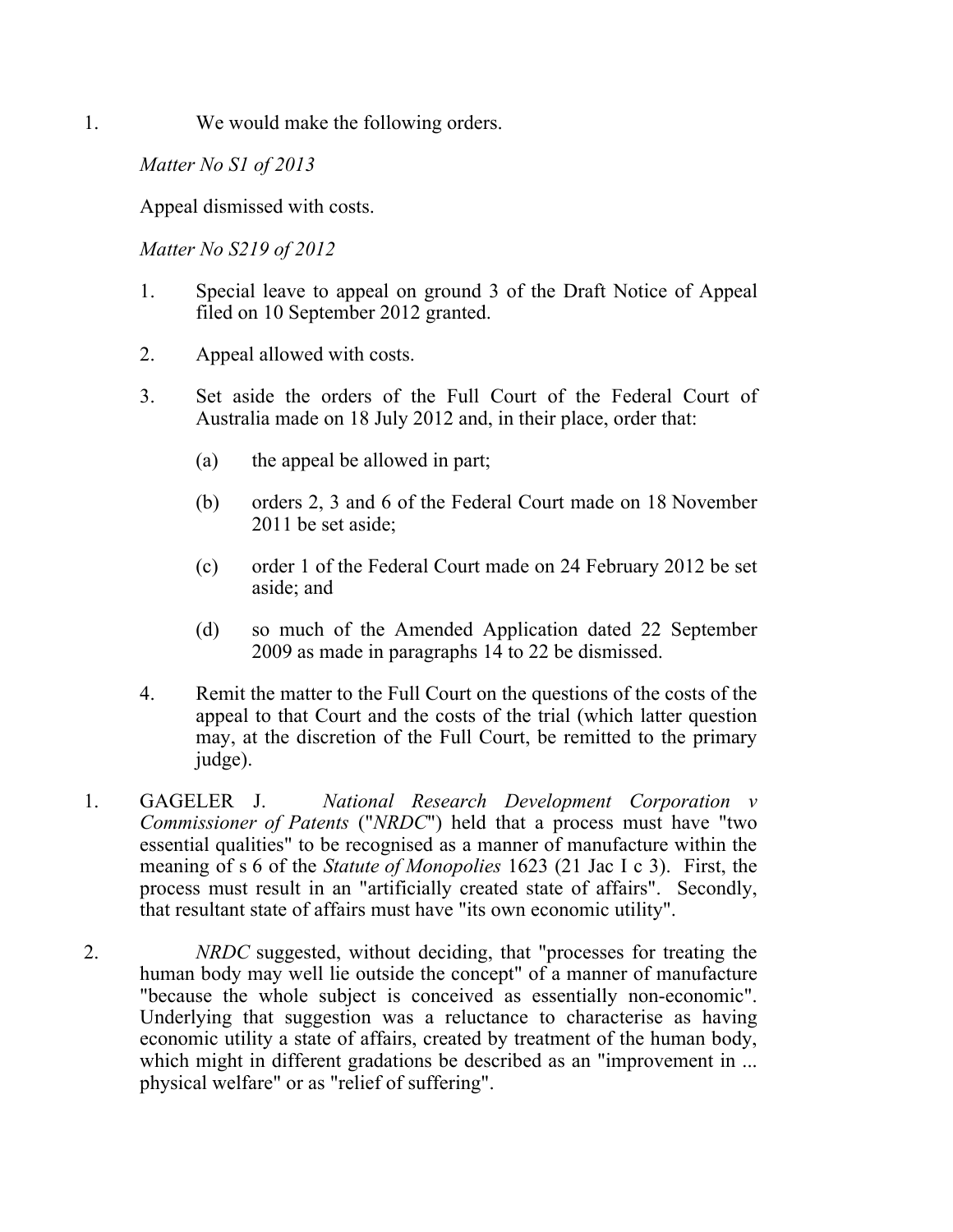- 3. *NRDC* nevertheless emphasised: that the purpose of s 6 of the *Statute of Monopolies* was to "encourage national development"; that "a widening conception" of manner of manufacture "has been a characteristic of the growth of patent law"; and that any attempt to fetter the exact meaning of manner of manufacture was "unsound to the point of folly".
- 4. The evolution of the conception continued. The suggestion that *all* processes for treating the human body might lie outside the concept of a manner of manufacture did not survive *Joos v Commissioner of Patents*. The holding in *Joos* was that a process which produced a cosmetic result lay within the concept of a manner of manufacture. Whether processes for treating the human body which produced therapeutic or prophylactic results lay inside or outside the concept of a manner of manufacture remained undecided. Neither party to this appeal suggested that *Joos* was wrongly decided at the time or that its precise holding should now be revisited.
- 5. When s 18(1)(a) of the *Patents Act* 1990 (Cth) ("the Act") incorporated the concept of a manner of manufacture within the meaning of s 6 of the *Statute of Monopolies* into the definition of a "patentable invention" for the purposes of the Act, the holding in *Joos* represented the minimum extent to which the conception of a manner of manufacture within the meaning of s 6 of the *Statute of Monopolies* had relevantly developed.
- 6. Whether *all* processes for treating the human body ought now to be recognised as within the concept of a manner of manufacture within the meaning of s 6 of the *Statute of Monopolies* as incorporated by s 18(1)(a) of the Act, other than those specifically excluded by s 18(2)-(4) of the Act, need not be determined.
- 7. The principal issue in the appeal can be resolved by asking and answering a narrower question. That narrower question is whether a process of using a pharmaceutical product to produce a therapeutic or prophylactic result ought now to be recognised as within that concept as so incorporated.
- 8. The seven reasons given by Crennan and Kiefel JJ for concluding that methods of medical treatment of the human body can be patentable inventions persuade me to answer that narrower question "yes". The fourth reason is to me the strongest. Black CJ and Lehane J gave it in *Bristol-Myers Squibb Co v F H Faulding & Co Ltd* in the form of a rhetorical question: "if (say) an antivenene for spider bite is patentable, on what ground can a new form of treatment for the same life-threatening bite be denied?" Where the new form of treatment is use of another pharmaceutical product, I can think of no satisfactory answer. In particular, I know of no reason for thinking in principle (and am aware of no data